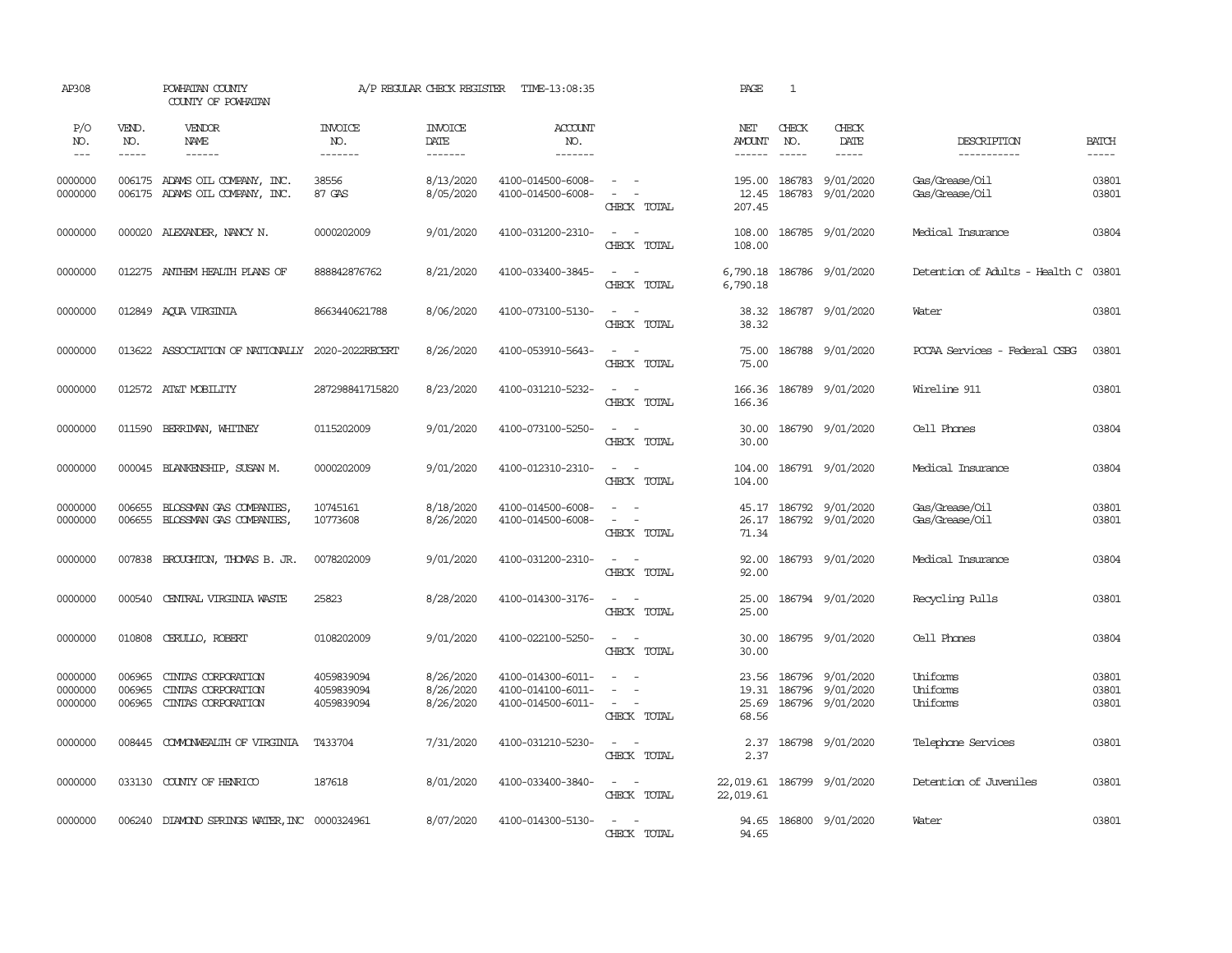| AP308                         |                                      | POWHATAN COUNTY<br>COUNTY OF POWHATAN                                              |                                    | A/P REGULAR CHECK REGISTER          | TIME-13:08:35                                               |                                                                              | PAGE                             | 2                                |                                       |                                                                  |                         |
|-------------------------------|--------------------------------------|------------------------------------------------------------------------------------|------------------------------------|-------------------------------------|-------------------------------------------------------------|------------------------------------------------------------------------------|----------------------------------|----------------------------------|---------------------------------------|------------------------------------------------------------------|-------------------------|
| P/O<br>NO.<br>$---$           | VEND.<br>NO.<br>$\cdots\cdots\cdots$ | VENDOR<br>NAME                                                                     | <b>INVOICE</b><br>NO.<br>-------   | <b>INVOICE</b><br>DATE<br>-------   | ACCOUNT<br>NO.                                              |                                                                              | NET<br><b>AMOUNT</b><br>------   | CHECK<br>NO.                     | CHECK<br>DATE<br>$\cdots\cdots\cdots$ | DESCRIPTION<br>-----------                                       | <b>BATCH</b><br>-----   |
| 0000000                       | 013055                               | FAST FEET SPORTS ACADEMY,                                                          | 1ST OTR 21 MOU                     | 8/27/2020                           | 4100-053910-5642-                                           | $\sim$<br>$\sim$<br>CHECK TOTAL                                              | 6,400.00<br>6,400.00             |                                  | 186801 9/01/2020                      | PCCAA Services - TANF                                            | 03801                   |
| 0000000                       | 001380                               | FORD, SUSAN P.                                                                     | 0013202009                         | 9/01/2020                           | 4100-012310-2310-                                           | $\overline{\phantom{a}}$<br>$\sim$<br>CHECK TOTAL                            | 104.00<br>104.00                 |                                  | 186802 9/01/2020                      | Medical Insurance                                                | 03804                   |
| 0000000<br>0000000            | 013518<br>013518                     | FROEHLING & ROBERTSON, IN 180940<br>FROEHLING & ROBERTSON, IN 182572               |                                    | 7/08/2020<br>8/07/2020              | 4100-034100-3140-<br>4100-034100-3140-                      | $\sim 100$ km s $^{-1}$<br>$\overline{\phantom{a}}$<br>$\sim$<br>CHECK TOTAL | 2,366.55<br>1,760.50<br>4,127.05 |                                  | 186804 9/01/2020<br>186804 9/01/2020  | Professional Services<br>Professional Services                   | 03801<br>03801          |
| 0000000<br>0000000            |                                      | 013632 HOUSER, JOHN<br>013632 HOUSER, JOHN                                         | 515-2020 REFUND<br>515-2020A REF   | 8/26/2020<br>8/26/2020              | 3100-013030-0008-<br>3100-013030-0010-                      | $\sim$<br>$\sim$<br>CHECK TOTAL                                              | 147.00<br>7.00<br>154.00         | 186808                           | 9/01/2020<br>186808 9/01/2020         | Building Permits<br>Electrical Permits                           | 03801<br>03801          |
| 0000000                       | 000120                               | <b>JAMES RIVER AIR</b>                                                             | C225421                            | 7/01/2020                           | 4100-014100-3320-                                           | $\sim$<br>$\sim$ $-$<br>CHECK TOTAL                                          | 7,217.00<br>7,217.00             | 186809                           | 9/01/2020                             | Maintenance & Service Contract                                   | 03801                   |
| 0000000<br>0000000<br>0000000 | 010811                               | 010811 LAND AND COATES, INC<br>LAND AND COATES, INC<br>010811 LAND AND COATES, INC | 3440434<br>3440434<br>3440537      | 8/25/2020<br>8/25/2020<br>8/25/2020 | 4100-014500-6008-<br>4100-014500-6004-<br>4100-014500-6004- | $\equiv$<br>$\sim$<br>$\overline{\phantom{a}}$<br>CHECK TOTAL                | 37.56<br>10.90<br>37.56          | 186810<br>186810<br>10.90-186810 | 9/01/2020<br>9/01/2020<br>9/01/2020   | Gas/Grease/Oil<br>Tools and Equipment<br>Tools and Equipment     | 03802<br>03802<br>03802 |
| 0000000                       | 009552                               | MANSFIEID OIL COMPANY                                                              | SOLCD-621500                       | 8/21/2020                           | 4100-032200-5120-                                           | $\sim$<br>$\sim$<br>CHECK TOTAL                                              | 127.30<br>127.30                 |                                  | 186812 9/01/2020                      | Apparatus Fuel                                                   | 03802                   |
| 0000000                       |                                      | 013529 MARTIN, CARY                                                                | 0135202009                         | 9/01/2020                           | 4100-031210-5421-                                           | $\omega_{\rm{max}}$ and $\omega_{\rm{max}}$<br>CHECK TOTAL                   | 700.00<br>700.00                 |                                  | 186813 9/01/2020                      | Rent - Towers                                                    | 03804                   |
| 0000000                       |                                      | 009276 MCCREIGHT, FRAN                                                             | 0092202009                         | 9/01/2020                           | 4100-073100-5250-                                           | $\sim$<br>$\sim$<br>CHECK TOTAL                                              | 30.00<br>30.00                   |                                  | 186814 9/01/2020                      | Cell Phones                                                      | 03804                   |
| 0000000<br>0000000            | 009666<br>009666                     | MID-ATLANTIC CONTROLS<br>MID-ATLANTIC CONTROLS                                     | 27779<br>27779                     | 9/01/2020<br>9/01/2020              | 4100-032220-3320-<br>4100-014100-3320-                      | $\equiv$<br>$\sim$<br>$\sim$ $-$<br>$\sim$<br>CHECK TOTAL                    | 450.00<br>450.00<br>900.00       |                                  | 186815 9/01/2020<br>186815 9/01/2020  | Maintenance & Service Contract<br>Maintenance & Service Contract | 03802<br>03802          |
| 0000000<br>0000000            | 009281<br>009281                     | OVERDRIVE, INC.<br>OVERDRIVE, INC.                                                 | 013690020267996<br>01369CO20267997 | 8/22/2020<br>8/22/2020              | 4100-073100-6012-<br>4100-073100-6012-                      | $\sim$ $-$<br>$\sim$<br>$\sim$<br>$\sim$<br>CHECK TOTAL                      | 8.99<br>107.98<br>116.97         |                                  | 186817 9/01/2020<br>186817 9/01/2020  | Books & Subscriptions<br>Books & Subscriptions                   | 03802<br>03802          |
| 0000000                       | 009638                               | POE, INEZ L                                                                        | 0096202009                         | 9/01/2020                           | 4100-013200-2310-                                           | $\sim$<br>$\sim$<br>CHECK TOTAL                                              | 120.00<br>120.00                 |                                  | 186818 9/01/2020                      | Medical Insurance                                                | 03804                   |
| 0000000                       | 011929                               | POMPEI, ANDREW                                                                     | 0119202009                         | 9/01/2020                           | 4100-081100-5250-                                           | $\sim$<br>$\sim$<br>CHECK TOTAL                                              | 30.00<br>30.00                   |                                  | 186819 9/01/2020                      | Cell Phones                                                      | 03804                   |
| 0000000                       | 001980                               | POORE, FRANCES                                                                     | 0019202009                         | 9/01/2020                           | 4100-012100-2310-                                           | $\omega_{\rm{max}}$ and $\omega_{\rm{max}}$<br>CHECK TOTAL                   | 88.00<br>88.00                   |                                  | 186820 9/01/2020                      | Medical Insurance                                                | 03804                   |
| 0000000                       | 006043                               | POWERS, KATHRYN C.                                                                 | 0060202009                         | 9/01/2020                           | 4100-021600-2310-                                           | $\overline{\phantom{a}}$<br>$\sim$<br>CHECK TOTAL                            | 120.00<br>120.00                 |                                  | 186821 9/01/2020                      | Medical Insurance                                                | 03804                   |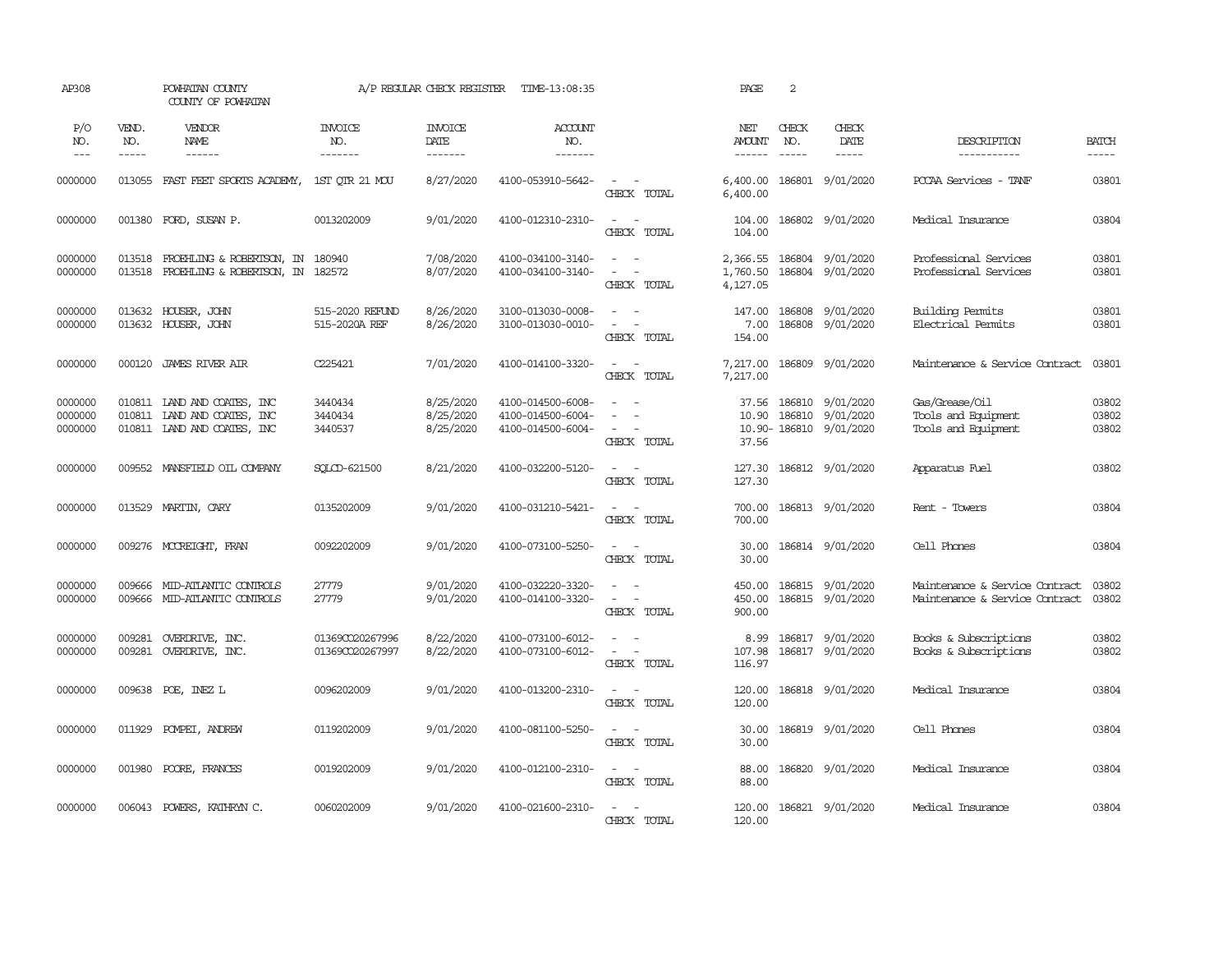| AP308                                                                     |                                                                    | POWHATAN COUNTY<br>COUNTY OF POWHATAN                                                                                          |                                                                                                                            | A/P REGULAR CHECK REGISTER                                                              | TIME-13:08:35                                                                                                                                   |                                                                                               | PAGE                                                       | 3                                                        |                                                                                                |                                                                                                                                   |                                                             |
|---------------------------------------------------------------------------|--------------------------------------------------------------------|--------------------------------------------------------------------------------------------------------------------------------|----------------------------------------------------------------------------------------------------------------------------|-----------------------------------------------------------------------------------------|-------------------------------------------------------------------------------------------------------------------------------------------------|-----------------------------------------------------------------------------------------------|------------------------------------------------------------|----------------------------------------------------------|------------------------------------------------------------------------------------------------|-----------------------------------------------------------------------------------------------------------------------------------|-------------------------------------------------------------|
| P/O<br>NO.<br>$\frac{1}{2}$                                               | VEND.<br>NO.<br>-----                                              | VENDOR<br>NAME<br>------                                                                                                       | <b>INVOICE</b><br>NO.<br>-------                                                                                           | <b>INVOICE</b><br>DATE<br>-------                                                       | <b>ACCOUNT</b><br>NO.<br>-------                                                                                                                |                                                                                               | NET<br><b>AMOUNT</b>                                       | CHECK<br>NO.                                             | CHECK<br>DATE<br>-----                                                                         | DESCRIPTION<br>-----------                                                                                                        | <b>BATCH</b><br>-----                                       |
| 0000000                                                                   |                                                                    | 013624 POWHATAN CIRCUIT COURT                                                                                                  | FP MAILING 8/20                                                                                                            | 8/20/2020                                                                               | 4100-021600-5210-                                                                                                                               | $\sim$<br>CHECK TOTAL                                                                         | 200.00<br>200.00                                           | 186823                                                   | 9/01/2020                                                                                      | Postage                                                                                                                           | 03802                                                       |
| 0000000                                                                   | 008579                                                             | POWHATAN COMMERCIAL                                                                                                            | 0085202009                                                                                                                 | 9/01/2020                                                                               | 4100-014400-5420-                                                                                                                               | $\overline{\phantom{a}}$<br>$\sim$<br>CHECK<br>TOTAL                                          | 2,634.00<br>2,634.00                                       |                                                          | 186824 9/01/2020                                                                               | Rent - Office Space                                                                                                               | 03804                                                       |
| 0000000                                                                   |                                                                    | 006928 POWHATAN COUNTY DEPT. OF                                                                                                | <b>REIMB 8/28</b>                                                                                                          | 8/28/2020                                                                               | 4100-053910-5643-                                                                                                                               | $\sim$<br>CHECK TOTAL                                                                         | 33.85<br>33.85                                             |                                                          | 186825 9/01/2020                                                                               | PCCAA Services - Federal CSBG                                                                                                     | 03802                                                       |
| 0000000                                                                   |                                                                    | 008294 POWHATAN COUNTY PUBLIC                                                                                                  | 0082202009                                                                                                                 | 9/01/2020                                                                               | 4100-031200-2310-                                                                                                                               | $\sim$<br>$\sim$<br>CHECK TOTAL                                                               | 718.00<br>718.00                                           |                                                          | 186826 9/01/2020                                                                               | Medical Insurance                                                                                                                 | 03804                                                       |
| 0000000<br>0000000<br>0000000<br>0000000<br>0000000                       | 012955<br>012955<br>012955<br>012955<br>012955                     | POWHATAN COUNTY PUBLIC<br>POWHATAN COUNTY PUBLIC<br>POWHATAN COUNTY PUBLIC<br>POWHATAN COUNTY PUBLIC<br>POWHATAN COUNTY PUBLIC | 138<br>138<br>138<br>138<br>138                                                                                            | 7/31/2020<br>7/31/2020<br>7/31/2020<br>7/31/2020<br>7/31/2020                           | 4100-031210-6008-<br>4100-032200-5120-<br>4100-081100-6008-<br>4100-014500-6008-<br>4100-014100-6008-                                           | $\blacksquare$<br>$\overline{\phantom{a}}$<br>$\sim$<br>$\sim$                                | 104.52<br>4,198.24<br>54.03<br>601.20<br>296.72            | 186827<br>186827<br>186827<br>186827<br>186827           | 9/01/2020<br>9/01/2020<br>9/01/2020<br>9/01/2020<br>9/01/2020                                  | Gas/Greases/Oil<br>Apparatus Fuel<br>Gas/Grease/Oil<br>Gas/Grease/Oil<br>Gas/Grease/Oil                                           | 03800<br>03800<br>03800<br>03800<br>03800                   |
| 0000000<br>0000000<br>0000000<br>0000000                                  | 012955<br>012955<br>012955                                         | POWHATAN COUNTY PUBLIC<br>POWHATAN COUNTY PUBLIC<br>POWHATAN COUNTY PUBLIC<br>012955 POWHATAN COUNTY PUBLIC                    | 138<br>138<br>138<br>138                                                                                                   | 7/31/2020<br>7/31/2020<br>7/31/2020<br>7/31/2020                                        | 4100-031200-6008-<br>4100-035100-6008-<br>4100-012510-6008-<br>4100-034100-6008-                                                                | $\sim$<br>CHECK TOTAL                                                                         | 7,866.95<br>393.73<br>20.47<br>213.35<br>13,749.21         | 186827<br>186827<br>186827<br>186827                     | 9/01/2020<br>9/01/2020<br>9/01/2020<br>9/01/2020                                               | Gas/Grease/Oil<br>Gas/Grease/Oil<br>Gas/Grease/Oil<br>Gas/Grease/Oil                                                              | 03800<br>03800<br>03800<br>03800                            |
| 0000000<br>0000000<br>0000000<br>0000000<br>0000000                       | 006945<br>006945<br>006945<br>006945<br>006945                     | RECORDED BOOKS, LLC<br>RECORDED BOOKS, LLC<br>RECORDED BOOKS, LLC<br>RECORDED BOOKS, LLC<br>RECORDED BOOKS, LLC                | 76696107<br>76696268<br>76696563<br>76696915<br>76697957                                                                   | 8/20/2020<br>8/21/2020<br>8/21/2020<br>8/24/2020<br>8/24/2020                           | 4100-073100-6012-<br>4100-073100-6012-<br>4100-073100-6012-<br>4100-073100-6012-<br>4100-073100-6012-                                           | $\sim$<br>$\sim$<br>$\overline{\phantom{a}}$<br>$\overline{a}$<br>$\sim$<br>÷.<br>CHECK TOTAL | 35.99<br>35.99<br>35.99<br>31.50<br>44.95<br>184.42        | 186830<br>186830<br>186830<br>186830<br>186830           | 9/01/2020<br>9/01/2020<br>9/01/2020<br>9/01/2020<br>9/01/2020                                  | Books & Subscriptions<br>Books & Subscriptions<br>Books & Subscriptions<br>Books & Subscriptions<br>Books & Subscriptions         | 03802<br>03802<br>03802<br>03802<br>03802                   |
| 0000000                                                                   |                                                                    | 006717 REYNOLDS, MATTHEW SHAUN                                                                                                 | <b>REISSUE</b>                                                                                                             | 8/27/2020                                                                               | 4100-081100-5510-                                                                                                                               | $\sim$<br>$\sim$<br>CHECK TOTAL                                                               | 134.55<br>134.55                                           |                                                          | 186831 9/01/2020                                                                               | Travel/Mileage/Parking/Tolls                                                                                                      | 03802                                                       |
| 0000000                                                                   | 011800                                                             | SCHARDEIN, BRET                                                                                                                | 0118202009                                                                                                                 | 9/01/2020                                                                               | 4100-081100-5250-                                                                                                                               | $\sim$<br>- -<br>CHECK TOTAL                                                                  | 30.00<br>30.00                                             |                                                          | 186832 9/01/2020                                                                               | Cell Phones                                                                                                                       | 03804                                                       |
| 0000000                                                                   |                                                                    | 010282 SCHUBERT, CHARLA                                                                                                        | 0102202009                                                                                                                 | 9/01/2020                                                                               | 4100-012200-5250-                                                                                                                               | $\sim$<br>CHECK TOTAL                                                                         | 30.00<br>30.00                                             |                                                          | 186833 9/01/2020                                                                               | Cell Phones                                                                                                                       | 03804                                                       |
| 0000000<br>0000000<br>0000000                                             | 006594<br>006594<br>006594                                         | SOUTHSIDE ELECTRIC COOP<br>SOUTHSIDE ELECTRIC COOP<br>SOUTHSIDE ELECTRIC COOP                                                  | 63504001 8/20<br>63504004 8/20<br>63504006 AUG                                                                             | 8/13/2020<br>8/13/2020<br>8/13/2020                                                     | 4100-073100-5110-<br>4100-035100-5110-<br>4100-014600-5110-                                                                                     | $\sim$<br>$\sim$<br>$\sim$<br>$\overline{\phantom{a}}$<br>CHECK TOTAL                         | 2,280.75<br>686.75<br>231.60<br>3,199.10                   | 186834<br>186834<br>186834                               | 9/01/2020<br>9/01/2020<br>9/01/2020                                                            | Electricity<br>Electricity<br>Electricity                                                                                         | 03802<br>03802<br>03802                                     |
| 0000000<br>0000000<br>0000000<br>0000000<br>0000000<br>0000000<br>0000000 | 013065<br>013065<br>013065<br>013065<br>013065<br>013065<br>013065 | STAPLES INC<br>STAPLES INC<br>STAPLES INC<br>STAPLES INC<br>STAPLES INC<br>STAPLES INC<br>STAPLES INC                          | 7311277911-0-2<br>7311412057-0-1<br>7311586011-0-1<br>7311916454-0-1<br>7312092162-0-1<br>7312092162-0-2<br>7312217673-0-1 | 8/10/2020<br>8/21/2020<br>8/11/2020<br>8/14/2020<br>8/18/2020<br>8/24/2020<br>8/19/2020 | 4100-012200-6001-<br>4100-031200-6001-<br>4100-021600-6001-<br>4100-021600-6001-<br>4100-012200-6001-<br>4100-012200-6001-<br>4100-012200-6001- | $\equiv$<br>$\sim$<br>$\overline{\phantom{a}}$<br>$\sim$<br>$\sim$<br>$\sim$                  | 39.99<br>6.66<br>42.33<br>50.81<br>32.94<br>24.99<br>59.29 | 186835<br>186835<br>186835<br>186835<br>186835<br>186835 | 9/01/2020<br>9/01/2020<br>9/01/2020<br>9/01/2020<br>9/01/2020<br>9/01/2020<br>186835 9/01/2020 | Office Supplies<br>Office Supplies<br>Office Supplies<br>Office Supplies<br>Office Supplies<br>Office Supplies<br>Office Supplies | 03802<br>03802<br>03802<br>03802<br>03802<br>03802<br>03802 |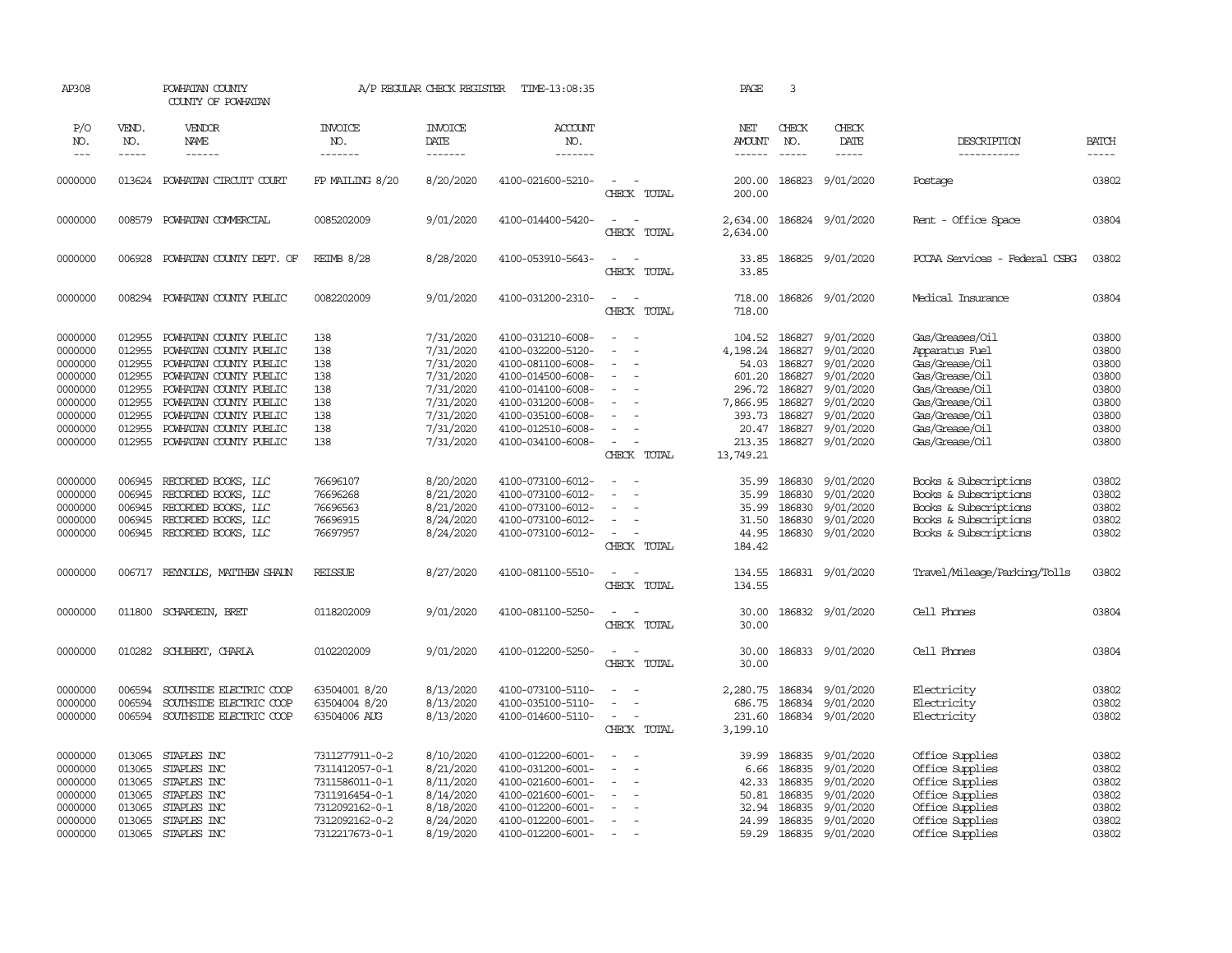| AP308               |                       | POWHATAN COUNTY<br>COUNTY OF POWHATAN                                |                                  | A/P REGULAR CHECK REGISTER        | TIME-13:08:35                            |                                                                           | PAGE                                  | $\overline{4}$                |                                      |                                                      |                       |
|---------------------|-----------------------|----------------------------------------------------------------------|----------------------------------|-----------------------------------|------------------------------------------|---------------------------------------------------------------------------|---------------------------------------|-------------------------------|--------------------------------------|------------------------------------------------------|-----------------------|
| P/O<br>NO.<br>$---$ | VEND.<br>NO.<br>----- | VENDOR<br>NAME<br>$- - - - - -$                                      | <b>INVOICE</b><br>NO.<br>------- | <b>INVOICE</b><br>DATE<br>------- | <b>ACCOUNT</b><br>NO.<br>$- - - - - - -$ |                                                                           | NET<br><b>AMOUNT</b><br>$- - - - - -$ | CHECK<br>NO.<br>$\frac{1}{2}$ | CHECK<br>DATE<br>$- - - - -$         | DESCRIPTION<br>-----------                           | <b>BATCH</b><br>----- |
| 0000000<br>0000000  | 013065<br>013065      | STAPLES INC<br>STAPLES INC                                           | 7312439698-0-1<br>7312593764-0-1 | 8/27/2020<br>8/25/2020            | 4100-083500-6001-<br>4100-012200-6001-   | $\sim$ $ \sim$<br>$\sim$<br>$\sim$<br>CHECK TOTAL                         | 93.20<br>41.73<br>391.94              | 186835<br>186835              | 9/01/2020<br>9/01/2020               | Office Supplies<br>Office Supplies                   | 03802<br>03802        |
| 0000000             | 006569                | STICKELS, RANDAL LEE                                                 | 0065202009                       | 9/01/2020                         | 4100-031200-2310-                        | $\sim$ $\sim$<br>CHECK TOTAL                                              | 72.00<br>72.00                        |                               | 186836 9/01/2020                     | Medical Insurance                                    | 03804                 |
| 0000000             |                       | 007115 STOKES, GARLAND KENNETH                                       | 0071202009                       | 9/01/2020                         | 4100-031200-2310-                        | $\sim$ $ \sim$<br>CHECK TOTAL                                             | 68.00<br>68.00                        |                               | 186837 9/01/2020                     | Medical Insurance                                    | 03804                 |
| 0000000             |                       | 009520 STONE'S OFFICE EQUIPMENT                                      | 135258                           | 8/18/2020                         | 4100-073100-3320-                        | $\omega_{\rm{max}}$ and $\omega_{\rm{max}}$<br>CHECK TOTAL                | 531.65<br>531.65                      |                               | 186838 9/01/2020                     | Maintenance & Service Contract 03802                 |                       |
| 0000000             | 008346                | SYCOM TECHNOLOGIES                                                   | I0049132                         | 2/18/2020                         | 4100-012510-3320-                        | $\sim$ $ \sim$<br>CHECK TOTAL                                             | 176.75<br>176.75                      |                               | 186839 9/01/2020                     | Maintenance & Service Contract                       | 03802                 |
| 0000000             | 011429                | THE HARTFORD                                                         | 16056953 8/2020                  | 8/10/2020                         | 4100-032200-5308-                        | $\sim$ $ -$<br>CHECK TOTAL                                                | 35,872.00<br>35,872.00                |                               | 186840 9/01/2020                     | Insurance                                            | 03802                 |
| 0000000             |                       | 007983 VIRGINIA EMPLOYMENT                                           | 0001889770 6/20                  | 6/30/2020                         | 4100-012220-2703-                        | $\sim$<br>$\sim$<br>CHECK TOTAL                                           | 309.72                                |                               | 309.72 186843 9/01/2020              | Unemployment Claims                                  | 03802                 |
| 0000000             | 007368                | WARNER, PHIL                                                         | 0073202009                       | 9/01/2020                         | 4100-032200-5250-                        | $\sim$<br>$\sim$<br>CHECK TOTAL                                           | 30.00<br>30.00                        |                               | 186844 9/01/2020                     | Cell Phones                                          | 03804                 |
| 0000000<br>0000000  | 007755<br>007755      | WITMER PUBLIC SAFETY<br>WITMER PUBLIC SAFETY                         | E1988793<br>E1989107             | 8/24/2020<br>8/24/2020            | 4100-032200-6011-<br>4100-032200-6011-   | $\sim$ $ \sim$<br>$\omega_{\rm{max}}$<br>CHECK TOTAL                      | 220.00<br>265.00<br>485.00            |                               | 186845 9/01/2020<br>186845 9/01/2020 | Protective Gear/Uniforms<br>Protective Gear/Uniforms | 03802<br>03802        |
| 0000000             | 002080                | WOODCOCK, LYNN T.                                                    | 0020202009                       | 9/01/2020                         | 4100-031200-2310-                        | $\sim$ $\sim$<br>CHECK TOTAL                                              | 108.00<br>108.00                      |                               | 186846 9/01/2020                     | Medical Insurance                                    | 03804                 |
| 0000000<br>0000000  | 009991                | <b>EMS DIRECT</b><br>009991 BMS DIRECT                               | 145249P<br>145250P               | 8/11/2020<br>8/11/2020            | 4100-012410-5210-<br>4100-012410-5210-   | $\overline{\phantom{a}}$<br>$\sim$<br>$\sim$<br>$\sim$ $-$<br>CHECK TOTAL | 5,487.50<br>8,472.70<br>13,960.20     | 186847                        | 9/02/2020<br>186847 9/02/2020        | Postage<br>Postage                                   | 03805<br>03805        |
| 0000000             |                       | 006175 ADAMS OIL COMPANY, INC.                                       | 38510                            | 8/08/2020                         | 4100-014500-6008-                        | $\sim$ $ -$<br>CHECK TOTAL                                                | 292.50<br>292.50                      |                               | 186848 9/11/2020                     | Gas/Grease/Oil                                       | 03811                 |
| 0000000<br>0000000  |                       | 011434 AGA JANITORIAL SOLUTIONS,<br>011434 AGA JANITORIAL SOLUTIONS, | 1014<br>1014                     | 9/01/2020<br>9/01/2020            | 4100-014100-3180-<br>4100-014100-3310-   | $\sim$ $ \sim$<br>$\sim$<br>$\sim$<br>CHECK TOTAL                         | 965.00<br>350.00<br>1,315.00          |                               | 186849 9/11/2020<br>186849 9/11/2020 | Cleaning Service<br>Repairs & Maintenance            | 03811<br>03811        |
| 0000000             |                       | 011479 ATLANTIC EMERGENCY                                            | 6661RIC                          | 8/31/2020                         | 4100-032200-6009-                        | $\sim$ $ \sim$<br>CHECK TOTAL                                             | 1,411.20<br>1,411.20                  |                               | 186851 9/11/2020                     | Auto Repairs and Parts                               | 03811                 |
| 0000000             | 006655                | BLOSSMAN GAS COMPANIES,                                              | 10817599                         | 9/01/2020                         | 4100-014500-6008-                        | $\sim$ $ -$<br>CHECK TOTAL                                                | 18.30<br>18.30                        |                               | 186852 9/11/2020                     | Gas/Grease/Oil                                       | 03811                 |
| 0000000             |                       | 009991 BMS DIRECT                                                    | 144880                           | 8/24/2020                         | 4100-012410-3500-                        | $\omega_{\rm{max}}$ and $\omega_{\rm{max}}$<br>CHECK TOTAL                | 527.00<br>527.00                      |                               | 186853 9/11/2020                     | Printing & Binding                                   | 03811                 |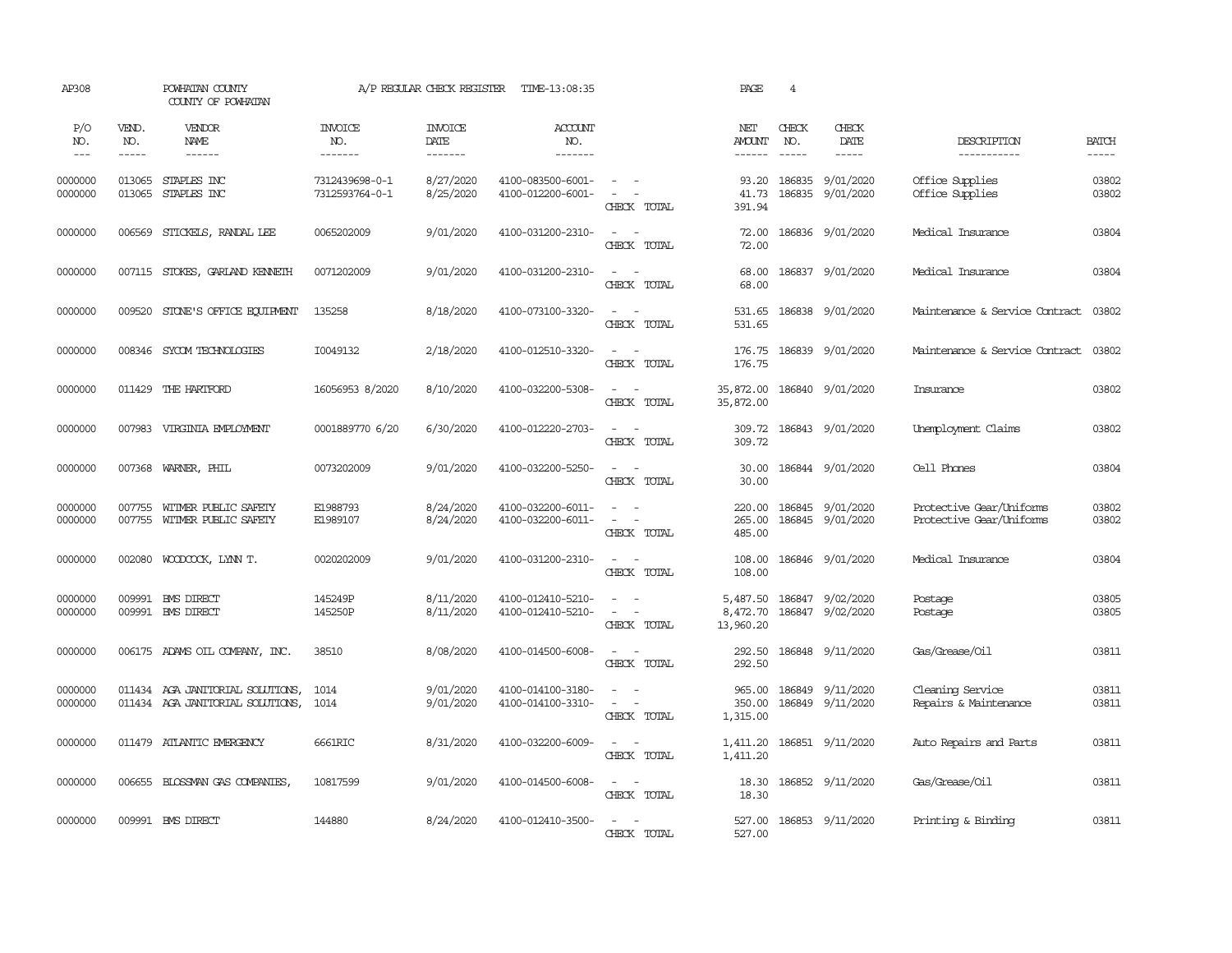| AP308                                                          |                                                | POWHATAN COUNTY<br>COUNTY OF POWHATAN                                                                                                          |                                                             | A/P REGULAR CHECK REGISTER                                                 | TIME-13:08:35                                                                                                              |                                                                                                                                               | PAGE                                                            | 5                             |                                                                                                 |                                                                                                                                           |                                                    |
|----------------------------------------------------------------|------------------------------------------------|------------------------------------------------------------------------------------------------------------------------------------------------|-------------------------------------------------------------|----------------------------------------------------------------------------|----------------------------------------------------------------------------------------------------------------------------|-----------------------------------------------------------------------------------------------------------------------------------------------|-----------------------------------------------------------------|-------------------------------|-------------------------------------------------------------------------------------------------|-------------------------------------------------------------------------------------------------------------------------------------------|----------------------------------------------------|
| P/O<br>NO.<br>$\frac{1}{2}$                                    | VEND.<br>NO.<br>-----                          | VENDOR<br><b>NAME</b><br>$- - - - - -$                                                                                                         | <b>INVOICE</b><br>NO.<br>-------                            | <b>INVOICE</b><br>DATE<br>--------                                         | ACCOUNT<br>NO.<br>-------                                                                                                  |                                                                                                                                               | NET<br><b>AMOUNT</b><br>$- - - - - -$                           | CHECK<br>NO.<br>$\frac{1}{2}$ | CHECK<br>DATE<br>$- - - - -$                                                                    | DESCRIPTION<br>-----------                                                                                                                | <b>BATCH</b><br>$- - - - -$                        |
| 0000000                                                        | 010665                                         | BROWN EDWARDS & COMPANY                                                                                                                        | 1269499                                                     | 8/27/2020                                                                  | 4100-012200-3120-                                                                                                          | $\overline{\phantom{a}}$<br>$\sim$<br>CHECK TOTAL                                                                                             | 11,000.00<br>11,000.00                                          | 186855                        | 9/11/2020                                                                                       | External Audit                                                                                                                            | 03811                                              |
| 0000000                                                        |                                                | 012719 BUNGARNER, SUZANNE                                                                                                                      | REISSUE/ELECTIN                                             | 6/25/2020                                                                  | 4100-013200-1015-                                                                                                          | $\sim$<br>$\sim$<br>CHECK TOTAL                                                                                                               | 150.00<br>150.00                                                |                               | 186856 9/11/2020                                                                                | COMP: Election Officials                                                                                                                  | 03811                                              |
| 0000000                                                        | 008276                                         | CENGAGE LEARNING INC. - GA 71184295                                                                                                            |                                                             | 8/18/2020                                                                  | 4100-073100-6012-                                                                                                          | $\sim$<br>$\sim$<br>CHECK TOTAL                                                                                                               | 39.64<br>39.64                                                  |                               | 186857 9/11/2020                                                                                | Books & Subscriptions                                                                                                                     | 03811                                              |
| 0000000                                                        | 000540                                         | CENTRAL VIRGINIA WASTE                                                                                                                         | 25831                                                       | 9/02/2020                                                                  | 4100-014300-3175-                                                                                                          | $\sim$<br>$\sim$<br>CHECK TOTAL                                                                                                               | 660.00<br>660.00                                                |                               | 186858 9/11/2020                                                                                | Waste Disposal                                                                                                                            | 03811                                              |
| 0000000<br>0000000<br>0000000                                  | 006965<br>006965<br>006965                     | CINIAS CORPORATION<br>CINIAS CORPORATION<br>CINIAS CORPORATION                                                                                 | 4060409432<br>4060409432<br>4060409432                      | 9/02/2020<br>9/02/2020<br>9/02/2020                                        | 4100-014300-6011-<br>4100-014100-6011-<br>4100-014500-6011-                                                                | $\equiv$<br>$\overline{\phantom{a}}$<br>$\equiv$<br>$\overline{\phantom{a}}$<br>CHECK TOTAL                                                   | 23.56<br>19.31<br>25.69<br>68.56                                | 186860<br>186860<br>186860    | 9/11/2020<br>9/11/2020<br>9/11/2020                                                             | Uniforms<br>Uniforms<br>Uniforms                                                                                                          | 03811<br>03811<br>03811                            |
| 0000000                                                        |                                                | 010949 COMCAST                                                                                                                                 | 107440865                                                   | 9/01/2020                                                                  | 4100-012510-5260-                                                                                                          | $\sim$<br>$\sim$<br>CHECK TOTAL                                                                                                               | 1,127.00<br>1,127.00                                            |                               | 186861 9/11/2020                                                                                | Internet Usage                                                                                                                            | 03811                                              |
| 0000000                                                        |                                                | 012756 COMCAST                                                                                                                                 | 0090493 8/2020                                              | 8/25/2020                                                                  | 4100-053910-5643-                                                                                                          | $\overline{\phantom{a}}$<br>$\sim$<br>CHECK TOTAL                                                                                             | 169.41<br>169.41                                                |                               | 186862 9/11/2020                                                                                | PCCAA Services - Federal CSBG                                                                                                             | 03811                                              |
| 0000000<br>0000000                                             | 008445<br>008445                               | COMONWEALTH OF VIRGINIA<br>COMONWEALTH OF VIRGINIA                                                                                             | T434377<br>T434535                                          | 9/01/2020<br>9/01/2020                                                     | 4100-031210-5230-<br>4100-012510-5260-                                                                                     | $\sim$<br>$\sim$<br>$\sim$<br>$\overline{\phantom{a}}$<br>CHECK TOTAL                                                                         | 2.26<br>301.77<br>304.03                                        | 186863                        | 9/11/2020<br>186863 9/11/2020                                                                   | Telephone Services<br>Internet Usage                                                                                                      | 03811<br>03811                                     |
| 0000000                                                        |                                                | 010079 DEAL & LACHENEY P.C.                                                                                                                    | 4932                                                        | 8/31/2020                                                                  | 4100-012210-3150-                                                                                                          | $\sim$<br>$\sim$<br>CHECK TOTAL                                                                                                               | 10,000.00<br>10,000.00                                          |                               | 186866 9/11/2020                                                                                | Contracted County Attorney                                                                                                                | 03811                                              |
| 0000000<br>0000000                                             | 006240<br>006240                               | DIAMOND SPRINGS WATER, INC<br>DIAMOND SPRINGS WATER, INC 0000402916                                                                            | 0000346243                                                  | 8/13/2020<br>8/28/2020                                                     | 4100-081100-6001-<br>4100-014100-5130-                                                                                     | $\equiv$<br>$\sim$<br>$\sim$<br>CHECK TOTAL                                                                                                   | 38.25<br>36.75<br>75.00                                         | 186868<br>186868              | 9/11/2020<br>9/11/2020                                                                          | Office Supplies<br>Water                                                                                                                  | 03811<br>03811                                     |
| 0000000                                                        |                                                | 006842 EAGLE FIRE INC.                                                                                                                         | SRVCE134801                                                 | 8/20/2020                                                                  | 4100-014100-3310-                                                                                                          | $\sim$<br>$\sim$<br>CHECK TOTAL                                                                                                               | 573.82<br>573.82                                                |                               | 186869 9/11/2020                                                                                | Repairs & Maintenance                                                                                                                     | 03811                                              |
| 0000000<br>0000000<br>0000000<br>0000000<br>0000000<br>0000000 | 009093<br>009093<br>009093<br>009093<br>013549 | FARMVILLE WHOLESALE<br>FARMVILLE WHOLESALE<br>FARMVILLE WHOLESALE<br>FARMVILLE WHOLESALE<br>009093 FARMVILLE WHOLESALE<br>HOSTED BACKBONE, LLC | 694781<br>694783<br>694855<br>695441<br>695442<br>HB17-9111 | 8/11/2020<br>8/11/2020<br>8/11/2020<br>8/19/2020<br>8/19/2020<br>8/01/2020 | 4100-032220-3310-<br>4100-032220-3310-<br>4100-014100-6004-<br>4100-014100-3310-<br>4100-014100-3310-<br>4100-012510-5260- | $\sim$<br>$\sim$<br>$\blacksquare$<br>$\sim$<br>$\equiv$<br>$\equiv$<br>$\sim$<br>$\overline{\phantom{a}}$<br>CHECK TOTAL<br>$\sim$<br>$\sim$ | 54.40<br>11.46<br>137.40<br>159.70<br>43.82<br>406.78<br>975.00 | 186870<br>186870<br>186870    | 186870 9/11/2020<br>9/11/2020<br>9/11/2020<br>9/11/2020<br>186870 9/11/2020<br>186871 9/11/2020 | Repairs & Maintenance<br>Repairs & Maintenance<br>Tools and Equipment<br>Repairs & Maintenance<br>Repairs & Maintenance<br>Internet Usage | 03811<br>03811<br>03811<br>03811<br>03811<br>03811 |
| 0000000                                                        | 013549                                         | HOSTED BACKBONE, LLC                                                                                                                           | HB17-9132                                                   | 9/01/2020                                                                  | 4100-012510-5260-                                                                                                          | $\sim$<br>$\sim$<br>CHECK TOTAL                                                                                                               | 975.00<br>1,950.00                                              |                               | 186871 9/11/2020                                                                                | Internet Usage                                                                                                                            | 03811                                              |
| 0000000<br>0000000<br>0000000                                  | 000120<br>000120<br>000120                     | <b>JAMES RIVER AIR</b><br><b>JAMES RIVER AIR</b><br>JAMES RIVER AIR                                                                            | S175089<br>S175169<br>S175513                               | 7/31/2020<br>7/31/2020<br>7/31/2020                                        | 4100-014100-3308-<br>4100-014100-3308-<br>4100-032210-3310-                                                                | $\sim$<br>$\sim$<br>$\sim$                                                                                                                    | 720.00<br>2,042.71 186873                                       |                               | 186873 9/11/2020<br>9/11/2020<br>624.00 186873 9/11/2020                                        | HVAC Service and Repairs<br>HVAC Service and Repairs<br>Repairs & Maintenance                                                             | 03811<br>03811<br>03811                            |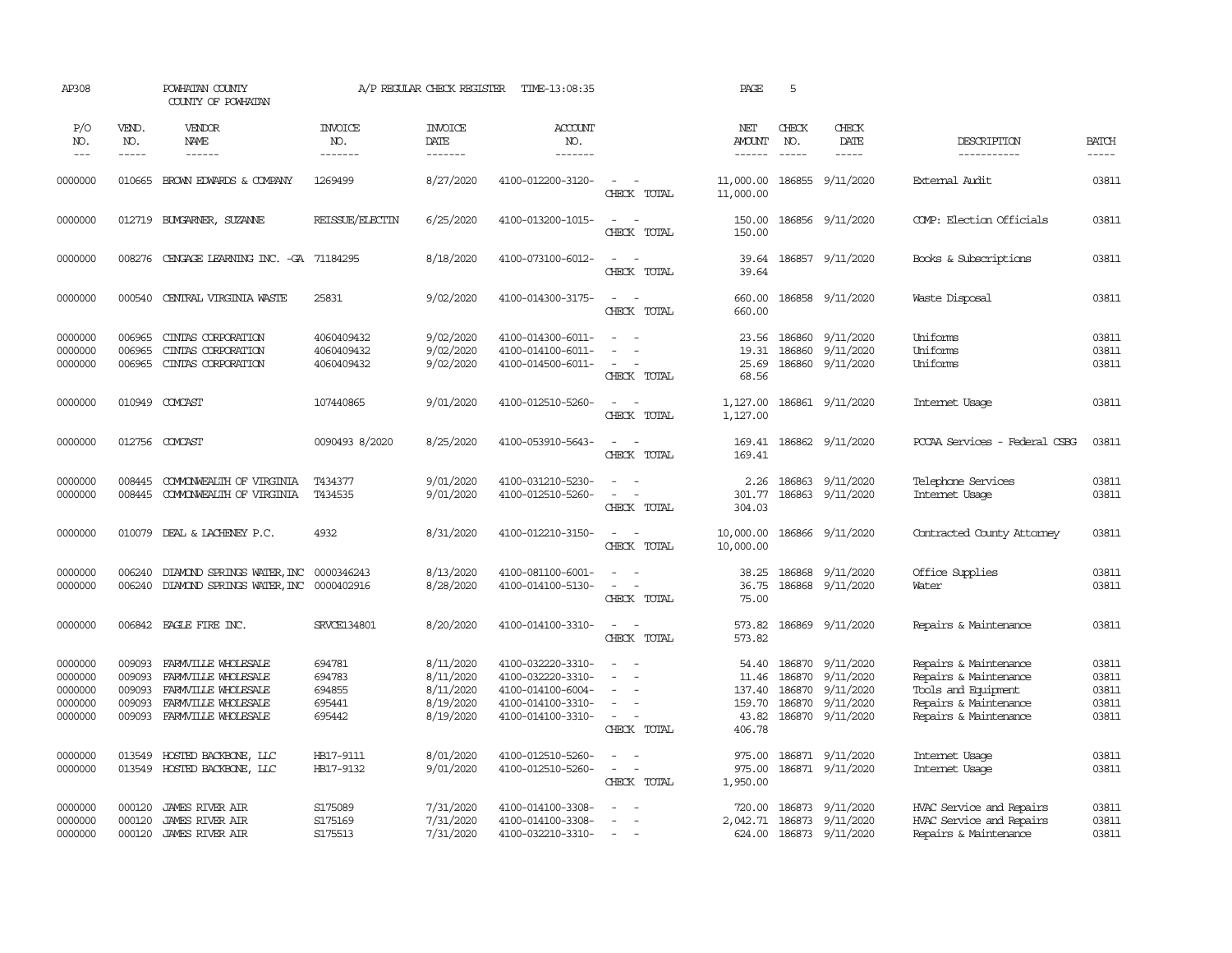| AP308                         |                             | POWHATAN COUNTY<br>COUNTY OF POWHATAN                                              |                                  | A/P REGULAR CHECK REGISTER                | TIME-13:08:35                                               |                                                   | PAGE                                       | 6                             |                                                          |                                                                               |                               |
|-------------------------------|-----------------------------|------------------------------------------------------------------------------------|----------------------------------|-------------------------------------------|-------------------------------------------------------------|---------------------------------------------------|--------------------------------------------|-------------------------------|----------------------------------------------------------|-------------------------------------------------------------------------------|-------------------------------|
| P/O<br>NO.<br>$---$           | VEND.<br>NO.<br>$- - - - -$ | <b>VENDOR</b><br>NAME                                                              | <b>INVOICE</b><br>NO.<br>------- | <b>INVOICE</b><br>DATE<br>$- - - - - - -$ | ACCOUNT<br>NO.<br>$- - - - - - -$                           |                                                   | NET<br><b>AMOUNT</b><br>$- - - - - -$      | CHECK<br>NO.<br>$\frac{1}{2}$ | CHECK<br>DATE<br>$\frac{1}{2}$                           | DESCRIPTION<br>-----------                                                    | <b>BATCH</b><br>$\frac{1}{2}$ |
| 0000000                       | 000120                      | <b>JAMES RIVER AIR</b>                                                             | S176772                          | 8/14/2020                                 | 4100-014100-3308-                                           | $\sim$<br>$\sim$<br>CHECK TOTAL                   | 473.00<br>3,859.71                         |                               | 186873 9/11/2020                                         | HVAC Service and Repairs                                                      | 03811                         |
| 0000000                       | 000157                      | KORMAN SIGNS, INC.                                                                 | 345407                           | 8/24/2020                                 | 4100-081100-6021-                                           | $\sim$<br>$\overline{\phantom{a}}$<br>CHECK TOTAL | 62.61<br>62.61                             |                               | 186875 9/11/2020                                         | Street Signs                                                                  | 03811                         |
| 0000000<br>0000000<br>0000000 | 010811                      | 010811 LAND AND COATES, INC<br>LAND AND COATES, INC<br>010811 LAND AND COATES, INC | 3411793<br>3411793<br>3440600    | 7/07/2020<br>7/07/2020<br>8/25/2020       | 4100-014300-6100-<br>4100-014300-3310-<br>4100-014500-6004- | $\sim$<br>$\overline{\phantom{a}}$<br>CHECK TOTAL | 7.99<br>27.12<br>13.99<br>49.10            |                               | 186876 9/11/2020<br>186876 9/11/2020<br>186876 9/11/2020 | Personal Protective Equipment<br>Repairs & Maintenance<br>Tools and Equipment | 03811<br>03811<br>03811       |
| 0000000                       |                             | 006629 LANDSCAPE SUPPLY, INC.                                                      | 0776900-IN                       | 9/02/2020                                 | 4100-014500-3190-                                           | $\overline{\phantom{a}}$<br>$\sim$<br>CHECK TOTAL | 601.50<br>601.50                           |                               | 186877 9/11/2020                                         | Grounds Maintenance                                                           | 03811                         |
| 0000000                       |                             | 011176 MAIN STREET HOMES                                                           | 282-2020                         | 9/04/2020                                 | 3100-013030-0008-                                           | $\overline{\phantom{a}}$<br>$\sim$<br>CHECK TOTAL | 1,444.50<br>1,444.50                       |                               | 186880 9/11/2020                                         | Building Permits                                                              | 03811                         |
| 0000000                       | 009552                      | MANSFIELD OIL COMPANY                                                              | SOLCD-625217                     | 9/04/2020                                 | 4100-032200-5120-                                           | $\overline{\phantom{a}}$<br>$\sim$<br>CHECK TOTAL | 81.30<br>81.30                             |                               | 186881 9/11/2020                                         | Apparatus Fuel                                                                | 03811                         |
| 0000000<br>0000000            |                             | 013176 MIDWEST TAPE, LLC<br>013176 MIDWEST TAPE, LLC                               | 99270312<br>99299265             | 8/18/2020<br>8/25/2020                    | 4100-073100-6012-<br>4100-073100-6012-                      | $\sim$<br>$\sim$<br>CHECK TOTAL                   | 53.46<br>212.94<br>266.40                  |                               | 186882 9/11/2020<br>186882 9/11/2020                     | Books & Subscriptions<br>Books & Subscriptions                                | 03811<br>03811                |
| 0000000                       |                             | 013640 PORTER, DIANE                                                               | 323-2020 REFUND                  | 9/04/2020                                 | 3100-013030-0010-                                           | $\sim$ $\sim$<br>CHECK TOTAL                      | 7.00<br>7.00                               |                               | 186884 9/11/2020                                         | Electrical Permits                                                            | 03812                         |
| 0000000                       | 001250                      | POWHATAN AUTO & TRACTOR                                                            | 610086                           | 8/27/2020                                 | 4100-014300-3310-                                           | $\sim$ $ \sim$<br>CHECK TOTAL                     | 50.56<br>50.56                             |                               | 186885 9/11/2020                                         | Repairs & Maintenance                                                         | 03812                         |
| 0000000                       |                             | 012764 POWHATAN COUNTY HEALTH                                                      | 1ST OTR HEALTH                   | 9/01/2020                                 | 4100-051200-5699-                                           | $\sim$<br>$\sim$<br>CHECK TOTAL                   | 54,410.00<br>54,410.00                     |                               | 186886 9/11/2020                                         | State Health Department                                                       | 03812                         |
| 0000000<br>0000000<br>0000000 | 008294<br>008294<br>008294  | POWHATAN COUNTY PUBLIC<br>POWHATAN COUNTY PUBLIC<br>POWHATAN COUNTY PUBLIC         | 7362<br>7907<br>7974             | 3/01/2020<br>7/28/2020<br>7/20/2020       | 4100-032200-6009-<br>4100-032200-6009-<br>4100-032200-6009- | $\equiv$<br>$\sim$<br>CHECK TOTAL                 | 489.49<br>1,942.51<br>1,344.87<br>3,776.87 |                               | 186887 9/11/2020<br>186887 9/11/2020<br>186887 9/11/2020 | Auto Repairs and Parts<br>Auto Repairs and Parts<br>Auto Repairs and Parts    | 03814<br>03814<br>03814       |
| 0000000                       | 005050                      | POWHATAN LOCK SERVICES                                                             | 1953                             | 8/22/2020                                 | 4100-032210-3310-                                           | $\sim$<br>$\sim$<br>CHECK TOTAL                   | 100.00<br>100.00                           |                               | 186888 9/11/2020                                         | Repairs & Maintenance                                                         | 03812                         |
| 0000000<br>0000000            | 007314                      | POWHATAN OVERHEAD DOORS,<br>007314 POWHATAN OVERHEAD DOORS,                        | 9667<br>9894                     | 8/19/2020<br>8/19/2020                    | 4100-032220-3310-<br>4100-032220-3320-                      | $\sim$ $ \sim$<br>CHECK TOTAL                     | 660.00<br>450.00<br>1,110.00               | 186889                        | 9/11/2020<br>186889 9/11/2020                            | Repairs & Maintenance<br>Maintenance & Service Contract                       | 03812<br>03812                |
| 0000000                       |                             | 006761 POWHATAN VOLUNTEER FIRE                                                     | 50/50 GRANT                      | 8/22/2020                                 | 4100-032200-6015-                                           | $\sim$ $\sim$<br>CHECK TOTAL                      | 806.40<br>806.40                           |                               | 186890 9/11/2020                                         | Matching Funds for Fire & EMS                                                 | 03812                         |
| 0000000                       |                             | 013548 PRODUCTIVE AV                                                               | 120-10331                        | 8/12/2020                                 | 4100-012510-6014-                                           | $\overline{\phantom{a}}$<br>$\sim$<br>CHECK TOTAL | 304.34<br>304.34                           |                               | 186891 9/11/2020                                         | Other Operating Supplies                                                      | 03812                         |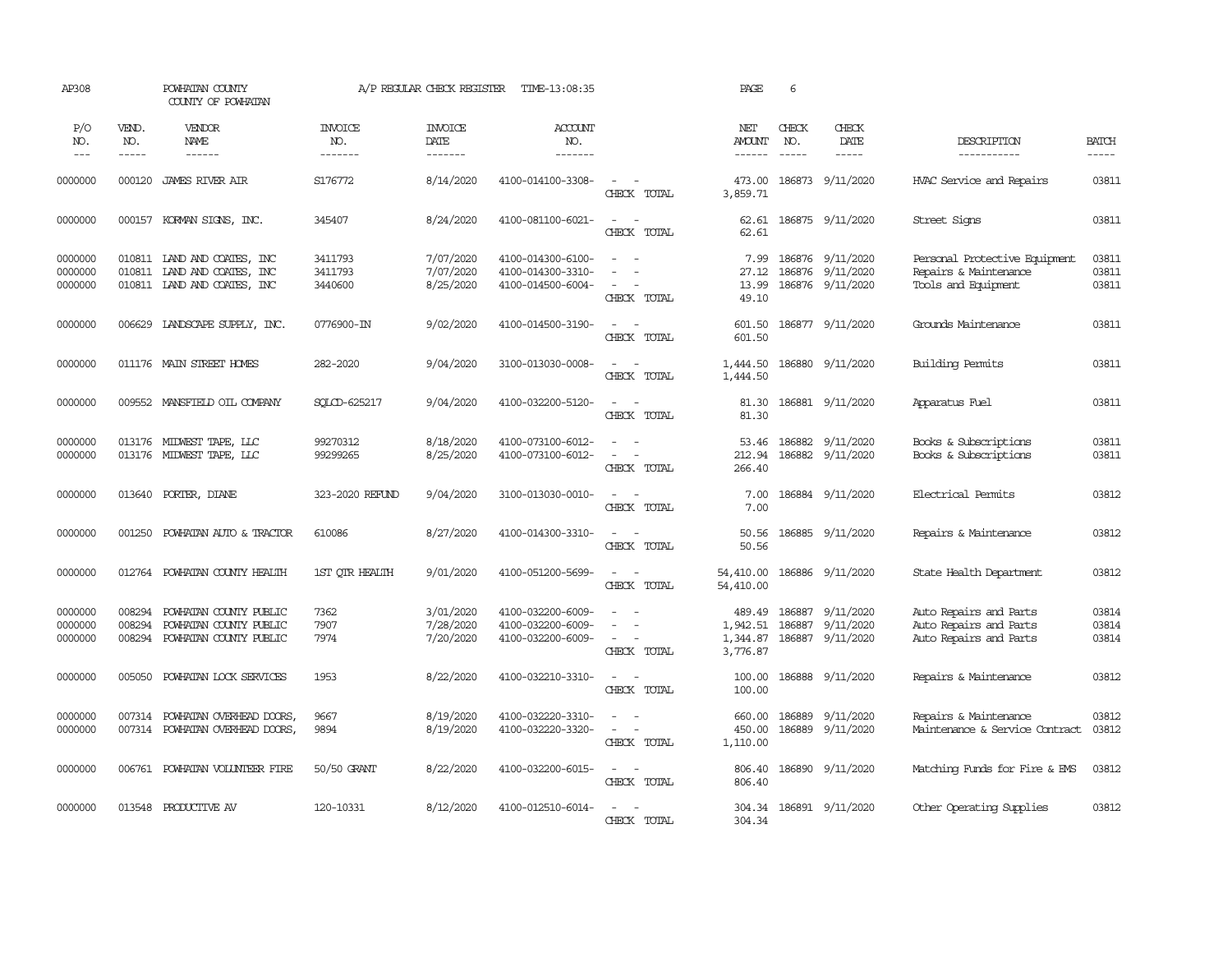| AP308                                                                                |                                                                              | POWHATAN COUNTY<br>COUNTY OF POWHATAN                                                                                                                                                                        |                                                                          | A/P REGULAR CHECK REGISTER                                                                           | TIME-13:08:35                                                                                                                                                        |                                                                                 | PAGE                                                                 | $7\phantom{.0}$                                                              |                                                                                                      |                                                                                                                                                                                                              |                                                                      |
|--------------------------------------------------------------------------------------|------------------------------------------------------------------------------|--------------------------------------------------------------------------------------------------------------------------------------------------------------------------------------------------------------|--------------------------------------------------------------------------|------------------------------------------------------------------------------------------------------|----------------------------------------------------------------------------------------------------------------------------------------------------------------------|---------------------------------------------------------------------------------|----------------------------------------------------------------------|------------------------------------------------------------------------------|------------------------------------------------------------------------------------------------------|--------------------------------------------------------------------------------------------------------------------------------------------------------------------------------------------------------------|----------------------------------------------------------------------|
| P/O<br>NO.<br>$---$                                                                  | VEND.<br>NO.<br>-----                                                        | VENDOR<br>NAME<br>$- - - - - -$                                                                                                                                                                              | <b>INVOICE</b><br>NO.<br>-------                                         | <b>INVOICE</b><br>DATE<br>-------                                                                    | ACCOUNT<br>NO.<br>-------                                                                                                                                            |                                                                                 | NET<br><b>AMOUNT</b><br>------                                       | CHECK<br>NO.<br>$\frac{1}{2}$                                                | CHECK<br>DATE<br>-----                                                                               | DESCRIPTION<br>-----------                                                                                                                                                                                   | <b>BATCH</b><br>-----                                                |
|                                                                                      |                                                                              |                                                                                                                                                                                                              |                                                                          |                                                                                                      |                                                                                                                                                                      |                                                                                 |                                                                      |                                                                              |                                                                                                      |                                                                                                                                                                                                              |                                                                      |
| 0000000                                                                              | 013642                                                                       | SANTE J. PIRACCI PC                                                                                                                                                                                          | 9109792                                                                  | 9/03/2020                                                                                            | 4100-021200-3150-                                                                                                                                                    | $\sim$<br>CHECK TOTAL                                                           | 120.00<br>120.00                                                     | 186892                                                                       | 9/11/2020                                                                                            | Outside Counsel                                                                                                                                                                                              | 03812                                                                |
| 0000000                                                                              |                                                                              | 013641 SCRUGGS, LAWRENCE                                                                                                                                                                                     | 0000538-2020                                                             | 7/22/2020                                                                                            | 3100-013030-0010-                                                                                                                                                    | $\sim$<br>$\sim$<br>CHECK TOTAL                                                 | 57.00<br>57.00                                                       |                                                                              | 186893 9/11/2020                                                                                     | Electrical Permits                                                                                                                                                                                           | 03812                                                                |
| 0000000                                                                              | 013638                                                                       | SEA CLEAR AQUARIUM RENTAL                                                                                                                                                                                    | 6927                                                                     | 8/15/2020                                                                                            | 4100-073100-3320-                                                                                                                                                    | $\overline{\phantom{a}}$<br>$\sim$<br>CHECK TOTAL                               | 80.00<br>80.00                                                       |                                                                              | 186894 9/11/2020                                                                                     | Maintenance & Service Contract                                                                                                                                                                               | 03812                                                                |
| 0000000                                                                              |                                                                              | 008654 SEAY'S TOWING                                                                                                                                                                                         | TOW07-23L 8/20                                                           | 8/25/2020                                                                                            | 4100-031210-6008-                                                                                                                                                    | $\sim$<br>$\sim$<br>CHECK TOTAL                                                 | 70.00<br>70.00                                                       |                                                                              | 186895 9/11/2020                                                                                     | Gas/Greases/Oil                                                                                                                                                                                              | 03812                                                                |
| 0000000                                                                              | 012104                                                                       | SHELDON, GREGORY R.                                                                                                                                                                                          | 8885971                                                                  | 9/03/2020                                                                                            | 4100-021200-3150-                                                                                                                                                    | $\sim$<br>$\overline{\phantom{a}}$<br>CHECK TOTAL                               | 120.00<br>120.00                                                     |                                                                              | 186896 9/11/2020                                                                                     | Outside Counsel                                                                                                                                                                                              | 03812                                                                |
| 0000000                                                                              | 013597                                                                       | SOMMERS, STEPHEN V                                                                                                                                                                                           | 9073620                                                                  | 8/14/2020                                                                                            | 4100-021200-3150-                                                                                                                                                    | $\sim$<br>$\sim$<br>CHECK TOTAL                                                 | 120.00<br>120.00                                                     |                                                                              | 186897 9/11/2020                                                                                     | Outside Counsel                                                                                                                                                                                              | 03812                                                                |
| 0000000<br>0000000                                                                   | 001940<br>001940                                                             | STANDBY SYSTEMS, INC.<br>STANDBY SYSTEMS, INC.                                                                                                                                                               | 08201406<br>08201909                                                     | 8/06/2020<br>8/07/2020                                                                               | 4100-031210-3310-<br>4100-032220-3310-                                                                                                                               | $\sim$<br>$\equiv$<br>CHECK TOTAL                                               | 158.81<br>674.26<br>833.07                                           | 186898<br>186898                                                             | 9/11/2020<br>9/11/2020                                                                               | Repairs and Maintenance<br>Repairs & Maintenance                                                                                                                                                             | 03812<br>03812                                                       |
| 0000000                                                                              | 013065                                                                       | STAPLES INC                                                                                                                                                                                                  | 7311633607-0-1                                                           | 8/11/2020                                                                                            | 4100-081100-6001-                                                                                                                                                    | $\equiv$<br>$\sim$<br>CHECK TOTAL                                               | 53.84<br>53.84                                                       |                                                                              | 186899 9/11/2020                                                                                     | Office Supplies                                                                                                                                                                                              | 03812                                                                |
| 0000000                                                                              | 013636                                                                       | THE LAW OFFICE OF DAVID M                                                                                                                                                                                    | 9226725                                                                  | 8/25/2020                                                                                            | 4100-021200-3150-                                                                                                                                                    | $\sim$<br>CHECK TOTAL                                                           | 140.70<br>140.70                                                     |                                                                              | 186902 9/11/2020                                                                                     | Outside Counsel                                                                                                                                                                                              | 03812                                                                |
| 0000000                                                                              | 013634                                                                       | THE LAW OFFICE OF SUSAN A 8509012                                                                                                                                                                            |                                                                          | 8/18/2020                                                                                            | 4100-021200-3150-                                                                                                                                                    | $\overline{\phantom{a}}$<br>CHECK TOTAL                                         | 120.00<br>120.00                                                     | 186903                                                                       | 9/11/2020                                                                                            | Outside Counsel                                                                                                                                                                                              | 03812                                                                |
| 0000000<br>0000000                                                                   | 007450<br>007450                                                             | THOMSON REUTERS -<br>THOMSON REUTERS -                                                                                                                                                                       | 6137165191<br>842922292                                                  | 9/04/2020<br>9/01/2020                                                                               | 4100-021600-3320-<br>4100-021600-3320-                                                                                                                               | $\equiv$<br>$\sim$<br>$\blacksquare$<br>$\overline{\phantom{a}}$<br>CHECK TOTAL | 363.22-186904<br>495.30<br>132.08                                    |                                                                              | 9/11/2020<br>186904 9/11/2020                                                                        | Maintenance & Service Contract<br>Maintenance & Service Contract                                                                                                                                             | 03811<br>03811                                                       |
| 0000000<br>0000000<br>0000000<br>0000000<br>0000000<br>0000000<br>0000000<br>0000000 | 006721<br>006721<br>006721<br>006721<br>006721<br>006721<br>006721<br>006721 | UNIVERSITY OF VIRGINIA<br>UNIVERSITY OF VIRGINIA<br>UNIVERSITY OF VIRGINIA<br>UNIVERSITY OF VIRGINIA<br>UNIVERSITY OF VIRGINIA<br>UNIVERSITY OF VIRGINIA<br>UNIVERSITY OF VIRGINIA<br>UNIVERSITY OF VIRGINIA | 44130<br>44131<br>44132<br>44133<br>44134<br>44135<br>44136<br>44137     | 9/01/2020<br>9/02/2020<br>9/02/2020<br>9/02/2020<br>9/08/2020<br>9/08/2020<br>9/08/2020<br>9/08/2020 | 4100-012410-5540-<br>4100-012410-5540-<br>4100-012410-5540-<br>4100-012410-5540-<br>4100-012410-5540-<br>4100-012410-5540-<br>4100-012410-5540-<br>4100-012410-5540- | $\equiv$<br>۰.<br>÷<br>$\sim$<br>$\sim$<br>$\sim$                               | 25.00<br>25.00<br>25.00<br>25.00<br>25.00<br>25.00<br>25.00<br>25.00 | 186907<br>186907<br>186907<br>186907<br>186907<br>186907<br>186907<br>186907 | 9/11/2020<br>9/11/2020<br>9/11/2020<br>9/11/2020<br>9/11/2020<br>9/11/2020<br>9/11/2020<br>9/11/2020 | Conferences & Training<br>Conferences & Training<br>Conferences & Training<br>Conferences & Training<br>Conferences & Training<br>Conferences & Training<br>Conferences & Training<br>Conferences & Training | 03812<br>03812<br>03812<br>03812<br>03812<br>03812<br>03812<br>03812 |
| 0000000<br>0000000                                                                   | 006721<br>006721                                                             | UNIVERSITY OF VIRGINIA<br>UNIVERSITY OF VIRGINIA                                                                                                                                                             | 44138<br>44139                                                           | 9/08/2020<br>9/08/2020                                                                               | 4100-012410-5540-<br>4100-012410-5540-                                                                                                                               | $\overline{\phantom{a}}$<br>CHECK TOTAL                                         | 25.00<br>25.00<br>250.00                                             | 186907                                                                       | 9/11/2020<br>186907 9/11/2020                                                                        | Conferences & Training<br>Conferences & Training                                                                                                                                                             | 03812<br>03812                                                       |
| 0000000<br>0000000<br>0000000<br>0000000                                             | 011169<br>011169<br>011169<br>011169                                         | VERIZON<br>VERIZON<br>VERIZON<br>VERIZON                                                                                                                                                                     | 795-000178 8/20<br>795-000178 8/20<br>795-000178 8/20<br>795-000178 8/20 | 8/27/2020<br>8/27/2020<br>8/27/2020<br>8/27/2020                                                     | 100-000100-0006-<br>4100-012310-5230-<br>4100-012510-5230-<br>4100-014100-5230-                                                                                      | $\omega$<br>$\sim$<br>$\sim$<br>$\sim$                                          | 123.08<br>52.67<br>49.91<br>217.59                                   | 186908<br>186908<br>186908<br>186908                                         | 9/11/2020<br>9/11/2020<br>9/11/2020<br>9/11/2020                                                     | Due from Other Agencies<br>Telephone Services<br>Telephone Services<br>Telephone Services                                                                                                                    | 03812<br>03812<br>03812<br>03812                                     |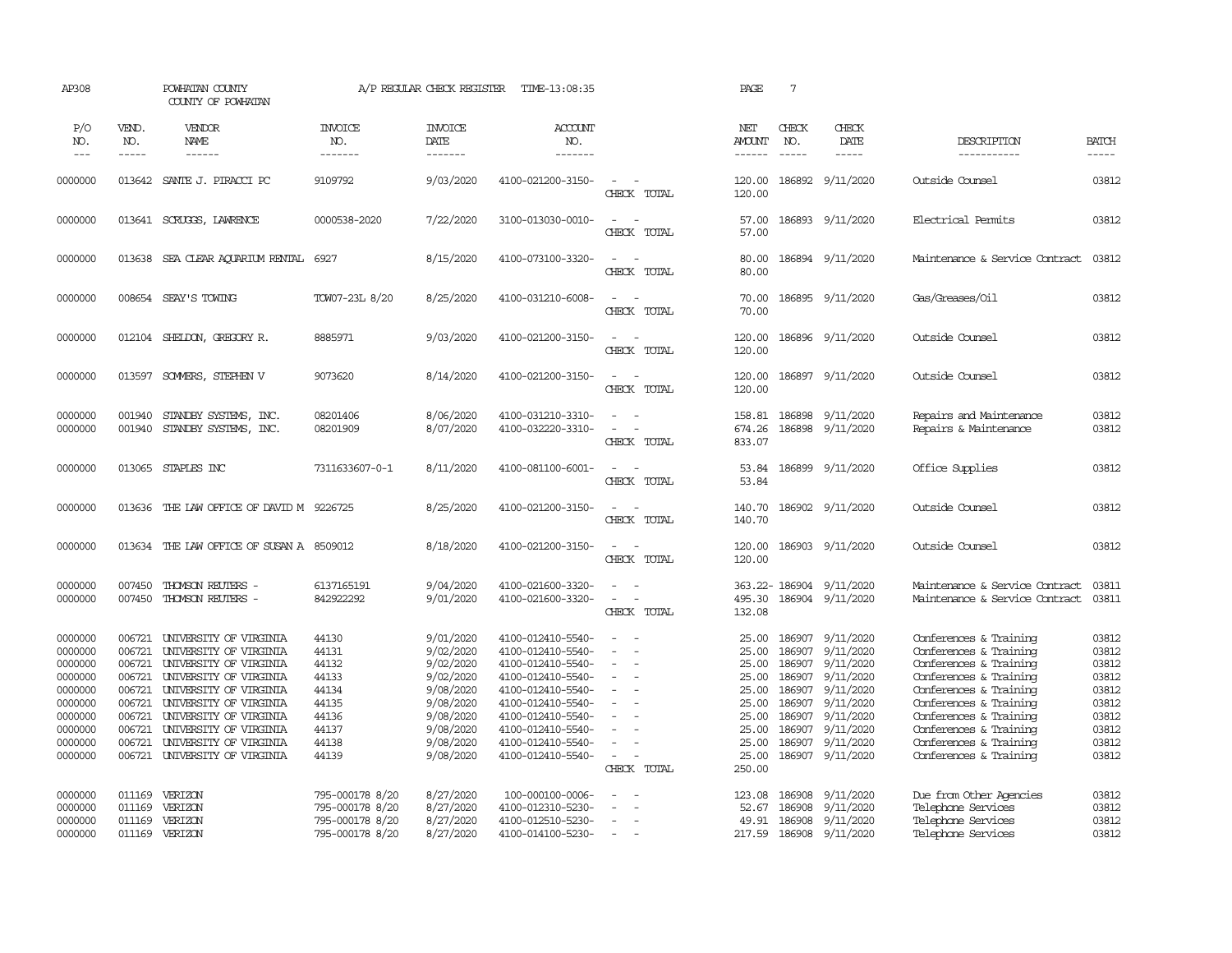| AP308              |                  | POWHATAN COUNTY<br>COUNTY OF POWHATAN          |                          | A/P REGULAR CHECK REGISTER | TIME-13:08:35                          |                          | PAGE            | 8           |                               |                                                                  |                |
|--------------------|------------------|------------------------------------------------|--------------------------|----------------------------|----------------------------------------|--------------------------|-----------------|-------------|-------------------------------|------------------------------------------------------------------|----------------|
| P/O                | VEND.            | VENDOR                                         | <b>INVOICE</b>           | <b>INVOICE</b>             | <b>ACCOUNT</b>                         |                          | NET             | CHECK       | CHECK                         |                                                                  |                |
| NO.                | NO.              | NAME                                           | NO.                      | DATE                       | NO.                                    |                          | <b>AMOUNT</b>   | NO.         | DATE                          | DESCRIPTION                                                      | <b>BATCH</b>   |
| $---$              | $- - - - -$      | $- - - - - -$                                  | -------                  | -------                    | -------                                |                          | $- - - - - -$   | $- - - - -$ | -----                         | ------------                                                     | $- - - - -$    |
|                    |                  |                                                |                          |                            |                                        |                          |                 |             |                               |                                                                  |                |
| 0000000            | 011169           | VERIZON                                        | 795-000178 8/20          | 8/27/2020                  | 4100-014300-5230-                      |                          | 87.41           | 186908      | 9/11/2020                     | Telephone Services                                               | 03812          |
| 0000000            | 011169           | VERIZON                                        | 795-000178 8/20          | 8/27/2020                  | 4100-032200-5230-                      |                          | 307.06          | 186908      | 9/11/2020                     | Telephone Services                                               | 03812          |
| 0000000            | 011169           | VERIZON                                        | 795-000178 8/20          | 8/27/2020                  | 4100-032200-5230-                      |                          | 207.89          | 186908      | 9/11/2020                     | Telephone Services                                               | 03812          |
| 0000000            | 011169           | VERIZON                                        | 795-000178 8/20          | 8/27/2020                  | 4100-032210-5230-                      | $\equiv$                 | 79.56           | 186908      | 9/11/2020                     | Telephone Services                                               | 03812          |
| 0000000            | 011169           | VERIZON                                        | 795-000178 8/20          | 8/27/2020                  | 4100-035500-5230-                      | $\equiv$                 | 45.12           | 186908      | 9/11/2020                     | Telephone Services                                               | 03812          |
| 0000000            | 011169           | VERIZON                                        | 795-000178 8/20          | 8/27/2020                  | 4100-071110-5230-                      |                          | 47.55           | 186908      | 9/11/2020                     | Telephone Services                                               | 03812          |
| 0000000            | 011169           | VERIZON                                        | 795-000178 8/20          | 8/27/2020                  | 4100-073100-5230-                      |                          | 104.90          | 186908      | 9/11/2020                     | Telephone Services                                               | 03812          |
| 0000000            | 011169           | VERIZON                                        | 795-000178 8/20          | 8/27/2020                  | 4100-021200-5230-                      |                          | 46.33           | 186908      | 9/11/2020                     | Telephone Services                                               | 03812          |
| 0000000            | 011169           | VERIZON                                        | 795-000178 8/20          | 8/27/2020                  | 4100-031200-5230-                      |                          | 170.74          | 186908      | 9/11/2020                     | Telephone Services                                               | 03812          |
| 0000000            | 011169           | VERIZON                                        | 795-000178 8/20          | 8/27/2020                  | 4100-031710-5230-                      |                          | 51.00           | 186908      | 9/11/2020                     | Telephone Services                                               | 03812          |
| 0000000            | 011169           | VERIZON                                        | 795-000178 8/20          | 8/27/2020                  | 4100-021200-5230-                      |                          | 15.46           | 186908      | 9/11/2020                     | Telephone Services                                               | 03812          |
| 0000000            | 011169           | VERIZON                                        | 795-000178 8/20          | 8/27/2020                  | 4100-031210-5230-                      |                          | 47.40           | 186908      | 9/11/2020                     | Telephone Services                                               | 03812          |
|                    |                  |                                                |                          |                            |                                        | CHECK TOTAL              | 1,653.67        |             |                               |                                                                  |                |
| 0000000            |                  | 011193 VERIZON                                 | 000063108448             | 8/27/2020                  | 4100-031200-5230-                      | $\overline{\phantom{a}}$ | 69.19           | 186909      | 9/11/2020                     | Telephone Services                                               | 03812          |
| 0000000            | 011193           | VERIZON                                        | 000063108448             | 8/27/2020                  | 4100-031210-5230-                      |                          | 471.19          | 186909      | 9/11/2020                     | Telephone Services                                               | 03812          |
| 0000000            | 011193           | VERIZON                                        | 000878401797             | 8/27/2020                  | 4100-022100-5230-                      |                          | 52.12           | 186909      | 9/11/2020                     | Telephone Services                                               | 03812          |
| 0000000            | 011193           | VERIZON                                        | 0063108448 7/20          | 7/27/2020                  | 4100-031200-5230-                      |                          | 69.75           | 186909      | 9/11/2020                     | Telephone Services                                               | 03812          |
| 0000000            | 011193           | VERIZON                                        | 0063108448 7/20          | 7/27/2020                  | 4100-031210-5230-                      |                          | 434.86          | 186909      | 9/11/2020                     | Telephone Services                                               | 03812          |
| 0000000            | 011193           | VERIZON                                        | 0921422421 8/20          | 8/24/2020                  | 4100-032220-5230-                      |                          | 96.08           |             | 186909 9/11/2020              | Telephone System                                                 | 03812          |
|                    |                  |                                                |                          |                            |                                        | CHECK TOTAL              | 1,193.19        |             |                               |                                                                  |                |
|                    |                  |                                                |                          |                            |                                        |                          |                 |             |                               |                                                                  |                |
| 0000000            | 011187           | VERIZON BUSINESS                               | Y2742672 8/20            | 8/10/2020                  | 100-000100-0006-                       |                          | 4.68            | 186910      | 9/11/2020                     | Due from Other Agencies                                          | 03812          |
| 0000000            | 011187           | VERIZON BUSINESS                               | Y2742672 8/20            | 8/10/2020                  | 4100-012510-5240-                      | $\equiv$                 | 23.58           |             | 186910 9/11/2020              | Long Distance                                                    | 03812          |
|                    |                  |                                                |                          |                            |                                        | CHECK TOTAL              | 28.26           |             |                               |                                                                  |                |
| 0000000            | 013637           | VIRGINIA COUNCIL OF JUVEN                      | 2020 MEMBERSHIP          | 8/31/2020                  | 4100-021200-5810-                      | $\sim$<br>$\sim$         | 50.00           |             | 186911 9/11/2020              | Dues/Association Memberships                                     | 03812          |
|                    |                  |                                                |                          |                            |                                        | CHECK TOTAL              | 50.00           |             |                               |                                                                  |                |
|                    |                  |                                                |                          |                            |                                        |                          |                 |             |                               |                                                                  |                |
| 0000000            | 011181           | WELLS FARGO FINANCIAL                          | 5011630678               | 8/20/2020                  | 4100-012100-3320-                      |                          | 55.00           | 186914      | 9/11/2020                     | Maintenance & Service Contract                                   | 03812          |
| 0000000            | 011181           | WELLS FARGO FINANCIAL                          | 5011630678               | 8/20/2020                  | 4100-011010-3320-                      | $\sim$                   | 177.66          | 186914      | 9/11/2020                     | Maintenance & Service Contract                                   | 03812          |
| 0000000            | 011181           | WELLS FARGO FINANCIAL                          | 5011630678               | 8/20/2020                  | 4100-012200-3320-                      | $\equiv$                 | 356.28          | 186914      | 9/11/2020                     | Maintenance & Service Contract                                   | 03812          |
| 0000000            | 011181           | WELLS FARGO FINANCIAL                          | 5011630678               | 8/20/2020                  | 4100-012310-3320-                      |                          | 216.80          | 186914      | 9/11/2020                     | Maintenance & Service Contract                                   | 03812          |
| 0000000            | 011181           | WELLS FARGO FINANCIAL                          | 5011630678               | 8/20/2020                  | 4100-012410-3320-                      |                          | 9.60            |             | 186914 9/11/2020              | Maintenance & Service Contract                                   | 03812          |
| 0000000            | 011181           | WELLS FARGO FINANCIAL                          | 5011630678               | 8/20/2020                  | 4100-012510-3320-                      |                          | 6.10            |             | 186914 9/11/2020              | Maintenance & Service Contract                                   | 03812          |
| 0000000            | 011181           | WELLS FARGO FINANCIAL                          | 5011630678               | 8/20/2020                  | 4100-013200-3320-                      | $\overline{\phantom{a}}$ | 63.72           | 186914      | 9/11/2020                     | Maintenance & Service Contract                                   | 03812          |
| 0000000            | 011181           | WELLS FARGO FINANCIAL                          | 5011630678               | 8/20/2020                  | 4100-022100-3320-                      |                          | 179.56          | 186914      | 9/11/2020                     | Maintenance & Service Contract                                   | 03812          |
| 0000000            | 011181           | WELLS FARGO FINANCIAL                          | 5011630678               | 8/20/2020                  | 4100-031200-3320-                      |                          | 204.78          | 186914      | 9/11/2020                     | Maintenance & Service Contract                                   | 03812          |
| 0000000            | 011181           | WELLS FARGO FINANCIAL                          | 5011630678               | 8/20/2020                  | 4100-031200-3320-                      |                          | 204.78          | 186914      | 9/11/2020                     | Maintenance & Service Contract                                   | 03812          |
| 0000000            | 011181           | WELLS FARGO FINANCIAL                          | 5011630678               | 8/20/2020                  | 4100-032200-3320-                      |                          | 298.14          | 186914      | 9/11/2020                     | Maintenance & Service Contract                                   | 03812          |
| 0000000            | 011181<br>011181 | WELLS FARGO FINANCIAL                          | 5011630678               | 8/20/2020                  | 4100-034100-3320-                      | $\overline{\phantom{a}}$ | 61.22           | 186914      | 9/11/2020                     | Maintenance & Service Contract                                   | 03812          |
| 0000000            |                  | WELLS FARGO FINANCIAL                          | 5011630678               | 8/20/2020                  | 4100-035100-3320-                      |                          | 61.54           | 186914      | 9/11/2020                     | Landscaping - Animal Control                                     | 03812          |
| 0000000            | 011181<br>011181 | WELLS FARGO FINANCIAL<br>WELLS FARGO FINANCIAL | 5011630678               | 8/20/2020<br>8/20/2020     | 4100-053120-3320-                      |                          | 54.78           | 186914      | 9/11/2020<br>186914 9/11/2020 | Maint/Service Contract/Copying<br>Maintenance & Service Contract | 03812<br>03812 |
| 0000000<br>0000000 | 011181           | WELLS FARGO FINANCIAL                          | 5011630678<br>5011630678 | 8/20/2020                  | 4100-081100-3320-<br>4100-081500-3320- |                          | 177.36<br>18.83 |             | 186914 9/11/2020              | Maintenance & Service Contract                                   | 03812          |
| 0000000            | 011181           | WELLS FARGO FINANCIAL                          | 5011630678               | 8/20/2020                  | 4100-021200-8002-                      | $\sim$                   | 190.66          | 186914      | 9/11/2020                     | Copier Lease Agreement                                           | 03812          |
| 0000000            |                  | 011181 WELLS FARGO FINANCIAL                   | 5011691047               | 8/25/2020                  | 4100-021600-8002-                      |                          | 260.72          |             | 186914 9/11/2020              | Copier Lease                                                     | 03812          |
|                    |                  |                                                |                          |                            |                                        | CHECK TOTAL              | 2,597.53        |             |                               |                                                                  |                |
|                    |                  |                                                |                          |                            |                                        |                          |                 |             |                               |                                                                  |                |
| 0000000            |                  | 012063 WINDSTREAM                              | 012272474 8/20           | 8/27/2020                  | 4100-012510-5230-                      | $\sim$                   | 797.92          |             | 186916 9/11/2020              | Telephone Services                                               | 03812          |
|                    |                  |                                                |                          |                            |                                        | CHECK TOTAL              | 797.92          |             |                               |                                                                  |                |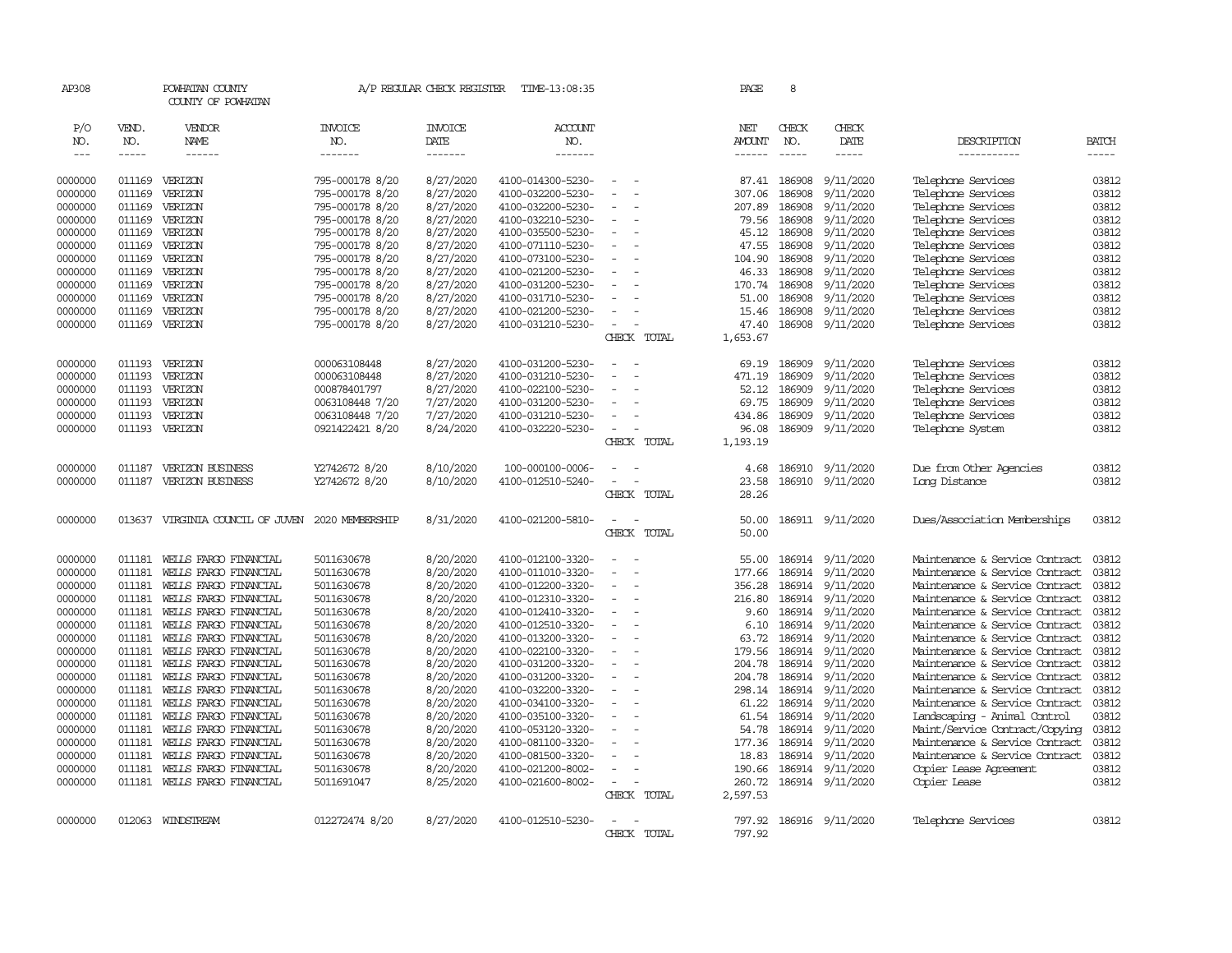| AP308               |                             | POWHATAN COUNTY<br>COUNTY OF POWHATAN |                                  | A/P REGULAR CHECK REGISTER                | TIME-13:08:35                          |                                         | PAGE                                  | 9                             |                         |                            |                             |
|---------------------|-----------------------------|---------------------------------------|----------------------------------|-------------------------------------------|----------------------------------------|-----------------------------------------|---------------------------------------|-------------------------------|-------------------------|----------------------------|-----------------------------|
| P/O<br>NO.<br>$---$ | VEND.<br>NO.<br>$- - - - -$ | VENDOR<br>NAME<br>------              | <b>INVOICE</b><br>NO.<br>------- | <b>INVOICE</b><br>DATE<br>$- - - - - - -$ | <b>ACCOUNT</b><br>NO.<br>--------      |                                         | NET<br><b>AMOUNT</b><br>$- - - - - -$ | CHECK<br>NO.<br>$\frac{1}{2}$ | CHECK<br>DATE<br>-----  | DESCRIPTION<br>----------- | <b>BATCH</b><br>$- - - - -$ |
|                     |                             |                                       |                                  |                                           |                                        |                                         |                                       |                               |                         |                            |                             |
| 0000000             |                             | 001890 X-ZACT                         | 5615                             | 8/27/2020                                 | 4100-014300-6014-                      | $\overline{\phantom{a}}$<br>CHECK TOTAL | 210.00<br>210.00                      |                               | 186917 9/11/2020        | Other Operating Supplies   | 03812                       |
| 0000000             |                             | 013664 A-1 DOOR COMPANY               | 20078515                         | 8/26/2020                                 | 4100-032210-3310-                      | $\sim$<br>$\sim$<br>CHECK TOTAL         | 762.50                                |                               | 762.50 186918 9/16/2020 | Repairs & Maintenance      | 03819                       |
| 0000000             |                             | 006175 ADAMS OIL COMPANY, INC.        | 23139 8/2020                     | 8/05/2020                                 | 4100-014500-6008-                      | $\equiv$                                | 12.45                                 | 186919                        | 9/16/2020               | Gas/Grease/0il             | 03819                       |
| 0000000             |                             | 006175 ADAMS OIL COMPANY, INC.        | 23139 8/13/2020                  | 8/13/2020                                 | 4100-014500-6008-                      |                                         | 12.46                                 | 186919                        | 9/16/2020               | Gas/Grease/Oil             | 03819                       |
| 0000000             |                             | 006175 ADAMS OIL COMPANY, INC.        | 23139 8/21/2020                  | 8/21/2020                                 | 4100-014500-6008-                      | $\equiv$                                | 12.45                                 | 186919                        | 9/16/2020               | Gas/Grease/Oil             | 03819                       |
| 0000000             |                             | 006175 ADAMS OIL COMPANY, INC.        | 37773                            | 8/19/2020                                 | 4100-032200-5120-                      | $\sim$                                  | 312.08                                |                               | 186919 9/16/2020        | Apparatus Fuel             | 03819                       |
|                     |                             |                                       |                                  |                                           |                                        | CHECK TOTAL                             | 349.44                                |                               |                         |                            |                             |
| 0000000             | 011585                      | ATLANTIC TACTICAL, INC.               | SI-80710695                      | 8/26/2020                                 | 4100-031200-6014-                      |                                         | 244.40                                | 186921                        | 9/16/2020               | Other Operating Supplies   | 03819                       |
| 0000000             | 011585                      | ATLANTIC TACTICAL, INC.               | SI-80710695                      | 8/26/2020                                 | 4100-031200-6011-                      | $\equiv$                                | 999.96                                | 186921                        | 9/16/2020               | Uniforms                   | 03819                       |
|                     |                             |                                       |                                  |                                           |                                        | CHECK TOTAL                             | 1,244.36                              |                               |                         |                            |                             |
| 0000000             | 007941                      | BAKER & TAYLOR                        | ACCT #L2114913                   | 8/31/2020                                 | 4100-073100-6012-                      |                                         | 2,502.40                              | 186922                        | 9/16/2020               | Books & Subscriptions      | 03819                       |
| 0000000             | 007941                      | BAKER & TAYLOR                        | H49345160                        | 8/06/2020                                 | 4100-073100-6012-                      | $\equiv$                                | 17.24                                 | 186922                        | 9/16/2020               | Books & Subscriptions      | 03819                       |
| 0000000             | 007941                      | BAKER & TAYLOR                        | H4989363                         | 8/24/2020                                 | 4100-073100-6012-                      | $\sim$<br>CHECK TOTAL                   | 8.95<br>2,528.59                      | 186922                        | 9/16/2020               | Books & Subscriptions      | 03819                       |
|                     |                             |                                       |                                  |                                           |                                        |                                         |                                       |                               |                         |                            |                             |
| 0000000             | 008668                      | BANK OF AMERICA                       | 09/01/2020                       | 9/01/2020                                 | 4100-081500-5540-                      | $\sim$                                  | .00.                                  | 186923                        | 9/16/2020               | Conferences & Training     | 03821                       |
| 0000000             | 008668                      | BANK OF AMERICA                       | 09/01/2020                       | 9/01/2020                                 | 4100-081500-5540-                      |                                         | 12.00                                 | 186923                        | 9/16/2020               | Conferences & Training     | 03821                       |
| 0000000             | 008668                      | BANK OF AMERICA                       | 09/01/2020                       | 9/01/2020                                 | 4100-081500-5540-                      | $\sim$                                  | 12.00                                 | 186923                        | 9/16/2020               | Conferences & Training     | 03821                       |
| 0000000             | 008668                      | BANK OF AMERICA                       | 09/01/2020                       | 9/01/2020                                 | 4100-012220-5540-                      | $\blacksquare$                          | 300.00                                | 186923                        | 9/16/2020               | Travel and Education       | 03821                       |
| 0000000             | 008668                      | BANK OF AMERICA                       | 09/01/2020                       | 9/01/2020                                 | 4100-014100-3310-                      | $\overline{\phantom{a}}$                | 22.84                                 | 186923                        | 9/16/2020               | Repairs & Maintenance      | 03821                       |
| 0000000             | 008668                      | BANK OF AMERICA                       | 09/01/2020                       | 9/01/2020                                 | 4100-032200-3310-                      |                                         |                                       | 51.94 186923                  | 9/16/2020               | Equipment Repair           | 03821                       |
| 0000000             | 008668                      | BANK OF AMERICA                       | 09/01/2020                       | 9/01/2020                                 | 4100-032200-5120-                      | $\sim$<br>$\equiv$                      |                                       | 172.08 186923<br>186923       | 9/16/2020               | Apparatus Fuel             | 03821                       |
| 0000000             | 008668                      | BANK OF AMERICA                       | 09/01/2020                       | 9/01/2020                                 | 4100-012200-5210-                      |                                         | 7.75                                  |                               | 9/16/2020               | Postage                    | 03821<br>03821              |
| 0000000             | 008668                      | BANK OF AMERICA                       | 09/01/2020                       | 9/01/2020                                 | 4100-013200-5210-                      | $\equiv$                                | 111.00                                | 186923                        | 9/16/2020               | Postage                    |                             |
| 0000000<br>0000000  | 008668<br>008668            | BANK OF AMERICA<br>BANK OF AMERICA    | 09/01/2020                       | 9/01/2020<br>9/01/2020                    | 4100-013200-5210-<br>4100-013200-5210- | $\sim$                                  | 165.00<br>124.00                      | 186923<br>186923              | 9/16/2020               | Postage                    | 03821<br>03821              |
| 0000000             | 008668                      | BANK OF AMERICA                       | 09/01/2020<br>09/01/2020         | 9/01/2020                                 | 4100-073100-5210-                      | $\equiv$                                |                                       | 14.48 186923                  | 9/16/2020<br>9/16/2020  | Postage                    | 03821                       |
| 0000000             | 008668                      | BANK OF AMERICA                       | 09/01/2020                       | 9/01/2020                                 | 4100-073100-5210-                      |                                         |                                       | 13.14 186923                  | 9/16/2020               | Postage<br>Postage         | 03821                       |
| 0000000             | 008668                      | BANK OF AMERICA                       | 09/01/2020                       | 9/01/2020                                 | 4100-012410-6001-                      | $\overline{\phantom{a}}$                |                                       | 202.71 186923                 | 9/16/2020               | Office Supplies            | 03821                       |
| 0000000             | 008668                      | BANK OF AMERICA                       | 09/01/2020                       | 9/01/2020                                 | 4100-012410-6001-                      | $\equiv$                                | 245.36                                | 186923                        | 9/16/2020               | Office Supplies            | 03821                       |
| 0000000             | 008668                      | BANK OF AMERICA                       | 09/01/2020                       | 9/01/2020                                 | 4100-073100-6001-                      |                                         | 31.39                                 | 186923                        | 9/16/2020               | Office Supplies            | 03821                       |
| 0000000             | 008668                      | BANK OF AMERICA                       | 09/01/2020                       | 9/01/2020                                 | 4100-073100-6001-                      | $\sim$<br>$\overline{\phantom{a}}$      |                                       | 52.54 186923                  | 9/16/2020               | Office Supplies            | 03821                       |
| 0000000             | 008668                      | BANK OF AMERICA                       | 09/01/2020                       | 9/01/2020                                 | 4100-014100-3400-                      | $\equiv$                                | 25.00                                 | 186923                        | 9/16/2020               | Misc. Meetings - Set Up    | 03821                       |
| 0000000             | 008668                      | BANK OF AMERICA                       | 09/01/2020                       | 9/01/2020                                 | 4100-012310-6014-                      | $\equiv$                                | 18.94                                 | 186923                        | 9/16/2020               | Other Operating Supplies   | 03821                       |
| 0000000             | 008668                      | BANK OF AMERICA                       | 09/01/2020                       | 9/01/2020                                 | 4100-012310-6014-                      | $\equiv$                                |                                       | 63.12 186923                  | 9/16/2020               | Other Operating Supplies   | 03821                       |
| 0000000             | 008668                      | BANK OF AMERICA                       | 09/01/2020                       | 9/01/2020                                 | 4100-012510-6001-                      | $\sim$                                  | 137.42                                | 186923                        | 9/16/2020               | Office Supplies            | 03821                       |
| 0000000             | 008668                      | BANK OF AMERICA                       | 09/01/2020                       | 9/01/2020                                 | 4100-012510-6001-                      | $\equiv$                                | 44.87                                 | 186923                        | 9/16/2020               | Office Supplies            | 03821                       |
| 0000000             | 008668                      | BANK OF AMERICA                       | 09/01/2020                       | 9/01/2020                                 | 4100-012510-6014-                      |                                         | 50.00                                 | 186923                        | 9/16/2020               | Other Operating Supplies   | 03821                       |
| 0000000             | 008668                      | BANK OF AMERICA                       | 09/01/2020                       | 9/01/2020                                 | 4100-012510-6014-                      | $\overline{\phantom{a}}$                | 38.95                                 | 186923                        | 9/16/2020               | Other Operating Supplies   | 03821                       |
| 0000000             | 008668                      | BANK OF AMERICA                       | 09/01/2020                       | 9/01/2020                                 | 4100-012510-6014-                      | $\overline{\phantom{a}}$                | 6.99                                  | 186923                        | 9/16/2020               | Other Operating Supplies   | 03821                       |
| 0000000             | 008668                      | BANK OF AMERICA                       | 09/01/2020                       | 9/01/2020                                 | 4100-012510-6014-                      |                                         | 19.99                                 | 186923                        | 9/16/2020               | Other Operating Supplies   | 03821                       |
| 0000000             | 008668                      | BANK OF AMERICA                       | 09/01/2020                       | 9/01/2020                                 | 4100-012510-6014-                      |                                         | 11.99                                 | 186923                        | 9/16/2020               | Other Operating Supplies   | 03821                       |
| 0000000             | 008668                      | BANK OF AMERICA                       | 09/01/2020                       | 9/01/2020                                 | 4100-012510-6014-                      |                                         | 77.98                                 | 186923                        | 9/16/2020               | Other Operating Supplies   | 03821                       |
| 0000000             | 008668                      | BANK OF AMERICA                       | 09/01/2020                       | 9/01/2020                                 | 4100-012510-6014-                      | $\overline{\phantom{a}}$                | 24.32                                 | 186923                        | 9/16/2020               | Other Operating Supplies   | 03821                       |
| 0000000             | 008668                      | BANK OF AMERICA                       | 09/01/2020                       | 9/01/2020                                 | 4100-012510-6014-                      | $\equiv$                                |                                       | 36.64 186923                  | 9/16/2020               | Other Operating Supplies   | 03821                       |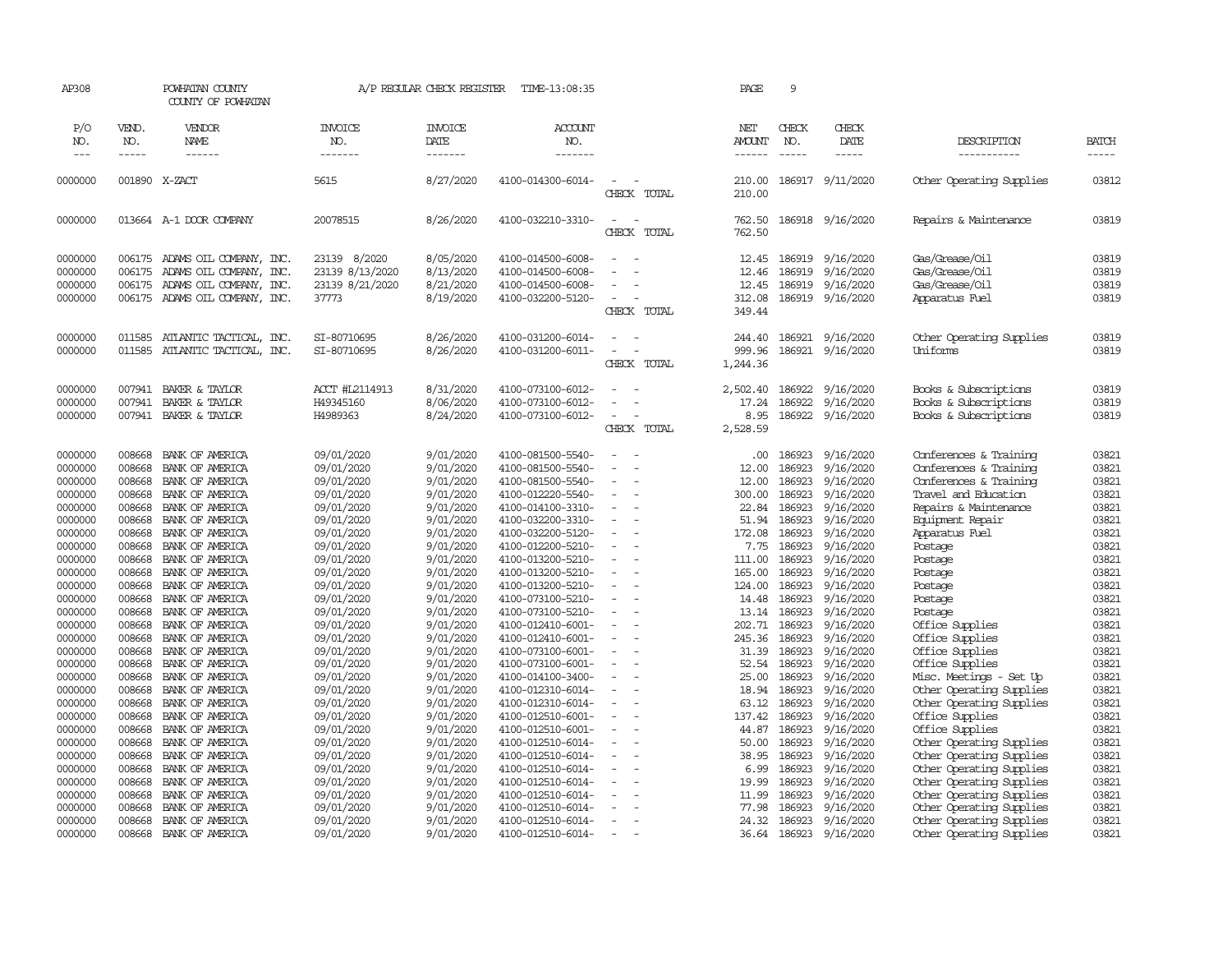| AP308                       |                             | POWHATAN COUNTY<br>COUNTY OF POWHATAN  |                           | A/P REGULAR CHECK REGISTER        | TIME-13:08:35                          |                          |                          | PAGE                    | 10                            |                        |                                    |                       |
|-----------------------------|-----------------------------|----------------------------------------|---------------------------|-----------------------------------|----------------------------------------|--------------------------|--------------------------|-------------------------|-------------------------------|------------------------|------------------------------------|-----------------------|
| P/O<br>NO.<br>$\frac{1}{2}$ | VEND.<br>NO.<br>$- - - - -$ | <b>VENDOR</b><br>NAME<br>$- - - - - -$ | INVOICE<br>NO.<br>------- | <b>INVOICE</b><br>DATE<br>------- | ACCOUNT<br>NO.<br>-------              |                          |                          | NET<br>AMOUNT<br>------ | CHECK<br>NO.<br>$\frac{1}{2}$ | CHECK<br>DATE          | DESCRIPTION<br>-----------         | <b>BATCH</b><br>----- |
| 0000000                     | 008668                      | BANK OF AMERICA                        | 09/01/2020                | 9/01/2020                         | 4100-012510-6014-                      |                          |                          | 199.95                  | 186923                        | 9/16/2020              | Other Operating Supplies           | 03821                 |
| 0000000                     | 008668                      | BANK OF AMERICA                        | 09/01/2020                | 9/01/2020                         | 4100-012510-6014-                      |                          | $\overline{\phantom{a}}$ | 16.98                   | 186923                        | 9/16/2020              | Other Operating Supplies           | 03821                 |
| 0000000                     | 008668                      | BANK OF AMERICA                        | 09/01/2020                | 9/01/2020                         | 4100-012510-6014-                      |                          |                          | 19.99                   | 186923                        | 9/16/2020              | Other Operating Supplies           | 03821                 |
| 0000000                     | 008668                      | BANK OF AMERICA                        | 09/01/2020                | 9/01/2020                         | 4100-013200-6015-                      | $\equiv$                 |                          | 31.96                   | 186923                        | 9/16/2020              | Cares - Elections                  | 03821                 |
| 0000000                     | 008668                      | BANK OF AMERICA                        | 09/01/2020                | 9/01/2020                         | 4100-013200-6015-                      |                          |                          | 320.72                  | 186923                        | 9/16/2020              | Cares - Elections                  | 03821                 |
| 0000000                     | 008668                      | BANK OF AMERICA                        | 09/01/2020                | 9/01/2020                         | 4100-014100-6004-                      | $\equiv$                 |                          | 14.96                   | 186923                        | 9/16/2020              | Tools and Equipment                | 03821                 |
| 0000000                     | 008668                      | BANK OF AMERICA                        | 09/01/2020                | 9/01/2020                         | 4100-014100-6004-                      |                          |                          | 320.83                  | 186923                        | 9/16/2020              | Tools and Equipment                | 03821                 |
| 0000000                     | 008668                      | BANK OF AMERICA                        | 09/01/2020                | 9/01/2020                         | 4100-014500-3190-                      |                          |                          | 45.98                   | 186923                        | 9/16/2020              | Grounds Maintenance                | 03821                 |
| 0000000                     | 008668                      | BANK OF AMERICA                        | 09/01/2020                | 9/01/2020                         | 4100-021600-6001-                      |                          |                          |                         | 32.64 186923                  | 9/16/2020              | Office Supplies                    | 03821                 |
| 0000000                     | 008668                      | BANK OF AMERICA                        | 09/01/2020                | 9/01/2020                         | 4100-031210-6001-                      |                          |                          | 11.94                   | 186923                        | 9/16/2020              | Office Supplies                    | 03821                 |
| 0000000                     | 008668                      | BANK OF AMERICA                        | 09/01/2020                | 9/01/2020                         | 4100-031210-6001-                      |                          |                          | 66.18                   | 186923                        | 9/16/2020              | Office Supplies                    | 03821                 |
| 0000000                     | 008668                      | BANK OF AMERICA                        | 09/01/2020                | 9/01/2020                         | 4100-031210-6001-                      |                          |                          |                         | 16.97 186923                  | 9/16/2020              | Office Supplies                    | 03821                 |
| 0000000                     | 008668                      | BANK OF AMERICA                        | 09/01/2020                | 9/01/2020                         | 4100-031210-6001-                      | $\sim$                   |                          |                         | 54.96 186923                  | 9/16/2020              | Office Supplies                    | 03821                 |
| 0000000                     | 008668                      | BANK OF AMERICA                        | 09/01/2020                | 9/01/2020                         | 4100-031210-6001-                      |                          |                          | 19.92                   | 186923                        | 9/16/2020              | Office Supplies                    | 03821                 |
| 0000000                     | 008668                      | BANK OF AMERICA                        | 09/01/2020                | 9/01/2020                         | 4100-031210-6001-                      | $\equiv$                 |                          |                         | 23.89 186923                  | 9/16/2020              | Office Supplies                    | 03821                 |
| 0000000                     | 008668                      | BANK OF AMERICA                        | 09/01/2020                | 9/01/2020                         | 4100-031210-6001-                      |                          |                          | 66.48                   | 186923                        | 9/16/2020              | Office Supplies                    | 03821                 |
| 0000000                     | 008668                      | BANK OF AMERICA                        | 09/01/2020                | 9/01/2020                         | 4100-031210-6001-                      |                          |                          | 57.99                   | 186923                        | 9/16/2020              | Office Supplies                    | 03821                 |
| 0000000                     | 008668                      | BANK OF AMERICA                        | 09/01/2020                | 9/01/2020                         | 4100-031210-6001-                      |                          |                          | 150.63                  | 186923                        | 9/16/2020              | Office Supplies                    | 03821                 |
| 0000000                     | 008668                      | BANK OF AMERICA                        | 09/01/2020                | 9/01/2020                         | 4100-073100-6001-                      |                          |                          | 21.99                   | 186923                        | 9/16/2020              | Office Supplies                    | 03821<br>03821        |
| 0000000                     | 008668<br>008668            | BANK OF AMERICA                        | 09/01/2020<br>09/01/2020  | 9/01/2020<br>9/01/2020            | 4100-073100-6001-                      | $\overline{\phantom{a}}$ |                          |                         | 21.99-186923<br>186923        | 9/16/2020<br>9/16/2020 | Office Supplies<br>Office Supplies | 03821                 |
| 0000000<br>0000000          | 008668                      | BANK OF AMERICA<br>BANK OF AMERICA     | 09/01/2020                | 9/01/2020                         | 4100-073100-6001-<br>4100-073100-6002- |                          |                          | 21.99                   | 34.99 186923                  | 9/16/2020              | Computer Equipment-non-capital     | 03821                 |
| 0000000                     | 008668                      | BANK OF AMERICA                        | 09/01/2020                | 9/01/2020                         | 4100-073100-6004-                      |                          |                          | 51.07                   | 186923                        | 9/16/2020              | Friends of Library                 | 03821                 |
| 0000000                     | 008668                      | BANK OF AMERICA                        | 09/01/2020                | 9/01/2020                         | 4100-073100-6004-                      |                          |                          | 49.99                   | 186923                        | 9/16/2020              | Friends of Library                 | 03821                 |
| 0000000                     | 008668                      | BANK OF AMERICA                        | 09/01/2020                | 9/01/2020                         | 4100-073100-6012-                      |                          |                          | 25.19                   | 186923                        | 9/16/2020              | Books & Subscriptions              | 03821                 |
| 0000000                     | 008668                      | BANK OF AMERICA                        | 09/01/2020                | 9/01/2020                         | 4100-073100-6012-                      |                          |                          | 5.29                    | 186923                        | 9/16/2020              | Books & Subscriptions              | 03821                 |
| 0000000                     | 008668                      | BANK OF AMERICA                        | 09/01/2020                | 9/01/2020                         | 4100-073100-6014-                      | $\overline{\phantom{a}}$ |                          | 39.58                   | 186923                        | 9/16/2020              | Library Supplies                   | 03821                 |
| 0000000                     | 008668                      | BANK OF AMERICA                        | 09/01/2020                | 9/01/2020                         | 4100-073100-6014-                      | $\overline{\phantom{a}}$ |                          | 10.99                   | 186923                        | 9/16/2020              | Library Supplies                   | 03821                 |
| 0000000                     | 008668                      | BANK OF AMERICA                        | 09/01/2020                | 9/01/2020                         | 4100-073100-6014-                      | $\overline{\phantom{a}}$ |                          | 58.82                   | 186923                        | 9/16/2020              | Library Supplies                   | 03821                 |
| 0000000                     | 008668                      | BANK OF AMERICA                        | 09/01/2020                | 9/01/2020                         | 4100-073100-6014-                      |                          |                          | 71.93                   | 186923                        | 9/16/2020              | Library Supplies                   | 03821                 |
| 0000000                     | 008668                      | BANK OF AMERICA                        | 09/01/2020                | 9/01/2020                         | 4100-073100-6014-                      | $\equiv$                 |                          |                         | 15.99-186923                  | 9/16/2020              | Library Supplies                   | 03821                 |
| 0000000                     | 008668                      | BANK OF AMERICA                        | 09/01/2020                | 9/01/2020                         | 4100-073100-6014-                      |                          |                          |                         | 15.99-186923                  | 9/16/2020              | Library Supplies                   | 03821                 |
| 0000000                     | 008668                      | BANK OF AMERICA                        | 09/01/2020                | 9/01/2020                         | 4100-012200-5130-                      |                          |                          |                         | 34.00 186923                  | 9/16/2020              | Water                              | 03821                 |
| 0000000                     | 008668                      | BANK OF AMERICA                        | 09/01/2020                | 9/01/2020                         | 4100-014500-3190-                      |                          |                          |                         | 89.98 186923                  | 9/16/2020              | Grounds Maintenance                | 03821                 |
| 0000000                     | 008668                      | BANK OF AMERICA                        | 09/01/2020                | 9/01/2020                         | 4100-032200-5815-                      |                          |                          | 150.00                  | 186923                        | 9/16/2020              | Training/Seminars                  | 03821                 |
| 0000000                     | 008668                      | BANK OF AMERICA                        | 09/01/2020                | 9/01/2020                         | 4100-012510-5260-                      |                          |                          | 17.49                   | 186923                        | 9/16/2020              | Internet Usage                     | 03821                 |
| 0000000                     | 008668                      | BANK OF AMERICA                        | 09/01/2020                | 9/01/2020                         | 4100-031210-6001-                      |                          |                          |                         | 45.60 186923                  | 9/16/2020              | Office Supplies                    | 03821                 |
| 0000000                     | 008668                      | BANK OF AMERICA                        | 09/01/2020                | 9/01/2020                         | 4100-031210-6001-                      | $\overline{\phantom{a}}$ |                          |                         | 19.68 186923                  | 9/16/2020              | Office Supplies                    | 03821                 |
| 0000000                     | 008668                      | BANK OF AMERICA                        | 09/01/2020                | 9/01/2020                         | 4100-031210-6001-                      |                          |                          | 5.13                    | 186923                        | 9/16/2020              | Office Supplies                    | 03821                 |
| 0000000                     | 008668                      | BANK OF AMERICA                        | 09/01/2020                | 9/01/2020                         | 4100-031210-6001-                      |                          |                          | 15.42                   | 186923                        | 9/16/2020              | Office Supplies                    | 03821                 |
| 0000000                     | 008668                      | BANK OF AMERICA                        | 09/01/2020                | 9/01/2020                         | 4100-032200-6001-                      | $\overline{\phantom{a}}$ | $\overline{\phantom{a}}$ | 152.08                  | 186923                        | 9/16/2020              | Stationery/Office Supplies         | 03821                 |
| 0000000                     | 008668                      | BANK OF AMERICA                        | 09/01/2020                | 9/01/2020                         | 4100-073100-6012-                      |                          |                          | 17.00                   | 186923                        | 9/16/2020              | Books & Subscriptions              | 03821                 |
| 0000000                     | 008668                      | BANK OF AMERICA                        | 09/01/2020                | 9/01/2020                         | 4100-073100-6014-                      | $\equiv$                 |                          | 9.45                    | 186923                        | 9/16/2020              | Library Supplies                   | 03821                 |
| 0000000                     | 008668                      | BANK OF AMERICA                        | 09/01/2020                | 9/01/2020                         | 4100-073100-6014-                      |                          |                          | 21.61                   | 186923                        | 9/16/2020              | Library Supplies                   | 03821                 |
| 0000000                     | 008668                      | BANK OF AMERICA                        | 09/01/2020                | 9/01/2020                         | 4100-012510-5260-                      | $\overline{\phantom{a}}$ |                          |                         | 54.67 186923                  | 9/16/2020              | Internet Usage                     | 03821                 |
| 0000000                     | 008668                      | BANK OF AMERICA                        | 09/01/2020                | 9/01/2020                         | 4100-012510-5260-                      |                          |                          | 399.98                  | 186923                        | 9/16/2020              | Internet Usage                     | 03821                 |
| 0000000                     | 008668                      | BANK OF AMERICA                        | 09/01/2020                | 9/01/2020                         | 4100-034100-3320-                      |                          |                          |                         | 49.00 186923                  | 9/16/2020              | Maintenance & Service Contract     | 03821                 |
| 0000000                     | 008668                      | BANK OF AMERICA                        | 09/01/2020                | 9/01/2020                         | 4100-031210-5540-                      |                          |                          | 6.70                    | 186923                        | 9/16/2020              | Conferences and Training           | 03821                 |
| 0000000                     | 008668                      | BANK OF AMERICA                        | 09/01/2020                | 9/01/2020                         | 4100-014600-3310-                      |                          |                          | 204.07                  | 186923                        | 9/16/2020              | Repairs and Maintenance            | 03821                 |
| 0000000                     | 008668                      | BANK OF AMERICA                        | 09/01/2020                | 9/01/2020                         | 4100-012200-5540-                      |                          |                          | 150.00                  | 186923                        | 9/16/2020              | Conferences & Training             | 03821                 |
| 0000000                     | 008668                      | BANK OF AMERICA                        | 09/01/2020                | 9/01/2020                         | 4100-031210-5540-                      |                          |                          | 90.00                   | 186923                        | 9/16/2020              | Conferences and Training           | 03821                 |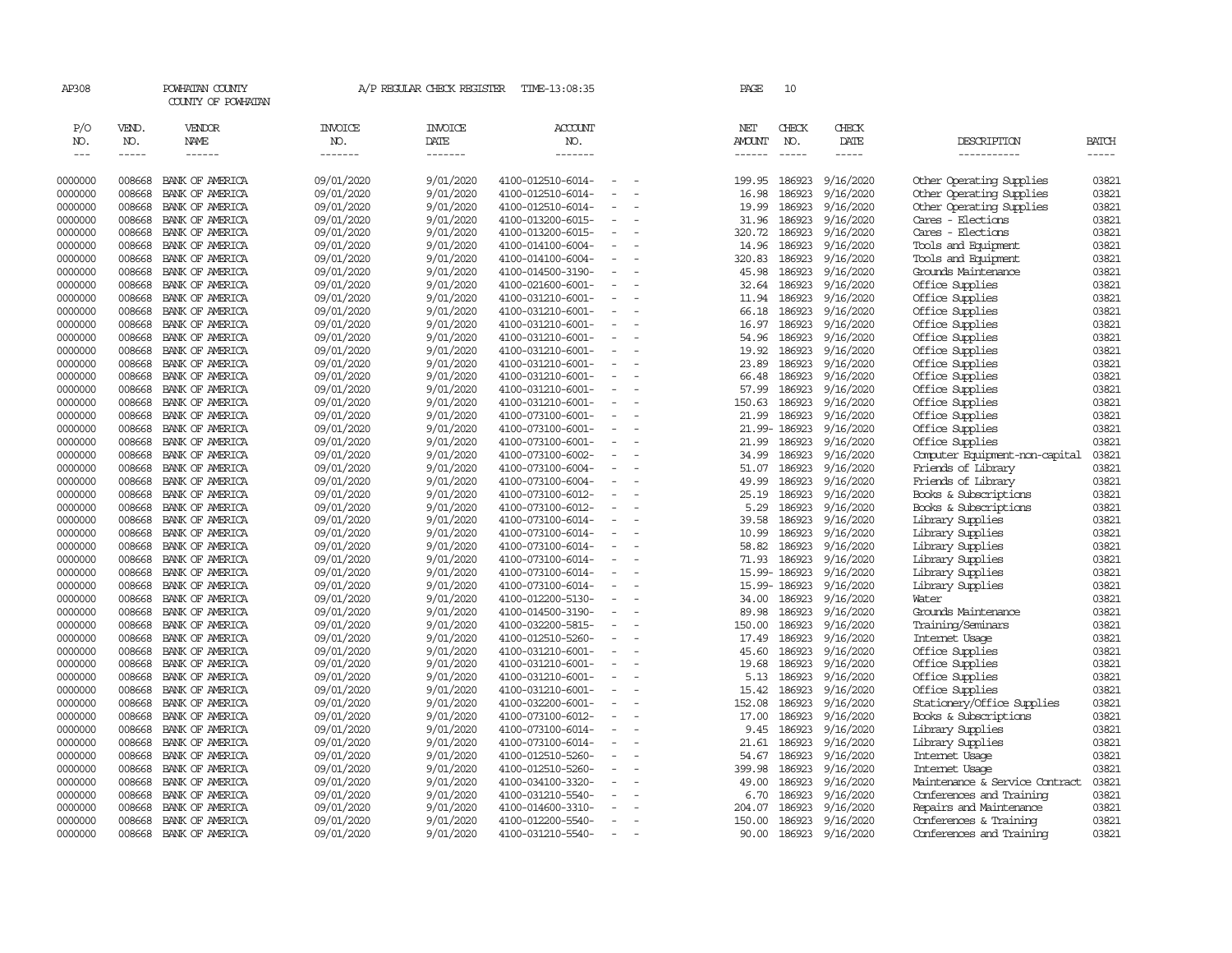| AP308         |              | POWHATAN COUNTY<br>COUNTY OF POWHATAN |                       | A/P REGULAR CHECK REGISTER | TIME-13:08:35         |                          |                                         | PAGE             | 11            |                  |                                |              |
|---------------|--------------|---------------------------------------|-----------------------|----------------------------|-----------------------|--------------------------|-----------------------------------------|------------------|---------------|------------------|--------------------------------|--------------|
| P/O<br>NO.    | VEND.<br>NO. | VENDOR<br><b>NAME</b>                 | <b>INVOICE</b><br>NO. | INVOICE<br>DATE            | <b>ACCOUNT</b><br>NO. |                          |                                         | NET<br>AMOUNT    | CHECK<br>NO.  | CHECK<br>DATE    | DESCRIPTION                    | <b>BATCH</b> |
| $\frac{1}{2}$ | -----        | ------                                | -------               | -------                    | -------               |                          |                                         | ------           | $\frac{1}{2}$ | $- - - - -$      | -----------                    | $- - - - -$  |
| 0000000       | 008668       | BANK OF AMERICA                       | 09/01/2020            | 9/01/2020                  | 4100-031210-5540-     | $\sim$                   |                                         | 180.00           | 186923        | 9/16/2020        | Conferences and Training       | 03821        |
| 0000000       | 008668       | BANK OF AMERICA                       | 09/01/2020            | 9/01/2020                  | 4100-031210-5540-     |                          |                                         | 90.00            | 186923        | 9/16/2020        | Conferences and Training       | 03821        |
| 0000000       | 008668       | BANK OF AMERICA                       | 09/01/2020            | 9/01/2020                  | 4100-012220-5540-     |                          |                                         | 19.99            | 186923        | 9/16/2020        | Travel and Education           | 03821        |
| 0000000       | 008668       | BANK OF AMERICA                       | 09/01/2020            | 9/01/2020                  | 4100-032200-3310-     | $\overline{\phantom{a}}$ |                                         | 89.93            | 186923        | 9/16/2020        | Equipment Repair               | 03821        |
| 0000000       | 008668       | BANK OF AMERICA                       | 09/01/2020            | 9/01/2020                  | 4100-012510-5230-     |                          |                                         | 75.00            | 186923        | 9/16/2020        | Telephone Services             | 03821        |
| 0000000       | 008668       | BANK OF AMERICA                       | 09/01/2020            | 9/01/2020                  | 4100-014500-3190-     | $\sim$                   |                                         | 58.86            | 186923        | 9/16/2020        | Grounds Maintenance            | 03821        |
| 0000000       | 008668       | BANK OF AMERICA                       | 09/01/2020            | 9/01/2020                  | 4100-073100-6014-     |                          |                                         | 64.92            | 186923        | 9/16/2020        | Library Supplies               | 03821        |
| 0000000       | 008668       | BANK OF AMERICA                       | 09/01/2020            | 9/01/2020                  | 4100-073100-3320-     | ÷.                       |                                         | 50.00            | 186923        | 9/16/2020        | Maintenance & Service Contract | 03821        |
| 0000000       | 008668       | BANK OF AMERICA                       | 09/01/2020            | 9/01/2020                  | 4100-014100-6006-     | $\sim$                   |                                         | 253.69           | 186923        | 9/16/2020        | Memorial Benches               | 03821        |
| 0000000       | 008668       | BANK OF AMERICA                       | 09/01/2020            | 9/01/2020                  | 4100-012100-5530-     |                          |                                         | 60.00            | 186923        | 9/16/2020        | <b>Business Meetings</b>       | 03821        |
| 0000000       | 008668       | BANK OF AMERICA                       | 09/01/2020            | 9/01/2020                  | 4100-081500-5540-     | $\overline{\phantom{a}}$ |                                         | 130.00           | 186923        | 9/16/2020        | Conferences & Training         | 03821        |
| 0000000       | 008668       | BANK OF AMERICA                       | 09/01/2020            | 9/01/2020                  | 4100-081500-5810-     |                          |                                         | 185.00           | 186923        | 9/16/2020        | Dues/Association Memberships   | 03821        |
| 0000000       | 008668       | BANK OF AMERICA                       | 09/01/2020            | 9/01/2020                  | 4100-032200-3310-     |                          |                                         | 33.38            | 186923        | 9/16/2020        | Equipment Repair               | 03821        |
| 0000000       | 008668       | BANK OF AMERICA                       | 09/01/2020            | 9/01/2020                  | 4100-034100-5540-     | $\sim$                   |                                         | 219.00           | 186923        | 9/16/2020        | Conferences & Training         | 03821        |
| 0000000       | 008668       | BANK OF AMERICA                       | 09/01/2020            | 9/01/2020                  | 4100-012410-3321-     |                          |                                         | 19.95            | 186923        | 9/16/2020        | BAI.NET Credit Card Fees       | 03821        |
| 0000000       | 008668       | BANK OF AMERICA                       | 09/01/2020            | 9/01/2020                  | 4100-012200-5540-     | $\overline{\phantom{a}}$ |                                         | 159.00           | 186923        | 9/16/2020        | Conferences & Training         | 03821        |
| 0000000       | 008668       | BANK OF AMERICA                       | 09/01/2020            | 9/01/2020                  | 4100-012200-5540-     |                          |                                         | 85.00            | 186923        | 9/16/2020        | Conferences & Training         | 03821        |
| 0000000       | 008668       | BANK OF AMERICA                       | 09/01/2020            | 9/01/2020                  | 4100-081500-3600-     | $\sim$                   |                                         | 600.00           | 186923        | 9/16/2020        | Advertising                    | 03821        |
| 0000000       | 008668       | BANK OF AMERICA                       | 09/01/2020            | 9/01/2020                  | 4100-012510-5260-     | $\equiv$                 |                                         | 204.74           | 186923        | 9/16/2020        | Internet Usage                 | 03821        |
| 0000000       | 008668       | BANK OF AMERICA                       | 09/01/2020            | 9/01/2020                  | 4100-035500-3320-     |                          |                                         | 29.24            | 186923        | 9/16/2020        | Maintenance & Service Contract | 03821        |
| 0000000       | 008668       | BANK OF AMERICA                       | 09/01/2020            | 9/01/2020                  | 4100-012220-5540-     | $\equiv$                 |                                         | 200.00           | 186923        | 9/16/2020        | Travel and Education           | 03821        |
| 0000000       | 008668       | BANK OF AMERICA                       | 09/01/2020            | 9/01/2020                  | 4100-073100-5540-     | $\equiv$                 |                                         |                  | 125.00-186923 | 9/16/2020        | Conferences & Training         | 03821        |
| 0000000       | 008668       | BANK OF AMERICA                       | 09/01/2020            | 9/01/2020                  | 4100-073100-6002-     |                          |                                         | 142.56           | 186923        | 9/16/2020        | Computer Equipment-non-capital | 03821        |
| 0000000       | 008668       | BANK OF AMERICA                       | 09/01/2020            | 9/01/2020                  | 4100-032200-3310-     | $\overline{\phantom{a}}$ |                                         | 486.09           | 186923        | 9/16/2020        | Equipment Repair               | 03821        |
| 0000000       | 008668       | BANK OF AMERICA                       | 09/01/2020            | 9/01/2020                  | 4100-032200-3310-     | $\sim$                   |                                         | 99.37            | 186923        | 9/16/2020        | Equipment Repair               | 03821        |
| 0000000       | 008668       | BANK OF AMERICA                       | 09/01/2020            | 9/01/2020                  | 4100-032200-6014-     |                          |                                         | 198.29           | 186923        | 9/16/2020        | Dry Hydrants                   | 03821        |
| 0000000       | 008668       | BANK OF AMERICA                       | 09/01/2020            | 9/01/2020                  | 4100-013200-6015-     |                          |                                         | 7,494.00         | 186923        | 9/16/2020        | Cares - Elections              | 03821        |
| 0000000       | 008668       | BANK OF AMERICA                       | 09/01/2020            | 9/01/2020                  | 4100-013200-6015-     | $\equiv$                 |                                         | 199.99           | 186923        | 9/16/2020        | Cares - Elections              | 03821        |
| 0000000       | 008668       | BANK OF AMERICA                       | 09/01/2020            | 9/01/2020                  | 4100-012100-5530-     | $\sim$                   |                                         | 74.03            | 186923        | 9/16/2020        | <b>Business Meetings</b>       | 03821        |
| 0000000       | 008668       | BANK OF AMERICA                       | 09/01/2020            | 9/01/2020                  | 4100-012100-5510-     | $\sim$                   |                                         | 10.00            | 186923        | 9/16/2020        | Travel/Mileage/Parking/Tolls   | 03821        |
|               |              |                                       |                       |                            |                       |                          | CHECK TOTAL                             | 16,824.16        |               |                  |                                |              |
| 0000000       | 012857       | BLASKA, MADISON                       | CPR BOOKS/CARDS       | 9/10/2020                  | 4100-032200-5815-     | $\equiv$                 | $\overline{\phantom{a}}$<br>CHECK TOTAL | 173.80<br>173.80 |               | 186924 9/16/2020 | Training/Seminars              | 03819        |
|               |              |                                       |                       |                            |                       |                          |                                         |                  |               |                  |                                |              |
| 0000000       | 006655       | BLOSSMAN GAS COMPANIES                | 107015050810202       | 8/10/2020                  | 4100-035100-5120-     |                          |                                         | 77.40            | 186925        | 9/16/2020        | Fuel                           | 03819        |
| 0000000       | 006655       | BLOSSMAN GAS COMPANIES                | 10773607              | 8/26/2020                  | 4100-014500-6008-     |                          |                                         | 40.71            | 186925        | 9/16/2020        | Gas/Grease/Oil                 | 03819        |
| 0000000       | 006655       | BLOSSMAN GAS COMPANIES                | 10817598              | 9/01/2020                  | 4100-014500-6008-     | $\sim$                   |                                         | 15.34            | 186925        | 9/16/2020        | Gas/Grease/Oil                 | 03819        |
| 0000000       | 006655       | BLOSSMAN GAS COMPANIES                | 10862648              | 9/09/2020                  | 4100-014500-6008-     | $\equiv$                 |                                         | 8.54             | 186925        | 9/16/2020        | Gas/Grease/Oil                 | 03819        |
| 0000000       | 006655       | BLOSSMAN GAS COMPANIES,               | 10893112              | 9/02/2020                  | 4100-035100-3321-     | $\sim$                   |                                         | 21.00            | 186925        | 9/16/2020        | Maintenance/Service Contracts  | 03819        |
|               |              |                                       |                       |                            |                       |                          | CHECK TOTAL                             | 162.99           |               |                  |                                |              |
| 0000000       | 012049       | BLUE360 MEDIA                         | 200727-SF-01013       | 9/23/2020                  | 4100-031200-5810-     |                          |                                         | 366.73           | 186926        | 9/16/2020        | Dues/Association Memberships   | 03819        |
| 0000000       | 012049       | BIJE360 MEDIA                         | 200727-SF-01014       | 8/23/2020                  | 4100-022100-6012-     | $\equiv$                 |                                         | 550.10           |               | 186926 9/16/2020 | Books & Subscriptions          | 03819        |
|               |              |                                       |                       |                            |                       |                          | CHECK TOTAL                             | 916.83           |               |                  |                                |              |
|               |              |                                       |                       |                            |                       |                          |                                         |                  |               |                  |                                |              |
| 0000000       |              | 007831 BOCZAR, CHRISTINE              | WALMART 8/24/20       | 8/24/2020                  | 4100-035100-6014-     | $\overline{\phantom{a}}$ |                                         | 10.53            |               | 186927 9/16/2020 | Other Operating Supplies       | 03819        |
|               |              |                                       |                       |                            |                       |                          | CHECK TOTAL                             | 10.53            |               |                  |                                |              |
|               |              |                                       |                       |                            |                       |                          |                                         |                  |               |                  |                                |              |
| 0000000       |              | 011010 BOX ALARM TEES LLC             | 455                   | 8/31/2020                  | 4100-032200-6011-     | $\sim$                   |                                         | 223.00           |               | 186929 9/16/2020 | Protective Gear/Uniforms       | 03819        |
|               |              |                                       |                       |                            |                       |                          | CHECK TOTAL                             | 223.00           |               |                  |                                |              |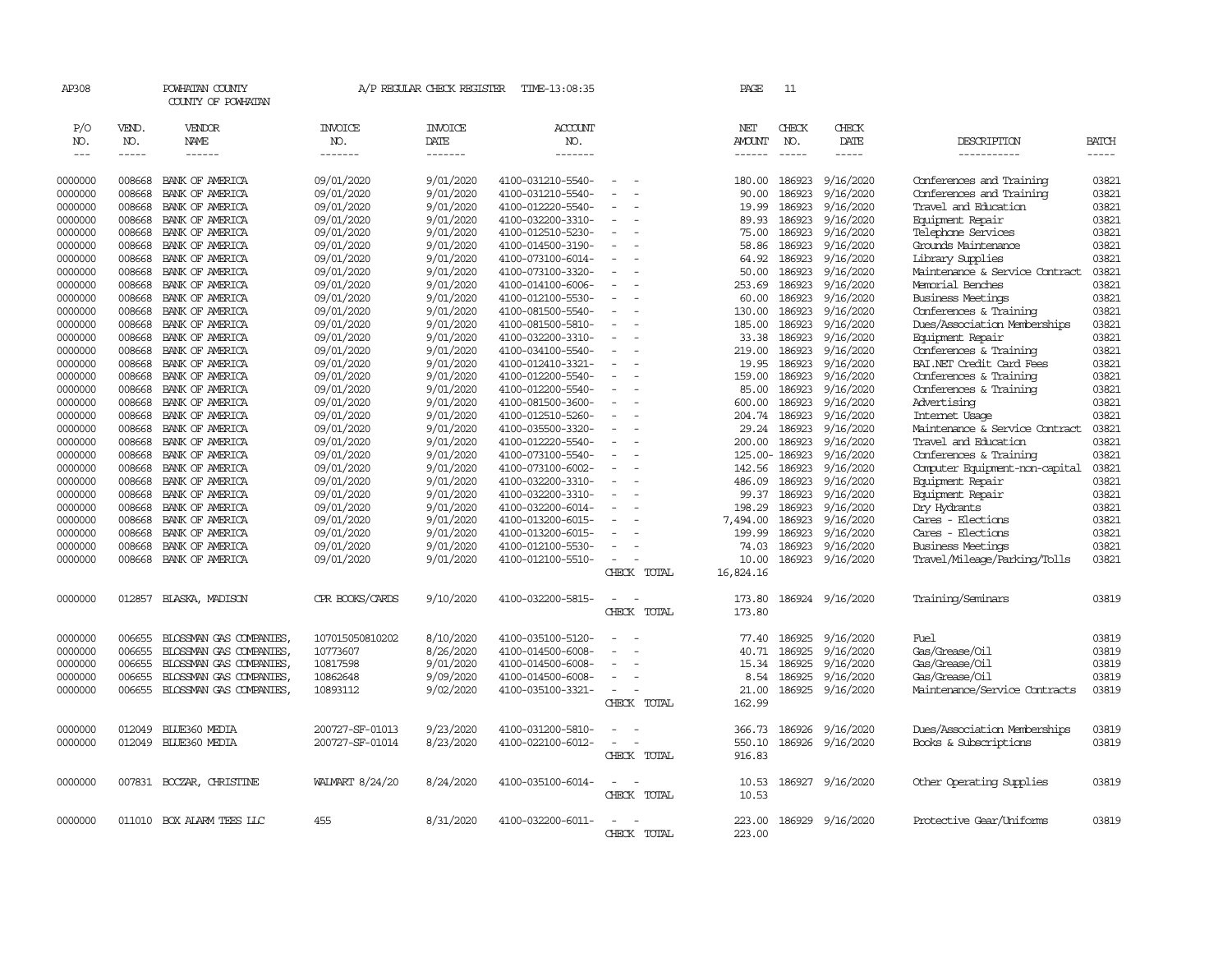| AP308      |              | POWHATAN COUNTY<br>COUNTY OF POWHATAN |                       | A/P REGULAR CHECK REGISTER | TIME-13:08:35         |                                    | PAGE          | 12            |                         |                          |              |
|------------|--------------|---------------------------------------|-----------------------|----------------------------|-----------------------|------------------------------------|---------------|---------------|-------------------------|--------------------------|--------------|
| P/O<br>NO. | VEND.<br>NO. | <b>VENDOR</b><br>NAME                 | <b>INVOICE</b><br>NO. | <b>INVOICE</b><br>DATE     | <b>ACCOUNT</b><br>NO. |                                    | NET<br>AMOUNT | CHECK<br>NO.  | CHECK<br>DATE           | DESCRIPTION              | <b>BATCH</b> |
| $---$      | $- - - - -$  | $- - - - - -$                         | -------               | -------                    | -------               |                                    | ------        | $- - - - -$   | $- - - - -$             | -----------              | $- - - - -$  |
| 0000000    | 011610       | BUSINESS CARD                         | 08/27/2020            | 8/27/2020                  | 4100-031200-5210-     | $\sim$                             |               |               | .00 186931 9/16/2020    | Postage                  | 03815        |
| 0000000    | 011610       | BUSINESS CARD                         | 08/27/2020            | 8/27/2020                  | 4100-031200-5210-     |                                    | 23.15         | 186931        | 9/16/2020               | Postage                  | 03815        |
| 0000000    | 011610       | BUSINESS CARD                         | 08/27/2020            | 8/27/2020                  | 4100-031200-5210-     |                                    | 6.95          | 186931        | 9/16/2020               | Postage                  | 03815        |
| 0000000    | 011610       | BUSINESS CARD                         | 08/27/2020            | 8/27/2020                  | 4100-031200-6011-     |                                    | 89.10         |               | 186931 9/16/2020        | Uniforms                 | 03815        |
| 0000000    | 011610       | <b>BUSINESS CARD</b>                  | 08/27/2020            | 8/27/2020                  | 4100-031200-6014-     |                                    | 83.99         |               | 186931 9/16/2020        | Other Operating Supplies | 03815        |
| 0000000    | 011610       | <b>BUSINESS CARD</b>                  | 08/27/2020            | 8/27/2020                  | 4100-031200-5540-     |                                    |               | 250.00-186931 | 9/16/2020               | Conferences & Training   | 03815        |
| 0000000    | 011610       | <b>BUSINESS CARD</b>                  | 08/27/2020            | 8/27/2020                  | 4100-031200-6011-     |                                    |               |               | 8.54 186931 9/16/2020   | Uniforms                 | 03815        |
| 0000000    | 011610       | BUSINESS CARD                         | 08/27/2020            | 8/27/2020                  | 4100-031200-6011-     |                                    | 8.56          |               | 186931 9/16/2020        | Uniforms                 | 03815        |
| 0000000    | 011610       | BUSINESS CARD                         | 08/27/2020            | 8/27/2020                  | 4100-031200-6011-     |                                    | 8.54          | 186931        | 9/16/2020               | Uniforms                 | 03815        |
| 0000000    | 011610       | BUSINESS CARD                         | 08/27/2020            | 8/27/2020                  | 4100-031200-6011-     | $\overline{\phantom{a}}$           | 134.76        |               | 186931 9/16/2020        | Uniforms                 | 03815        |
|            |              |                                       |                       |                            |                       | CHECK TOTAL                        | 113.59        |               |                         |                          |              |
| 0000000    |              | 011611 BUSINESS CARD                  | 08/27/2020            | 8/27/2020                  | 4100-031200-6022-     | $\sim$                             |               |               | 257.44 186932 9/16/2020 | Dog Food & Supplies K9   | 03818        |
|            |              |                                       |                       |                            |                       | CHECK TOTAL                        | 257.44        |               |                         |                          |              |
|            |              |                                       |                       |                            |                       |                                    |               |               |                         |                          |              |
| 0000000    | 012919       | BUSINESS CARD                         | 08/27/2020            | 8/27/2020                  | 4100-031200-6001-     |                                    | .00.          | 186933        | 9/16/2020               | Office Supplies          | 03816        |
| 0000000    | 012919       | BUSINESS CARD                         | 08/27/2020            | 8/27/2020                  | 4100-031200-6001-     |                                    | 55.24         | 186933        | 9/16/2020               | Office Supplies          | 03816        |
| 0000000    | 012919       | <b>BUSINESS CARD</b>                  | 08/27/2020            | 8/27/2020                  | 4100-031200-6014-     |                                    |               | 31.55 186933  | 9/16/2020               | Other Operating Supplies | 03816        |
| 0000000    | 012919       | <b>BUSINESS CARD</b>                  | 08/27/2020            | 8/27/2020                  | 4100-031200-6014-     |                                    | 1.00          | 186933        | 9/16/2020               | Other Operating Supplies | 03816        |
| 0000000    | 012919       | BUSINESS CARD                         | 08/27/2020            | 8/27/2020                  | 4100-031200-5540-     |                                    |               | 250.00-186933 | 9/16/2020               | Conferences & Training   | 03816        |
| 0000000    | 012919       | BUSINESS CARD                         | 08/27/2020            | 8/27/2020                  | 4100-031200-6011-     |                                    |               | 324.00 186933 | 9/16/2020               | Uniforms                 | 03816        |
| 0000000    | 012919       | BUSINESS CARD                         | 08/27/2020            | 8/27/2020                  | 4100-031200-6011-     |                                    | 164.00        |               | 186933 9/16/2020        | Uniforms                 | 03816        |
|            |              |                                       |                       |                            |                       | CHECK TOTAL                        | 325.79        |               |                         |                          |              |
| 0000000    | 006965       | CINIAS CORPORATION                    | 4061042343            | 9/09/2020                  | 4100-014300-6011-     | $\overline{a}$                     | 23.56         |               | 186934 9/16/2020        | Uniforms                 | 03819        |
| 0000000    | 006965       | CINTAS CORPORATION                    | 4061042343            | 9/09/2020                  | 4100-014100-6011-     | $\overline{\phantom{a}}$           | 19.31         | 186934        | 9/16/2020               | Uniforms                 | 03819        |
| 0000000    | 006965       | CINIAS CORPORATION                    | 4061042343            | 9/09/2020                  | 4100-014500-6011-     | $\overline{\phantom{a}}$           | 25.69         |               | 186934 9/16/2020        | Uniforms                 | 03819        |
|            |              |                                       |                       |                            |                       | CHECK TOTAL                        | 68.56         |               |                         |                          |              |
| 0000000    | 011996       | CLERK OF CIRCUIT COURT                | 200001427             | 9/08/2020                  | 4100-021600-5210-     | $\overline{\phantom{a}}$           |               |               | 200.00 186935 9/16/2020 | Postage                  | 03819        |
|            |              |                                       |                       |                            |                       | CHECK TOTAL                        | 200.00        |               |                         |                          |              |
|            |              |                                       |                       |                            |                       |                                    |               |               |                         |                          |              |
| 0000000    | 008445       | COMONWEALTH OF VIRGINIA               | T426365               | 8/27/2019                  | 4100-012510-5260-     |                                    |               |               | 295.38 186936 9/16/2020 | Internet Usage           | 03820        |
| 0000000    | 008445       | COMONWEALTH OF VIRGINIA               | T429123               | 1/06/2020                  | 4100-012510-5260-     |                                    | 295.38        |               | 186936 9/16/2020        | Internet Usage           | 03820        |
|            |              |                                       |                       |                            |                       | CHECK TOTAL                        | 590.76        |               |                         |                          |              |
| 0000000    | 013633       | CRW PARTS INC                         | 3-39107               | 7/06/2020                  | 4100-032200-6009-     |                                    | 1,082.66      |               | 186938 9/16/2020        | Auto Repairs and Parts   | 03819        |
|            |              |                                       |                       |                            |                       | CHECK TOTAL                        | 1,082.66      |               |                         |                          |              |
|            |              |                                       |                       |                            |                       |                                    |               |               |                         |                          |              |
| 0000000    | 013054       | CTSI                                  | SV07439-IN            | 8/20/2020                  | 4100-014100-3310-     |                                    | 250.00        |               | 186939 9/16/2020        | Repairs & Maintenance    | 03819        |
|            |              |                                       |                       |                            |                       | CHECK TOTAL                        | 250.00        |               |                         |                          |              |
| 0000000    | 007294       | CUMBERLAND FARM & AUTO                | 57655 CAR703          | 7/28/2020                  | 4100-032200-6009-     |                                    | 6.78          |               | 186940 9/16/2020        | Auto Repairs and Parts   | 03819        |
| 0000000    | 007294       | CUMBERLAND FARM & AUTO                | 58216BOBBYSMITH       | 8/03/2020                  | 4100-032200-6009-     |                                    | 24.99         |               | 186940 9/16/2020        | Auto Repairs and Parts   | 03819        |
| 0000000    | 007294       | CUMBERLAND FARM & AUTO                | 59124 CAR703          | 8/11/2020                  | 4100-032200-6009-     |                                    |               |               | 35.46 186940 9/16/2020  | Auto Repairs and Parts   | 03819        |
|            |              |                                       |                       |                            |                       | CHECK TOTAL                        | 67.23         |               |                         |                          |              |
|            |              |                                       |                       |                            |                       |                                    |               |               |                         |                          |              |
| 0000000    | 006240       | DIAMOND SPRINGS WATER, INC 0000402920 |                       | 8/28/2020                  | 4100-031200-5130-     | $\overline{\phantom{a}}$<br>$\sim$ | 20.97         |               | 186941 9/16/2020        | Water                    | 03819        |
|            |              |                                       |                       |                            |                       | CHECK TOTAL                        | 20.97         |               |                         |                          |              |
| 0000000    | 000860       | DOMINION ENERGY VIRGINIA              | 0962041034 8/20       | 8/31/2020                  | 4100-032210-5110-     |                                    |               |               | 802.34 186942 9/16/2020 | Electricity              | 03819        |
|            |              |                                       |                       |                            |                       |                                    |               |               |                         |                          |              |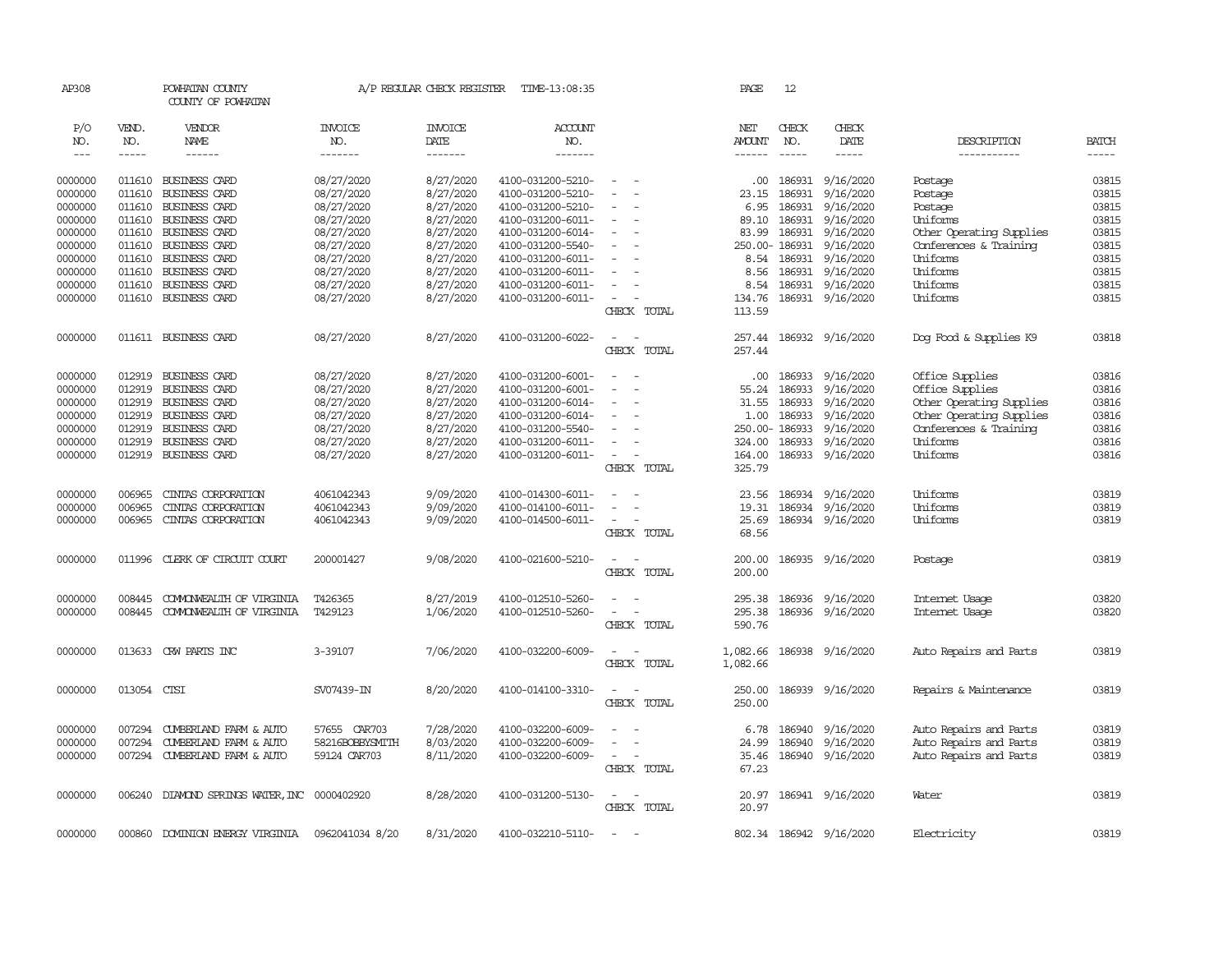| AP308              |                  | POWHATAN COUNTY<br>COUNTY OF POWHATAN                |                        | A/P REGULAR CHECK REGISTER | TIME-13:08:35                          |                                                      | PAGE           | 13               |                        |                                                |                |
|--------------------|------------------|------------------------------------------------------|------------------------|----------------------------|----------------------------------------|------------------------------------------------------|----------------|------------------|------------------------|------------------------------------------------|----------------|
| P/O<br>NO.         | VEND.<br>NO.     | VENDOR<br>NAME                                       | <b>INVOICE</b><br>NO.  | <b>INVOICE</b><br>DATE     | <b>ACCOUNT</b><br>NO.                  |                                                      | NET<br>AMOUNT  | CHECK<br>NO.     | CHECK<br>DATE          | DESCRIPTION                                    | <b>BATCH</b>   |
| $---$              | -----            | $- - - - - -$                                        | -------                | -------                    | --------                               |                                                      | $- - - - - -$  | $- - - - -$      | $- - - - -$            | -----------                                    | $- - - - -$    |
| 0000000            | 000860           | DOMINION ENERGY VIRGINIA                             | 1221667833 8/20        | 8/31/2020                  | 4100-031210-5110-                      | $\sim$                                               | 230.26         | 186942           | 9/16/2020              | Electricity - Comunications H                  | 03819          |
| 0000000            | 000860           | DOMINION ENERGY VIRGINIA                             | 1223507334 8/20        | 8/31/2020                  | 4100-014300-5110-                      | $\equiv$<br>$\overline{a}$                           | 304.60         | 186942           | 9/16/2020              | Electricity                                    | 03819          |
| 0000000            | 000860           | DOMINION ENERGY VIRGINIA                             | 1552444950 8/20        | 8/31/2020                  | 4100-014100-5110-                      | $\equiv$                                             | 96.70          | 186942           | 9/16/2020              | Electricity                                    | 03819          |
| 0000000            | 000860           | DOMINION ENERGY VIRGINIA                             | 2312285006 8/20        | 9/01/2020                  | 4100-014100-5110-                      | $\overline{\phantom{a}}$                             | 63.23          | 186942           | 9/16/2020              | Electricity                                    | 03819          |
| 0000000            | 000860           | DOMINION ENERGY VIRGINIA                             | 2322252509 8/20        | 8/31/2020                  | 4100-014100-5110-                      | $\equiv$                                             | 175.14         | 186942           | 9/16/2020              | Electricity                                    | 03819          |
| 0000000            | 000860           | DOMINION ENERGY VIRGINIA                             | 2346327501 8/20        | 8/31/2020                  | 4100-014100-5110-                      |                                                      | 1,993.65       | 186942           | 9/16/2020              | Electricity                                    | 03819          |
| 0000000            | 000860           | DOMINION ENERGY VIRGINIA                             | 2346327501 8/20        | 8/31/2020                  | 4100-031200-5110-                      | $\overline{\phantom{a}}$                             | 1,993.66       | 186942           | 9/16/2020              | Electricity                                    | 03819          |
| 0000000            | 000860           | DOMINION ENERGY VIRGINIA                             | 2352270009 8/20        | 8/31/2020                  | 4100-014100-5110-                      | $\sim$<br>$\overline{\phantom{a}}$                   | 39.05          |                  | 186942 9/16/2020       | Electricity                                    | 03819          |
|                    |                  |                                                      |                        |                            |                                        | CHECK TOTAL                                          | 5,698.63       |                  |                        |                                                |                |
| 0000000            | 000860           | DOMINION ENERGY VIRGINIA                             | 2442170003 8/20        | 8/31/2020                  | 4100-014100-5110-                      | $\sim$                                               | 1,287.19       | 186943           | 9/16/2020              | Electricity                                    | 03819          |
| 0000000            | 000860           | DOMINION ENERGY VIRGINIA                             | 2462222502 8/20        | 8/31/2020                  | 4100-014100-5110-                      |                                                      | 3,732.14       | 186943           | 9/16/2020              | Electricity                                    | 03819          |
| 0000000            | 000860           | DOMINION ENERGY VIRGINIA                             | 2476067034 8/20        | 8/31/2020                  | 4100-014100-5110-                      | $\equiv$<br>$\overline{\phantom{a}}$                 | 359.42         | 186943           | 9/16/2020              | Electricity                                    | 03819          |
| 0000000            | 000860           | DOMINION ENERGY VIRGINIA                             | 2912605595 8/20        | 8/31/2020                  | 4100-014100-5110-                      | $\sim$                                               | 131.88         | 186943           | 9/16/2020              | Electricity                                    | 03819          |
| 0000000            | 000860           | DOMINION ENERGY VIRGINIA                             | 2972120006 8/20        | 8/31/2020                  | 4100-014100-5110-                      |                                                      | 1,481.52       | 186943           | 9/16/2020              | Electricity                                    | 03819          |
| 0000000            | 000860           | DOMINION ENERGY VIRGINIA                             | 3496131156 8/20        | 8/31/2020                  | 4100-014100-5110-                      | $\sim$<br>$\overline{\phantom{a}}$                   | 6.99           | 186943           | 9/16/2020              | Electricity                                    | 03819          |
| 0000000            | 000860           | DOMINION ENERGY VIRGINIA                             | 4062035391 8/20        | 8/31/2020                  | 4100-031210-5110-                      | $\sim$                                               | 168.28         | 186943           | 9/16/2020              | Electricity - Comunications H                  | 03819          |
| 0000000            | 000860           | DOMINION ENERGY VIRGINIA                             | 4165680929 8/20        | 9/01/2020                  | 4100-031210-5110-                      | $\sim$<br>$\overline{\phantom{a}}$                   | 118.43         |                  | 186943 9/16/2020       | Electricity - Comunications H                  | 03819          |
|                    |                  |                                                      |                        |                            |                                        | CHECK TOTAL                                          | 7,285.85       |                  |                        |                                                |                |
| 0000000            | 000860           | DOMINION ENERGY VIRGINIA                             | 4472351701 8/20        | 8/31/2020                  | 4100-014100-5110-                      | $\sim$<br>$\sim$                                     | 186.80         | 186944           | 9/16/2020              | Electricity                                    | 03819          |
| 0000000            | 000860           | DOMINION ENERGY VIRGINIA                             | 4691491015 9/20        | 9/01/2020                  | 4100-014600-5110-                      | $\equiv$<br>$\sim$                                   | 22.89          | 186944           | 9/16/2020              | Electricity                                    | 03819          |
| 0000000            | 000860           | DOMINION ENERGY VIRGINIA                             | 5080654493 8/20        | 9/01/2020                  | 4100-031210-5110-                      | $\overline{\phantom{a}}$                             | 30.00          | 186944           | 9/16/2020              | Electricity - Comunications H                  | 03819          |
| 0000000            | 000860           | DOMINION ENERGY VIRGINIA                             | 6024003557 9/20        | 9/01/2020                  | 4100-014100-5110-                      | $\equiv$                                             | 17.89          | 186944           | 9/16/2020              | Electricity                                    | 03819          |
| 0000000            | 000860           | DOMINION ENERGY VIRGINIA                             | 6211789810 8/20        | 8/31/2020                  | 4100-031210-5110-                      | $\equiv$                                             | 125.24         | 186944           | 9/16/2020              | Electricity - Comunications H 03819            |                |
| 0000000            | 000860           | DOMINION ENERGY VIRGINIA                             | 7765134072 8/20        | 8/26/2020                  | 4100-014100-5110-                      | $\sim$                                               | 641.92         | 186944           | 9/16/2020              | Electricity                                    | 03819          |
| 0000000            | 000860           | DOMINION ENERGY VIRGINIA                             | 8009370571 8/20        | 9/01/2020                  | 4100-031210-5110-                      | $\sim$                                               | 58.18          | 186944           | 9/16/2020              | Electricity - Comunications H                  | 03819          |
| 0000000            | 000860           | DOMINION ENERGY VIRGINIA                             | 8971069334 8/20        | 8/31/2020                  | 4100-014300-5110-                      | $\overline{\phantom{a}}$<br>$\overline{\phantom{a}}$ | 14.40          |                  | 186944 9/16/2020       | Electricity                                    | 03819          |
|                    |                  |                                                      |                        |                            |                                        | CHECK TOTAL                                          | 1,097.32       |                  |                        |                                                |                |
| 0000000            |                  | 008235 ELECTION SERVICES ONLINE,                     | 2108                   | 9/10/2020                  | 4100-013200-6001-                      | $\omega_{\rm{max}}$ and $\omega_{\rm{max}}$          | 1,385.00       |                  | 186946 9/16/2020       | Office Supplies                                | 03819          |
|                    |                  |                                                      |                        |                            |                                        | CHECK TOTAL                                          | 1,385.00       |                  |                        |                                                |                |
| 0000000            | 011224           | ELECTRONIC SYSTEMS, INC.                             | IN1651358              | 9/02/2020                  | 4100-035100-3320-                      | $\equiv$<br>$\sim$                                   | 62.50          | 186947           | 9/16/2020              | Landscaping - Animal Control                   | 03819          |
| 0000000            |                  | 011224 ELECTRONIC SYSTEMS, INC.                      | IN1651358              | 9/02/2020                  | 4100-014300-3320-                      | $\sim$<br>$\sim$                                     | 14.00          | 186947           | 9/16/2020              | Maintenance and Service Contra                 | 03819          |
| 0000000            | 011224           | ELECTRONIC SYSTEMS, INC.                             | IN1651358              | 9/02/2020                  | 4100-012100-3320-                      | $\overline{\phantom{a}}$                             | 14.00          | 186947           | 9/16/2020              | Maintenance & Service Contract                 | 03819          |
| 0000000            | 011224           | ELECTRONIC SYSTEMS, INC.                             | IN1651358              | 9/02/2020                  | 4100-012310-3320-                      |                                                      | 153.00         | 186947           | 9/16/2020              | Maintenance & Service Contract                 | 03819          |
| 0000000            | 011224           | ELECTRONIC SYSTEMS, INC.                             | IN1651358              | 9/02/2020                  | 4100-031210-3320-                      | $\sim$<br>$\overline{\phantom{a}}$                   | 89.63          | 186947           | 9/16/2020              | Maintenance and Service Contra                 | 03819          |
| 0000000            | 011224           | ELECTRONIC SYSTEMS, INC.                             | IN1651358              | 9/02/2020                  | 4100-012200-3320-                      | $\overline{\phantom{a}}$                             | 31.25          | 186947           | 9/16/2020              | Maintenance & Service Contract                 | 03819          |
| 0000000            | 011224           | ELECTRONIC SYSTEMS, INC.                             | IN1651358              | 9/02/2020                  | 4100-012220-3320-                      | $\sim$                                               | 31.25          | 186947           | 9/16/2020              | Maintenance and service contra                 | 03819          |
| 0000000            | 011224           | ELECTRONIC SYSTEMS, INC.                             | IN1651358              | 9/02/2020                  | 4100-071110-3320-                      | $\sim$<br>$\overline{\phantom{a}}$                   | 14.00          | 186947           | 9/16/2020              | General Maintenance                            | 03819          |
| 0000000            | 011224           | ELECTRONIC SYSTEMS, INC.                             | IN1651358              | 9/02/2020                  | 4100-014100-3320-                      | $\sim$                                               | 59.25          | 186947           | 9/16/2020              | Maintenance & Service Contract                 | 03819          |
| 0000000            | 011224           | ELECTRONIC SYSTEMS, INC.                             | IN1651358              | 9/02/2020                  | 4100-031200-3320-                      | $\overline{\phantom{a}}$                             | 218.25         | 186947           | 9/16/2020              | Maintenance & Service Contract                 | 03819          |
| 0000000            | 011224<br>011224 | ELECTRONIC SYSTEMS, INC.                             | IN1651358              | 9/02/2020                  | 4100-013200-3320-                      | $\sim$<br>$\equiv$                                   | 31.25          | 186947           | 9/16/2020              | Maintenance & Service Contract                 | 03819          |
| 0000000            | 011224           | ELECTRONIC SYSTEMS, INC.                             | IN1651358              | 9/02/2020<br>9/02/2020     | 4100-034100-3320-                      |                                                      | 62.50          | 186947<br>186947 | 9/16/2020<br>9/16/2020 | Maintenance & Service Contract                 | 03819<br>03819 |
| 0000000            | 011224           | ELECTRONIC SYSTEMS, INC.<br>ELECTRONIC SYSTEMS, INC. | IN1651358              | 9/02/2020                  | 4100-012410-3320-                      |                                                      | 223.00         | 186947           |                        | Maintenance & Service Contract                 | 03819          |
| 0000000<br>0000000 | 011224           | ELECTRONIC SYSTEMS, INC.                             | IN1651358<br>IN1651358 | 9/02/2020                  | 4100-021600-8002-<br>4100-022100-3320- | $\equiv$                                             | 31.25<br>31.25 | 186947           | 9/16/2020<br>9/16/2020 | Copier Lease<br>Maintenance & Service Contract | 03819          |
| 0000000            |                  | 011224 ELECTRONIC SYSTEMS, INC.                      | IN1651359              | 9/02/2020                  | 4100-012100-3320-                      | $\sim$<br>. —                                        | 14.25          |                  | 186947 9/16/2020       | Maintenance & Service Contract                 | 03819          |
|                    |                  |                                                      |                        |                            |                                        | CHECK TOTAL                                          | 1,080.63       |                  |                        |                                                |                |
|                    |                  |                                                      |                        |                            |                                        |                                                      |                |                  |                        |                                                |                |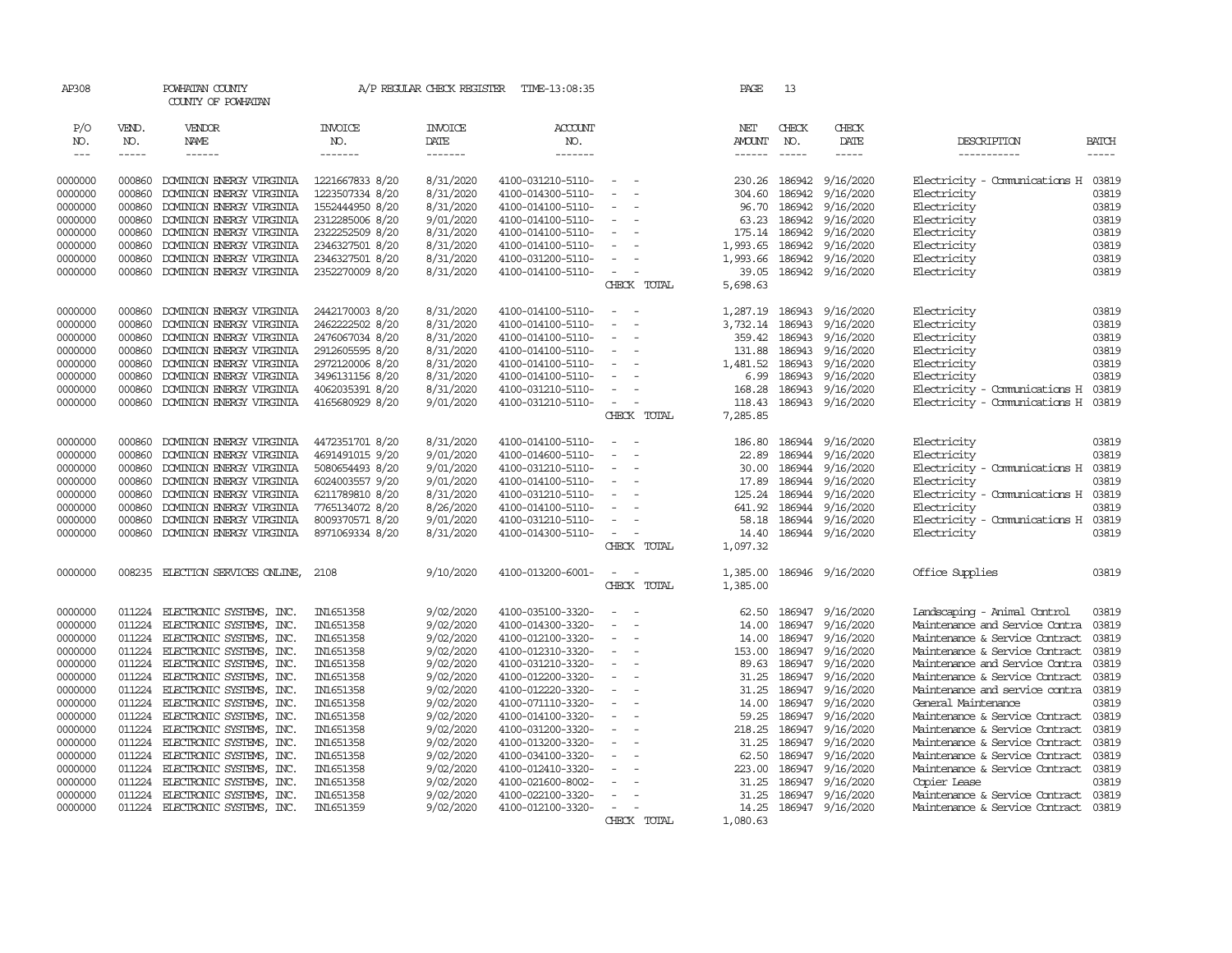| AP308                                               |                                                | POWHATAN COUNTY<br>COUNTY OF POWHATAN                                                                                  |                                                               | A/P REGULAR CHECK REGISTER                                    | TIME-13:08:35                                                                                         |                                                                 | PAGE                                                    | 14                                                    |                                                               |                                                                                                            |                                           |
|-----------------------------------------------------|------------------------------------------------|------------------------------------------------------------------------------------------------------------------------|---------------------------------------------------------------|---------------------------------------------------------------|-------------------------------------------------------------------------------------------------------|-----------------------------------------------------------------|---------------------------------------------------------|-------------------------------------------------------|---------------------------------------------------------------|------------------------------------------------------------------------------------------------------------|-------------------------------------------|
| P/O<br>NO.                                          | VEND.<br>NO.                                   | VENDOR<br>NAME                                                                                                         | <b>INVOICE</b><br>NO.                                         | <b>INVOICE</b><br>DATE                                        | <b>ACCOUNT</b><br>NO.                                                                                 |                                                                 | NET<br><b>AMOUNT</b>                                    | CHECK<br>NO.                                          | CHECK<br>DATE                                                 | DESCRIPTION                                                                                                | <b>BATCH</b>                              |
| $---$                                               | $- - - - -$                                    | ------                                                                                                                 | -------                                                       | -------                                                       | -------                                                                                               |                                                                 | $- - - - - -$                                           | $\frac{1}{2}$                                         | -----                                                         | -----------                                                                                                | $- - - - -$                               |
| 0000000                                             | 006510                                         | EMERGENCY SERVICES                                                                                                     | 438                                                           | 9/08/2020                                                     | 4100-032200-3140-                                                                                     | $\sim$<br>$\sim$<br>CHECK TOTAL                                 | 13,440.00<br>13,440.00                                  |                                                       | 186948 9/16/2020                                              | Professional Services                                                                                      | 03819                                     |
| 0000000<br>0000000                                  | 000338<br>000338                               | FIRE PROTECTION EQUIP. CO 00075434<br>FIRE PROTECTION EQUIP. CO                                                        | 00075446                                                      | 8/24/2020<br>8/24/2020                                        | 4100-032200-6010-<br>4100-032200-6010-                                                                | $ -$<br>$\equiv$<br>CHECK TOTAL                                 | 3,196.00<br>19.80<br>3,215.80                           |                                                       | 186951 9/16/2020<br>186951 9/16/2020                          | Breathing Apparatus<br>Breathing Apparatus                                                                 | 03819<br>03819                            |
| 0000000<br>0000000<br>0000000<br>0000000<br>0000000 | 012905<br>012905<br>012905<br>012905<br>012905 | GALLS, LLC<br>GALLS, LLC<br>GALLS, LLC<br>GALLS, LLC<br>GALLS, LLC                                                     | 016289070<br>016308226<br>016352951<br>016379939<br>016394376 | 8/18/2020<br>8/20/2020<br>8/26/2020<br>8/31/2020<br>9/01/2020 | 4100-031200-6001-<br>4100-031200-6011-<br>4100-031200-6011-<br>4100-031200-6011-<br>4100-031200-6011- | $\equiv$<br>$\sim$<br>$\sim$<br>CHECK TOTAL                     | 142.38<br>142.38<br>92.70<br>142.38<br>400.48<br>920.32 | 186953<br>186953<br>186953<br>186953<br>186953        | 9/16/2020<br>9/16/2020<br>9/16/2020<br>9/16/2020<br>9/16/2020 | Office Supplies<br>Uniforms<br>Uniforms<br>Uniforms<br>Uniforms                                            | 03819<br>03819<br>03819<br>03819<br>03819 |
| 0000000                                             |                                                | 006013 GRAINGER                                                                                                        | 9627709059                                                    | 8/20/2020                                                     | 4100-014100-6100-                                                                                     | $\sim$<br>$\sim$<br>CHECK TOTAL                                 | 30.69<br>30.69                                          |                                                       | 186955 9/16/2020                                              | Personal Protective Equipment                                                                              | 03819                                     |
| 0000000<br>0000000<br>0000000<br>0000000            | 011149<br>011149<br>011149                     | HERTLESS BROTHERS<br>HERTLESS BROTHERS<br><b>HERTLESS BROTHERS</b><br>011149 HERTLESS BROTHERS                         | 14199<br>14199<br>14199<br>14199                              | 9/04/2020<br>9/04/2020<br>9/04/2020<br>9/04/2020              | 4100-032220-3310-<br>4100-035100-3310-<br>4100-014100-3310-<br>4100-032210-3310-                      | $\sim$<br>$\sim$<br>$\equiv$<br>$\sim$<br>$\sim$<br>CHECK TOTAL | 275.00<br>275.00<br>200.00<br>1,125.00                  | 375.00 186956<br>186956<br>186956                     | 9/16/2020<br>9/16/2020<br>9/16/2020<br>186956 9/16/2020       | Repairs & Maintenance<br>Repairs & Maintenance<br>Repairs & Maintenance<br>Repairs & Maintenance           | 03819<br>03819<br>03819<br>03819          |
| 0000000                                             |                                                | 010755 INNOVATIVE TURF                                                                                                 | 4773                                                          | 9/08/2020                                                     | 4100-014600-3320-                                                                                     | $\sim$ $ \sim$<br>CHECK TOTAL                                   | 1,580.95<br>1,580.95                                    |                                                       | 186958 9/16/2020                                              | Maintenance/Service Contracts                                                                              | 03819                                     |
| 0000000<br>0000000                                  |                                                | 010811 IAND AND COATES, INC<br>010811 LAND AND COATES, INC                                                             | 3446019<br>3447482                                            | 9/02/2020<br>9/04/2020                                        | 4100-014500-3319-<br>4100-014500-3319-                                                                | $\equiv$<br>$\overline{\phantom{a}}$<br>CHECK TOTAL             | 18.83<br>53.70<br>72.53                                 | 186959                                                | 9/16/2020<br>186959 9/16/2020                                 | Equipment Repairs and Maintena<br>Equipment Repairs and Maintena                                           | 03819<br>03819                            |
| 0000000                                             |                                                | 013108 LAWN AND GOLF CO., INC.                                                                                         | 46785                                                         | 9/01/2020                                                     | 4100-014600-3310-                                                                                     | $ -$<br>CHECK TOTAL                                             | 401.08<br>401.08                                        |                                                       | 186960 9/16/2020                                              | Repairs and Maintenance                                                                                    | 03819                                     |
| 0000000                                             |                                                | 000166 LUCK STONE CORP.                                                                                                | 10101 8/20                                                    | 8/31/2020                                                     | 4100-014500-3190-                                                                                     | $\sim$<br>$\sim$<br>CHECK TOTAL                                 | 249.01<br>249.01                                        |                                                       | 186961 9/16/2020                                              | Grounds Maintenance                                                                                        | 03819                                     |
| 0000000                                             |                                                | 011354 MATTHEW BENDER & CO, INC. 3399126001 8\20                                                                       |                                                               | 8/31/2020                                                     | 4100-011010-3002-                                                                                     | $\equiv$<br>CHECK TOTAL                                         | 585.67<br>585.67                                        |                                                       | 186962 9/16/2020                                              | County Code                                                                                                | 03820                                     |
| 0000000                                             |                                                | 013176 MIDWEST TAPE, LLC                                                                                               | 99329762                                                      | 9/01/2020                                                     | 4100-073100-6012-                                                                                     | $\overline{\phantom{a}}$<br>CHECK TOTAL                         | 87.74<br>87.74                                          |                                                       | 186963 9/16/2020                                              | Books & Subscriptions                                                                                      | 03820                                     |
| 0000000                                             |                                                | 010924 MITCHELL PEST                                                                                                   | 135321                                                        | 8/24/2020                                                     | 4100-035100-3320-                                                                                     | $\sim$<br>CHECK TOTAL                                           | 65.00<br>65.00                                          |                                                       | 186964 9/16/2020                                              | Landscaping - Animal Control                                                                               | 03820                                     |
| 0000000<br>0000000<br>0000000<br>0000000<br>0000000 | 006610<br>006610<br>006610<br>006610           | 006610 MO-JOHNS SANITATION<br>MO-JOHNS SANITATION<br>MO-JOHNS SANITATION<br>MO-JOHNS SANITATION<br>MO-JOHNS SANITATION | 128023<br>128024<br>128025<br>128027<br>128028                | 6/01/2020<br>6/01/2020<br>6/01/2020<br>6/01/2020<br>6/01/2020 | 4100-014600-3311-<br>4100-014600-3311-<br>4100-014600-3311-<br>4100-014600-3311-<br>4100-014600-3311- | $\sim$<br>$\sim$<br>$\equiv$<br>$\equiv$                        | 231.00<br>103.00<br>103.00<br>128.00                    | 103.00 186965<br>186965<br>186965<br>186965<br>186965 | 9/16/2020<br>9/16/2020<br>9/16/2020<br>9/16/2020<br>9/16/2020 | Portable Bathrooms<br>Portable Bathrooms<br>Portable Bathrooms<br>Portable Bathrooms<br>Portable Bathrooms | 03820<br>03820<br>03820<br>03820<br>03820 |
| 0000000                                             |                                                | 006610 MO-JOHNS SANITATION                                                                                             | 128029                                                        | 6/01/2020                                                     | 4100-014600-3311-                                                                                     | $\sim$                                                          | 103.00                                                  | 186965                                                | 9/16/2020                                                     | Portable Bathrooms                                                                                         | 03820                                     |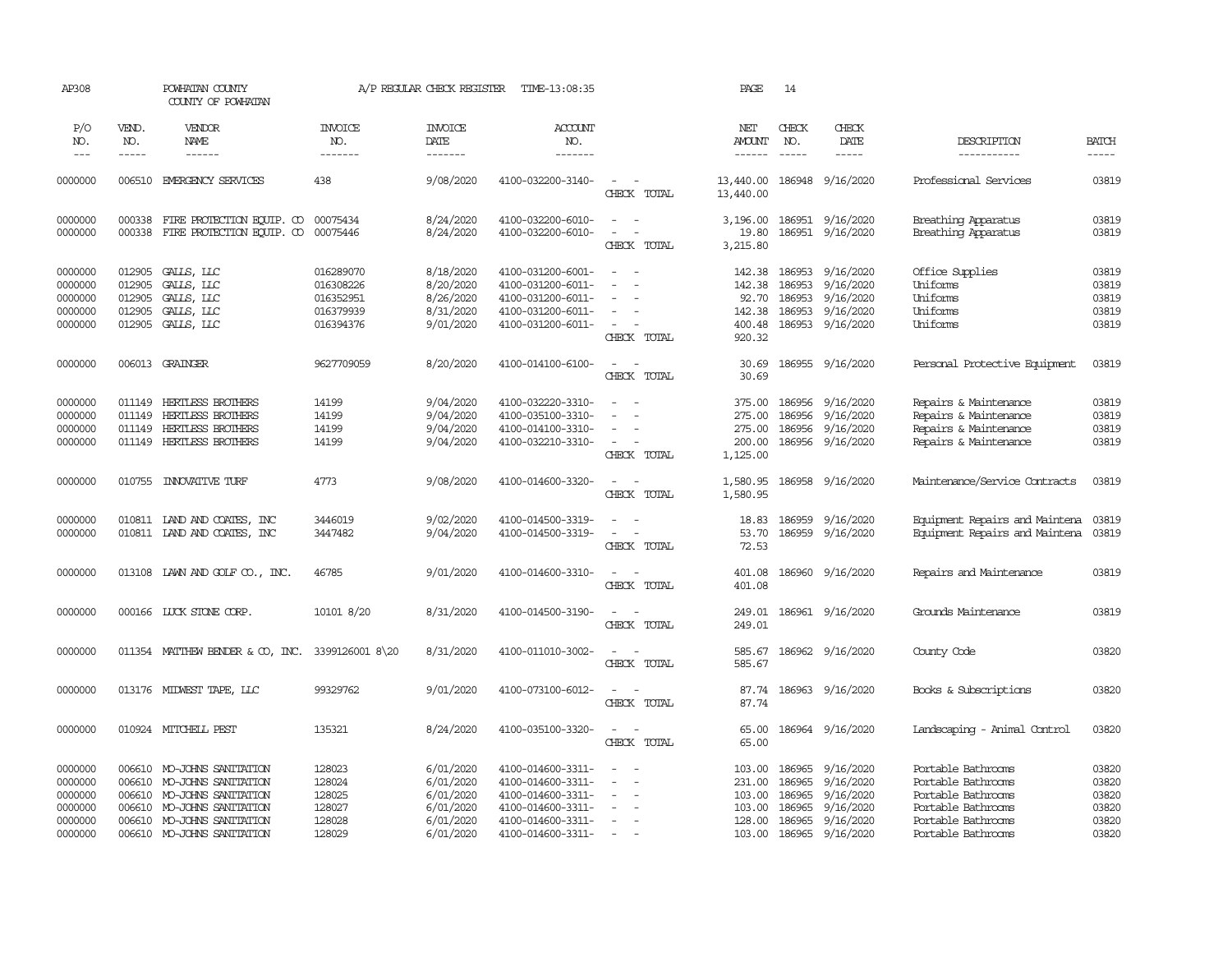| AP308   |             | POWHATAN COUNTY<br>COUNTY OF POWHATAN   |                | A/P REGULAR CHECK REGISTER | TIME-13:08:35     |                                    | PAGE             | 15            |                        |                       |              |
|---------|-------------|-----------------------------------------|----------------|----------------------------|-------------------|------------------------------------|------------------|---------------|------------------------|-----------------------|--------------|
| P/O     | VEND.       | VENDOR                                  | <b>INVOICE</b> | <b>INVOICE</b>             | <b>ACCOUNT</b>    |                                    | NET              | CHECK         | CHECK                  |                       |              |
| NO.     | NO.         | NAME                                    | NO.            | <b>DATE</b>                | NO.               |                                    | <b>AMOUNT</b>    | NO.           | DATE                   | DESCRIPTION           | <b>BATCH</b> |
| $---$   | $- - - - -$ | ------                                  | -------        | -------                    | -------           |                                    | $- - - - - -$    | $\frac{1}{2}$ | $- - - - -$            | -----------           | $- - - - -$  |
| 0000000 |             | 006610 MO-JOHNS SANITATION              | 128030         | 6/01/2020                  | 4100-014600-3311- | $\sim$                             | 103.00           | 186965        | 9/16/2020              | Portable Bathrooms    | 03820        |
| 0000000 | 006610      | MO-JOHNS SANITATION                     | 128031         | 6/01/2020                  | 4100-014600-3311- |                                    | 103.00           | 186965        | 9/16/2020              | Portable Bathrooms    | 03820        |
| 0000000 | 006610      | MO-JOHNS SANITATION                     | 128032         | 6/01/2020                  | 4100-014600-3311- |                                    | 103.00           | 186965        | 9/16/2020              | Portable Bathrooms    | 03820        |
| 0000000 |             | 006610 MO-JOHNS SANITATION              | 128033         | 6/01/2020                  | 4100-014600-3311- | $\overline{\phantom{a}}$           | 103.00           |               | 186965 9/16/2020       | Portable Bathrooms    | 03820        |
|         |             |                                         |                |                            |                   | CHECK TOTAL                        | 1,183.00         |               |                        |                       |              |
|         |             |                                         |                |                            |                   |                                    |                  |               |                        |                       |              |
| 0000000 |             | 006610 MO-JOHNS SANITATION              | 128034         | 6/01/2020                  | 4100-014600-3311- | $\sim$<br>$\sim$                   | 128.00           | 186966        | 9/16/2020              | Portable Bathrooms    | 03820        |
| 0000000 | 006610      | MO-JOHNS SANITATION                     | 128035         | 6/01/2020                  | 4100-014600-3311- |                                    | 103.00           | 186966        | 9/16/2020              | Portable Bathrooms    | 03820        |
| 0000000 | 006610      | MO-JOHNS SANITATION                     | 130489         | 9/01/2020                  | 4100-014600-3311- |                                    | 103.00           | 186966        | 9/16/2020              | Portable Bathrooms    | 03820        |
| 0000000 | 006610      | MO-JOHNS SANITATION                     | 130490         | 9/01/2020                  | 4100-014600-3311- |                                    | 231.00           | 186966        | 9/16/2020              | Portable Bathrooms    | 03820        |
| 0000000 | 006610      | MO-JOHNS SANITATION                     | 130491         | 9/01/2020                  | 4100-014600-3311- |                                    |                  | 103.00 186966 | 9/16/2020              | Portable Bathrooms    | 03820        |
| 0000000 | 006610      | MO-JOHNS SANITATION                     | 130492         | 9/01/2020                  | 4100-014600-3311- |                                    | 231.00           | 186966        | 9/16/2020              | Portable Bathrooms    | 03820        |
| 0000000 | 006610      | MO-JOHNS SANITATION                     | 130493         | 9/01/2020                  | 4100-014600-3311- |                                    | 103.00           | 186966        | 9/16/2020              | Portable Bathrooms    | 03820        |
| 0000000 | 006610      | MO-JOHNS SANITATION                     | 130494         | 9/01/2020                  | 4100-014600-3311- |                                    | 128.00           | 186966        | 9/16/2020              | Portable Bathrooms    | 03820        |
| 0000000 | 006610      | MO-JOHNS SANITATION                     | 130495         | 9/01/2020                  | 4100-014600-3311- |                                    | 103.00           | 186966        | 9/16/2020              | Portable Bathrooms    | 03820        |
| 0000000 |             | 006610 MO-JOHNS SANITATION              | 130496         | 9/01/2020                  | 4100-014600-3311- | $\sim$                             | 103.00           |               | 186966 9/16/2020       | Portable Bathrooms    | 03820        |
|         |             |                                         |                |                            |                   | CHECK TOTAL                        | 1,336.00         |               |                        |                       |              |
| 0000000 | 006610      | MO-JOHNS SANITATION                     | 130497         | 9/01/2020                  | 4100-014600-3311- |                                    | 103.00           | 186967        | 9/16/2020              | Portable Bathrooms    | 03820        |
| 0000000 | 006610      | MO-JOHNS SANITATION                     | 130498         | 9/01/2020                  | 4100-014600-3311- |                                    | 231.00           | 186967        | 9/16/2020              | Portable Bathrooms    | 03820        |
| 0000000 | 006610      | MO-JOHNS SANITATION                     | 130499         | 9/01/2020                  | 4100-014600-3311- | $\equiv$                           |                  | 103.00 186967 | 9/16/2020              | Portable Bathrooms    | 03820        |
| 0000000 | 006610      | MO-JOHNS SANITATION                     | 130500         | 9/01/2020                  | 4100-014600-3311- |                                    | 128.00           | 186967        | 9/16/2020              | Portable Bathrooms    | 03820        |
| 0000000 | 006610      | MO-JOHNS SANITATION                     | 130501         | 9/01/2020                  | 4100-014600-3311- |                                    | 103.00           |               | 186967 9/16/2020       | Portable Bathrooms    | 03820        |
|         |             |                                         |                |                            |                   | CHECK TOTAL                        | 668.00           |               |                        |                       |              |
| 0000000 | 006490      | MORRIS INDUSTRIES, INC.                 | 236401         | 8/14/2020                  | 4100-032220-3310- |                                    | 359.00           |               | 186968 9/16/2020       | Repairs & Maintenance | 03820        |
|         |             |                                         |                |                            |                   | CHECK TOTAL                        | 359.00           |               |                        |                       |              |
| 0000000 | 000375      | PIEDMONT REGIONAL JAIL                  | 3436           | 8/31/2020                  | 4100-033400-3841- |                                    | 33,572.00        |               | 186969 9/16/2020       | Detention of Adults   | 03820        |
|         |             |                                         |                |                            |                   | CHECK TOTAL                        | 33,572.00        |               |                        |                       |              |
|         |             |                                         |                |                            |                   | $\sim$                             |                  |               |                        |                       | 03819        |
| 0000000 | 009153      | PITNEY BOWES GLOBAL                     | 3311881628     | 8/30/2020                  | 4100-021200-5210- | CHECK TOTAL                        | 150.00<br>150.00 |               | 186970 9/16/2020       | Postage               |              |
|         |             |                                         |                |                            |                   |                                    |                  |               |                        |                       |              |
| 0000000 | 001250      | POWHATAN AUTO & TRACTOR                 | 610278         | 8/28/2020                  | 4100-032200-3310- | $\overline{\phantom{a}}$           | 58.89            |               | 186971 9/16/2020       | Equipment Repair      | 03820        |
|         |             |                                         |                |                            |                   | CHECK TOTAL                        | 58.89            |               |                        |                       |              |
| 0000000 | 012340      | PRICE SUPPLY COMPANY, INC               | 2007-086977    | 7/29/2020                  | 4100-014100-3310- | $\equiv$                           |                  |               | 98.44 186972 9/16/2020 | Repairs & Maintenance | 03820        |
| 0000000 | 012340      | PRICE SUPPLY COMPANY, INC               | 2007-086978    | 7/29/2020                  | 4100-014100-3310- |                                    | 110.05           | 186972        | 9/16/2020              | Repairs & Maintenance | 03820        |
| 0000000 | 012340      | PRICE SUPPLY COMPANY, INC               | 2007-086980    | 7/29/2020                  | 4100-014100-3310- |                                    | 327.50           | 186972        | 9/16/2020              | Repairs & Maintenance | 03820        |
| 0000000 | 012340      | PRICE SUPPLY COMPANY, INC               | 2007-087171    | 7/31/2020                  | 4100-032210-3310- | $\equiv$                           | 2,635.00         | 186972        | 9/16/2020              | Repairs & Maintenance | 03820        |
| 0000000 | 012340      | PRICE SUPPLY COMPANY, INC               | 2008-088579    | 8/19/2020                  | 4100-032210-3310- | $\overline{\phantom{a}}$           | 145.83           | 186972        | 9/16/2020              | Repairs & Maintenance | 03820        |
|         |             |                                         |                |                            |                   | CHECK TOTAL                        | 3,316.82         |               |                        |                       |              |
|         |             |                                         |                |                            |                   |                                    |                  |               |                        |                       |              |
| 0000000 | 009518      | <b>QUARLES PETROLEUM, INC.</b>          | CT-1276255     | 8/31/2020                  | 4100-031200-6008- | $\overline{\phantom{a}}$<br>$\sim$ | 182.00           |               | 186974 9/16/2020       | Gas/Grease/Oil        | 03820        |
|         |             |                                         |                |                            |                   | CHECK TOTAL                        | 182.00           |               |                        |                       |              |
| 0000000 | 000620      | R. C. GOODWIN & SONS, INC               | 0922154        | 8/18/2020                  | 4100-032210-3310- | $\equiv$                           | 6.05             |               | 186975 9/16/2020       | Repairs & Maintenance | 03820        |
| 0000000 | 000620      | R. C. GOODWIN & SONS, INC               | 0922382        | 8/19/2020                  | 4100-032210-3310- |                                    | 22.15            | 186975        | 9/16/2020              | Repairs & Maintenance | 03820        |
| 0000000 |             | 000620 R.C. GOODWYN & SONS, INC 0923559 |                | 8/27/2020                  | 4100-014100-3310- |                                    | 15.96            |               | 186975 9/16/2020       | Repairs & Maintenance | 03820        |
|         |             |                                         |                |                            |                   | CHECK TOTAL                        | 44.16            |               |                        |                       |              |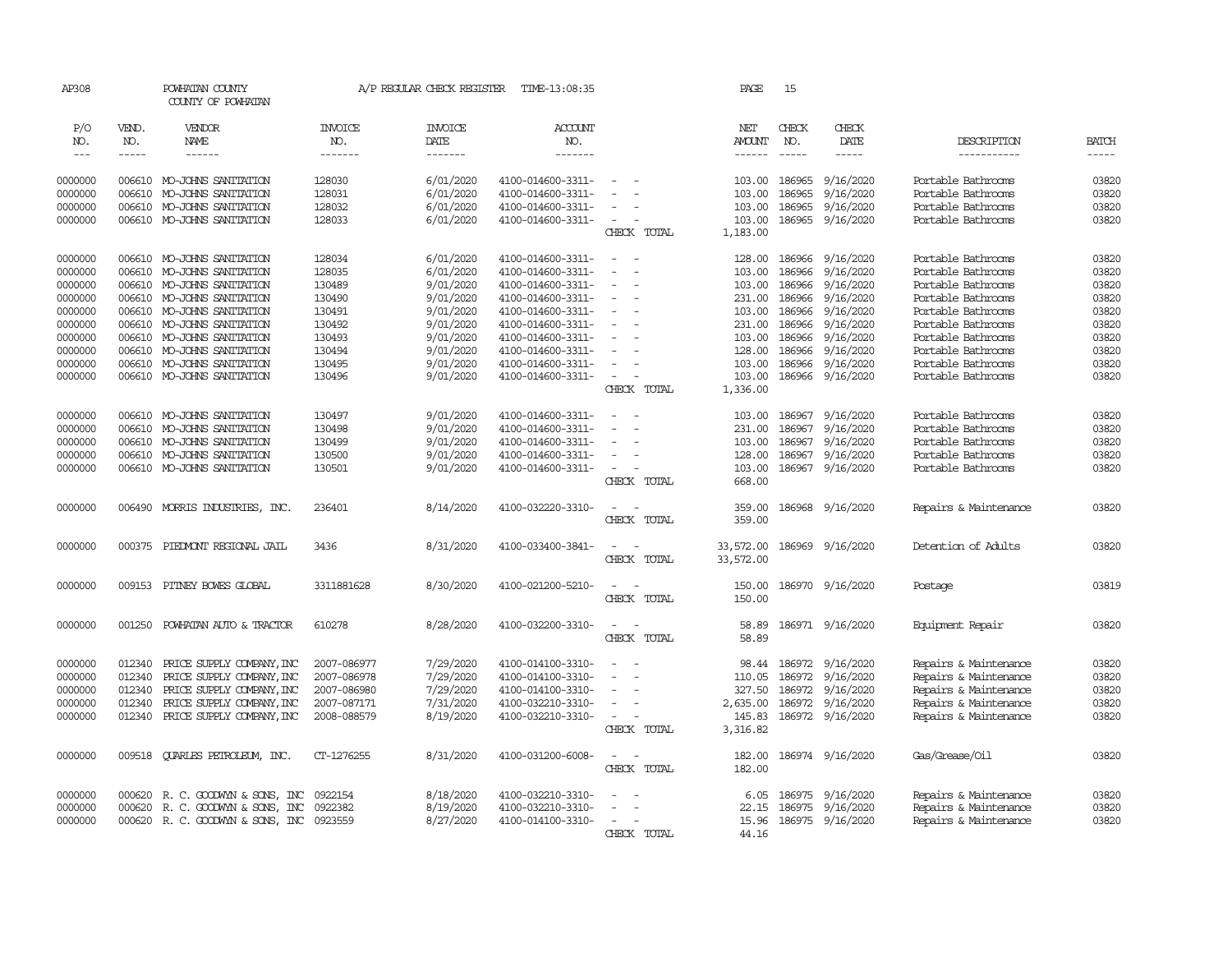| AP308                                                                                |                                                                              | POWHATAN COUNTY<br>COUNTY OF POWHATAN                                                                                                                                                                        |                                                                                                                                                        | A/P REGULAR CHECK REGISTER                                                                           | TIME-13:08:35                                                                                                                                                        |                                                                                         | PAGE                                                                                  | 16                                                                           |                                                                                                      |                                                                                                                      |                                                                      |
|--------------------------------------------------------------------------------------|------------------------------------------------------------------------------|--------------------------------------------------------------------------------------------------------------------------------------------------------------------------------------------------------------|--------------------------------------------------------------------------------------------------------------------------------------------------------|------------------------------------------------------------------------------------------------------|----------------------------------------------------------------------------------------------------------------------------------------------------------------------|-----------------------------------------------------------------------------------------|---------------------------------------------------------------------------------------|------------------------------------------------------------------------------|------------------------------------------------------------------------------------------------------|----------------------------------------------------------------------------------------------------------------------|----------------------------------------------------------------------|
| P/O<br>NO.<br>$---$                                                                  | VEND.<br>NO.<br>-----                                                        | VENDOR<br>NAME<br>------                                                                                                                                                                                     | <b>INVOICE</b><br>NO.<br>-------                                                                                                                       | <b>INVOICE</b><br>DATE<br>-------                                                                    | ACCOUNT<br>NO.<br>-------                                                                                                                                            |                                                                                         | NET<br>AMOUNT                                                                         | CHECK<br>NO.                                                                 | CHECK<br>DATE<br>-----                                                                               | DESCRIPTION<br>-----------                                                                                           | <b>BATCH</b><br>-----                                                |
| 0000000                                                                              | 006466                                                                       | RADIO COMMUNICATION OF VA 80008098                                                                                                                                                                           |                                                                                                                                                        | 6/01/2020                                                                                            | 4100-031210-3320-                                                                                                                                                    | $\overline{\phantom{a}}$<br>$\sim$ $-$<br>CHECK TOTAL                                   | 37,560.00<br>37,560.00                                                                |                                                                              | 186976 9/16/2020                                                                                     | Maintenance and Service Contra 03820                                                                                 |                                                                      |
| 0000000<br>0000000                                                                   | 013259<br>013259                                                             | RED WING BUSINESS ADVANTA 20200910079687<br>RED WING BUSINESS ADVANTA                                                                                                                                        | 20200910079687                                                                                                                                         | 9/10/2020<br>9/10/2020                                                                               | 4100-014300-6100-<br>4100-014100-6100-                                                                                                                               | $\equiv$<br>$\sim$<br>$\equiv$<br>$\overline{\phantom{a}}$<br>CHECK TOTAL               | 122.99<br>150.00<br>272.99                                                            | 186977                                                                       | 9/16/2020<br>186977 9/16/2020                                                                        | Personal Protective Equipment<br>Personal Protective Equipment                                                       | 03820<br>03820                                                       |
| 0000000                                                                              | 006579                                                                       | RICHMOND ALARM                                                                                                                                                                                               | 464602                                                                                                                                                 | 9/01/2020                                                                                            | 4100-032210-3320-                                                                                                                                                    | $\overline{\phantom{a}}$<br>$\sim$<br>CHECK TOTAL                                       | 471.36<br>471.36                                                                      |                                                                              | 186978 9/16/2020                                                                                     | Maintenance & Service Contract                                                                                       | 03820                                                                |
| 0000000<br>0000000<br>0000000<br>0000000<br>0000000<br>0000000<br>0000000<br>0000000 | 012509<br>012509<br>012509<br>012509<br>012509<br>012509<br>012509<br>012509 | RICHMOND SUBURBAN NEWS<br>RICHMOND SUBURBAN NEWS<br>RICHMOND SUBURBAN NEWS<br>RICHMOND SUBURBAN NEWS<br>RICHMOND SUBURBAN NEWS<br>RICHMOND SUBURBAN NEWS<br>RICHMOND SUBURBAN NEWS<br>RICHMOND SUBURBAN NEWS | I00011125220715<br>I0001120901-812<br>I00011209010812<br>I00011218640812<br>I00011218640812A<br>I00011226990812<br>I00011229450819<br>I00011229450819A | 7/15/2020<br>8/12/0812<br>8/21/2020<br>8/12/2020<br>8/12/2020<br>8/12/2020<br>8/19/2020<br>8/19/2020 | 4100-011010-3600-<br>4100-081100-3600-<br>4100-081100-3600-<br>4100-012200-3600-<br>4100-012200-3600-<br>4100-011010-3600-<br>4100-081100-3600-<br>4100-081100-3600- | $\equiv$<br>$\sim$<br>$\equiv$<br>$\sim$<br>$\sim$<br>$\equiv$<br>$\sim$<br>CHECK TOTAL | 727.00<br>263.25<br>25.00<br>234.00<br>25.00<br>551.50<br>351.00<br>25.00<br>2,201.75 | 186980<br>186980<br>186980<br>186980<br>186980<br>186980<br>186980<br>186980 | 9/16/2020<br>9/16/2020<br>9/16/2020<br>9/16/2020<br>9/16/2020<br>9/16/2020<br>9/16/2020<br>9/16/2020 | Advertising<br>Advertising<br>Advertising<br>Advertising<br>Advertising<br>Advertising<br>Advertising<br>Advertising | 03820<br>03820<br>03820<br>03820<br>03820<br>03820<br>03820<br>03820 |
| 0000000                                                                              |                                                                              | 009158 RICHWEB, INC.                                                                                                                                                                                         | 20-245-189                                                                                                                                             | 9/01/2020                                                                                            | 4100-073100-3140-                                                                                                                                                    | $\overline{\phantom{a}}$<br>$\sim$<br>CHECK TOTAL                                       | 225.00<br>225.00                                                                      |                                                                              | 186981 9/16/2020                                                                                     | Professional Services                                                                                                | 03820                                                                |
| 0000000                                                                              |                                                                              | 007062 RUIHERFORD JANITOR SUPPLY 1173299                                                                                                                                                                     |                                                                                                                                                        | 9/03/2020                                                                                            | 4100-032220-6005-                                                                                                                                                    | $\sim$<br>$\overline{\phantom{a}}$<br>CHECK TOTAL                                       | 75.24<br>75.24                                                                        |                                                                              | 186982 9/16/2020                                                                                     | Cleaning Supplies                                                                                                    | 03820                                                                |
| 0000000                                                                              |                                                                              | 008097 SIGNS@WORK, INC.                                                                                                                                                                                      | 4187                                                                                                                                                   | 9/01/2020                                                                                            | 4100-031200-6009-                                                                                                                                                    | $\sim$<br>$\equiv$<br>CHECK TOTAL                                                       | 800.00<br>800.00                                                                      |                                                                              | 186983 9/16/2020                                                                                     | Auto Parts/Repairs                                                                                                   | 03820                                                                |
| 0000000                                                                              |                                                                              | 007384 STANLEY ACCESS TECH                                                                                                                                                                                   | 0906025630                                                                                                                                             | 8/29/2020                                                                                            | 4100-014100-3310-                                                                                                                                                    | $\omega_{\rm{max}}$ and $\omega_{\rm{max}}$<br>CHECK TOTAL                              | 174.73<br>174.73                                                                      |                                                                              | 186984 9/16/2020                                                                                     | Repairs & Maintenance                                                                                                | 03820                                                                |
| 0000000                                                                              |                                                                              | 013107 T-MOBILE                                                                                                                                                                                              | 965938308 8/20                                                                                                                                         | 8/30/2020                                                                                            | 4100-073100-6002-                                                                                                                                                    | $\sim$<br>$\sim$<br>CHECK TOTAL                                                         | 99.96<br>99.96                                                                        |                                                                              | 186986 9/16/2020                                                                                     | Computer Equipment-non-capital                                                                                       | 03820                                                                |
| 0000000                                                                              | 007450                                                                       | THOMSON REUTERS -                                                                                                                                                                                            | 842937135                                                                                                                                              | 9/01/2020                                                                                            | 4100-031200-3320-                                                                                                                                                    | $\sim$<br>$\sim$<br>CHECK TOTAL                                                         | 307.45<br>307.45                                                                      |                                                                              | 186988 9/16/2020                                                                                     | Maintenance & Service Contract                                                                                       | 03820                                                                |
| 0000000<br>0000000<br>0000000<br>0000000                                             | 008565<br>008565<br>008565<br>008565                                         | TRACTOR SUPPLY CREDIT<br>TRACTOR SUPPLY CREDIT<br>TRACTOR SUPPLY CREDIT<br>TRACTOR SUPPLY CREDIT                                                                                                             | 200837761<br>200838027<br>200842367<br>200845595                                                                                                       | 7/31/2020<br>8/01/2020<br>8/17/2020<br>8/28/2020                                                     | 4100-031200-6022-<br>4100-031200-6022-<br>4100-031200-6022-<br>4100-031200-6022-                                                                                     | $\sim$<br>$\sim$<br>$\sim$<br>$\overline{\phantom{a}}$<br>CHECK TOTAL                   | 61.99<br>36.99<br>45.98<br>29.98<br>174.94                                            | 186989<br>186989<br>186989<br>186989                                         | 9/16/2020<br>9/16/2020<br>9/16/2020<br>9/16/2020                                                     | Dog Food & Supplies K9<br>Dog Food & Supplies K9<br>Dog Food & Supplies K9<br>Dog Food & Supplies K9                 | 03820<br>03820<br>03820<br>03820                                     |
| 0000000<br>0000000<br>0000000                                                        | 011193<br>011193                                                             | VERIZON<br>VERIZON<br>011193 VERIZON                                                                                                                                                                         | 16581077 8/20<br>867318708 8/20<br>990421450 8/20                                                                                                      | 8/31/2020<br>8/27/2020<br>8/22/2020                                                                  | 4100-031210-5232-<br>4100-031210-5232-<br>4100-031210-5230-                                                                                                          | $\equiv$<br>$\sim$<br>$\sim$<br>$\overline{\phantom{a}}$<br>CHECK TOTAL                 | 956.64<br>131.84<br>68.56<br>1,157.04                                                 | 186990<br>186990                                                             | 9/16/2020<br>9/16/2020<br>186990 9/16/2020                                                           | Wireline 911<br>Wireline 911<br>Telephone Services                                                                   | 03820<br>03820<br>03820                                              |
| 0000000                                                                              |                                                                              | 013390 VERIZON                                                                                                                                                                                               | M55049170620238                                                                                                                                        | 8/25/2020                                                                                            | 4100-031210-5232-                                                                                                                                                    | CHFICK<br><b>TOTAL</b>                                                                  | 852.24                                                                                |                                                                              | 852.24 186991 9/16/2020                                                                              | Wireline 911                                                                                                         | 03820                                                                |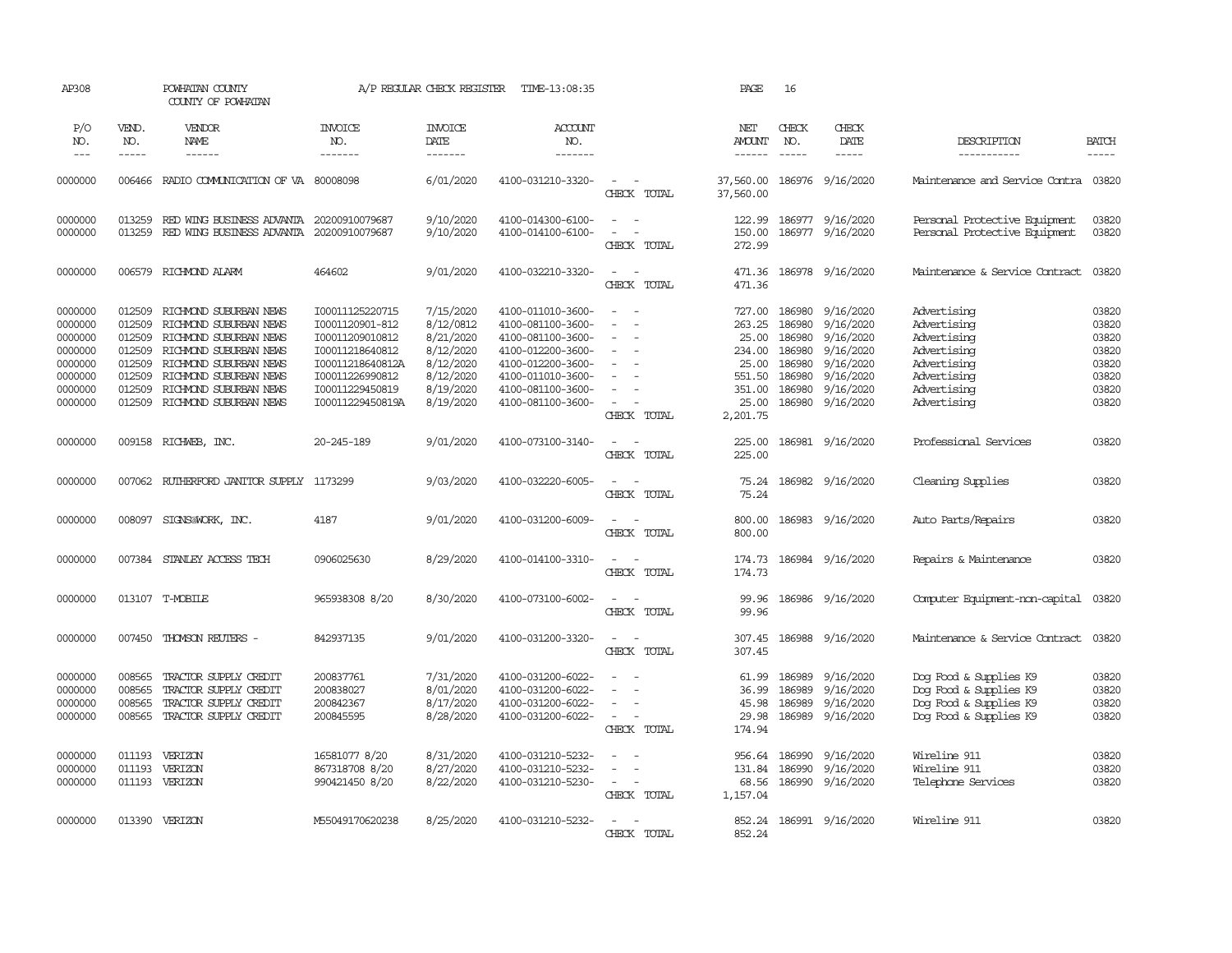| AP308               |                       | POWHATAN COUNTY<br>COUNTY OF POWHATAN            |                                  | A/P REGULAR CHECK REGISTER        | TIME-13:08:35                          |                                    | PAGE                           | 17                            |                        |                                        |                             |
|---------------------|-----------------------|--------------------------------------------------|----------------------------------|-----------------------------------|----------------------------------------|------------------------------------|--------------------------------|-------------------------------|------------------------|----------------------------------------|-----------------------------|
| P/O<br>NO.<br>$---$ | VEND.<br>NO.<br>----- | <b>VENDOR</b><br><b>NAME</b><br>$- - - - - -$    | <b>INVOICE</b><br>NO.<br>------- | <b>INVOICE</b><br>DATE<br>------- | <b>ACCOUNT</b><br>NO.<br>-------       |                                    | NET<br><b>AMOUNT</b><br>------ | CHECK<br>NO.<br>$\frac{1}{2}$ | CHECK<br>DATE<br>----- | DESCRIPTION<br>-----------             | <b>BATCH</b><br>$- - - - -$ |
| 0000000             | 012458                | WIMMER, WILLIE                                   | 1657                             | 9/08/2020                         | 4100-032200-6009-                      | $\sim$<br>CHECK TOTAL              | 255.00<br>255.00               | 186993                        | 9/16/2020              | Auto Repairs and Parts                 | 03820                       |
| 0000000             | 007755                | WITMER PUBLIC SAFETY                             | E1988007                         | 9/01/2020                         | 4100-032200-6011-                      | $\overline{\phantom{a}}$<br>$\sim$ | 225.00                         | 186994                        | 9/16/2020              | Protective Gear/Uniforms               | 03820                       |
| 0000000             | 007755                | WITMER PUBLIC SAFETY                             | E1988905                         | 9/04/2020                         | 4100-032200-6011-                      |                                    | 80.00                          | 186994                        | 9/16/2020              | Protective Gear/Uniforms               | 03820                       |
| 0000000             | 007755                | WITMER PUBLIC SAFETY                             | E1990279                         | 9/04/2020                         | 4100-032200-6011-                      | CHECK TOTAL                        | 312.08<br>617.08               |                               | 186994 9/16/2020       | Protective Gear/Uniforms               | 03820                       |
| 0000000             |                       | 001890 X-ZACT                                    | 5629                             | 9/09/2020                         | 4100-012410-3500-                      | $\sim$<br>$\overline{\phantom{a}}$ | 335.00                         |                               | 186995 9/16/2020       | Printing & Binding                     | 03820                       |
|                     |                       |                                                  |                                  |                                   |                                        | CHECK TOTAL                        | 335.00                         |                               |                        |                                        |                             |
| 0000000             | 012849                | AQUA VIRGINIA                                    | 0559913 08/2020                  | 9/08/2020                         | 4100-014100-5130-                      | $\sim$                             | 25.43                          | 187083                        | 9/23/2020              | Water                                  | 03822                       |
| 0000000             | 012849                | AQUA VIRGINIA                                    | 0559914 8/20                     | 9/08/2020                         | 4100-014100-5130-                      |                                    | 25.94                          | 187083                        | 9/23/2020              | Water                                  | 03822                       |
| 0000000             | 012849                | AQUA VIRGINIA                                    | 0574622 8/20                     | 9/08/2020                         | 4100-014100-5130-                      | $\equiv$                           | 61.72                          | 187083                        | 9/23/2020              | Water                                  | 03822                       |
| 0000000             | 012849<br>012849      | AOUA VIRGINIA                                    | 0575072 8/20                     | 9/08/2020<br>9/08/2020            | 4100-014300-5130-                      | $\equiv$                           | 152.23<br>67.97                | 187083<br>187083              | 9/23/2020<br>9/23/2020 | Water                                  | 03822<br>03822              |
| 0000000<br>0000000  | 012849                | ACUA VIRGINIA                                    | 0575528 8/20<br>0620830 8/20     | 9/08/2020                         | 4100-032210-5130-<br>4100-014100-5130- |                                    | 91.05                          | 187083                        | 9/23/2020              | Water<br>Water                         | 03822                       |
| 0000000             | 012849                | AQUA VIRGINIA                                    |                                  | 9/08/2020                         | 4100-031200-5130-                      |                                    |                                | 187083                        | 9/23/2020              | Water                                  | 03822                       |
| 0000000             | 012849                | AQUA VIRGINIA<br>AQUA VIRGINIA                   | 0620830 8/20<br>0621730 9/20     | 9/08/2020                         | 4100-014100-5130-                      |                                    | 91.04<br>156.09                | 187083                        | 9/23/2020              | Water                                  | 03822                       |
| 0000000             | 012849                | AOUA VIRGINIA                                    | 0621781 8/20                     | 9/08/2020                         | 4100-014100-5130-                      |                                    | 32.70                          | 187083                        | 9/23/2020              | Water                                  | 03822                       |
| 0000000             | 012849                | AOUA VIRGINIA                                    | 0621784 8/20                     | 9/08/2020                         | 4100-014600-5130-                      | $\equiv$                           | 42.99                          | 187083                        | 9/23/2020              | Water - Field Irrigation               | 03822                       |
| 0000000             | 012849                | AQUA VIRGINIA                                    | 0621880 9/2020                   | 9/08/2020                         | 4100-014600-5130-                      | $\overline{\phantom{a}}$           | 17.62                          | 187083                        | 9/23/2020              | Water - Field Irrigation               | 03822                       |
|                     |                       |                                                  |                                  |                                   |                                        | CHECK TOTAL                        | 764.78                         |                               |                        |                                        |                             |
| 0000000             | 012849                | ACUA VIRGINIA                                    | 1100656 8/2020                   | 9/08/2020                         | 4100-014600-5130-                      |                                    | 565.43                         | 187084                        | 9/23/2020              | Water - Field Irrigation               | 03822                       |
| 0000000             | 012849                | AOUA VIRGINIA                                    | 1100657 8/20                     | 9/08/2020                         | 4100-014600-5130-                      | $\sim$                             | 135.28                         | 187084                        | 9/23/2020              | Water - Field Irrigation               | 03822                       |
| 0000000             |                       | 012849 AQUA VIRGINIA                             | 1401897 9/2020                   | 9/08/2020                         | 4100-014600-5130-                      | $\overline{\phantom{a}}$           | 17.62                          |                               | 187084 9/23/2020       | Water - Field Irrigation               | 03822                       |
|                     |                       |                                                  |                                  |                                   |                                        | CHECK TOTAL                        | 718.33                         |                               |                        |                                        |                             |
| 0000000             |                       | 007436 AQUA VIRGINIA, INC.                       | 000865687 8/20                   | 8/08/2020                         | 4100-014100-5130-                      | $\overline{\phantom{a}}$<br>$\sim$ | 406.40                         |                               | 187085 9/23/2020       | Water                                  | 03822                       |
|                     |                       |                                                  |                                  |                                   |                                        | CHECK TOTAL                        | 406.40                         |                               |                        |                                        |                             |
| 0000000             |                       | 012572 AT&T MOBILITY                             | 287298841715920                  | 9/20/2020                         | 4100-031210-5232-                      | $\equiv$<br>$\sim$<br>CHECK TOTAL  | 332.72<br>332.72               |                               | 187086 9/23/2020       | Wireline 911                           | 03822                       |
| 0000000             | 009454                | BANKERS INSURANCE, LLC                           | 54189                            | 9/10/2020                         | 4100-012200-2310-                      | $\sim$                             | 36.00                          | 187088                        | 9/23/2020              | Medical Insurance                      | 03822                       |
| 0000000             | 009454                | BANKERS INSURANCE, LLC                           | 54189                            | 9/10/2020                         | 4100-012220-2310-                      |                                    | 18.00                          | 187088                        | 9/23/2020              | Medical Insurance                      | 03822                       |
| 0000000             | 009454                | BANKERS INSURANCE, LLC                           | 54189                            | 9/10/2020                         | 4100-012310-2310-                      | $\sim$                             | 90.00                          | 187088                        | 9/23/2020              | Medical Insurance                      | 03822                       |
| 0000000             | 009454                | BANKERS INSURANCE, LLC                           | 54189                            | 9/10/2020                         | 4100-012410-2310-                      |                                    | 99.00                          | 187088                        | 9/23/2020              | Medical Insurance                      | 03822                       |
| 0000000             | 009454                | BANKERS INSURANCE, LLC                           | 54189                            | 9/10/2020                         | 4100-012510-2310-                      | $\overline{\phantom{a}}$           | 54.00                          | 187088                        | 9/23/2020              | Medical Insurance                      | 03822                       |
| 0000000             | 009454                | BANKERS INSURANCE, LLC                           | 54189                            | 9/10/2020                         | 4100-013200-2310-                      |                                    | 36.00                          | 187088                        | 9/23/2020              | Medical Insurance                      | 03822                       |
| 0000000             | 009454                | BANKERS INSURANCE, LLC                           | 54189                            | 9/10/2020                         | 4100-014100-2310-                      | $\blacksquare$                     | 72.00                          | 187088                        | 9/23/2020              | Medical Insurance                      | 03822                       |
| 0000000             | 009454                | BANKERS INSURANCE, LLC                           | 54189                            | 9/10/2020                         | 4100-014500-2310-                      |                                    | 72.00                          | 187088                        | 9/23/2020              | Medical Insurance                      | 03822                       |
| 0000000             | 009454                | BANKERS INSURANCE, LLC                           | 54189                            | 9/10/2020                         | 4100-014400-2310-                      |                                    | 72.00                          | 187088                        | 9/23/2020              | Medical Insurance                      | 03822                       |
| 0000000             | 009454                | BANKERS INSURANCE, LLC                           | 54189                            | 9/10/2020                         | 4100-014300-2310-                      | $\sim$                             | 54.00                          | 187088                        | 9/23/2020              | Medical Insurance                      | 03822                       |
| 0000000             | 009454                | BANKERS INSURANCE, LLC                           | 54189                            | 9/10/2020                         | 4100-021600-2310-                      |                                    | 90.00                          | 187088                        | 9/23/2020              | Medical Insurance                      | 03822                       |
| 0000000             | 009454                | BANKERS INSURANCE, LLC                           | 54189                            | 9/10/2020                         | 4100-022100-2310-                      |                                    | 54.00                          | 187088                        | 9/23/2020              | Medical Insurance                      | 03822                       |
| 0000000             | 009454                | BANKERS INSURANCE, LLC                           | 54189                            | 9/10/2020                         | 4100-031200-2310-                      |                                    | 567.00                         | 187088<br>187088              | 9/23/2020              | Medical Insurance                      | 03822<br>03822              |
| 0000000<br>0000000  | 009454<br>009454      | BANKERS INSURANCE, LLC<br>BANKERS INSURANCE, LLC | 54189<br>54189                   | 9/10/2020                         | 4100-031710-2310-<br>4100-032200-2310- |                                    | 18.00                          | 187088                        | 9/23/2020              | Medical Insurance<br>Medical Insurance | 03822                       |
| 0000000             | 009454                |                                                  | 54189                            | 9/10/2020                         | 4100-031210-2310-                      |                                    | 198.00<br>252.00               | 187088                        | 9/23/2020              | Medical Insurance                      | 03822                       |
|                     |                       | BANKERS INSURANCE, LLC                           |                                  | 9/10/2020                         |                                        |                                    |                                |                               | 9/23/2020              |                                        |                             |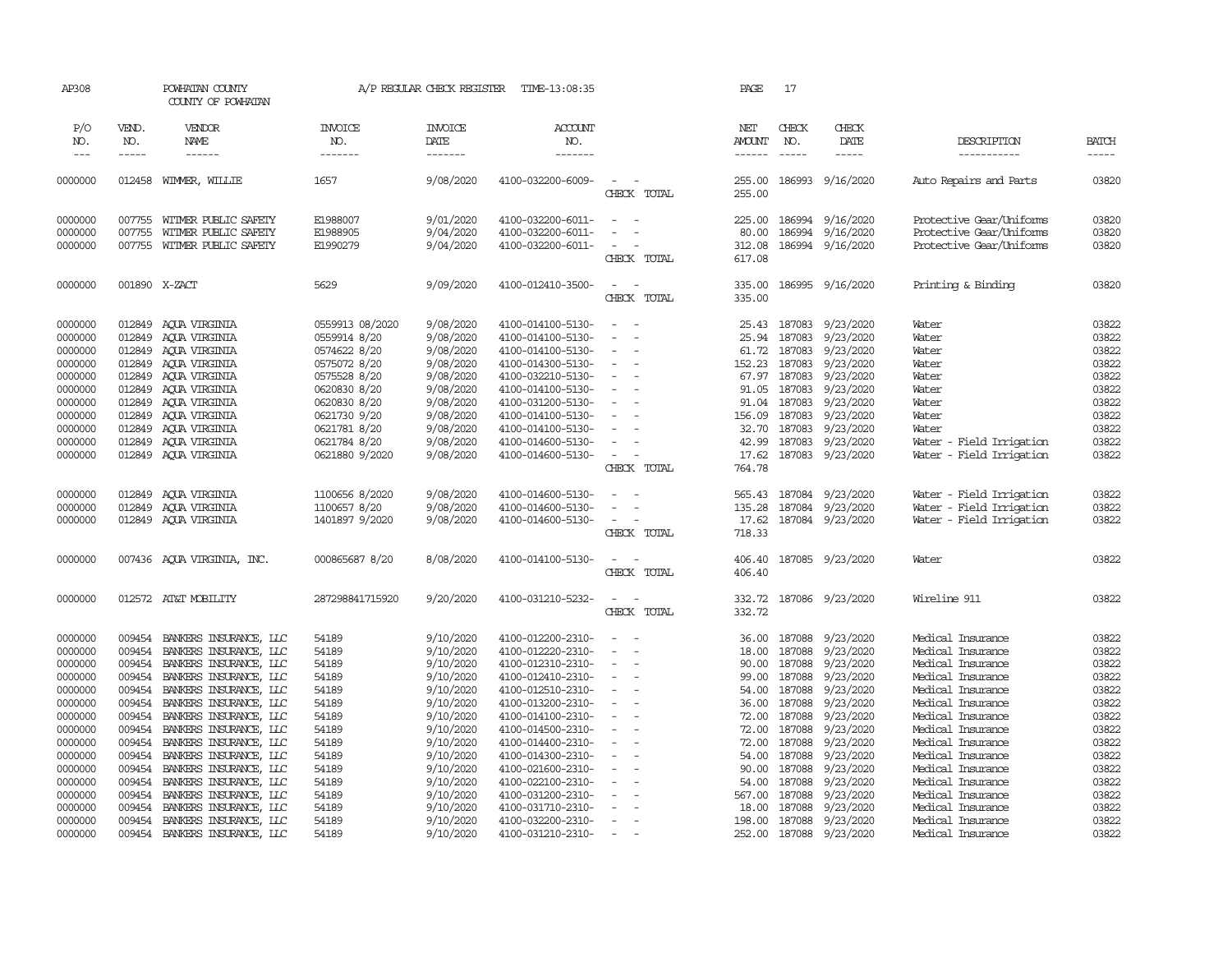| AP308   |                      | POWHATAN COUNTY<br>COUNTY OF POWHATAN   |                | A/P REGULAR CHECK REGISTER | TIME-13:08:35     |                                             | PAGE          | 18            |                            |                                |              |
|---------|----------------------|-----------------------------------------|----------------|----------------------------|-------------------|---------------------------------------------|---------------|---------------|----------------------------|--------------------------------|--------------|
| P/O     | VEND.                | VENDOR                                  | <b>INVOICE</b> | <b>INVOICE</b>             | ACCOUNT           |                                             | NET           | CHECK         | CHECK                      |                                |              |
| NO.     | NO.                  | NAME                                    | NO.            | DATE                       | NO.               |                                             | <b>AMOUNT</b> | NO.           | DATE                       | DESCRIPTION                    | <b>BATCH</b> |
| $---$   | $\cdots\cdots\cdots$ |                                         | -------        | -------                    | -------           |                                             | ------        | $\frac{1}{2}$ | -----                      | -----------                    |              |
| 0000000 |                      | 009454 BANKERS INSURANCE, LLC           | 54189          | 9/10/2020                  | 4100-034100-2310- | $\equiv$                                    | 90.00         | 187088        | 9/23/2020                  | Medical Insurance              | 03822        |
| 0000000 | 009454               | BANKERS INSURANCE, LLC                  | 54189          | 9/10/2020                  | 4100-035100-2310- |                                             | 54.00         | 187088        | 9/23/2020                  | Medical Insurance              | 03822        |
| 0000000 | 009454               | BANKERS INSURANCE, LLC                  | 54189          | 9/10/2020                  | 4100-071110-2310- |                                             | 18.00         | 187088        | 9/23/2020                  | Medical Insurance              | 03822        |
| 0000000 | 009454               | BANKERS INSURANCE, LLC                  | 54189          | 9/10/2020                  | 4100-073100-2310- |                                             | 36.00         | 187088        | 9/23/2020                  | Medical Insurance              | 03822        |
| 0000000 | 009454               | BANKERS INSURANCE, LLC                  | 54189          | 9/10/2020                  | 4100-081100-2310- | $\overline{\phantom{a}}$                    | 90.00         | 187088        | 9/23/2020                  | Medical Insurance              | 03822        |
|         | 009454               | BANKERS INSURANCE, LLC                  |                | 9/10/2020                  |                   | $\overline{\phantom{a}}$                    | 18.00         |               | 187088 9/23/2020           | Medical Insurance              | 03822        |
| 0000000 |                      |                                         | 54189          |                            | 4100-081500-2310- | CHECK TOTAL                                 | 2,088.00      |               |                            |                                |              |
|         |                      |                                         |                |                            |                   |                                             |               |               |                            |                                |              |
| 0000000 | 005025               | BENJ. FRANKLIN                          | 42585          | 9/13/2020                  | 4100-013200-6001- | $\sim$<br>$\sim$                            | 109.50        |               | 187089 9/23/2020           | Office Supplies                | 03822        |
|         |                      |                                         |                |                            |                   | CHECK TOTAL                                 | 109.50        |               |                            |                                |              |
| 0000000 |                      | 006655 BLOSSMAN GAS COMPANIES           | 10862647       | 9/09/2020                  | 4100-014500-6008- | $\sim$<br>$\sim$                            | 29.46         |               | 187090 9/23/2020           | Gas/Grease/Oil                 | 03822        |
|         |                      |                                         |                |                            |                   | CHECK TOTAL                                 | 29.46         |               |                            |                                |              |
|         |                      |                                         |                |                            |                   |                                             |               |               |                            |                                |              |
| 0000000 |                      | 009991 BMS DIRECT                       | 145186         | 8/31/2020                  | 4100-012200-6001- | $\sim$ $\sim$                               | 453.84        |               | 187092 9/23/2020           | Office Supplies                | 03822        |
|         |                      |                                         |                |                            |                   | CHECK TOTAL                                 | 453.84        |               |                            |                                |              |
| 0000000 | 006965               | CINIAS CORPORATION                      | 4061710906     | 9/16/2020                  | 4100-014300-6011- |                                             | 23.56         |               | 187094 9/23/2020           | Uniforms                       | 03822        |
| 0000000 | 006965               | CINIAS CORPORATION                      | 4061710906     | 9/16/2020                  | 4100-014100-6011- | $\equiv$<br>$\overline{\phantom{a}}$        | 19.31         |               | 187094 9/23/2020           | Uniforms                       | 03822        |
| 0000000 | 006965               | CINIAS CORPORATION                      | 4061710906     | 9/16/2020                  | 4100-014500-6011- | $\overline{\phantom{a}}$                    | 25.69         |               | 187094 9/23/2020           | Uniforms                       | 03822        |
|         |                      |                                         |                |                            |                   | CHECK TOTAL                                 | 68.56         |               |                            |                                |              |
|         |                      |                                         |                |                            |                   |                                             |               |               |                            |                                |              |
| 0000000 | 007341               | CLAWS & PAWS ANIMAL CARE                | 104722         | 8/06/2020                  | 4100-035100-5614- | $\overline{\phantom{a}}$                    | 25.00         | 187095        | 9/23/2020                  | Initial shots/visit costs      | 03822        |
| 0000000 | 007341               | CLAWS & PAWS ANIMAL CARE                | 104733         | 8/06/2020                  | 4100-035100-3110- | $\equiv$                                    | 82.20         | 187095        | 9/23/2020                  | Professional Health Services   | 03822        |
| 0000000 | 007341               | CLAWS & PAWS ANIMAL CARE                | 104772         | 8/10/2020                  | 4100-035100-3110- | $\blacksquare$                              |               | 418.60 187095 | 9/23/2020                  | Professional Health Services   | 03822        |
| 0000000 | 007341               | CLAWS & PAWS ANIMAL CARE                | 104791         | 8/10/2020                  | 4100-035100-3110- | $\sim$                                      | 103.65        | 187095        | 9/23/2020                  | Professional Health Services   | 03822        |
| 0000000 | 007341               | CLAWS & PAWS ANIMAL CARE                | 104868         | 8/13/2020                  | 4100-035100-5614- |                                             |               | 100.00 187095 | 9/23/2020                  | Initial shots/visit costs      | 03822        |
| 0000000 | 007341               | CLAWS & PAWS ANIMAL CARE                | 104946         | 8/19/2020                  | 4100-035100-5614- | $\equiv$                                    |               | 25.00 187095  | 9/23/2020                  | Initial shots/visit costs      | 03822        |
| 0000000 | 007341               | CLAWS & PAWS ANIMAL CARE                | 104951         | 8/20/2020                  | 4100-035100-3110- | $\sim$                                      |               | 711.46 187095 | 9/23/2020                  | Professional Health Services   | 03822        |
| 0000000 | 007341               | CLAWS & PAWS ANIMAL CARE                | 105063         | 8/25/2020                  | 4100-035100-5614- | $\equiv$                                    |               |               | 100.00 187095 9/23/2020    | Initial shots/visit costs      | 03822        |
| 0000000 |                      | 007341 CLAWS & PAWS ANIMAL CARE         | 105149         | 8/31/2020                  | 4100-035100-3110- | $\sim$                                      |               |               | 175.40 187095 9/23/2020    | Professional Health Services   | 03822        |
|         |                      |                                         |                |                            |                   | CHECK TOTAL                                 | 1,741.31      |               |                            |                                |              |
| 0000000 |                      | 010857 CMG IMPRESSIONS, INC.            | 4880           | 9/11/2020                  | 4100-081100-6001- | $\sim$ $-$<br>$\sim$                        | 108.09        |               | 187096 9/23/2020           | Office Supplies                | 03822        |
|         |                      |                                         |                |                            |                   | CHECK TOTAL                                 | 108.09        |               |                            |                                |              |
|         |                      |                                         |                |                            |                   | $\sim$ $\sim$                               |               |               |                            |                                |              |
| 0000000 |                      | 011751 COMPASS MD                       | 251            | 9/04/2020                  | 4100-032200-3110- | CHECK TOTAL                                 | 1,537.50      |               | 1,537.50 187097 9/23/2020  | Health/Vaccinations/Inoculatio | 03822        |
|         |                      |                                         |                |                            |                   |                                             |               |               |                            |                                |              |
| 0000000 |                      | 033130 COUNTY OF HENRICO                | 188636         | 9/01/2020                  | 4100-033400-3840- | $\omega_{\rm{max}}$ and $\omega_{\rm{max}}$ |               |               | 22,019.61 187098 9/23/2020 | Detention of Juveniles         | 03822        |
|         |                      |                                         |                |                            |                   | CHECK TOTAL                                 | 22,019.61     |               |                            |                                |              |
| 0000000 | 006240               | DIAMOND SPRINGS WATER, INC 0000440551   |                | 9/04/2020                  | 4100-014100-5130- | $\equiv$                                    | 9.95          | 187099        | 9/23/2020                  | Water                          | 03822        |
| 0000000 | 006240               | DIAMOND SPRINGS WATER, INC 0000444124   |                | 9/04/2020                  | 4100-014100-5130- | $\equiv$<br>$\sim$                          | 11.95         |               | 187099 9/23/2020           | Water                          | 03822        |
| 0000000 | 006240               | DIAMOND SPRINGS WATER, INC              | 0000465699     | 9/14/2020                  | 4100-014100-5130- | $\equiv$                                    | 22.05         | 187099        | 9/23/2020                  | Water                          | 03822        |
| 0000000 | 006240               | DIAMOND SPRINGS WATER, INC 0000465702   |                | 9/14/2020                  | 4100-031200-5130- | $\sim$                                      |               |               | 20.97 187099 9/23/2020     | Water                          | 03822        |
|         |                      |                                         |                |                            |                   | CHECK TOTAL                                 | 64.92         |               |                            |                                |              |
|         |                      |                                         |                |                            |                   |                                             |               |               |                            |                                |              |
| 0000000 | 013666               | DIRECTIONAL SIGNING PROGR SEPTEMBER INV |                | 9/01/2020                  | 4100-014600-3320- | $\overline{\phantom{a}}$                    | 654.00        |               | 187100 9/23/2020           | Maintenance/Service Contracts  | 03822        |
|         |                      |                                         |                |                            |                   | CHECK TOTAL                                 | 654,00        |               |                            |                                |              |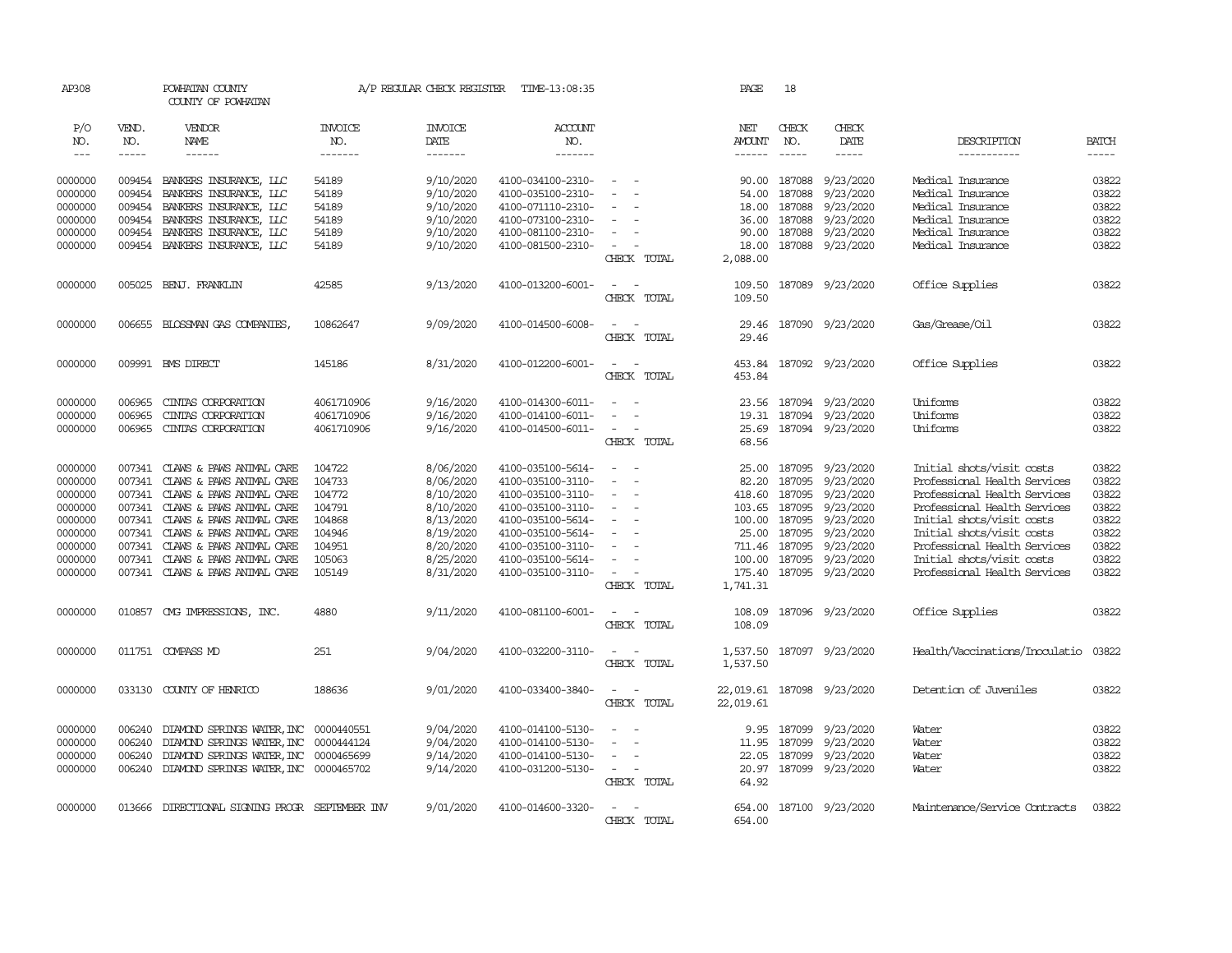| AP308                         |                             | POWHATAN COUNTY<br>COUNTY OF POWHATAN                                    |                                  | A/P REGULAR CHECK REGISTER          | TIME-13:08:35                                               |                                                                       | PAGE                                   | 19                            |                                                          |                                                                                  |                             |
|-------------------------------|-----------------------------|--------------------------------------------------------------------------|----------------------------------|-------------------------------------|-------------------------------------------------------------|-----------------------------------------------------------------------|----------------------------------------|-------------------------------|----------------------------------------------------------|----------------------------------------------------------------------------------|-----------------------------|
| P/O<br>NO.<br>$---$           | VEND.<br>NO.<br>$- - - - -$ | VENDOR<br>NAME<br>$- - - - - -$                                          | <b>INVOICE</b><br>NO.<br>------- | <b>INVOICE</b><br>DATE<br>--------  | <b>ACCOUNT</b><br>NO.<br>-------                            |                                                                       | NET<br><b>AMOUNT</b><br>$- - - - - -$  | CHECK<br>NO.<br>$\frac{1}{2}$ | CHECK<br>DATE<br>$- - - - -$                             | DESCRIPTION<br>-----------                                                       | <b>BATCH</b><br>$- - - - -$ |
| 0000000                       | 008787 DMV                  |                                                                          | 202024400753                     | 8/31/2020                           | 4100-012410-3320-                                           | $\sim$ $ \sim$<br>CHECK TOTAL                                         | 825.00<br>825.00                       |                               | 187101 9/23/2020                                         | Maintenance & Service Contract                                                   | 03822                       |
| 0000000                       | 000860                      | DOMINION ENERGY VIRGINIA                                                 | 2932352368 8/20                  | 8/31/2020                           | 4100-032220-5110-                                           | $\sim$<br>$\overline{\phantom{a}}$<br>CHECK TOTAL                     | 17.95<br>17.95                         |                               | 187102 9/23/2020                                         | Electricity                                                                      | 03822                       |
| 0000000                       |                             | 006842 EAGLE FIRE INC.                                                   | <b>SRVCE135038</b>               | 8/28/2020                           | 4100-014100-3310-                                           | $\sim$ $ \sim$<br>CHECK TOTAL                                         | 2,219.19<br>2,219.19                   |                               | 187104 9/23/2020                                         | Repairs & Maintenance                                                            | 03822                       |
| 0000000<br>0000000            | 009093<br>009093            | FARMVILLE WHOLESALE<br>FARMVILLE WHOLESALE                               | 696613<br>696624                 | 9/03/2020<br>9/03/2020              | 4100-032210-3310-<br>4100-014100-3310-                      | $\sim$<br>$\sim$<br>$\sim$<br>$\sim$<br>CHECK TOTAL                   | 94.39<br>106.96                        |                               | 12.57 187106 9/23/2020<br>187106 9/23/2020               | Repairs & Maintenance<br>Repairs & Maintenance                                   | 03822<br>03822              |
| 0000000                       | 008336                      | FERGUSON ENTERPRISES INC.                                                | 2124973                          | 7/14/2020                           | 4100-014300-3310-                                           | $\sim$ $ \sim$<br>CHECK TOTAL                                         | 138.45<br>138.45                       |                               | 187107 9/23/2020                                         | Repairs & Maintenance                                                            | 03822                       |
| 0000000                       | 013007                      | GANETT FLEMING INC                                                       | 066450.02 9/20                   | 9/15/2020                           | 4100-012510-6002-                                           | $\overline{\phantom{a}}$<br>$\sim$<br>CHECK TOTAL                     | 8,468.00<br>8,468.00                   |                               | 187109 9/23/2020                                         | Computer Equipment-non-capital                                                   | 03822                       |
| 0000000<br>0000000            | 013290<br>013290            | GLOBAL SIGNAL ACQUISITION 32339254<br>GLOBAL SIGNAL ACCULSITION 32381460 |                                  | 10/01/2020<br>10/01/2020            | 4100-031210-5421-<br>4100-031210-5421-                      | $\sim$<br>$\sim$<br>$\sim$ $ \sim$<br>CHECK TOTAL                     | 1,030.00<br>2,000.00<br>3,030.00       |                               | 187110 9/23/2020<br>187110 9/23/2020                     | Rent - Towers<br>Rent - Towers                                                   | 03822<br>03822              |
| 0000000                       |                             | 006013 GRAINGER                                                          | 9634554563                       | 8/27/2020                           | 4100-014100-3310-                                           | $\sim$<br>$\sim$<br>CHECK TOTAL                                       | 36.25<br>36.25                         |                               | 187111 9/23/2020                                         | Repairs & Maintenance                                                            | 03822                       |
| 0000000                       | 005075                      | GREENE, FLOYD, JR.                                                       | 27                               | 9/16/2020                           | 4100-031210-3320-                                           | $\sim$<br>$\sim$ $-$<br>CHECK TOTAL                                   | 150.00<br>150.00                       |                               | 187112 9/23/2020                                         | Maintenance and Service Contra                                                   | 03822                       |
| 0000000                       |                             | 011647 ICON SIGN & LIGHTING                                              | 72186                            | 9/11/2020                           | 4100-014600-3310-                                           | $\sim$ $ \sim$<br>CHECK TOTAL                                         | 2,646.00<br>2,646.00                   |                               | 187113 9/23/2020                                         | Repairs and Maintenance                                                          | 03822                       |
| 0000000                       | 010755                      | INNOVATIVE TURF                                                          | 4787                             | 9/10/2020                           | 4100-014500-3319-                                           | $\mathcal{L} = \mathcal{L} \times \mathcal{L}$<br>CHECK TOTAL         | 350.48<br>350.48                       |                               | 187114 9/23/2020                                         | Equipment Repairs and Maintena                                                   | 03822                       |
| 0000000<br>0000000<br>0000000 | 000120<br>000120<br>000120  | JAMES RIVER AIR<br><b>JAMES RIVER AIR</b><br>JAMES RIVER AIR             | S178127<br>S178128<br>S179746    | 8/31/2020<br>8/31/2020<br>8/31/2020 | 4100-014100-3308-<br>4100-014100-3308-<br>4100-014100-3308- | $\overline{\phantom{a}}$<br>$\sim$<br>$\sim$<br>$\sim$<br>CHECK TOTAL | 288.00<br>624.00<br>576.00<br>1,488.00 |                               | 187115 9/23/2020<br>187115 9/23/2020<br>187115 9/23/2020 | HVAC Service and Repairs<br>HVAC Service and Repairs<br>HVAC Service and Repairs | 03822<br>03822<br>03822     |
| 0000000                       |                             | 013667 KOONTZ, GLENN MARTIN                                              | TRAINING 9/2020                  | 9/11/2020                           | 4100-031200-5540-                                           | $\sim$<br>$\sim$ $-$<br>CHECK TOTAL                                   | 152.50<br>152.50                       |                               | 187117 9/23/2020                                         | Conferences & Training                                                           | 03822                       |
| 0000000<br>0000000            | 007981                      | LANGUAGE LINE SERVICES<br>007981 LANGUAGE LINE SERVICES                  | 249280<br>382767                 | 8/28/2020<br>8/27/2020              | 4100-031200-5230-<br>4100-031200-5230-                      | $\sim$<br>$\sim$<br>$\sim$ $ \sim$<br>CHECK TOTAL                     | 6.40<br>17.60<br>24.00                 |                               | 187118 9/23/2020<br>187118 9/23/2020                     | Telephone Services<br>Telephone Services                                         | 03822<br>03822              |
| 0000000                       |                             | $013108$ LAWN AND GOLF CO., INC.                                         | 46785.001                        | 9/08/2020                           | 4100-014600-3310-                                           | $\sim$ $ \sim$<br>CHECK TOTAL                                         | 269.86<br>269.86                       |                               | 187119 9/23/2020                                         | Repairs and Maintenance                                                          | 03822                       |
| 0000000                       |                             | 013176 MIDWEST TAPE, LLC                                                 | 99362654                         | 9/09/2020                           | 4100-073100-6012-                                           | $\sim$<br>$\sim$<br>CHECK TOTAL                                       | 102.69<br>102.69                       |                               | 187120 9/23/2020                                         | Books & Subscriptions                                                            | 03822                       |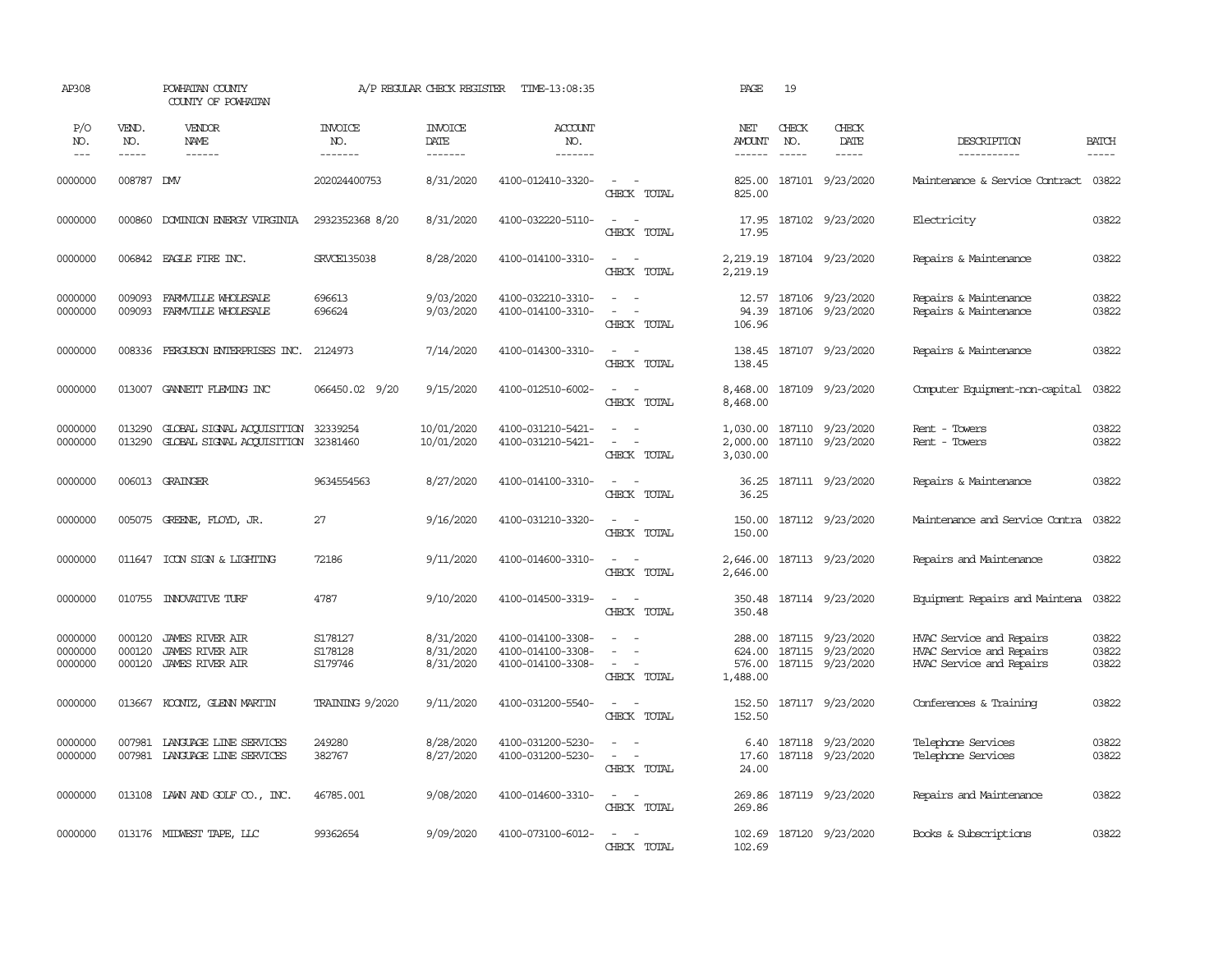| AP308                                                          |                                                          | POWHATAN COUNTY<br>COUNTY OF POWHATAN                                                                                                                          |                                                                                                    | A/P REGULAR CHECK REGISTER                                                 | TIME-13:08:35                                                                                                              |                                                                                                                                               | PAGE                           | 20                                                                                                                                                                                                                                                                                                                                                                                                                                                                                         |                                                                                                                                                     |                                                                                                          |                                                    |
|----------------------------------------------------------------|----------------------------------------------------------|----------------------------------------------------------------------------------------------------------------------------------------------------------------|----------------------------------------------------------------------------------------------------|----------------------------------------------------------------------------|----------------------------------------------------------------------------------------------------------------------------|-----------------------------------------------------------------------------------------------------------------------------------------------|--------------------------------|--------------------------------------------------------------------------------------------------------------------------------------------------------------------------------------------------------------------------------------------------------------------------------------------------------------------------------------------------------------------------------------------------------------------------------------------------------------------------------------------|-----------------------------------------------------------------------------------------------------------------------------------------------------|----------------------------------------------------------------------------------------------------------|----------------------------------------------------|
| P/O<br>NO.<br>$---$                                            | VEND.<br>NO.<br>$\frac{1}{2}$                            | VENDOR<br>NAME<br>$- - - - - -$                                                                                                                                | <b>INVOICE</b><br>NO.<br>-------                                                                   | <b>INVOICE</b><br>DATE<br>$- - - - - - -$                                  | <b>ACCOUNT</b><br>NO.<br>$- - - - - - -$                                                                                   |                                                                                                                                               | NET<br>AMOUNT<br>$- - - - - -$ | CHECK<br>NO.<br>$\frac{1}{2} \left( \frac{1}{2} \right) \left( \frac{1}{2} \right) \left( \frac{1}{2} \right) \left( \frac{1}{2} \right) \left( \frac{1}{2} \right) \left( \frac{1}{2} \right) \left( \frac{1}{2} \right) \left( \frac{1}{2} \right) \left( \frac{1}{2} \right) \left( \frac{1}{2} \right) \left( \frac{1}{2} \right) \left( \frac{1}{2} \right) \left( \frac{1}{2} \right) \left( \frac{1}{2} \right) \left( \frac{1}{2} \right) \left( \frac{1}{2} \right) \left( \frac$ | CHECK<br>DATE<br>-----                                                                                                                              | DESCRIPTION<br>-----------                                                                               | <b>BATCH</b><br>$- - - - -$                        |
| 0000000                                                        |                                                          | 009543 NATIONAL SECURITY & DOOR                                                                                                                                | 115544                                                                                             | 9/10/2020                                                                  | 4100-012510-6001-                                                                                                          | $\sim$ $ \sim$<br>CHECK TOTAL                                                                                                                 | 445.00                         |                                                                                                                                                                                                                                                                                                                                                                                                                                                                                            | 445.00 187121 9/23/2020                                                                                                                             | Office Supplies                                                                                          | 03823                                              |
| 0000000<br>0000000                                             | 009281<br>009281                                         | OVERDRIVE, INC.<br>OVERDRIVE, INC.                                                                                                                             | 01369CO20274798<br>01369CO20274801                                                                 | 9/29/2020<br>8/29/2020                                                     | 4100-073100-6012-<br>4100-073100-6012-                                                                                     | $\sim$<br>$\sim$<br>$\sim$<br>CHECK TOTAL                                                                                                     | 191.91<br>280.34               |                                                                                                                                                                                                                                                                                                                                                                                                                                                                                            | 88.43 187122 9/23/2020<br>187122 9/23/2020                                                                                                          | Books & Subscriptions<br>Books & Subscriptions                                                           | 03823<br>03823                                     |
| 0000000<br>0000000                                             | 001250<br>001250                                         | POWHATAN AUTO & TRACTOR<br>POWHATAN AUTO & TRACTOR                                                                                                             | 607929<br>612176                                                                                   | 8/10/2020<br>9/15/2020                                                     | 4100-014100-6009-<br>4100-031200-6009-                                                                                     | $\sim$<br>$\sim$<br>$\sim$<br>CHECK TOTAL                                                                                                     | 12.37<br>18.36                 |                                                                                                                                                                                                                                                                                                                                                                                                                                                                                            | 5.99 187123 9/23/2020<br>187123 9/23/2020                                                                                                           | Auto Parts & Repairs<br>Auto Parts/Repairs                                                               | 03823<br>03823                                     |
| 0000000                                                        | 006928                                                   | POWHATAN COUNTY DEPT. OF                                                                                                                                       | CAA LUNCH 9/14                                                                                     | 9/24/2020                                                                  | 4100-053910-5643-                                                                                                          | $\sim$ $\sim$<br>CHECK TOTAL                                                                                                                  | 35.41                          |                                                                                                                                                                                                                                                                                                                                                                                                                                                                                            | 35.41 187124 9/23/2020                                                                                                                              | POCAA Services - Federal CSBG                                                                            | 03823                                              |
| 0000000                                                        | 012064                                                   | POWHATAN COUNTY TREASURER 192 9/11/2020                                                                                                                        |                                                                                                    | 9/11/2020                                                                  | 4100-035100-5140-                                                                                                          | $\sim$ $\sim$<br>CHECK TOTAL                                                                                                                  | 159.13                         |                                                                                                                                                                                                                                                                                                                                                                                                                                                                                            | 159.13 187125 9/23/2020                                                                                                                             | Sewer                                                                                                    | 03823                                              |
| 0000000                                                        | 010938                                                   | POWHATAN YMCA                                                                                                                                                  | 1ST QTR PYMT'21                                                                                    | 9/18/2020                                                                  | 4100-053910-5642-                                                                                                          | $\sim$<br>$\sim$<br>CHECK TOTAL                                                                                                               | 5,000.00                       |                                                                                                                                                                                                                                                                                                                                                                                                                                                                                            | 5,000.00 187126 9/23/2020                                                                                                                           | PCCAA Services - TANF                                                                                    | 03823                                              |
| 0000000<br>0000000                                             | 013453<br>013453                                         | QUADIENT FINANCE USA, INC 01156111 OCT20<br>QUADIENT FINANCE USA, INC 80230695 9/20                                                                            |                                                                                                    | 9/16/2020<br>9/16/2020                                                     | 100-000100-0017-<br>100-000100-0016-                                                                                       | $\sim$ $\sim$<br>$\frac{1}{2} \left( \frac{1}{2} \right) \left( \frac{1}{2} \right) = \frac{1}{2} \left( \frac{1}{2} \right)$<br>CHECK TOTAL  | 2,000.00<br>2,516.27           |                                                                                                                                                                                                                                                                                                                                                                                                                                                                                            | 516.27 187127 9/23/2020<br>187127 9/23/2020                                                                                                         | Postage Lease<br>Prepaid Postage                                                                         | 03823<br>03823                                     |
| 0000000<br>0000000                                             |                                                          | 000620 R.C. GOODWYN & SONS, INC 0924343<br>000620 R. C. GOODWYN & SONS, INC 0924730                                                                            |                                                                                                    | 9/01/2020<br>9/03/2020                                                     | 4100-014500-3190-<br>4100-014100-3310-                                                                                     | $\frac{1}{2} \left( \frac{1}{2} \right) \left( \frac{1}{2} \right) = \frac{1}{2} \left( \frac{1}{2} \right)$<br>$\sim$ $ \sim$<br>CHECK TOTAL | 146.38                         |                                                                                                                                                                                                                                                                                                                                                                                                                                                                                            | 49.40 187128 9/23/2020<br>96.98 187128 9/23/2020                                                                                                    | Grounds Maintenance<br>Repairs & Maintenance                                                             | 03823<br>03823                                     |
| 0000000<br>0000000                                             | 006945<br>006945                                         | RECORDED BOOKS, LLC<br>RECORDED BOOKS, LLC                                                                                                                     | 76702745<br>76703549                                                                               | 9/09/2020<br>9/11/2020                                                     | 4100-073100-6012-<br>4100-073100-6012-                                                                                     | $\sim$<br>$\sim$<br>CHECK TOTAL                                                                                                               | 26.99<br>36.00<br>62.99        |                                                                                                                                                                                                                                                                                                                                                                                                                                                                                            | 187129 9/23/2020<br>187129 9/23/2020                                                                                                                | Books & Subscriptions<br>Books & Subscriptions                                                           | 03823<br>03823                                     |
| 0000000                                                        |                                                          | 007096 SBA TOWERS, INC.                                                                                                                                        | IN30518845                                                                                         | 10/01/2020                                                                 | 4100-031210-5421-                                                                                                          | $\frac{1}{2} \left( \frac{1}{2} \right) \left( \frac{1}{2} \right) = \frac{1}{2} \left( \frac{1}{2} \right)$<br>CHECK TOTAL                   | 2,000.02<br>2,000.02           |                                                                                                                                                                                                                                                                                                                                                                                                                                                                                            | 187131 9/23/2020                                                                                                                                    | Rent - Towers                                                                                            | 03823                                              |
| 0000000                                                        |                                                          | 008654 SEAY'S TOWING                                                                                                                                           | DODGE 072-43L                                                                                      | 9/08/2020                                                                  | 4100-031200-6014-                                                                                                          | $\frac{1}{2} \left( \frac{1}{2} \right) \left( \frac{1}{2} \right) = \frac{1}{2} \left( \frac{1}{2} \right)$<br>CHECK TOTAL                   | 225.00<br>225.00               |                                                                                                                                                                                                                                                                                                                                                                                                                                                                                            | 187132 9/23/2020                                                                                                                                    | Other Operating Supplies                                                                                 | 03823                                              |
| 0000000                                                        | 013375                                                   | SIGN CRAFTERS, INC                                                                                                                                             | 20 36397                                                                                           | 9/14/2020                                                                  | 4100-013200-6015-                                                                                                          | $\sim$<br>CHECK TOTAL                                                                                                                         | 3,456.00<br>3,456.00           |                                                                                                                                                                                                                                                                                                                                                                                                                                                                                            | 187133 9/23/2020                                                                                                                                    | Cares - Elections                                                                                        | 03823                                              |
| 0000000                                                        | 009128                                                   | SIGN DESIGN OF VA, LLC                                                                                                                                         | 5410                                                                                               | 9/17/2020                                                                  | 4100-081100-3500-                                                                                                          | $\sim$<br>$\sim$<br>CHECK TOTAL                                                                                                               | 240.00<br>240.00               |                                                                                                                                                                                                                                                                                                                                                                                                                                                                                            | 187134 9/23/2020                                                                                                                                    | Printing & Binding                                                                                       | 03823                                              |
| 0000000<br>0000000<br>0000000<br>0000000<br>0000000<br>0000000 | 006594<br>006594<br>006594<br>006594<br>006594<br>006594 | SOUTHSIDE ELECTRIC COOP<br>SOUTHSIDE ELECTRIC COOP<br>SOUTHSIDE ELECTRIC COOP<br>SOUTHSIDE ELECTRIC COOP<br>SOUTHSIDE ELECTRIC COOP<br>SOUTHSIDE ELECTRIC COOP | 63504001 9/20<br>63504004 9/20<br>63504005 9/20<br>63504006 9/20<br>63504009 9/20<br>63504010 9/20 | 9/11/2020<br>9/11/2020<br>9/11/2020<br>9/11/2020<br>9/11/2020<br>9/11/2020 | 4100-073100-5110-<br>4100-035100-5110-<br>4100-031210-5110-<br>4100-014600-5110-<br>4100-014600-5110-<br>4100-014600-5110- | $\sim$<br>$\sim$<br>$\overline{\phantom{a}}$<br>$\overline{\phantom{a}}$<br>$\overline{\phantom{a}}$                                          | 567.94<br>133.08               |                                                                                                                                                                                                                                                                                                                                                                                                                                                                                            | 1,933.38 187135 9/23/2020<br>187135 9/23/2020<br>187135 9/23/2020<br>200.04 187135 9/23/2020<br>3,193.60 187135 9/23/2020<br>36.51 187135 9/23/2020 | Electricity<br>Electricity<br>Electricity - Comunications H<br>Electricity<br>Electricity<br>Electricity | 03823<br>03823<br>03823<br>03823<br>03823<br>03823 |
| 0000000                                                        | 006594                                                   | SOUTHSIDE ELECTRIC COOP                                                                                                                                        | 63504011 9/20                                                                                      | 9/11/2020                                                                  | 4100-014100-5110-                                                                                                          | $\sim$ $\sim$<br>CHECK TOTAL                                                                                                                  | 6,113.94                       |                                                                                                                                                                                                                                                                                                                                                                                                                                                                                            | 49.39 187135 9/23/2020                                                                                                                              | Electricity                                                                                              | 03823                                              |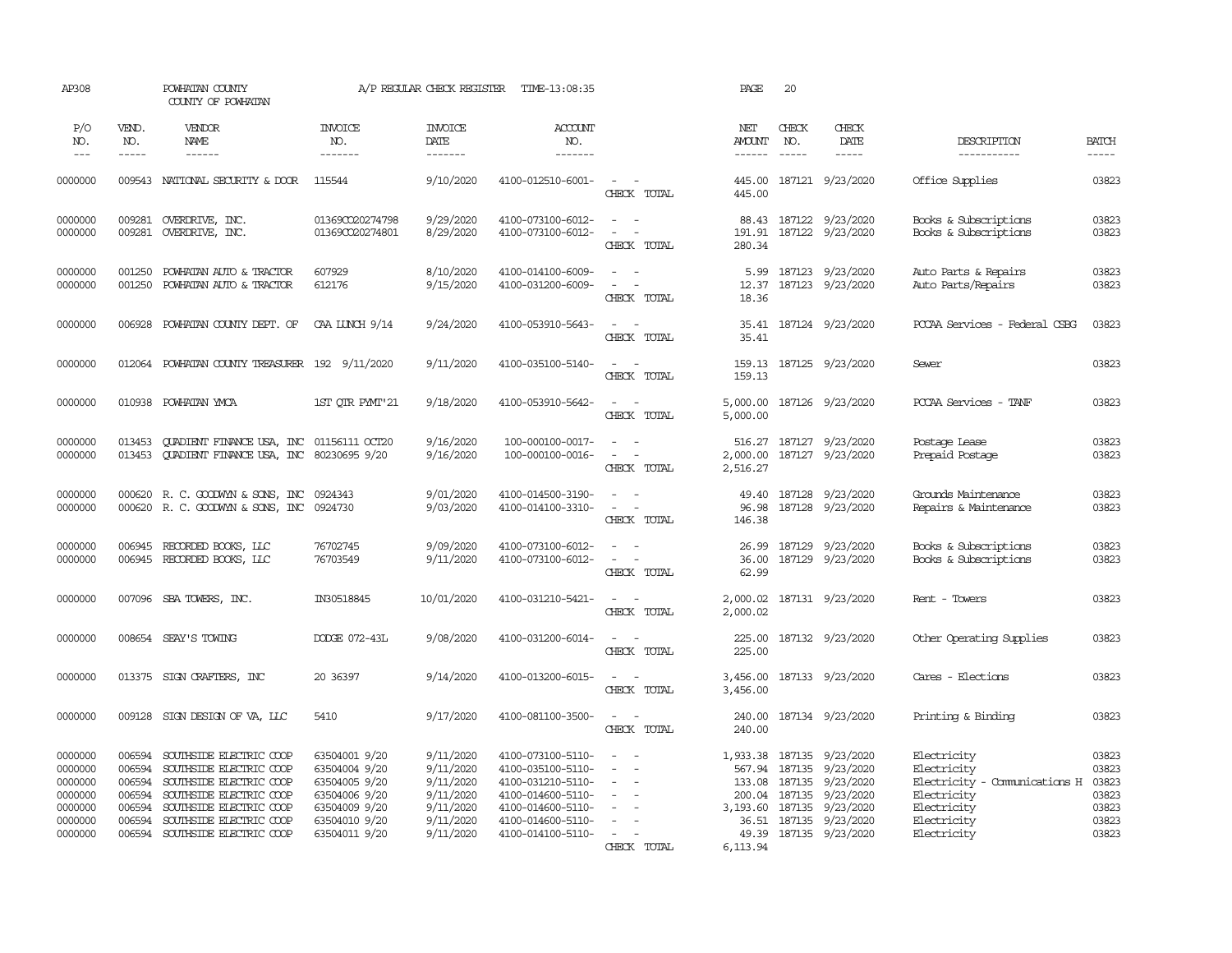| AP308                                    |                                      | POWHATAN COUNTY<br>COUNTY OF POWHATAN                                                                    |                                              | A/P REGULAR CHECK REGISTER                       | TIME-13:08:35                                                                    |                                                                         | PAGE                                       | 21                            |                                                                              |                                                  |                                  |
|------------------------------------------|--------------------------------------|----------------------------------------------------------------------------------------------------------|----------------------------------------------|--------------------------------------------------|----------------------------------------------------------------------------------|-------------------------------------------------------------------------|--------------------------------------------|-------------------------------|------------------------------------------------------------------------------|--------------------------------------------------|----------------------------------|
| P/O<br>NO.<br>$---$                      | VEND.<br>NO.<br>$- - - - -$          | VENDOR<br>NAME<br>$- - - - - -$                                                                          | <b>INVOICE</b><br>NO.<br>-------             | <b>INVOICE</b><br>DATE<br>-------                | ACCOUNT<br>NO.<br>-------                                                        |                                                                         | NET<br><b>AMOUNT</b><br>$- - - - - -$      | CHECK<br>NO.<br>$\frac{1}{2}$ | CHECK<br>DATE<br>$- - - - -$                                                 | DESCRIPTION<br>-----------                       | <b>BATCH</b><br>$- - - - -$      |
| 0000000                                  | 012058                               | SPOSA, JOSEPH                                                                                            | 2020-002                                     | 9/08/2020                                        | 4100-032200-5815-                                                                | $\sim$<br>$\sim$<br>CHECK TOTAL                                         | 3,800.00<br>3,800.00                       |                               | 187136 9/23/2020                                                             | Training/Seminars                                | 03823                            |
| 0000000<br>0000000                       | 013294<br>013294                     | SYDNOR, LEON<br>SYDNOR, LEON                                                                             | BPO & EVOC<br><b>BURN REIMBURSE</b>          | 9/10/2020<br>9/11/2020                           | 4100-032200-5815-<br>4100-032200-5815-                                           | $\sim$<br>$\sim$<br>$\equiv$<br>CHECK TOTAL                             | 468.00<br>190.00<br>658.00                 |                               | 187138 9/23/2020<br>187138 9/23/2020                                         | Training/Seminars<br>Training/Seminars           | 03823<br>03823                   |
| 0000000                                  | 013600                               | THE BOOKER LAW FIRM                                                                                      | 9075920                                      | 9/17/2020                                        | 4100-021200-3150-                                                                | $\overline{a}$<br>$\sim$<br>CHECK TOTAL                                 | 120.00<br>120.00                           |                               | 187139 9/23/2020                                                             | Outside Counsel                                  | 03823                            |
| 0000000<br>0000000                       | 011193<br>011193                     | VERIZON<br>VERIZON                                                                                       | LIBRARY FAX9/10<br>8045981340 8/20           | 9/10/2020<br>8/31/2020                           | 4100-073100-5230-<br>4100-021100-5230-                                           | $\equiv$<br>$\sim$<br>$\overline{\phantom{a}}$<br>$\sim$<br>CHECK TOTAL | 5.93<br>58.19<br>64.12                     |                               | 187140 9/23/2020<br>187140 9/23/2020                                         | Telephone Services<br>Telephone Services         | 03823<br>03823                   |
| 0000000<br>0000000                       | 012458<br>012458                     | WIMMER, WILLIE<br>WIMMER, WILLIE                                                                         | 1662<br>1663                                 | 9/11/2020<br>9/11/2020                           | 4100-032200-6009-<br>4100-032200-6009-                                           | $\equiv$<br>$\sim$<br>CHECK TOTAL                                       | 588.08<br>1,514.50<br>2,102.58             |                               | 187142 9/23/2020<br>187142 9/23/2020                                         | Auto Repairs and Parts<br>Auto Repairs and Parts | 03823<br>03823                   |
| 0000000                                  | 007755                               | WITMER PUBLIC SAFETY                                                                                     | 2036442                                      | 6/16/2020                                        | 4100-032200-6011-                                                                | $\sim$<br>$\sim$<br>CHECK TOTAL                                         | 965.99<br>965.99                           |                               | 187143 9/23/2020                                                             | Protective Gear/Uniforms                         | 03823                            |
| 0000000                                  |                                      | 001890 X-ZACT                                                                                            | 5635                                         | 9/15/2020                                        | 4100-013200-6015-                                                                | $\sim$<br>$\sim$<br>CHECK TOTAL                                         | 665.00<br>665.00                           |                               | 187144 9/23/2020                                                             | Cares - Elections                                | 03823                            |
| 0000000<br>0000000                       | 012849<br>012849                     | AQUA VIRGINIA<br>AQUA VIRGINIA                                                                           | 0574341 9/2020<br>0621788 9/8/20             | 9/08/2020<br>9/08/2020                           | 4100-022100-5130-<br>4100-073100-5130-                                           | $\sim$<br>$\sim$<br>$\sim$<br>$\sim$ $-$<br>CHECK TOTAL                 | 26.46<br>38.83<br>65.29                    |                               | 187147 9/29/2020<br>187147 9/29/2020                                         | Water<br>Water                                   | 03825<br>03825                   |
| 0000000                                  |                                      | 011479 ATLANTIC EMERGENCY                                                                                | 6730RIC                                      | 9/23/2020                                        | 4100-032200-6009-                                                                | $\sim$<br>$\sim$ $-$<br>CHECK TOTAL                                     | 922.93<br>922.93                           |                               | 187148 9/29/2020                                                             | Auto Repairs and Parts                           | 03825                            |
| 0000000                                  | 000660                               | BAI MUNICIPAL SOFTWARE                                                                                   | WATS20211-1042                               | 9/15/2020                                        | 4100-012510-3321-                                                                | $\omega_{\rm{max}}$ and $\omega_{\rm{max}}$<br>CHECK TOTAL              | 14,057.00                                  |                               | 14,057.00 187149 9/29/2020                                                   | AS400 Service Contracts                          | 03825                            |
| 0000000                                  | 005025                               | BENJ. FRANKLIN                                                                                           | 42620                                        | 9/18/2020                                        | 4100-013200-6001-                                                                | $\sim$ $ \sim$<br>CHECK TOTAL                                           | 162.00<br>162.00                           |                               | 187151 9/29/2020                                                             | Office Supplies                                  | 03825                            |
| 0000000<br>0000000<br>0000000<br>0000000 | 006655<br>006655<br>006655<br>006655 | BLOSSMAN GAS COMPANIES,<br>BLOSSMAN GAS COMPANIES,<br>BLOSSMAN GAS COMPANIES,<br>BLOSSMAN GAS COMPANIES, | 10893131<br>10998444<br>11020803<br>11020806 | 9/02/2020<br>9/15/2020<br>9/23/2020<br>9/23/2020 | 4100-073100-5120-<br>4100-014500-6008-<br>4100-035100-5120-<br>4100-014500-6008- | $\equiv$<br>$\sim$<br>CHECK TOTAL                                       | 21.00<br>21.39<br>88.57<br>14.81<br>145.77 |                               | 187152 9/29/2020<br>187152 9/29/2020<br>187152 9/29/2020<br>187152 9/29/2020 | Fuel<br>Gas/Grease/Oil<br>Fuel<br>Gas/Grease/Oil | 03825<br>03825<br>03825<br>03825 |
| 0000000                                  |                                      | 009991 BMS DIRECT                                                                                        | 145648                                       | 9/14/2020                                        | 4100-012310-6001-                                                                | $\sim$ $ \sim$<br>CHECK TOTAL                                           | 531.54<br>531.54                           |                               | 187153 9/29/2020                                                             | Office Supplies                                  | 03825                            |
| 0000000                                  | 012755                               | BREATHING AIR SYSTEMS                                                                                    | <b>INV-NC68-24</b>                           | 9/14/2020                                        | 4100-032200-3320-                                                                | $\overline{\phantom{a}}$<br>$\sim$<br>CHECK TOTAL                       | 787.50<br>787.50                           |                               | 187156 9/29/2020                                                             | Maintenance & Service Contract                   | 03826                            |
| 0000000                                  |                                      | 008723 CAS SEVERN                                                                                        | MAINT RENEWAL                                | 9/04/2020                                        | 4100-012510-3320-                                                                | $\sim$ $ \sim$<br>CHECK TOTAL                                           | 4,873.97                                   |                               | 4,873.97 187157 9/29/2020                                                    | Maintenance & Service Contract                   | 03825                            |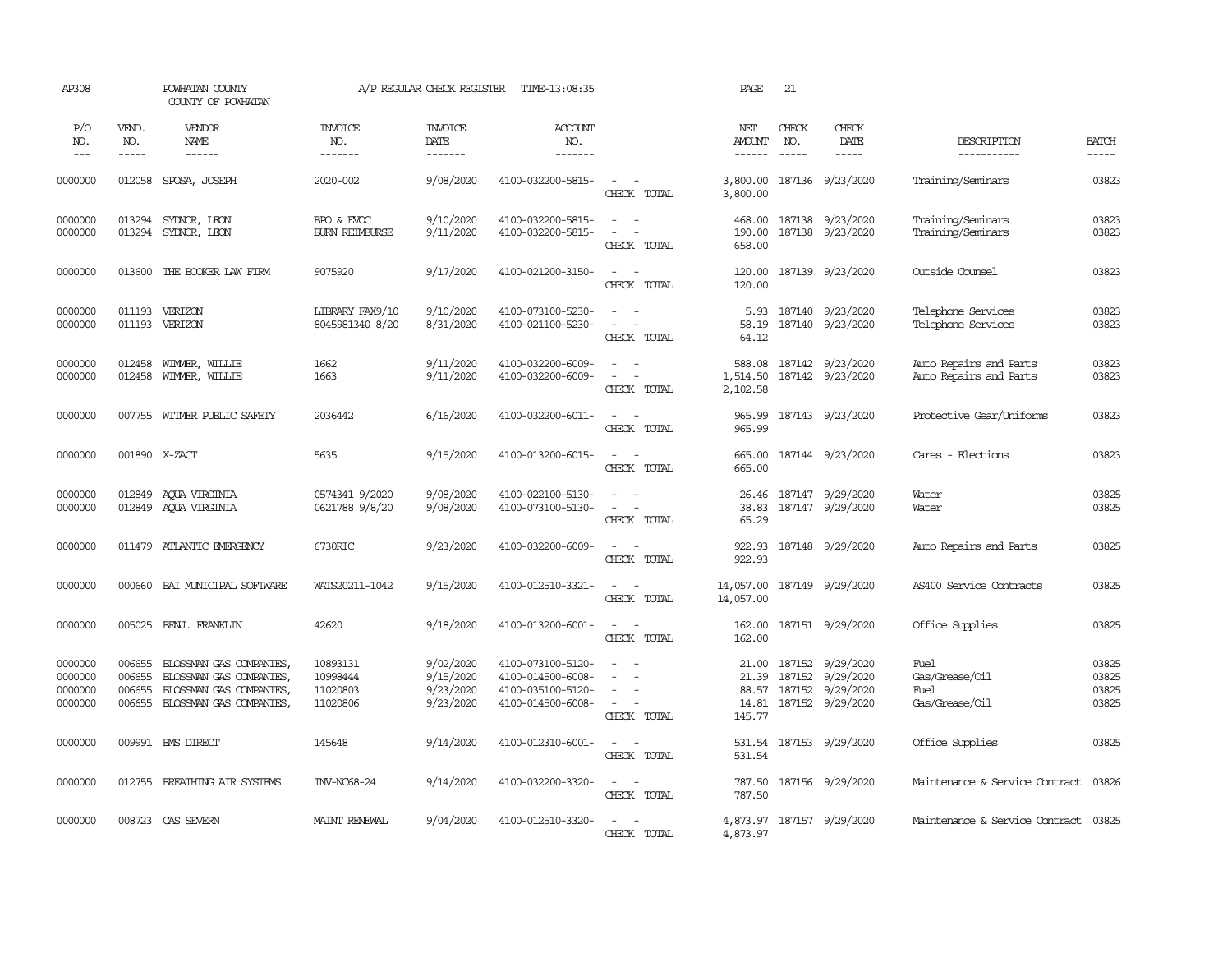| AP308                       |                               | POWHATAN COUNTY<br>COUNTY OF POWHATAN            |                                  |                            | A/P REGULAR CHECK REGISTER TIME-13:08:35 |                                                                                                                                          | PAGE                           | 22                            |                              |                                    |                       |
|-----------------------------|-------------------------------|--------------------------------------------------|----------------------------------|----------------------------|------------------------------------------|------------------------------------------------------------------------------------------------------------------------------------------|--------------------------------|-------------------------------|------------------------------|------------------------------------|-----------------------|
| P/O<br>NO.<br>$\frac{1}{2}$ | VEND.<br>NO.<br>$\frac{1}{2}$ | VENDOR<br>NAME<br>$- - - - - -$                  | <b>INVOICE</b><br>NO.<br>------- | INVOICE<br>DATE<br>------- | <b>ACCOUNT</b><br>NO.<br>-------         |                                                                                                                                          | NET<br>AMOUNT<br>$- - - - - -$ | CHECK<br>NO.<br>$\frac{1}{2}$ | CHECK<br>DATE<br>$- - - - -$ | DESCRIPTION<br>-----------         | <b>BATCH</b><br>----- |
| 0000000                     | 000540                        | CENTRAL VIRGINIA WASTE                           | 25521                            | 6/04/2020                  | 4100-014300-3175-                        | $\sim$                                                                                                                                   | 14,642.65 187158 9/29/2020     |                               |                              | Waste Disposal                     | 03825                 |
| 0000000                     | 000540                        | CENTRAL VIRGINIA WASTE                           | 25855                            | 9/16/2020                  | 4100-014600-3185-                        | $\overline{\phantom{a}}$<br>$\overline{\phantom{a}}$                                                                                     | 615.41                         | 187158                        | 9/29/2020                    | Trash Removal                      | 03825                 |
| 0000000                     | 000540                        | CENTRAL VIRGINIA WASTE                           | 25855                            | 9/16/2020                  | 4100-014100-3185-                        |                                                                                                                                          | 175.83                         |                               | 187158 9/29/2020             | Trash Removal                      | 03825                 |
| 0000000                     | 000540                        | CENTRAL VIRGINIA WASTE                           | 25855                            | 9/16/2020                  | 4100-035100-3185-                        |                                                                                                                                          | 21.98                          |                               | 187158 9/29/2020             | Trash Removal                      | 03825                 |
| 0000000                     | 000540                        | CENTRAL VIRGINIA WASTE                           | 25855                            | 9/16/2020                  | 4100-073100-3185-                        | $\overline{\phantom{a}}$                                                                                                                 |                                | 43.95 187158                  | 9/29/2020                    | Trash Removal                      | 03825                 |
| 0000000                     | 000540                        | CENTRAL VIRGINIA WASTE                           | 25855                            | 9/16/2020                  | 4100-032210-3185-                        | $\sim$                                                                                                                                   | 21.98                          |                               | 187158 9/29/2020             | Trash Removal                      | 03825                 |
| 0000000                     | 000540                        | CENTRAL VIRGINIA WASTE                           | 25855                            | 9/16/2020                  | 4100-032220-3185-                        |                                                                                                                                          |                                |                               | 21.98 187158 9/29/2020       | Trash Removal                      | 03825                 |
| 0000000                     | 000540                        | CENTRAL VIRGINIA WASTE                           | 25869                            | 9/16/2020                  | 4100-014300-3175-                        | $\equiv$                                                                                                                                 |                                |                               | 19,032.37 187158 9/29/2020   | Waste Disposal                     | 03825                 |
| 0000000<br>0000000          | 000540<br>000540              | CENTRAL VIRGINIA WASTE<br>CENTRAL VIRGINIA WASTE | 25892<br>25892                   | 9/21/2020<br>9/21/2020     | 4100-014300-3176-<br>4100-014300-3176-   | $\overline{\phantom{a}}$<br>$\overline{\phantom{a}}$                                                                                     | 19,779.34 187158 9/29/2020     |                               | 891.75-187158 9/29/2020      | Recycling Pulls<br>Recycling Pulls | 03825<br>03825        |
|                             |                               |                                                  |                                  |                            |                                          | CHECK TOTAL                                                                                                                              | 53, 463.74                     |                               |                              |                                    |                       |
| 0000000                     | 006965                        | CINIAS CORPORATION                               | 4062376110                       | 9/23/2020                  | 4100-014300-6011-                        | $\sim$                                                                                                                                   | 23.56                          |                               | 187159 9/29/2020             | Uniforms                           | 03825                 |
| 0000000                     | 006965                        | CINIAS CORPORATION                               | 4062376110                       | 9/23/2020                  | 4100-014100-6011-                        |                                                                                                                                          |                                |                               | 19.31 187159 9/29/2020       | Uniforms                           | 03825                 |
| 0000000                     | 006965                        | CINIAS CORPORATION                               | 4062376110                       | 9/23/2020                  | 4100-014500-6011-                        | $\frac{1}{2} \left( \frac{1}{2} \right) \left( \frac{1}{2} \right) \left( \frac{1}{2} \right) \left( \frac{1}{2} \right)$<br>CHECK TOTAL | 68.56                          |                               | 25.69 187159 9/29/2020       | Uniforms                           | 03825                 |
| 0000000                     | 011021                        | COALITION OF CHURCHES                            | 2ND OTR MOU2021                  | 9/25/2020                  | 4100-053910-5642-                        |                                                                                                                                          |                                |                               | 5,000.00 187160 9/29/2020    | PCCAA Services - TANF              | 03825                 |
| 0000000                     |                               | 011021 COALITION OF CHURCHES                     | 2ND QTR 20-21                    | 9/25/2020                  | 4100-053910-5643-                        |                                                                                                                                          |                                |                               | 7,250.00 187160 9/29/2020    | POCAA Services - Federal CSBG      | 03825                 |
|                             |                               |                                                  |                                  |                            |                                          | CHECK TOTAL                                                                                                                              | 12,250.00                      |                               |                              |                                    |                       |
| 0000000                     |                               | 012756 COMCAST                                   | 0089859 9/20                     | 9/07/2020                  | 4100-014300-5260-                        | $\frac{1}{2} \left( \frac{1}{2} \right) = \frac{1}{2} \left( \frac{1}{2} \right) = \frac{1}{2}$<br>CHECK TOTAL                           | 104.85                         |                               | 187161 9/29/2020             | <b>Internet</b>                    | 03825                 |
|                             |                               |                                                  |                                  |                            |                                          |                                                                                                                                          | 104.85                         |                               |                              |                                    |                       |
| 0000000                     |                               | 013491 COMONWEALTH DRUG AND ALC 141              |                                  | 9/21/2020                  | 4100-012220-3141-                        | $\frac{1}{2} \left( \frac{1}{2} \right) \left( \frac{1}{2} \right) = \frac{1}{2} \left( \frac{1}{2} \right)$<br>CHECK TOTAL              | 75.00<br>75.00                 |                               | 187162 9/29/2020             | Dnuq Testinq                       | 03825                 |
| 0000000                     |                               | 012487 DEANE, LAYTON                             | REIMBURSEMENT                    | 1/05/2020                  | 4100-032200-3310-                        | $\sim$                                                                                                                                   | 90.37                          |                               | 187164 9/29/2020             | Equipment Repair                   | 03825                 |
|                             |                               |                                                  |                                  |                            |                                          | CHECK TOTAL                                                                                                                              | 90.37                          |                               |                              |                                    |                       |
| 0000000                     | 006879                        | DEMCO, INC.                                      | 6842940                          | 9/16/2020                  | 4100-073100-6014-                        | $\overline{\phantom{a}}$                                                                                                                 | 550.92                         |                               | 187165 9/29/2020             | Library Supplies                   | 03825                 |
|                             |                               |                                                  |                                  |                            |                                          | CHECK TOTAL                                                                                                                              | 550.92                         |                               |                              |                                    |                       |
| 0000000                     | 006240                        | DIAMOND SPRINGS WATER, INC 0000402927            |                                  | 8/31/2020                  | 4100-034100-6001-                        | $\sim$<br>$\overline{\phantom{a}}$                                                                                                       |                                |                               | 15.30 187166 9/29/2020       | Office Supplies                    | 03825                 |
| 0000000                     | 006240                        | DIAMOND SPRINGS WATER, INC 0000431072            |                                  | 9/04/2020                  | 4100-014300-5130-                        | $\overline{\phantom{a}}$<br>$\sim$                                                                                                       | 55.70                          |                               | 187166 9/29/2020             | Water                              | 03825                 |
|                             |                               |                                                  |                                  |                            |                                          | CHECK TOTAL                                                                                                                              | 71.00                          |                               |                              |                                    |                       |
| 0000000                     | 000860                        | DOMINION ENERGY VIRGINIA                         | 2613832712 8/20                  | 8/31/2020                  | 4100-022100-5110-                        | $\sim$<br>$\sim$                                                                                                                         | 212.84                         |                               | 187167 9/29/2020             | Electricity                        | 03825                 |
|                             |                               |                                                  |                                  |                            |                                          | CHECK TOTAL                                                                                                                              | 212.84                         |                               |                              |                                    |                       |
| 0000000                     | 006842                        | EAGLE FIRE INC.                                  | <b>SRVCE135528</b>               | 9/21/2020                  | 4100-014100-3310-                        | $\sim$ $ -$<br>CHECK TOTAL                                                                                                               | 585.94<br>585.94               |                               | 187169 9/29/2020             | Repairs & Maintenance              | 03825                 |
|                             |                               |                                                  |                                  |                            |                                          |                                                                                                                                          |                                |                               |                              |                                    |                       |
| 0000000                     |                               | 008223 EIDER, DARREIL                            | 00053318                         | 9/23/2020                  | 4100-022100-6001-                        | $\sim$ $ \sim$<br>CHECK TOTAL                                                                                                            | 27.45                          |                               | 27.45 187170 9/29/2020       | Office Supplies                    | 03826                 |
|                             |                               |                                                  |                                  |                            |                                          |                                                                                                                                          |                                |                               |                              |                                    |                       |
| 0000000                     |                               | 006074 EVIDENT, INC.                             | 162525A                          | 9/17/2020                  | 4100-031200-6014-                        | $\omega_{\rm{max}}$ and $\omega_{\rm{max}}$<br>CHECK TOTAL                                                                               | 134.28                         |                               | 134.28 187171 9/29/2020      | Other Operating Supplies           | 03825                 |
|                             |                               |                                                  |                                  |                            |                                          |                                                                                                                                          |                                |                               |                              |                                    |                       |
| 0000000                     | 009093                        | FARMVILLE WHOLESALE                              | 697430                           | 9/17/2020                  | 4100-014100-3310-                        |                                                                                                                                          |                                |                               | 383.23 187172 9/29/2020      | Repairs & Maintenance              | 03825                 |
| 0000000                     |                               | 009093 FARMVILLE WHOLESALE                       | 697436                           | 9/17/2020                  | 4100-014100-3310-                        | $\frac{1}{2} \left( \frac{1}{2} \right) \left( \frac{1}{2} \right) = \frac{1}{2} \left( \frac{1}{2} \right)$                             |                                |                               | 318.92 187172 9/29/2020      | Repairs & Maintenance              | 03825                 |
|                             |                               |                                                  |                                  |                            |                                          |                                                                                                                                          |                                |                               |                              |                                    |                       |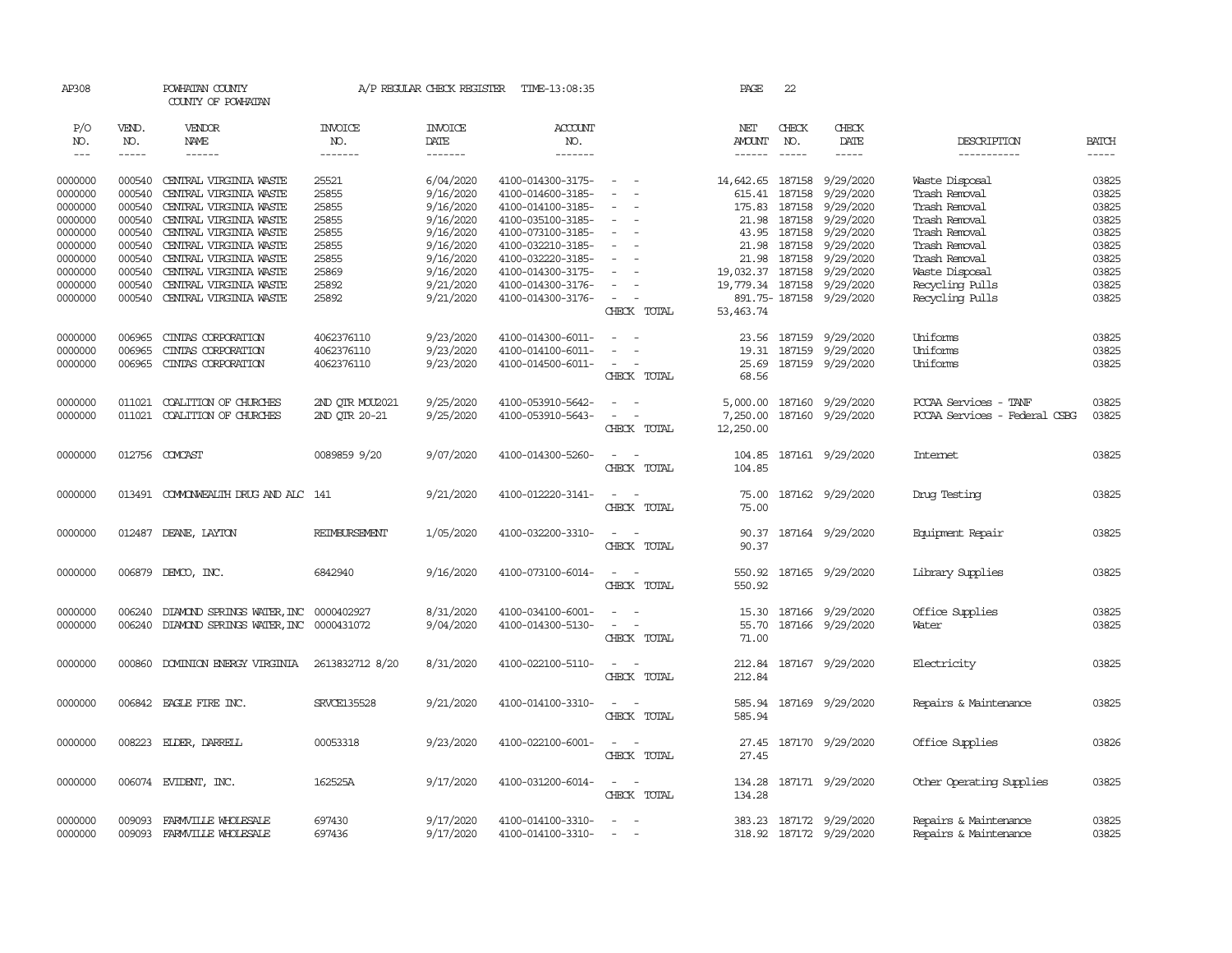| AP308                                                                     |                                                                    | POWHATAN COUNTY<br>COUNTY OF POWHATAN                                                                                                                                                                                                       |                                                       | A/P REGULAR CHECK REGISTER                                                              | TIME-13:08:35                                                                                                                                   |                                                                                                     | PAGE                                                          | 23                                                       |                                                                                                |                                                                                                                                                        |                                                             |
|---------------------------------------------------------------------------|--------------------------------------------------------------------|---------------------------------------------------------------------------------------------------------------------------------------------------------------------------------------------------------------------------------------------|-------------------------------------------------------|-----------------------------------------------------------------------------------------|-------------------------------------------------------------------------------------------------------------------------------------------------|-----------------------------------------------------------------------------------------------------|---------------------------------------------------------------|----------------------------------------------------------|------------------------------------------------------------------------------------------------|--------------------------------------------------------------------------------------------------------------------------------------------------------|-------------------------------------------------------------|
| P/O<br>NO.<br>$\frac{1}{2}$                                               | VEND.<br>NO.<br>-----                                              | VENDOR<br><b>NAME</b><br>------                                                                                                                                                                                                             | <b>INVOICE</b><br>NO.<br>-------                      | <b>INVOICE</b><br>DATE<br>-------                                                       | <b>ACCOUNT</b><br>NO.<br>-------                                                                                                                |                                                                                                     | NET<br><b>AMOUNT</b><br>------                                | CHECK<br>NO.<br>$\frac{1}{2}$                            | CHECK<br>DATE<br>-----                                                                         | DESCRIPTION<br>-----------                                                                                                                             | <b>BATCH</b><br>-----                                       |
| 0000000                                                                   | 009093                                                             | FARMVILLE WHOLESALE                                                                                                                                                                                                                         | 697451                                                | 9/17/2020                                                                               | 4100-014100-6004-                                                                                                                               | $\sim$<br>$\sim$<br>CHECK TOTAL                                                                     | 78.01<br>780.16                                               |                                                          | 187172 9/29/2020                                                                               | Tools and Equipment                                                                                                                                    | 03825                                                       |
| 0000000                                                                   |                                                                    | 013055 FAST FEET SPORTS ACADEMY,                                                                                                                                                                                                            | 2ND OTR MOUFY21                                       | 9/25/2020                                                                               | 4100-053910-5642-                                                                                                                               | $\overline{\phantom{a}}$<br>$\sim$<br>CHECK TOTAL                                                   | 6,400.00<br>6,400.00                                          |                                                          | 187173 9/29/2020                                                                               | PCCAA Services - TANF                                                                                                                                  | 03825                                                       |
| 0000000<br>0000000<br>0000000                                             | 012905<br>012905<br>012905                                         | GALLS, LLC<br>GALLS, LLC<br>GALLS, LLC                                                                                                                                                                                                      | 016418904<br>016419971<br>016454566                   | 9/04/2020<br>9/04/2020<br>9/10/2020                                                     | 4100-031200-6011-<br>4100-031200-6011-<br>4100-031200-6011-                                                                                     | $\sim$<br>$\sim$<br>$\overline{\phantom{a}}$<br>CHECK TOTAL                                         | 284.76<br>49.99<br>477.13                                     |                                                          | 142.38 187174 9/29/2020<br>187174 9/29/2020<br>187174 9/29/2020                                | Uniforms<br>Uniforms<br>Uniforms                                                                                                                       | 03825<br>03825<br>03825                                     |
| 0000000                                                                   |                                                                    | 006013 GRAINGER                                                                                                                                                                                                                             | 9648584580                                            | 9/11/2020                                                                               | 4100-014100-3310-                                                                                                                               | $\sim$<br>$\sim$<br>CHECK TOTAL                                                                     | 27.70<br>27.70                                                |                                                          | 187175 9/29/2020                                                                               | Repairs & Maintenance                                                                                                                                  | 03825                                                       |
| 0000000                                                                   | 006763                                                             | GREENBERG AND ASSOCIATES,                                                                                                                                                                                                                   | 1168                                                  | 9/17/2020                                                                               | 4100-031200-3110-                                                                                                                               | $\overline{\phantom{a}}$<br>$\sim$<br>CHECK TOTAL                                                   | 1,650.00<br>1,650.00                                          |                                                          | 187176 9/29/2020                                                                               | Professional Health Services                                                                                                                           | 03825                                                       |
| 0000000                                                                   |                                                                    | 007752 ID NEIWORKS, INC.                                                                                                                                                                                                                    | 276716                                                | 10/01/2020                                                                              | 4100-031200-3320-                                                                                                                               | $\sim$<br>$\sim$<br>CHECK TOTAL                                                                     | 216.00<br>216.00                                              |                                                          | 187177 9/29/2020                                                                               | Maintenance & Service Contract                                                                                                                         | 03825                                                       |
| 0000000                                                                   |                                                                    | 010811 LAND AND COATES, INC                                                                                                                                                                                                                 | 3455185                                               | 9/19/2020                                                                               | 4100-032200-3310-                                                                                                                               | $\sim$<br>$\sim$<br>CHECK TOTAL                                                                     | 259.44<br>259.44                                              |                                                          | 187179 9/29/2020                                                                               | Equipment Repair                                                                                                                                       | 03825                                                       |
| 0000000                                                                   |                                                                    | 009164 LIBRARY IDEAS, LLC                                                                                                                                                                                                                   | 78358                                                 | 9/17/2020                                                                               | 4100-073100-6012-                                                                                                                               | $\sim$<br>$\sim$<br>CHECK TOTAL                                                                     | 44.95<br>44.95                                                |                                                          | 187180 9/29/2020                                                                               | Books & Subscriptions                                                                                                                                  | 03825                                                       |
| 0000000                                                                   |                                                                    | 000166 LUCK STONE CORP.                                                                                                                                                                                                                     | IV-101293423                                          | 9/15/2020                                                                               | 4100-014500-3190-                                                                                                                               | $\sim$<br>$\sim$<br>CHECK TOTAL                                                                     | 80.62<br>80.62                                                |                                                          | 187181 9/29/2020                                                                               | Grounds Maintenance                                                                                                                                    | 03825                                                       |
| 0000000                                                                   |                                                                    | 009552 MANSFIELD OIL COMPANY                                                                                                                                                                                                                | SOLCD-628472                                          | 9/17/2020                                                                               | 4100-032200-5120-                                                                                                                               | $\sim$ $ \sim$<br>CHECK TOTAL                                                                       | 33.80<br>33.80                                                |                                                          | 187182 9/29/2020                                                                               | Apparatus Fuel                                                                                                                                         | 03825                                                       |
| 0000000<br>0000000<br>0000000<br>0000000<br>0000000<br>0000000<br>0000000 | 012274<br>012274<br>012274<br>012274<br>012274<br>012274<br>012274 | MITEL CLOUD SERVICES, INC 34756142<br>MITEL CLOUD SERVICES, INC<br>MITEL CLOUD SERVICES, INC 34756142<br>MITEL CLOUD SERVICES, INC 34756142<br>MITEL CLOUD SERVICES, INC<br>MITEL CLOUD SERVICES, INC<br>MITEL CLOUD SERVICES, INC 34756142 | 34756142<br>34756142<br>34756142                      | 9/05/2020<br>9/05/2020<br>9/05/2020<br>9/05/2020<br>9/05/2020<br>9/05/2020<br>9/05/2020 | 4100-021100-5230-<br>4100-031200-5230-<br>4100-012410-5230-<br>4100-012520-5230-<br>4100-021100-5230-<br>4100-034100-5230-<br>4100-031200-5230- | $\sim$<br>$\blacksquare$<br>$\sim$<br>$\equiv$<br>$\sim$<br>$\overline{\phantom{a}}$<br>CHECK TOTAL | 5.51<br>5.51<br>5.51<br>5.51<br>5.51<br>5.51<br>5.51<br>38.57 | 187185<br>187185<br>187185<br>187185<br>187185<br>187185 | 9/29/2020<br>9/29/2020<br>9/29/2020<br>9/29/2020<br>9/29/2020<br>9/29/2020<br>187185 9/29/2020 | Telephone Services<br>Telephone Services<br>Telephone Services<br>Telephone Services<br>Telephone Services<br>Telephone Services<br>Telephone Services | 03825<br>03825<br>03825<br>03825<br>03825<br>03825<br>03825 |
| 0000000                                                                   |                                                                    | 007297 NAFECO, INC.                                                                                                                                                                                                                         | 1054072                                               | 9/15/2020                                                                               | 4100-032200-6011-                                                                                                                               | $\sim$<br>$\sim$<br>CHECK TOTAL                                                                     | 419.65<br>419.65                                              |                                                          | 187186 9/29/2020                                                                               | Protective Gear/Uniforms                                                                                                                               | 03826                                                       |
| 0000000<br>0000000<br>0000000                                             | 009281<br>009281<br>009281                                         | OVERDRIVE, INC.<br>OVERDRIVE, INC.<br>OVERDRIVE, INC.                                                                                                                                                                                       | 01369CO20291338<br>01369CO20296199<br>013690020299710 | 9/11/2020<br>9/16/2020<br>9/19/2020                                                     | 4100-073100-6012-<br>4100-073100-6012-<br>4100-073100-6012-                                                                                     | $\sim$<br>$\sim$<br>$\sim$ $ \sim$<br>CHECK TOTAL                                                   | 257.22<br>162.97<br>478.40<br>898.59                          | 187188<br>187188                                         | 9/29/2020<br>9/29/2020<br>187188 9/29/2020                                                     | Books & Subscriptions<br>Books & Subscriptions<br>Books & Subscriptions                                                                                | 03826<br>03826<br>03826                                     |
| 0000000                                                                   | 001250                                                             | POWHATAN AUTO & TRACTOR                                                                                                                                                                                                                     | 612213                                                | 9/16/2020                                                                               | 4100-031210-3310-                                                                                                                               | $\overline{a}$<br>$\overline{\phantom{a}}$<br>CHECK TOTAL                                           | 6.99<br>6.99                                                  |                                                          | 187190 9/29/2020                                                                               | Repairs and Maintenance                                                                                                                                | 03826                                                       |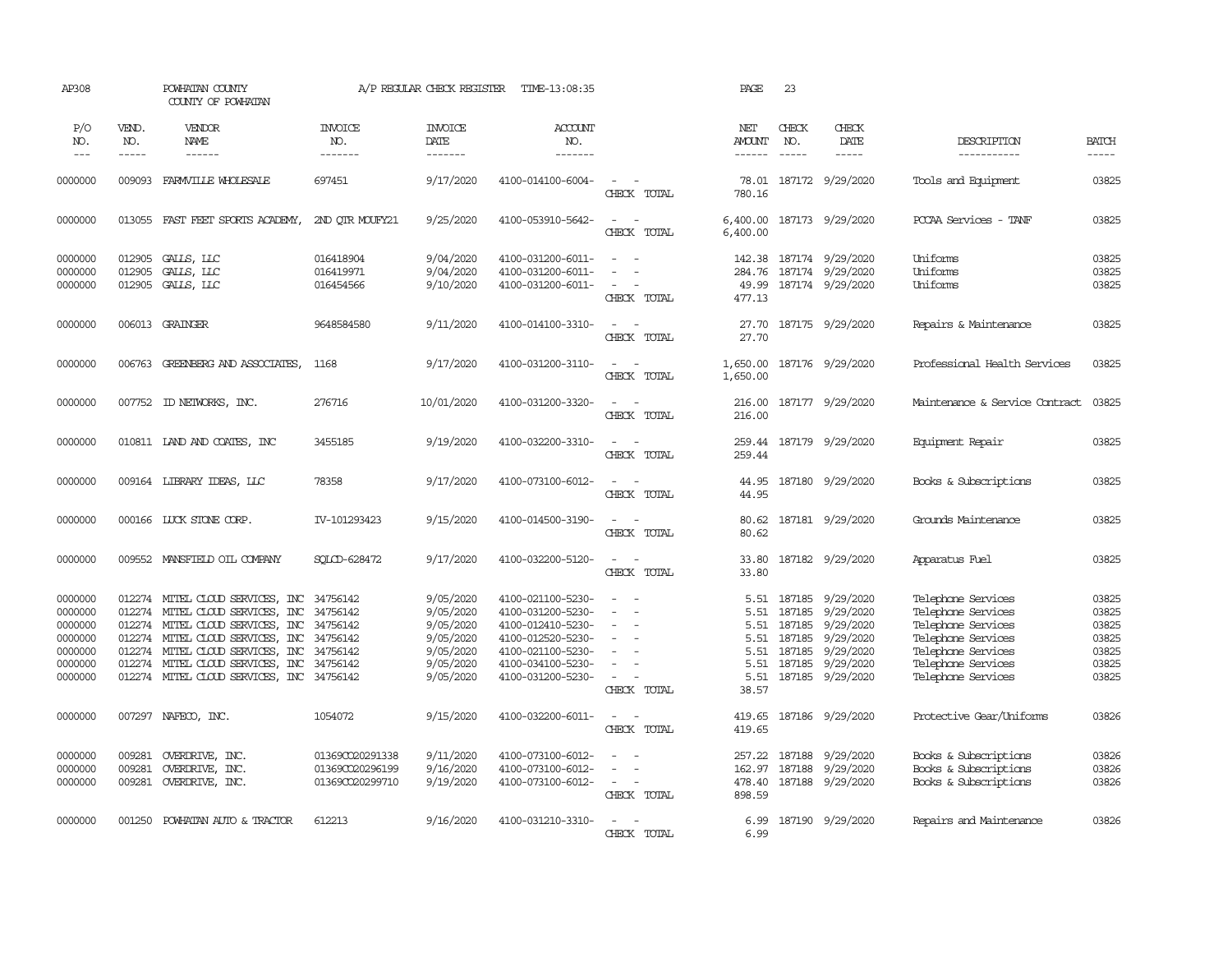| AP308                              |                             | POWHATAN COUNTY<br>COUNTY OF POWHATAN    |                                          | A/P REGULAR CHECK REGISTER        | TIME-13:08:35                     |                                             | PAGE                                  | 24           |                              |                               |                             |
|------------------------------------|-----------------------------|------------------------------------------|------------------------------------------|-----------------------------------|-----------------------------------|---------------------------------------------|---------------------------------------|--------------|------------------------------|-------------------------------|-----------------------------|
| P/O<br>NO.<br>$\sim$ $\sim$ $\sim$ | VEND.<br>NO.<br>$- - - - -$ | VENDOR<br>NAME<br>$- - - - - -$          | <b>INVOICE</b><br>NO.<br>$- - - - - - -$ | <b>INVOICE</b><br>DATE<br>------- | ACCOUNT<br>NO.<br>$- - - - - - -$ |                                             | NET<br><b>AMOUNT</b><br>$- - - - - -$ | CHECK<br>NO. | CHECK<br>DATE<br>$- - - - -$ | DESCRIPTION<br>-----------    | <b>BATCH</b><br>$- - - - -$ |
| 0000000                            | 006928                      | POWHATAN COUNTY DEPT. OF                 | PURCHASES 9/20                           | 9/22/2020                         | 4100-053910-5643-                 | $\sim$<br>$\sim$<br>CHECK TOTAL             | 267.71                                |              | 267.71 187191 9/29/2020      | PCCAA Services - Federal CSBG | 03826                       |
| 0000000                            | 008294                      | POWHATAN COUNTY PUBLIC                   | BULIDING 7/20                            | 7/31/2020                         | 4100-034100-6009-                 | $\sim$<br>$\sim$                            | 34.67                                 |              | 187192 9/29/2020             | Auto Parts/Repairs            | 03824                       |
| 0000000                            | 008294                      | POWHATAN COUNTY PUBLIC                   | FACILITIES 7/20                          | 7/31/2020                         | 4100-014500-6009-                 |                                             | 20.00                                 | 187192       | 9/29/2020                    | Auto Parts & Repairs          | 03824                       |
| 0000000                            | 008294                      | POWHATAN COUNTY PUBLIC                   | FACILITIES 7/20                          | 7/31/2020                         | 4100-014100-6009-                 | $\sim$<br>$\sim$                            | 155.02                                | 187192       | 9/29/2020                    | Auto Parts & Repairs          | 03824                       |
| 0000000                            | 008294                      | POWHATAN COUNTY PUBLIC                   | FACILITIES 7/20                          | 7/31/2020                         | 4100-014100-6009-                 | $\sim$                                      | 145.00                                | 187192       | 9/29/2020                    | Auto Parts & Repairs          | 03824                       |
| 0000000                            | 008294                      | POWHATAN COUNTY PUBLIC                   | FACILITIES 7/20                          | 7/31/2020                         | 4100-014500-6009-                 | $\sim$                                      |                                       | 60.31 187192 | 9/29/2020                    | Auto Parts & Repairs          | 03824                       |
| 0000000                            | 008294                      | POWHATAN COUNTY PUBLIC                   | FACILITIES 7/20                          | 7/31/2020                         | 4100-014500-6009-                 | $\blacksquare$                              | 15.32                                 | 187192       | 9/29/2020                    | Auto Parts & Repairs          | 03824                       |
| 0000000                            | 008294                      | POWHATAN COUNTY PUBLIC                   | FIRE&RES 7/20                            | 7/31/2020                         | 4100-032200-6009-                 | $\equiv$                                    | 11,793.05                             | 187192       | 9/29/2020                    | Auto Repairs and Parts        | 03824                       |
| 0000000                            | 008294                      | POWHATAN COUNTY PUBLIC                   | SHERIFF 7/20                             | 7/31/2020                         | 4100-035100-6009-                 | $\sim$                                      | 97.87                                 |              | 187192 9/29/2020             | Auto Parts/Repairs            | 03824                       |
| 0000000                            | 008294                      | POWHATAN COUNTY PUBLIC                   | SHERIFF 7/20                             | 7/31/2020                         | 4100-031200-6008-                 | $\equiv$                                    | 1,156.60                              | 187192       | 9/29/2020                    | Gas/Grease/Oil                | 03824                       |
| 0000000                            | 008294                      | POWHATAN COUNTY PUBLIC                   | SHERIFF 7/20                             | 7/31/2020                         | 4100-031200-6009-                 | $\sim$                                      | 3,846.64                              |              | 187192 9/29/2020             | Auto Parts/Repairs            | 03824                       |
|                                    |                             |                                          |                                          |                                   |                                   | CHECK TOTAL                                 | 17,324.48                             |              |                              |                               |                             |
|                                    |                             |                                          |                                          |                                   |                                   |                                             |                                       |              |                              |                               |                             |
| 0000000                            |                             | 012064 POWHATAN COUNTY TREASURER 113     |                                          | 9/11/2020                         | 4100-032220-5130-                 | $\sim$<br>$\sim$                            |                                       |              | 331.87 187193 9/29/2020      | Water                         | 03826                       |
| 0000000                            | 012064                      | POWHATAN COUNTY TREASURER 113            |                                          | 9/11/2020                         | 4100-032220-5140-                 | $\sim$                                      | 374.03                                | 187193       | 9/29/2020                    | Sewer                         | 03826                       |
| 0000000                            | 012064                      | POWHATAN COUNTY TREASURER 150 9/11/2020  |                                          | 9/11/2020                         | 4100-032200-5140-                 |                                             | 115.52 187193                         |              | 9/29/2020                    | Sewer                         | 03826                       |
| 0000000                            | 012064                      | POWHATAN COUNTY TREASURER 152 9/11/2020  |                                          | 9/11/2020                         | 4100-014100-5140-                 | $\sim$<br>$\overline{\phantom{a}}$          | 130.20 187193                         |              | 9/29/2020                    | Sewer                         | 03826                       |
| 0000000                            | 012064                      | POWHATAN COUNTY TREASURER 153            |                                          | 9/11/2020                         | 4100-032210-5140-                 | $\sim$                                      | 150.49 187193                         |              | 9/29/2020                    | Sewer                         | 03826                       |
| 0000000                            | 012064                      | POWHATAN COUNTY TREASURER 161 9/11/2020  |                                          | 9/11/2020                         | 4100-031200-5140-                 | $\equiv$                                    | 205.85                                | 187193       | 9/29/2020                    | Sewer                         | 03826                       |
| 0000000                            | 012064                      | POWHATAN COUNTY TREASURER 161 9/11/2020  |                                          | 9/11/2020                         | 4100-014100-5140-                 | $\overline{\phantom{a}}$                    | 205.85 187193                         |              | 9/29/2020                    | Sewer                         | 03826                       |
| 0000000                            | 012064                      | POWHATAN COUNTY TREASURER 162 9/11/2020  |                                          | 9/11/2020                         | 4100-031200-5140-                 | $\sim$                                      | 26.75                                 | 187193       | 9/29/2020                    | Sewer                         | 03826                       |
| 0000000                            | 012064                      | POWHATAN COUNTY TREASURER 162 9/11/2020  |                                          | 9/11/2020                         | 4100-014100-5140-                 | $\sim$                                      | 26.75                                 | 187193       | 9/29/2020                    | Sewer                         | 03826                       |
| 0000000                            | 012064                      | POWHATAN COUNTY TREASURER 191 9/11/2020  |                                          | 9/11/2020                         | 4100-073100-5140-                 | $\equiv$                                    |                                       | 18.29 187193 | 9/29/2020                    | Sewer                         | 03826                       |
| 0000000                            | 012064                      | POWHATAN COUNTY TREASURER 193 9/11/2020  |                                          | 9/11/2020                         | 4100-014100-5140-                 |                                             | 137.75                                |              | 187193 9/29/2020             | Sewer                         | 03826                       |
| 0000000                            | 012064                      | POWHATAN COUNTY TREASURER 94 9/11/2020   |                                          | 9/11/2020                         | 4100-014100-5140-                 | $\sim$                                      | 315.86                                |              | 187193 9/29/2020             | Sewer                         | 03826                       |
|                                    |                             |                                          |                                          |                                   |                                   | CHECK TOTAL                                 | 2,039.21                              |              |                              |                               |                             |
|                                    |                             |                                          |                                          |                                   |                                   |                                             |                                       |              |                              |                               |                             |
| 0000000                            | 006761                      | POWHATAN VOLUNTEER FIRE                  | REIMBURSE 8/20                           | 8/22/2020                         | 4100-032200-6015-                 | $\sim$<br>CHECK TOTAL                       | 805.99<br>805.99                      |              | 187194 9/29/2020             | Matching Funds for Fire & EMS | 03826                       |
| 0000000                            | 010938                      | POWHATAN YMCA                            | 2ND OTR PYMT'20                          | 9/25/2020                         | 4100-053910-5642-                 | $\sim$<br>$\sim$<br>CHECK TOTAL             | 5,000.00<br>5,000.00                  |              | 187195 9/29/2020             | PCCAA Services - TANF         | 03825                       |
| 0000000                            | 000620                      | R. C. GOODWYN & SONS, INC 0924976        |                                          | 9/04/2020                         | 4100-014100-3310-                 | $\sim$ 10 $\sim$ 10 $\sim$                  | 10.99                                 |              | 187196 9/29/2020             | Repairs & Maintenance         | 03826                       |
| 0000000                            |                             | 000620 R. C. GOODWYN & SONS, INC 0926820 |                                          | 9/18/2020                         | 4100-032200-5815-                 | $\omega_{\rm{max}}$ and $\omega_{\rm{max}}$ | 162.00                                |              | 187196 9/29/2020             | Training/Seminars             | 03826                       |
|                                    |                             |                                          |                                          |                                   |                                   | CHECK TOTAL                                 | 172.99                                |              |                              |                               |                             |
| 0000000                            | 006466                      | RADIO COMMUNICATION OF VA 400016975-1    |                                          | 9/16/2020                         | 4100-031200-3310-                 | $\sim$<br>$\sim$<br>CHECK TOTAL             | 35.00<br>35.00                        |              | 187197 9/29/2020             | Repairs & Maintenance         | 03826                       |
| 0000000                            | 011222                      | RESPONSIBLE FAIHERS AND                  | MOU FY20-21                              | 9/25/2020                         | 4100-053910-5643-                 | $\sim$<br>$\sim$<br>CHECK TOTAL             | 6,600.00<br>6,600.00                  |              | 187198 9/29/2020             | PCCAA Services - Federal CSBG | 03826                       |
| 0000000                            |                             | 013680 RMUS LLC                          | 8518                                     | 8/31/2020                         | 4100-031200-6011-                 | $\sim$<br>$\sim$<br>CHECK TOTAL             | 1,362.00<br>1,362.00                  |              | 187199 9/29/2020             | Uniforms                      | 03826                       |
| 0000000                            |                             | 007062 RUIHERFORD JANITOR SUPPLY 1175097 |                                          | 9/17/2020                         | 4100-032210-6005-                 | $\overline{a}$<br>CHECK TOTAL               | 169.92<br>169.92                      |              | 187200 9/29/2020             | Cleaning Supplies             | 03826                       |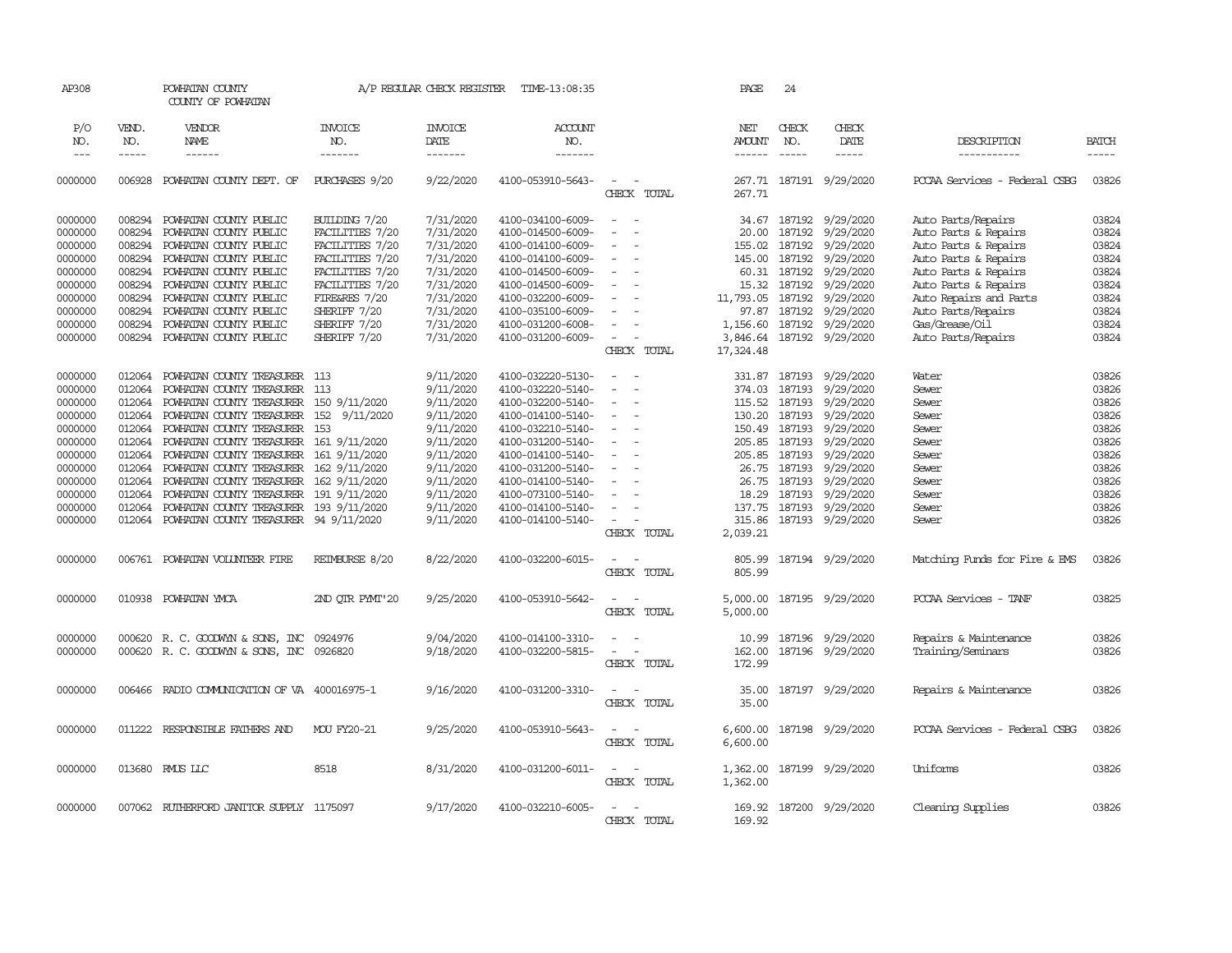| AP308                                                                                           |                                                                                        | POWHATAN COUNTY<br>COUNTY OF POWHATAN                                                                                               |                                                                                                                                                                | A/P REGULAR CHECK REGISTER                                                                                        | TIME-13:08:35                                                                                                                                                                             |                                                                                                               | PAGE                                                                                      | 25                                                                           |                                                                                                                          |                                                                                                                                                                             |                                                                               |
|-------------------------------------------------------------------------------------------------|----------------------------------------------------------------------------------------|-------------------------------------------------------------------------------------------------------------------------------------|----------------------------------------------------------------------------------------------------------------------------------------------------------------|-------------------------------------------------------------------------------------------------------------------|-------------------------------------------------------------------------------------------------------------------------------------------------------------------------------------------|---------------------------------------------------------------------------------------------------------------|-------------------------------------------------------------------------------------------|------------------------------------------------------------------------------|--------------------------------------------------------------------------------------------------------------------------|-----------------------------------------------------------------------------------------------------------------------------------------------------------------------------|-------------------------------------------------------------------------------|
| P/O<br>NO.<br>$---$                                                                             | VEND.<br>NO.<br>$- - - - -$                                                            | VENDOR<br><b>NAME</b><br>$- - - - - -$                                                                                              | <b>INVOICE</b><br>NO.<br>-------                                                                                                                               | <b>INVOICE</b><br>DATE<br>-------                                                                                 | <b>ACCOUNT</b><br>NO.<br>-------                                                                                                                                                          |                                                                                                               | NET<br><b>AMOUNT</b><br>------                                                            | CHECK<br>NO.<br>$\frac{1}{2}$                                                | CHECK<br>DATE<br>-----                                                                                                   | DESCRIPTION<br>-----------                                                                                                                                                  | <b>BATCH</b><br>$\cdots$                                                      |
| 0000000                                                                                         | 011800                                                                                 | SCHARDEIN, BRET                                                                                                                     | TRAVEL 7/8-8/13                                                                                                                                                | 9/28/2020                                                                                                         | 4100-081500-5510-                                                                                                                                                                         | $\sim$<br>CHECK TOTAL                                                                                         | 467.88<br>467.88                                                                          | 187202                                                                       | 9/29/2020                                                                                                                | Travel/Mileage/Parking/Tolls                                                                                                                                                | 03826                                                                         |
| 0000000                                                                                         | 013638                                                                                 | SEA CLEAR AOUARIUM RENTAL                                                                                                           | 6999                                                                                                                                                           | 9/15/2020                                                                                                         | 4100-073100-3320-                                                                                                                                                                         | $\sim$<br>$\overline{\phantom{a}}$<br>CHECK TOTAL                                                             | 80.00<br>80.00                                                                            |                                                                              | 187203 9/29/2020                                                                                                         | Maintenance & Service Contract                                                                                                                                              | 03826                                                                         |
| 0000000                                                                                         | 008097                                                                                 | SIGNS@WORK, INC.                                                                                                                    | 4195                                                                                                                                                           | 9/22/2020                                                                                                         | 4100-031200-6009-                                                                                                                                                                         | $\sim$<br>$\overline{\phantom{a}}$<br>CHECK TOTAL                                                             | 800.00<br>800.00                                                                          |                                                                              | 187205 9/29/2020                                                                                                         | Auto Parts/Repairs                                                                                                                                                          | 03826                                                                         |
| 0000000                                                                                         | 012910                                                                                 | SOIL CONSULTANTS                                                                                                                    | 25299                                                                                                                                                          | 9/11/2020                                                                                                         | 4100-034100-3140-                                                                                                                                                                         | $\sim$<br>$\sim$<br>CHECK TOTAL                                                                               | 2,496.00<br>2,496.00                                                                      |                                                                              | 187206 9/29/2020                                                                                                         | Professional Services                                                                                                                                                       | 03826                                                                         |
| 0000000                                                                                         |                                                                                        | 007384 STANLEY ACCESS TECH                                                                                                          | 0906024779                                                                                                                                                     | 9/11/2020                                                                                                         | 4100-014100-3310-                                                                                                                                                                         | $\sim$<br>$\sim$<br>CHECK TOTAL                                                                               | 1,246.67<br>1,246.67                                                                      |                                                                              | 187209 9/29/2020                                                                                                         | Repairs & Maintenance                                                                                                                                                       | 03826                                                                         |
| 0000000<br>0000000<br>0000000<br>0000000<br>0000000<br>0000000<br>0000000<br>0000000<br>0000000 | 013065<br>013065<br>013065<br>013065<br>013065<br>013065<br>013065<br>013065<br>013065 | STAPLES INC<br>STAPLES INC<br>STAPLES INC<br>STAPLES INC<br>STAPLES INC<br>STAPLES INC<br>STAPLES INC<br>STAPLES INC<br>STAPLES INC | 7308229232-0-1<br>7308229232-0-4<br>7311586011-0-2<br>7312901751-0-1<br>7312901751-0-2<br>7313999015-0-1<br>7313999015-0-2<br>7314207373-0-1<br>7314274720-0-1 | 8/10/2020<br>8/10/2020<br>9/16/2020<br>9/09/2020<br>9/11/2020<br>9/16/2020<br>9/16/2020<br>9/21/2020<br>9/21/2020 | 4100-021600-6001-<br>4100-021600-6001-<br>4100-021600-6001-<br>4100-031200-6001-<br>4100-031200-6001-<br>4100-013200-6015-<br>4100-013200-6001-<br>4100-012200-6001-<br>4100-013200-6015- | $\overline{a}$<br>$\overline{a}$<br>$\overline{\phantom{a}}$<br>$\equiv$<br>$\equiv$<br>$\sim$<br>CHECK TOTAL | 8.98<br>18.54<br>12.88<br>98.68<br>39.36<br>67.90<br>29.76<br>51.85<br>953.67<br>1,281.62 | 187210<br>187210<br>187210<br>187210<br>187210<br>187210<br>187210<br>187210 | 9/29/2020<br>9/29/2020<br>9/29/2020<br>9/29/2020<br>9/29/2020<br>9/29/2020<br>9/29/2020<br>9/29/2020<br>187210 9/29/2020 | Office Supplies<br>Office Supplies<br>Office Supplies<br>Office Supplies<br>Office Supplies<br>Cares - Elections<br>Office Supplies<br>Office Supplies<br>Cares - Elections | 03826<br>03826<br>03826<br>03826<br>03826<br>03826<br>03826<br>03826<br>03826 |
| 0000000                                                                                         |                                                                                        | 013065 STAPLES INC                                                                                                                  | 7314274720-0-2                                                                                                                                                 | 9/21/2020                                                                                                         | 4100-013200-6015-                                                                                                                                                                         | $\sim$<br>$\sim$<br>CHECK TOTAL                                                                               | 164.97<br>164.97                                                                          |                                                                              | 187211 9/29/2020                                                                                                         | Cares - Elections                                                                                                                                                           | 03826                                                                         |
| 0000000                                                                                         | 009520                                                                                 | STONE'S OFFICE EQUIPMENT                                                                                                            | 136347                                                                                                                                                         | 9/17/2020                                                                                                         | 4100-073100-3320-                                                                                                                                                                         | $\sim$<br>$\sim$<br>CHECK TOTAL                                                                               | 527.32                                                                                    |                                                                              | 527.32 187212 9/29/2020                                                                                                  | Maintenance & Service Contract                                                                                                                                              | 03826                                                                         |
| 0000000<br>0000000                                                                              | 008346<br>008346                                                                       | SYCOM TECHNOLOGIES<br>SYCOM TECHNOLOGIES                                                                                            | AT58571<br>AT58876                                                                                                                                             | 8/23/2020<br>9/30/2020                                                                                            | 4100-012510-3320-<br>4100-012510-6014-                                                                                                                                                    | CHECK TOTAL                                                                                                   | 1,407.78<br>870.00<br>2,277.78                                                            | 187213                                                                       | 9/29/2020<br>187213 9/29/2020                                                                                            | Maintenance & Service Contract<br>Other Operating Supplies                                                                                                                  | 03826<br>03826                                                                |
| 0000000                                                                                         | 007543                                                                                 | SYDNOR, LEON                                                                                                                        | FF1&2 CLASS9/20                                                                                                                                                | 9/18/2020                                                                                                         | 4100-032200-5815-                                                                                                                                                                         | $\equiv$<br>. —<br>CHECK TOTAL                                                                                | 480.00<br>480.00                                                                          |                                                                              | 187214 9/29/2020                                                                                                         | Training/Seminars                                                                                                                                                           | 03826                                                                         |
| 0000000                                                                                         | 013600                                                                                 | THE BOOKER LAW FIRM                                                                                                                 | 8885937                                                                                                                                                        | 9/25/2020                                                                                                         | 4100-021200-3150-                                                                                                                                                                         | CHECK TOTAL                                                                                                   | 120.00<br>120.00                                                                          |                                                                              | 187215 9/29/2020                                                                                                         | Outside Counsel                                                                                                                                                             | 03826                                                                         |
| 0000000                                                                                         |                                                                                        | 011193 VERIZON                                                                                                                      | 000948451841910                                                                                                                                                | 9/10/2020                                                                                                         | 4100-073100-5230-                                                                                                                                                                         | $\sim$<br>$\overline{\phantom{a}}$<br>CHECK TOTAL                                                             | 5.93<br>5.93                                                                              |                                                                              | 187216 9/29/2020                                                                                                         | Telephone Services                                                                                                                                                          | 03826                                                                         |
| 0000000<br>0000000<br>0000000<br>0000000<br>0000000<br>0000000                                  | 013459<br>013459<br>013459<br>013459<br>013459<br>013459                               | VERIZON<br>VERIZON<br>VERIZON<br>VERIZON<br>VERIZON<br>VERIZON                                                                      | 9861901603<br>9859773027<br>9861901603<br>9861901603<br>9861901603<br>9861901603                                                                               | 9/23/2020<br>8/01/2020<br>9/23/2020<br>9/23/2020<br>9/23/2020<br>9/23/2020                                        | 100-000100-0006-<br>4100-032200-5230-<br>4100-012100-5250-<br>4100-012510-5250-<br>4100-012510-5270-<br>4100-014100-5250-                                                                 | $\sim$<br>$\overline{a}$<br>$\overline{\phantom{a}}$<br>$\sim$                                                | 99.66<br>520.95                                                                           | 117.07 187217<br>242.40- 187217<br>48.55 187217<br>187217                    | 9/29/2020<br>9/29/2020<br>9/29/2020<br>9/29/2020<br>187217 9/29/2020<br>909.91 187217 9/29/2020                          | Due from Other Agencies<br>Telephone Services<br>Cell Phones<br>Cell Phones<br>Network Service Connection<br>Cell Phones                                                    | 03826<br>03826<br>03826<br>03826<br>03826<br>03826                            |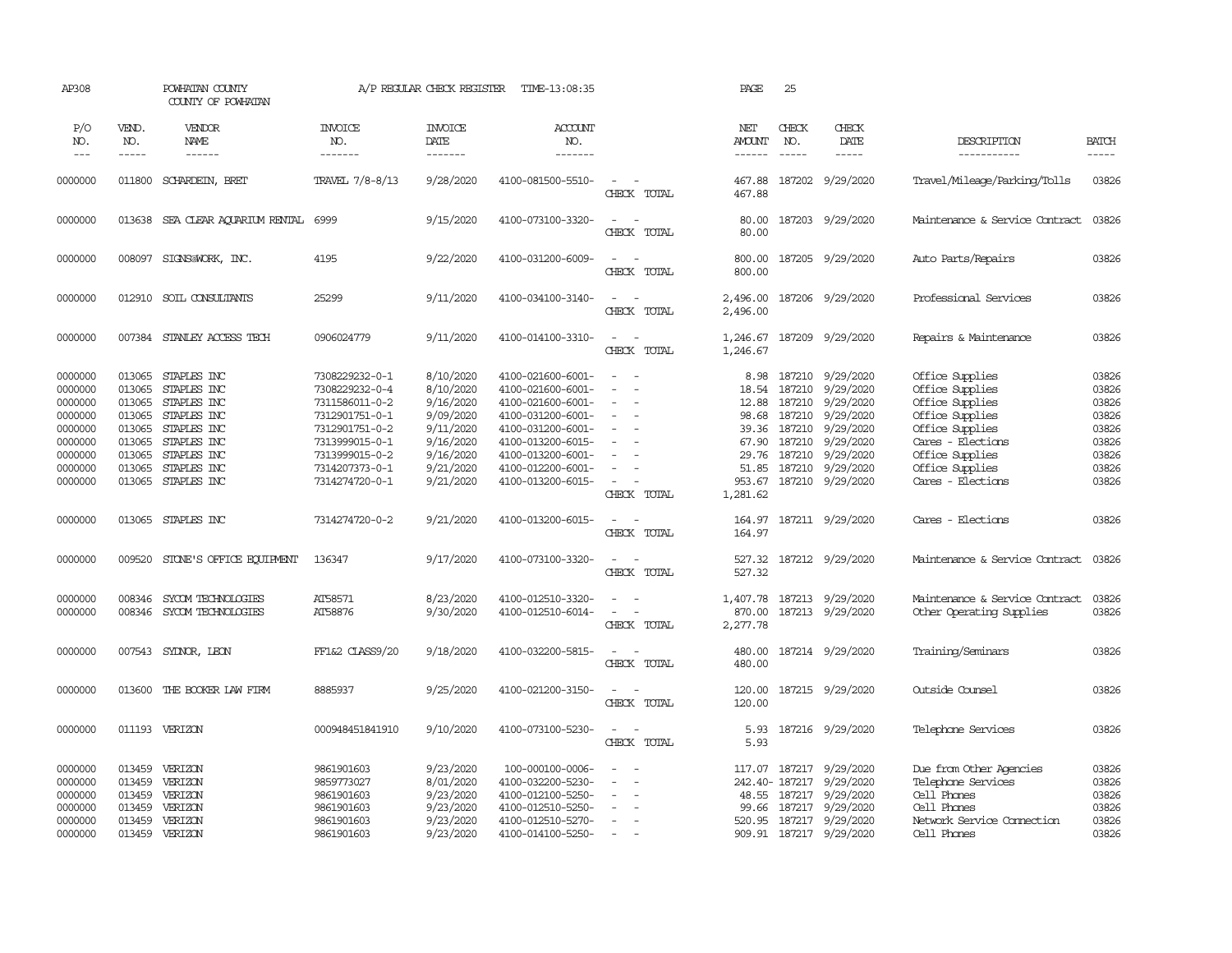| AP308                |              | POWHATAN COUNTY<br>COUNTY OF POWHATAN |                       | A/P REGULAR CHECK REGISTER | TIME-13:08:35     |                                                                                                              | PAGE                 | 26            |                           |                                |              |
|----------------------|--------------|---------------------------------------|-----------------------|----------------------------|-------------------|--------------------------------------------------------------------------------------------------------------|----------------------|---------------|---------------------------|--------------------------------|--------------|
| P/O<br>NO.           | VEND.<br>NO. | <b>VENDOR</b><br>NAME                 | <b>INVOICE</b><br>NO. | <b>INVOICE</b><br>DATE     | ACCOUNT<br>NO.    |                                                                                                              | NET<br><b>AMOUNT</b> | CHECK<br>NO.  | CHECK<br>DATE             | DESCRIPTION                    | <b>BATCH</b> |
| $\sim$ $\sim$ $\sim$ | $- - - - -$  | ------                                | -------               | -------                    | -------           |                                                                                                              | ------               |               | $- - - - -$               | -----------                    |              |
| 0000000              | 013459       | VERIZON                               | 9861901603            | 9/23/2020                  | 4100-031210-5250- |                                                                                                              | 418.40               | 187217        | 9/29/2020                 | CELL PHONES                    | 03826        |
| 0000000              | 013459       | VERIZON                               | 9861901603            | 9/23/2020                  | 4100-032200-5250- | $\sim$                                                                                                       | 1,011.29             | 187217        | 9/29/2020                 | Cell Phones                    | 03826        |
| 0000000              | 013459       | VERIZON                               | 9861901603            | 9/23/2020                  | 4100-031200-5250- | $\sim$                                                                                                       | 1,563.23             | 187217        | 9/29/2020                 | Cell Phones                    | 03826        |
| 0000000              | 013459       | VERIZON                               | 9861901603            | 9/23/2020                  | 4100-033300-5250- | $\sim$                                                                                                       | 62.15                | 187217        | 9/29/2020                 | Cell Phones                    | 03826        |
| 0000000              | 013459       | VERIZON                               | 9861901603            | 9/23/2020                  | 4100-034100-5250- | $\frac{1}{2} \left( \frac{1}{2} \right) \left( \frac{1}{2} \right) = \frac{1}{2} \left( \frac{1}{2} \right)$ | 235.67               | 187217        | 9/29/2020                 | Cell Phones                    | 03826        |
| 0000000              | 013459       | VERIZON                               | 9861901603            | 9/23/2020                  | 4100-035100-5260- | $\equiv$                                                                                                     | 40.01                | 187217        | 9/29/2020                 | Internet Services              | 03826        |
| 0000000              | 013459       | VERIZON                               | 9861901603            | 9/23/2020                  | 4100-035500-5250- | $\sim$<br>$\sim$                                                                                             |                      | 125.44 187217 | 9/29/2020                 | Cell Phones                    | 03826        |
| 0000000              | 013459       | VERIZON                               | 9861901603            | 9/23/2020                  | 4100-071110-5250- | $\sim$                                                                                                       |                      |               | 70.40 187217 9/29/2020    | Cell Phones                    | 03826        |
| 0000000              |              | 013459 VERIZON                        | 9861901603            | 9/23/2020                  | 4100-081100-5250- | $\overline{\phantom{a}}$                                                                                     |                      |               | 98.56 187217 9/29/2020    | Cell Phones                    | 03826        |
|                      |              |                                       |                       |                            |                   | CHECK TOTAL                                                                                                  | 5,078.89             |               |                           |                                |              |
| 0000000              | 011187       | VERIZON BUSINESS                      | 68589670              | 9/10/2020                  | 100-000100-0006-  |                                                                                                              | 7.08                 | 187218        | 9/29/2020                 | Due from Other Agencies        | 03826        |
| 0000000              | 011187       | VERIZON BUSINESS                      | 68589670              | 9/10/2020                  | 4100-012510-5240- |                                                                                                              | 19.99                |               | 187218 9/29/2020          | Long Distance                  | 03826        |
|                      |              |                                       |                       |                            |                   | CHECK TOTAL                                                                                                  | 27.07                |               |                           |                                |              |
| 0000000              | 012650       | VIRGINIA DEPARIMENT OF                | 20177528              | 9/17/2020                  | 4100-081200-0002- | $\sim$                                                                                                       |                      |               | 8,803.26 187219 9/29/2020 | Contribution: Forestry         | 03826        |
|                      |              |                                       |                       |                            |                   | CHECK TOTAL                                                                                                  | 8,803.26             |               |                           |                                |              |
| 0000000              |              | 007173 VIRGINIA SHERIFFS'             | 300000492             | 5/28/2020                  | 4100-031200-5810- | $\sim$ $ \sim$                                                                                               | 1,863.00             |               | 187220 9/29/2020          | Dues/Association Memberships   | 03826        |
|                      |              |                                       |                       |                            |                   | CHECK TOTAL                                                                                                  | 1,863.00             |               |                           |                                |              |
| 0000000              | 001680       | WASTE MANAGEMENT OF                   | 3-33009-92007         | 9/16/2020                  | 4100-014300-3175- |                                                                                                              | 643.27               |               | 187221 9/29/2020          | Waste Disposal                 | 03826        |
|                      |              |                                       |                       |                            |                   | CHECK TOTAL                                                                                                  | 643.27               |               |                           |                                |              |
| 0000000              |              | 011698 WESTWOOD PHARMACY              | 25698                 | 9/15/2020                  | 4100-033400-3845- |                                                                                                              | 85.82                |               | 187222 9/29/2020          | Detention of Adults - Health C | 03826        |
|                      |              |                                       |                       |                            |                   | CHECK TOTAL                                                                                                  | 85.82                |               |                           |                                |              |
| 0000000              | 012458       | WIMMER, WILLIE                        | 1666                  | 9/18/2020                  | 4100-032200-6009- |                                                                                                              | 340.00               | 187223        | 9/29/2020                 | Auto Repairs and Parts         | 03826        |
| 0000000              | 012458       | WIMMER, WILLIE                        | 1668                  | 9/18/2020                  | 4100-032200-6009- |                                                                                                              | 601.25               | 187223        | 9/29/2020                 | Auto Repairs and Parts         | 03826        |
| 0000000              | 012458       | WIMMER, WILLIE                        | 1670                  | 9/18/2020                  | 4100-032200-6009- | $\sim$                                                                                                       | 2,831.60             |               | 187223 9/29/2020          | Auto Repairs and Parts         | 03826        |
|                      |              |                                       |                       |                            |                   | CHECK TOTAL                                                                                                  | 3,772.85             |               |                           |                                |              |
| 0000000              | 007755       | WITMER PUBLIC SAFETY                  | E1987106              | 9/25/2020                  | 4100-032200-6011- |                                                                                                              |                      |               | 296.00 187224 9/29/2020   | Protective Gear/Uniforms       | 03826        |
| 0000000              | 007755       | WITMER PUBLIC SAFETY                  | E1988534              | 9/25/2020                  | 4100-032200-6011- |                                                                                                              |                      |               | 400.00 187224 9/29/2020   | Protective Gear/Uniforms       | 03826        |
|                      |              |                                       |                       |                            |                   | CHECK TOTAL                                                                                                  | 696.00               |               |                           |                                |              |
|                      |              |                                       |                       |                            |                   |                                                                                                              |                      |               |                           |                                |              |

CHECK TYPE TOTAL 625,110.03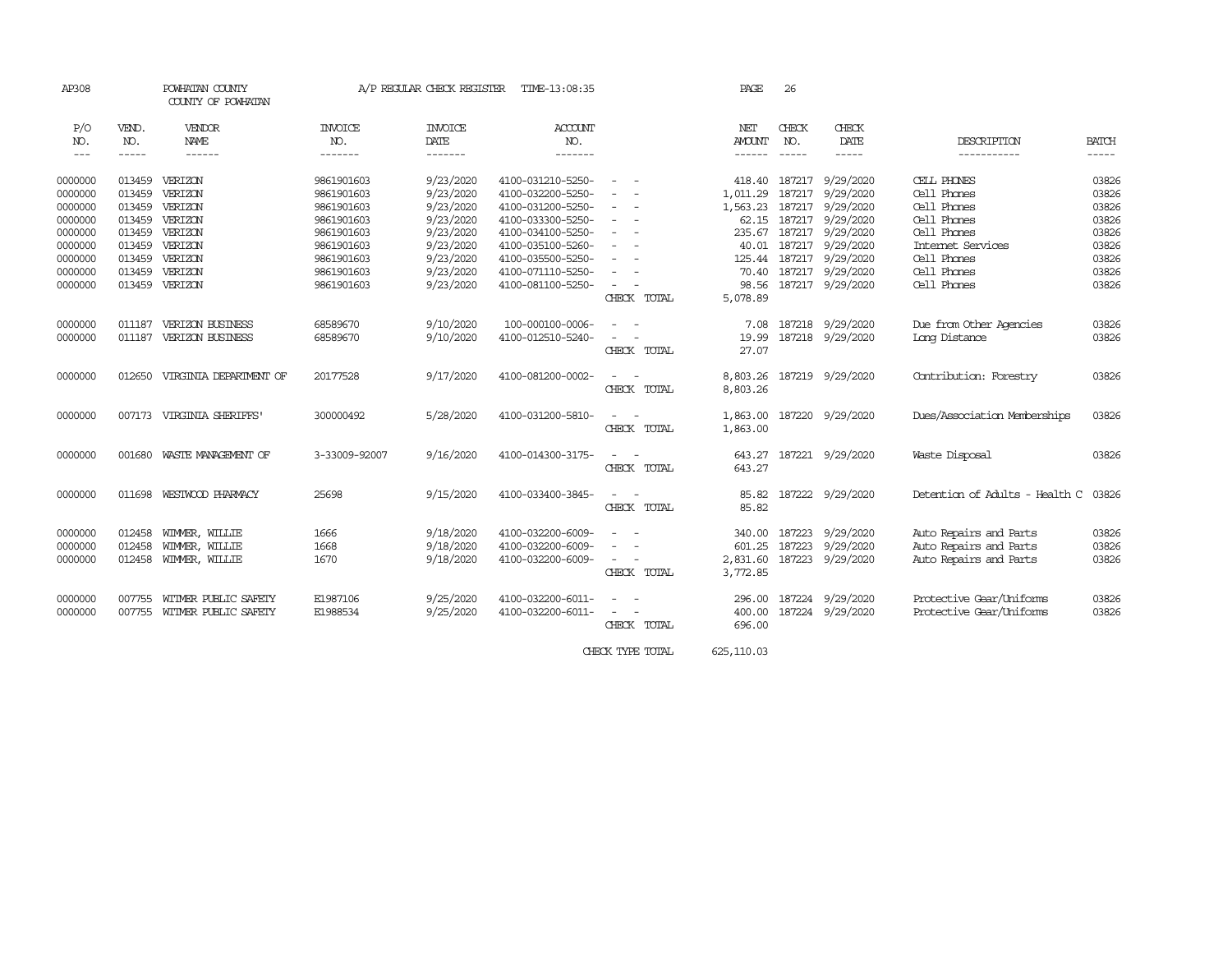| AP308      |                   | POWHATAN COUNTY<br>COUNTY OF POWHATAN |                                  |                                   | A/P VOID CHECK REGISTER TIME-13:08:35 |                                                                                                                             | PAGE                 | -27          |                         |                            |                       |
|------------|-------------------|---------------------------------------|----------------------------------|-----------------------------------|---------------------------------------|-----------------------------------------------------------------------------------------------------------------------------|----------------------|--------------|-------------------------|----------------------------|-----------------------|
| P/O<br>NO. | VEND.<br>NO.<br>. | VENDOR<br>NAME<br>------              | <b>INVOICE</b><br>NO.<br>------- | <b>INVOICE</b><br>DATE<br>------- | ACCOUNT<br>NO.<br>-------             |                                                                                                                             | NET<br><b>AMOUNT</b> | CHECK<br>NO. | CHECK<br>DATE<br>-----  | DESCRIPTION<br>----------- | <b>BATCH</b><br>----- |
| 0000000    | 012719            | BUYGARNER, SUZANNE                    | ELECTION $6/20$                  | 6/25/2020                         | 4100-013200-1015-                     | $\frac{1}{2} \left( \frac{1}{2} \right) \left( \frac{1}{2} \right) = \frac{1}{2} \left( \frac{1}{2} \right)$<br>CHECK TOTAL | $150.00 -$           |              | 150.00-185907 6/29/2020 | COMP: Election Officials   | 00515                 |
|            |                   |                                       |                                  |                                   |                                       | CHECK TYPE TOTAL                                                                                                            | $150.00 -$           |              |                         |                            |                       |
|            |                   |                                       |                                  |                                   |                                       | FINAL TOTAL                                                                                                                 | 624,960.03           |              |                         |                            |                       |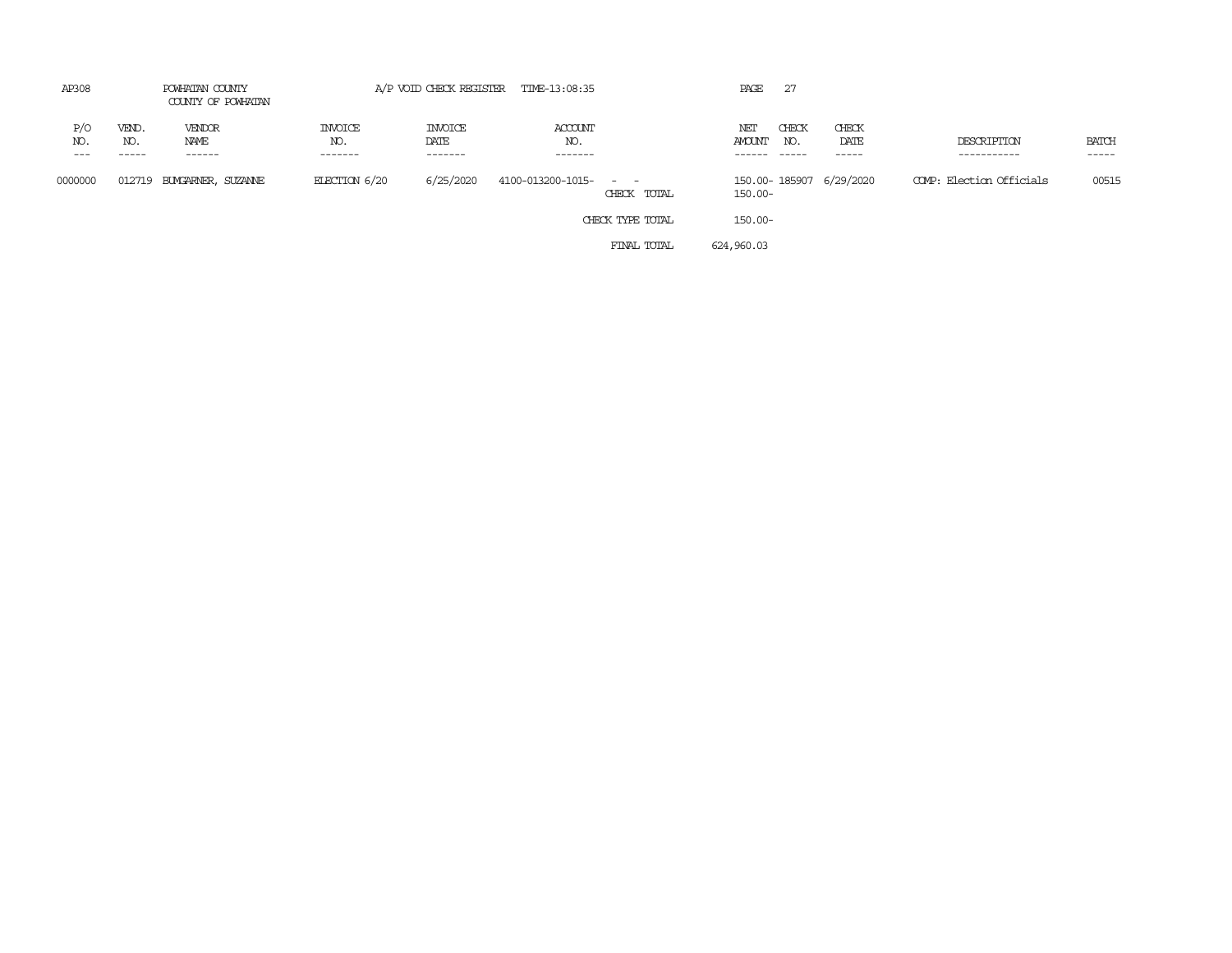| AP308                                                                                |                                                                    | POWHATAN COUNTY<br>COUNTY OF POWHATAN                                                                                                                                                                                                                                                                             |                                  | A/P REGULAR CHECK REGISTER                                                                           | TIME-13:10:59                                                                                                                                                        |                                                                                                                             | PAGE                                                          | 1                                                                        |                                                                                                             |                                                                                                                                                                                                                                                                      |                                                                      |
|--------------------------------------------------------------------------------------|--------------------------------------------------------------------|-------------------------------------------------------------------------------------------------------------------------------------------------------------------------------------------------------------------------------------------------------------------------------------------------------------------|----------------------------------|------------------------------------------------------------------------------------------------------|----------------------------------------------------------------------------------------------------------------------------------------------------------------------|-----------------------------------------------------------------------------------------------------------------------------|---------------------------------------------------------------|--------------------------------------------------------------------------|-------------------------------------------------------------------------------------------------------------|----------------------------------------------------------------------------------------------------------------------------------------------------------------------------------------------------------------------------------------------------------------------|----------------------------------------------------------------------|
| P/O<br>NO.<br>$\frac{1}{2}$                                                          | VEND.<br>NO.<br>$- - - - -$                                        | VENDOR<br>NAME<br>$- - - - - -$                                                                                                                                                                                                                                                                                   | <b>INVOICE</b><br>NO.<br>------- | <b>INVOICE</b><br>DATE<br>--------                                                                   | <b>ACCOUNT</b><br>NO.<br>-------                                                                                                                                     |                                                                                                                             | NET<br>AMOUNT<br>$- - - - - -$                                | CHECK<br>NO.<br>$\frac{1}{2}$                                            | CHECK<br>DATE<br>$- - - - -$                                                                                | DESCRIPTION<br>-----------                                                                                                                                                                                                                                           | <b>BATCH</b>                                                         |
| 0000000<br>0000000<br>0000000<br>0000000<br>0000000<br>0000000<br>0000000<br>0000000 | 009183<br>009183<br>009183<br>009183<br>009183<br>009183<br>009183 | 009183 AIR, WATER & SOIL LABORA- V20005950<br>AIR, WATER & SOIL LABORA- V20006020<br>AIR, WATER & SOIL LABORA- V20006023<br>AIR, WATER & SOIL LABORA- V20006080<br>AIR, WATER & SOIL LABORA- V20006081<br>AIR, WATER & SOIL LABORA- V20006110<br>AIR, WATER & SOIL LABORA- V20006111<br>AIR, WATER & SOIL LABORA- | V20006130                        | 8/24/2020<br>8/25/2020<br>8/25/2020<br>8/26/2020<br>8/26/2020<br>8/27/2020<br>8/27/2020<br>8/27/2020 | 4501-043600-3142-<br>4501-043600-3142-<br>4501-043600-3142-<br>4501-043500-3140-<br>4501-043500-3140-<br>4501-043600-3142-<br>4501-043600-3142-<br>4501-043500-3140- | $\sim$<br>$\sim$<br>$\sim$<br>$\equiv$<br>$\equiv$<br>$\sim$<br>$\sim$                                                      | 111.80<br>133.60<br>40.00<br>40.00<br>40.00<br>40.00<br>40.00 | 60.80 186784<br>186784<br>186784<br>186784<br>186784<br>186784<br>186784 | 9/01/2020<br>9/01/2020<br>9/01/2020<br>9/01/2020<br>9/01/2020<br>9/01/2020<br>9/01/2020<br>186784 9/01/2020 | Professional Services - Sewer<br>Professional Services - Sewer<br>Professional Services - Sewer<br>Professional Services - Water<br>Professional Services - Water<br>Professional Services - Sewer<br>Professional Services - Sewer<br>Professional Services - Water | 03801<br>03801<br>03801<br>03801<br>03801<br>03801<br>03801<br>03801 |
| 0000000                                                                              | 006965                                                             | CINIAS CORPORATION                                                                                                                                                                                                                                                                                                | 4059839094                       | 8/26/2020                                                                                            | 4501-043400-6011-                                                                                                                                                    | CHECK TOTAL<br>$\overline{\phantom{a}}$<br>$\sim$<br>CHECK TOTAL                                                            | 506.20<br>14.12<br>14.12                                      |                                                                          | 186796 9/01/2020                                                                                            | Uniforms                                                                                                                                                                                                                                                             | 03801                                                                |
| 0000000                                                                              |                                                                    | 011021 COALITION OF CHURCHES                                                                                                                                                                                                                                                                                      | 2ND RECUEST2020                  | 8/26/2020                                                                                            | 4116-012200-0001-                                                                                                                                                    | $\sim$<br>$\overline{\phantom{a}}$<br>CHECK TOTAL                                                                           | 25,000.00<br>25,000.00                                        |                                                                          | 186797 9/01/2020                                                                                            | Cares Act - COVID Expd                                                                                                                                                                                                                                               | 03801                                                                |
| 0000000                                                                              |                                                                    | 008314 FREE CLINIC OF POWHATAN                                                                                                                                                                                                                                                                                    | 100                              | 8/12/2020                                                                                            | 4116-012200-0001-                                                                                                                                                    | $\sim$<br>$\overline{\phantom{a}}$<br>CHECK TOTAL                                                                           | 90,380.63<br>90,380.63                                        |                                                                          | 186803 9/01/2020                                                                                            | Cares Act - COVID Expd                                                                                                                                                                                                                                               | 03801                                                                |
| 0000000                                                                              |                                                                    | 013623 FRONT LINE SAFETY                                                                                                                                                                                                                                                                                          | 1449850-IN                       | 8/20/2020                                                                                            | 4116-012200-0001-                                                                                                                                                    | $\sim$<br>$\sim$<br>CHECK TOTAL                                                                                             | 1,416.98<br>1,416.98                                          |                                                                          | 186805 9/01/2020                                                                                            | Cares Act - COVID Expd                                                                                                                                                                                                                                               | 03801                                                                |
| 0000000                                                                              |                                                                    | 013007 GANNETT FLEMING INC                                                                                                                                                                                                                                                                                        | 066450.02*98962                  | 8/12/2020                                                                                            | 4301-012510-0002-                                                                                                                                                    | $\sim$<br>$\sim$<br>CHECK TOTAL                                                                                             | 8,834.40<br>8,834.40                                          |                                                                          | 186806 9/01/2020                                                                                            | IT Improvements                                                                                                                                                                                                                                                      | 03801                                                                |
| 0000000<br>0000000                                                                   | 009280<br>009280                                                   | GOODMAN SPECIALIZED<br>GOODMAN SPECIALIZED                                                                                                                                                                                                                                                                        | 16638G<br>16639G                 | 8/20/2020<br>8/20/2020                                                                               | 4116-012200-0001-<br>4116-012200-0001-                                                                                                                               | $\sim$<br>$\sim$<br>$\sim$<br>CHECK TOTAL                                                                                   | 1,941.56<br>1,941.56<br>3,883.12                              |                                                                          | 186807 9/01/2020<br>186807 9/01/2020                                                                        | Cares Act - COVID Expd<br>Cares Act - COVID Expd                                                                                                                                                                                                                     | 03801<br>03801                                                       |
| 0000000                                                                              | 013527                                                             | L3HARRIS TECHNOLOGIES, IN P000010141                                                                                                                                                                                                                                                                              |                                  | 8/20/2020                                                                                            | 4301-031200-6001-                                                                                                                                                    | $\sim$<br>$\sim$<br>CHECK TOTAL                                                                                             | 970,000.00<br>970,000.00                                      |                                                                          | 186811 9/01/2020                                                                                            | Public Safety Radio System                                                                                                                                                                                                                                           | 03802                                                                |
| 0000000                                                                              |                                                                    | 006610 MO-JOHNS SANITATION                                                                                                                                                                                                                                                                                        | 129731                           | 7/31/2020                                                                                            | 4301-062100-8304-                                                                                                                                                    | $\sim$<br>$\sim$<br>CHECK TOTAL                                                                                             | 417.65<br>417.65                                              |                                                                          | 186816 9/01/2020                                                                                            | <b>PMS</b> Repurpose                                                                                                                                                                                                                                                 | 03802                                                                |
| 0000000                                                                              | 009689                                                             | POWHATAN CHRISTMAS MOTHER CHRISTMASMOTHER                                                                                                                                                                                                                                                                         |                                  | 8/26/2020                                                                                            | 4116-012200-0001-                                                                                                                                                    | $\frac{1}{2} \left( \frac{1}{2} \right) \left( \frac{1}{2} \right) = \frac{1}{2} \left( \frac{1}{2} \right)$<br>CHECK TOTAL | 9,150.80<br>9,150.80                                          |                                                                          | 186822 9/01/2020                                                                                            | Cares Act - COVID Expd                                                                                                                                                                                                                                               | 03802                                                                |
| 0000000                                                                              |                                                                    | 012955 POWHATAN COUNTY PUBLIC                                                                                                                                                                                                                                                                                     | 138                              | 7/31/2020                                                                                            | 4501-043400-6008-                                                                                                                                                    | $\frac{1}{2} \left( \frac{1}{2} \right) \left( \frac{1}{2} \right) = \frac{1}{2} \left( \frac{1}{2} \right)$<br>CHECK TOTAL | 243.75<br>243.75                                              |                                                                          | 186827 9/01/2020                                                                                            | Gas/Grease/Oil/Vehicle Repairs                                                                                                                                                                                                                                       | 03800                                                                |
| 0000000                                                                              | 011020                                                             | POWHATAN SHERIFF'S DEPT-                                                                                                                                                                                                                                                                                          | CARES ACT PYMT2                  | 8/25/2020                                                                                            | 4116-012200-0001-                                                                                                                                                    | $\sim$<br>$\sim$ $-$<br>CHECK TOTAL                                                                                         | 15,000.00<br>15,000.00                                        |                                                                          | 186828 9/01/2020                                                                                            | Cares Act - COVID Expd                                                                                                                                                                                                                                               | 03802                                                                |
| 0000000<br>0000000<br>0000000                                                        | 006466<br>006466<br>006466                                         | RADIO COMMUNICATION OF VA<br>RADIO COMMUNICATION OF VA<br>RADIO COMMUNICATION OF VA 701030570-1                                                                                                                                                                                                                   | 701030114-1<br>701030569-1       | 7/20/2020<br>8/25/2020<br>8/25/2020                                                                  | 4301-031200-6001-<br>4301-031200-6001-<br>4301-031200-6001-                                                                                                          | $\sim$<br>$\sim$<br>$\overline{\phantom{a}}$<br>$\sim$<br>$\sim$<br>CHECK TOTAL                                             | 375.00<br>1,125.00<br>625.00<br>2,125.00                      | 186829<br>186829                                                         | 9/01/2020<br>9/01/2020<br>186829 9/01/2020                                                                  | Public Safety Radio System<br>Public Safety Radio System<br>Public Safety Radio System                                                                                                                                                                               | 03802<br>03802<br>03802                                              |
| 0000000<br>0000000                                                                   | 006463<br>006463                                                   | TREASURER OF VIRGINIA<br>TREASURER OF VIRGINIA                                                                                                                                                                                                                                                                    | 716345<br>716499                 | 9/01/2020<br>9/01/2020                                                                               | 4501-043600-6013-<br>4501-043600-6013-                                                                                                                               | CHECK TOTAL                                                                                                                 | 2,889.00<br>5,200.00                                          |                                                                          | 186841 9/01/2020<br>2,311.00 186841 9/01/2020                                                               | Fees - VPDES & VPA<br>Fees - VPDES & VPA                                                                                                                                                                                                                             | 03802<br>03802                                                       |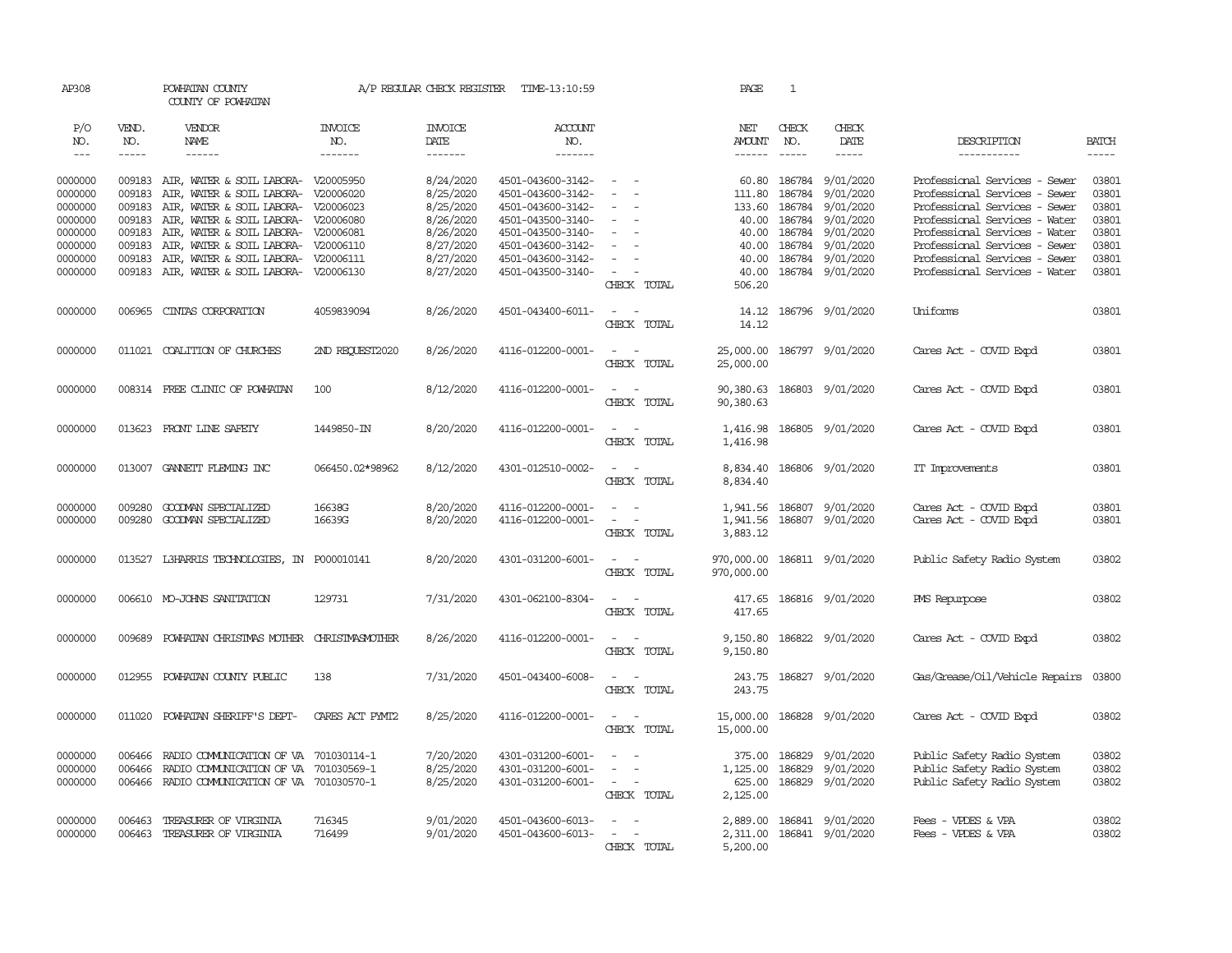| AP308                                    |                                      | POWHATAN COUNTY<br>COUNTY OF POWHATAN                                                                                                                    |                                  | A/P REGULAR CHECK REGISTER                       | TIME-13:10:59                                                                    |                                                                                                                                             | PAGE                                  | 2                             |                                                                              |                                                                                                                                  |                                  |
|------------------------------------------|--------------------------------------|----------------------------------------------------------------------------------------------------------------------------------------------------------|----------------------------------|--------------------------------------------------|----------------------------------------------------------------------------------|---------------------------------------------------------------------------------------------------------------------------------------------|---------------------------------------|-------------------------------|------------------------------------------------------------------------------|----------------------------------------------------------------------------------------------------------------------------------|----------------------------------|
| P/O<br>NO.<br>$---$                      | VEND.<br>NO.<br>$\frac{1}{2}$        | VENDOR<br>NAME<br>$- - - - - -$                                                                                                                          | <b>INVOICE</b><br>NO.<br>------- | <b>INVOICE</b><br>DATE<br>-------                | ACCOUNT<br>NO.<br>-------                                                        |                                                                                                                                             | NET<br><b>AMOUNT</b><br>$- - - - - -$ | CHECK<br>NO.<br>$\frac{1}{2}$ | <b>CHECK</b><br>DATE<br>$- - - - -$                                          | DESCRIPTION<br>-----------                                                                                                       | <b>BATCH</b><br>$- - - - -$      |
| 0000000                                  |                                      | 013545 FASTSIGNS                                                                                                                                         | SS-61977                         | 6/16/2020                                        | 4116-012200-0001-                                                                | $\sim$ $ -$<br>CHECK TOTAL                                                                                                                  | 103.57                                |                               | 103.57 186842 9/01/2020                                                      | Cares Act - COVID Expd                                                                                                           | 03802                            |
| 0000000<br>0000000<br>0000000<br>0000000 | 009183<br>009183<br>009183<br>009183 | AIR, WATER & SOIL LABORA- V20006261<br>AIR, WATER & SOIL LABORA- V20006269<br>AIR, WATER & SOIL LABORA- V20006326<br>AIR, WATER & SOIL LABORA- V20006327 |                                  | 9/01/2020<br>9/01/2020<br>9/03/2020<br>9/03/2020 | 4501-043600-3142-<br>4501-043600-3142-<br>4501-043600-3142-<br>4501-043600-3142- | $\frac{1}{2} \left( \frac{1}{2} \right) \left( \frac{1}{2} \right) \left( \frac{1}{2} \right)$<br>$\sim$<br>$\sim$<br>$\sim$<br>CHECK TOTAL | 133.60<br>40.00<br>40.00<br>325.40    | 186850                        | 111.80 186850 9/11/2020<br>9/11/2020<br>186850 9/11/2020<br>186850 9/11/2020 | Professional Services - Sewer<br>Professional Services - Sewer<br>Professional Services - Sewer<br>Professional Services - Sewer | 03811<br>03811<br>03811<br>03811 |
| 0000000<br>0000000                       | 008383<br>008383                     | BROOKS & CO. GENERAL<br>BROOKS & CO. GENERAL                                                                                                             | APPLICATION #2<br>APPLICATION #2 | 8/31/2020<br>8/31/2020                           | 301-000200-0008-<br>4301-014100-0001-                                            | $\sim$ $\sim$<br>$\sim$ $ \sim$<br>CHECK TOTAL                                                                                              | 55,339.49                             |                               | 4, 159.61 - 186854 9/11/2020<br>59,499.10 186854 9/11/2020                   | Retainages Payable<br>Skaops Road Office Renovations                                                                             | 03811<br>03811                   |
| 0000000                                  | 006965                               | CINIAS CORPORATION                                                                                                                                       | 4060409432                       | 9/02/2020                                        | 4501-043400-6011-                                                                | $\sim$ $ \sim$<br>CHECK TOTAL                                                                                                               | 14.12<br>14.12                        |                               | 186860 9/11/2020                                                             | Uniforms                                                                                                                         | 03811                            |
| 0000000                                  | 012805                               | COMONWEALTH SPECTRUM                                                                                                                                     | 08292020-01                      | 8/29/2020                                        | 4301-031200-6001-                                                                | $\overline{\phantom{a}}$<br>$\sim$<br>CHECK TOTAL                                                                                           | 4,455.00<br>4,455.00                  |                               | 186864 9/11/2020                                                             | Public Safety Radio System                                                                                                       | 03811                            |
| 0000000                                  |                                      | 000076 DELL MARKETING L.P.                                                                                                                               | 10415810793                      | 8/13/2020                                        | 4116-012200-0001-                                                                | $\sim$<br>CHECK TOTAL                                                                                                                       | 1,900.00<br>1,900.00                  |                               | 186867 9/11/2020                                                             | Cares Act - COVID Expd                                                                                                           | 03811                            |
| 0000000                                  |                                      | 009093 FARMVILLE WHOLESALE                                                                                                                               | 695674                           | 8/21/2020                                        | 4301-062100-8304-                                                                | $\sim$<br>$\sim$<br>CHECK TOTAL                                                                                                             | 60.70                                 |                               | 60.70 186870 9/11/2020                                                       | <b>PMS</b> Repurpose                                                                                                             | 03811                            |
| 0000000                                  | 013635                               | INVERSITY CONSULTING ENGI 600                                                                                                                            |                                  | 8/31/2020                                        | 4301-014100-0001-                                                                | $\sim$ $ \sim$<br>CHECK TOTAL                                                                                                               | 2,125.00                              |                               | 2,125.00 186872 9/11/2020                                                    | Skaops Road Office Renovations                                                                                                   | 03811                            |
| 0000000                                  |                                      | 011486 KOFILE TECHNOLOGIES, INC. 234708                                                                                                                  |                                  | 7/21/2020                                        | 4116-021101-8101-                                                                | $\sim$ $ -$<br>CHECK TOTAL                                                                                                                  | 14,910.00<br>14,910.00                |                               | 186874 9/11/2020                                                             | Item Conservation Grant                                                                                                          | 03811                            |
| 0000000                                  |                                      | 013527 L3HARRIS TECHNOLOGIES, IN S000010213                                                                                                              |                                  | 9/13/2020                                        | 4301-031200-6001-                                                                | $\sim$ $ -$<br>CHECK TOTAL                                                                                                                  | 392,085.90<br>392,085.90              |                               | 186879 9/11/2020                                                             | Public Safety Radio System                                                                                                       | 03811                            |
| 0000000                                  |                                      | 010924 MITCHELL PEST                                                                                                                                     | 134408                           | 8/21/2020                                        | 4501-043600-3320-                                                                | $\sim$ $\sim$<br>CHECK TOTAL                                                                                                                | 95.00<br>95.00                        |                               | 186883 9/11/2020                                                             | Maintenance and Svc Contracts                                                                                                    | 03811                            |
| 0000000                                  | 008015                               | STRYKER SALES CORPORATION 3115048M                                                                                                                       |                                  | 8/17/2020                                        | 4120-032301-6013-                                                                | $\sim$ $ -$<br>CHECK TOTAL                                                                                                                  | 221.10<br>221.10                      |                               | 186900 9/11/2020                                                             | Medical Supplies                                                                                                                 | 03812                            |
| 0000000                                  | 007843                               | TENCARVA MACHINERY CO.                                                                                                                                   | 840259                           | 6/19/2020                                        | 4501-043600-3310-                                                                | $\sim$ $ -$<br>CHECK TOTAL                                                                                                                  | 1,386.00<br>1,386.00                  |                               | 186901 9/11/2020                                                             | Repairs and Maintenance                                                                                                          | 03812                            |
| 0000000                                  | 011169                               | VERIZON                                                                                                                                                  | 795-000178 8/20                  | 8/27/2020                                        | 4501-043400-5230-                                                                | $\sim$ $ \sim$<br>CHECK TOTAL                                                                                                               | 48.66<br>48.66                        |                               | 186908 9/11/2020                                                             | Telephone System                                                                                                                 | 03812                            |
| 0000000<br>0000000                       | 007415                               | VIRGINIA UTILITY<br>007415 VIRGINIA UTILITY                                                                                                              | 08200356<br>08200356             | 8/31/2020<br>8/31/2020                           | 4501-043500-3140-<br>4501-043600-3142-                                           | $\sim$ $ \sim$<br>$\sim 100$ $\sim$<br>CHECK TOTAL                                                                                          | 29.92<br>29.93<br>59.85               |                               | 186913 9/11/2020<br>186913 9/11/2020                                         | Professional Services - Water<br>Professional Services - Sewer                                                                   | 03812<br>03812                   |
| 0000000                                  |                                      | 011181 WELLS FARGO FINANCIAL                                                                                                                             | 5011630678                       | 8/20/2020                                        | 4501-043400-3320-                                                                | $\sim$<br>$\sim$<br>CHECK TOTAL                                                                                                             | 257.09<br>257.09                      |                               | 186914 9/11/2020                                                             | Maintenance and Service Contra 03812                                                                                             |                                  |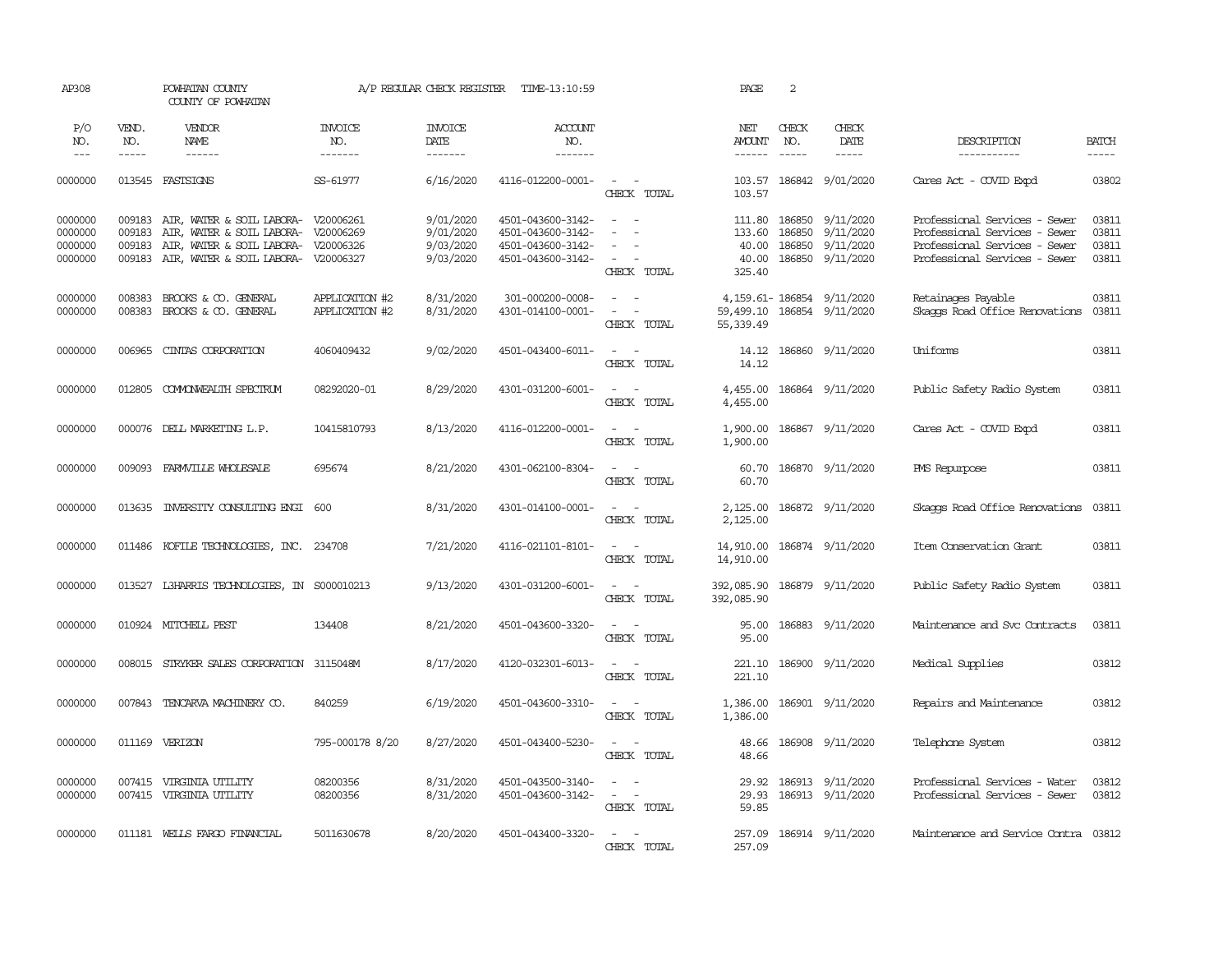| AP308         |             | POWHATAN COUNTY<br>COUNTY OF POWHATAN |                | A/P REGULAR CHECK REGISTER | TIME-13:10:59     |                                                      | PAGE           | 3              |                  |                               |       |
|---------------|-------------|---------------------------------------|----------------|----------------------------|-------------------|------------------------------------------------------|----------------|----------------|------------------|-------------------------------|-------|
| P/O           | VEND.       | VENDOR                                | <b>INVOICE</b> | <b>INVOICE</b>             | ACCOUNT           |                                                      | NET            | CHECK          | CHECK            |                               |       |
| NO.           | NO.         | NAME                                  | NO.            | DATE                       | NO.               |                                                      | AMOUNT         | NO.            | DATE             | DESCRIPTION                   | BATCH |
| $\frac{1}{2}$ | $- - - - -$ | ------                                | -------        | -------                    | -------           |                                                      |                | $- - - - -$    | $- - - - -$      | -----------                   | ----- |
| 0000000       | 009183      | AIR, WATER & SOIL LABORA- V20006364   |                | 9/04/2020                  | 4501-043500-3140- | $\overline{\phantom{a}}$                             | 40.00          | 186920         | 9/16/2020        | Professional Services - Water | 03819 |
| 0000000       | 009183      | AIR, WATER & SOIL LABORA-             | V20006475      | 9/10/2020                  | 4501-043600-3142- |                                                      | 265.20         | 186920         | 9/16/2020        | Professional Services - Sewer | 03819 |
| 0000000       | 009183      | AIR, WATER & SOIL LABORA- V20006476   |                | 9/10/2020                  | 4501-043600-3142- |                                                      | 362.40         | 186920         | 9/16/2020        | Professional Services - Sewer | 03819 |
| 0000000       | 009183      | AIR, WATER & SOIL LABORA- V20006499   |                | 9/10/2020                  | 4501-043600-3142- | $\overline{\phantom{a}}$                             | 40.00          | 186920         | 9/16/2020        | Professional Services - Sewer | 03819 |
| 0000000       | 009183      | AIR, WATER & SOIL LABORA- V20006500   |                | 9/10/2020                  | 4501-043600-3142- | $\sim$                                               | 40.00          |                | 186920 9/16/2020 | Professional Services - Sewer | 03819 |
|               |             |                                       |                |                            |                   | CHECK TOTAL                                          | 747.60         |                |                  |                               |       |
| 0000000       | 008668      | BANK OF AMERICA                       | 09/01/2020     | 9/01/2020                  | 4116-012200-0001- | $\sim$<br>$\sim$                                     | 742.50         | 186923         | 9/16/2020        | Cares Act - COVID Expd        | 03821 |
| 0000000       | 008668      | BANK OF AMERICA                       | 09/01/2020     | 9/01/2020                  | 4116-012200-0001- | $\equiv$<br>$\overline{\phantom{a}}$                 | 111.37- 186923 |                | 9/16/2020        | Cares Act - COVID Expd        | 03821 |
| 0000000       | 008668      | BANK OF AMERICA                       | 09/01/2020     | 9/01/2020                  | 4116-035500-0008- | $\sim$                                               | 134.80         | 186923         | 9/16/2020        | Emerg Perform Grant           | 03821 |
| 0000000       | 008668      | BANK OF AMERICA                       | 09/01/2020     | 9/01/2020                  | 4116-012200-0001- | $\equiv$                                             | 11,621.12      | 186923         | 9/16/2020        | Cares Act - COVID Expd        | 03821 |
| 0000000       | 008668      | BANK OF AMERICA                       | 09/01/2020     | 9/01/2020                  | 4116-012200-0001- | $\sim$<br>$\overline{\phantom{a}}$                   | 1,157.33       | 186923         | 9/16/2020        | Cares Act - COVID Expd        | 03821 |
| 0000000       | 008668      | BANK OF AMERICA                       | 09/01/2020     | 9/01/2020                  | 4116-012200-0001- |                                                      | 6,633.85       | 186923         | 9/16/2020        | Cares Act - COVID Expd        | 03821 |
| 0000000       | 008668      | BANK OF AMERICA                       | 09/01/2020     | 9/01/2020                  | 4116-012200-0001- | $\equiv$                                             | 59.43          | 186923         | 9/16/2020        | Cares Act - COVID Expd        | 03821 |
| 0000000       | 008668      | BANK OF AMERICA                       | 09/01/2020     | 9/01/2020                  | 4116-012200-0001- |                                                      | 471.91         | 186923         | 9/16/2020        | Cares Act - COVID Expd        | 03821 |
| 0000000       | 008668      | BANK OF AMERICA                       | 09/01/2020     | 9/01/2020                  | 4116-012200-0001- | $\equiv$<br>$\overline{\phantom{a}}$                 | 350.00         | 186923         | 9/16/2020        | Cares Act - COVID Expd        | 03821 |
| 0000000       | 008668      | BANK OF AMERICA                       | 09/01/2020     | 9/01/2020                  | 4116-012200-0001- |                                                      | 770.00         | 186923         | 9/16/2020        | Cares Act - COVID Expd        | 03821 |
| 0000000       | 008668      | BANK OF AMERICA                       | 09/01/2020     | 9/01/2020                  | 4116-012200-0001- | $\equiv$<br>÷,                                       | 5,210.50       | 186923         | 9/16/2020        | Cares Act - COVID Expd        | 03821 |
| 0000000       | 008668      | BANK OF AMERICA                       | 09/01/2020     | 9/01/2020                  | 4116-012200-0001- |                                                      |                | 404.11- 186923 | 9/16/2020        | Cares Act - COVID Expd        | 03821 |
| 0000000       | 008668      | BANK OF AMERICA                       | 09/01/2020     | 9/01/2020                  | 4116-012200-0001- | $\overline{\phantom{a}}$<br>÷,                       | 10,900.25      | 186923         | 9/16/2020        | Cares Act - COVID Expd        | 03821 |
| 0000000       | 008668      | BANK OF AMERICA                       | 09/01/2020     | 9/01/2020                  | 4116-012200-0001- |                                                      | 879.13         | 186923         | 9/16/2020        | Cares Act - COVID Expd        | 03821 |
| 0000000       | 008668      | BANK OF AMERICA                       | 09/01/2020     | 9/01/2020                  | 4116-012200-0001- | $\sim$                                               | 956.00         | 186923         | 9/16/2020        | Cares Act - COVID Expd        | 03821 |
| 0000000       | 008668      | BANK OF AMERICA                       | 09/01/2020     | 9/01/2020                  | 4116-012200-0001- |                                                      | 396.00         | 186923         | 9/16/2020        | Cares Act - COVID Expd        | 03821 |
| 0000000       | 008668      | BANK OF AMERICA                       | 09/01/2020     | 9/01/2020                  | 4116-012200-0001- | $\sim$<br>$\sim$                                     | 463.68         | 186923         | 9/16/2020        | Cares Act - COVID Expd        | 03821 |
| 0000000       | 008668      | BANK OF AMERICA                       | 09/01/2020     | 9/01/2020                  | 4120-032301-8215- |                                                      | 672.82         | 186923         | 9/16/2020        | Capital Outlay                | 03821 |
| 0000000       | 008668      | BANK OF AMERICA                       | 09/01/2020     | 9/01/2020                  | 4301-062100-8304- |                                                      | 799.99         | 186923         | 9/16/2020        | PMS Repurpose                 | 03821 |
| 0000000       | 008668      | BANK OF AMERICA                       | 09/01/2020     | 9/01/2020                  | 4501-043600-3310- |                                                      | 294.26         | 186923         | 9/16/2020        | Repairs and Maintenance       | 03821 |
| 0000000       | 008668      | BANK OF AMERICA                       | 09/01/2020     | 9/01/2020                  | 4501-043400-5130- | $\overline{a}$                                       | 27.86          | 186923         | 9/16/2020        | Water                         | 03821 |
| 0000000       | 008668      | BANK OF AMERICA                       | 09/01/2020     | 9/01/2020                  | 4501-043400-6100- | $\equiv$                                             | 48.63          | 186923         | 9/16/2020        | Personal Protective Equipment | 03821 |
| 0000000       | 008668      | BANK OF AMERICA                       | 09/01/2020     | 9/01/2020                  | 4501-043600-3310- |                                                      | 310.60         | 186923         | 9/16/2020        | Repairs and Maintenance       | 03821 |
| 0000000       | 008668      | BANK OF AMERICA                       | 09/01/2020     | 9/01/2020                  | 4501-043600-3310- | $\sim$                                               | 176.80         | 186923         | 9/16/2020        | Repairs and Maintenance       | 03821 |
| 0000000       | 008668      | BANK OF AMERICA                       | 09/01/2020     | 9/01/2020                  | 4501-043600-3310- |                                                      | 516.95         | 186923         | 9/16/2020        | Repairs and Maintenance       | 03821 |
| 0000000       | 008668      | BANK OF AMERICA                       | 09/01/2020     | 9/01/2020                  | 4501-043600-3310- |                                                      | 803.17         | 186923         | 9/16/2020        | Repairs and Maintenance       | 03821 |
| 0000000       | 008668      | BANK OF AMERICA                       | 09/01/2020     | 9/01/2020                  | 4501-043600-3310- |                                                      | 302.57         | 186923         | 9/16/2020        | Repairs and Maintenance       | 03821 |
| 0000000       | 008668      | BANK OF AMERICA                       | 09/01/2020     | 9/01/2020                  | 4501-043400-3146- |                                                      | 360.00         | 186923         | 9/16/2020        | Professional Services         | 03821 |
| 0000000       | 008668      | BANK OF AMERICA                       | 09/01/2020     | 9/01/2020                  | 4501-043600-3310- |                                                      | 85.00          | 186923         | 9/16/2020        | Repairs and Maintenance       | 03821 |
| 0000000       | 008668      | BANK OF AMERICA                       | 09/01/2020     | 9/01/2020                  | 4501-043400-5810- |                                                      | 350.00         | 186923         | 9/16/2020        | Dues/Association Membership   | 03821 |
| 0000000       | 008668      | BANK OF AMERICA                       | 09/01/2020     | 9/01/2020                  | 4501-043600-6016- |                                                      | 5,170.18       | 186923         | 9/16/2020        | Chemicals                     | 03821 |
| 0000000       |             | 008668 BANK OF AMERICA                | 09/01/2020     | 9/01/2020                  | 4501-043400-6100- | $\sim$<br>$\sim$                                     | 116.00         | 186923         | 9/16/2020        | Personal Protective Equipment | 03821 |
|               |             |                                       |                |                            |                   | CHECK TOTAL                                          | 50,265.85      |                |                  |                               |       |
| 0000000       | 007296      | BOUND TREE MEDICAL, LLC               | 83734011       | 8/13/2020                  | 4120-032301-6013- |                                                      | 184.74         | 186928         | 9/16/2020        | Medical Supplies              | 03819 |
| 0000000       | 007296      | BOUND TREE MEDICAL, LLC               | 83749094       | 8/26/2020                  | 4120-032301-6013- | $\sim$<br>÷.                                         | 555.55         | 186928         | 9/16/2020        | Medical Supplies              | 03819 |
| 0000000       | 007296      | BOUND TREE MEDICAL, LLC               | 83750719       | 8/27/2020                  | 4120-032301-6013- | $\equiv$                                             | 40.55          | 186928         | 9/16/2020        | Medical Supplies              | 03819 |
| 0000000       | 007296      | BOUND TREE MEDICAL, LLC               | 83753943       | 8/31/2020                  | 4120-032301-6013- | $\equiv$                                             | 649.62         | 186928         | 9/16/2020        | Medical Supplies              | 03819 |
| 0000000       | 007296      | BOUND TREE MEDICAL, LLC               | 83756292       | 9/01/2020                  | 4120-032301-6013- | $\overline{\phantom{a}}$<br>$\overline{\phantom{a}}$ | 104.37         |                | 186928 9/16/2020 | Medical Supplies              | 03819 |
|               |             |                                       |                |                            |                   | CHECK TOTAL                                          | 1,534.83       |                |                  |                               |       |
| 0000000       | 009984      | BRAME SPECIALITY CO., INC.            | 7561459        | 8/21/2020                  | 4116-012200-0001- |                                                      | 335.92         | 186930         | 9/16/2020        | Cares Act - COVID Expd        | 03819 |
| 0000000       | 009984      | BRAME SPECIALIY CO., INC.             | 7568195        | 9/10/2020                  | 4116-012200-0001- | $\overline{\phantom{a}}$                             | 181.44         |                | 186930 9/16/2020 | Cares Act - COVID Expd        | 03819 |
|               |             |                                       |                |                            |                   | CHECK TOTAL                                          | 517.36         |                |                  |                               |       |
|               |             |                                       |                |                            |                   |                                                      |                |                |                  |                               |       |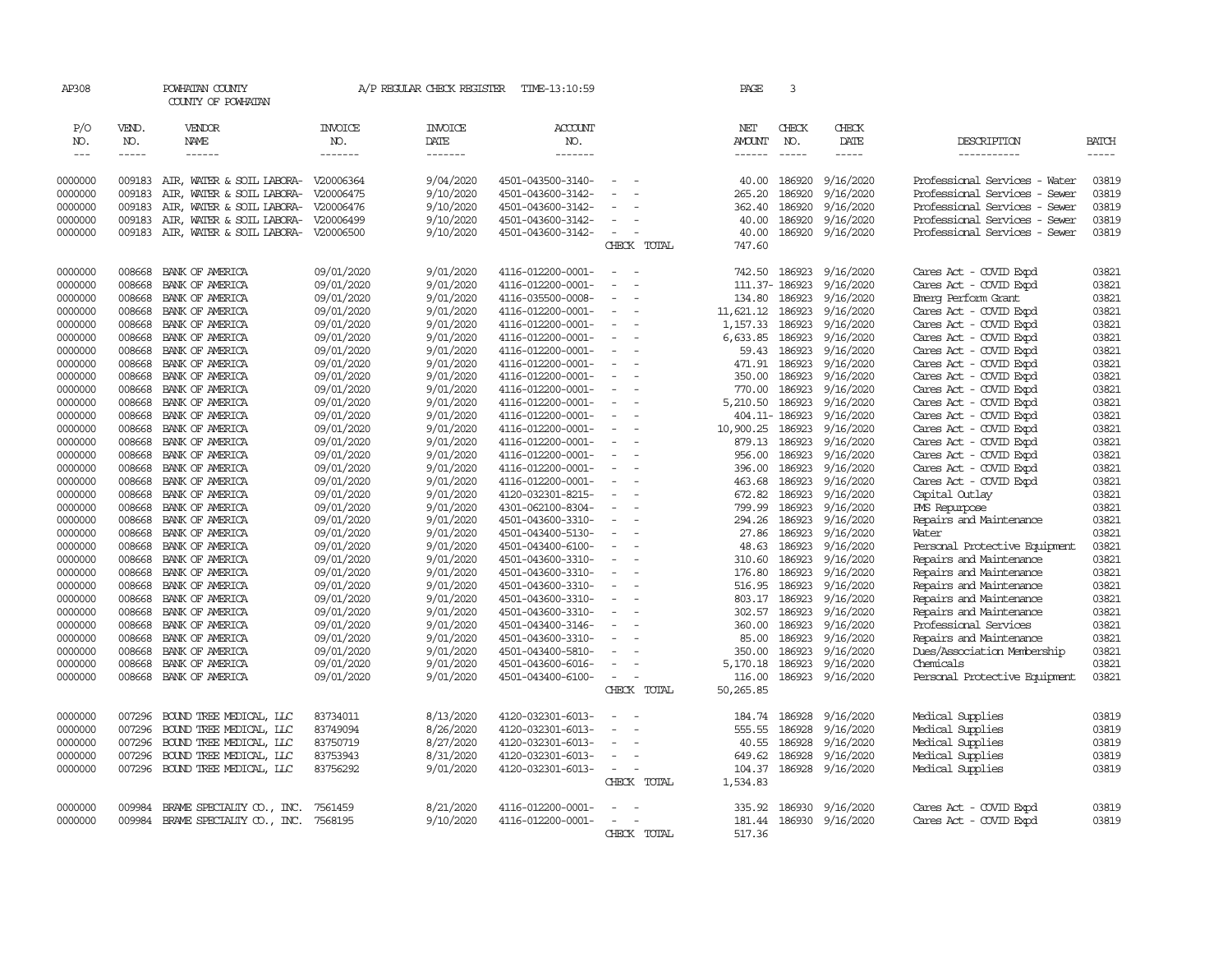| AP308               |              | POWHATAN COUNTY<br>COUNTY OF POWHATAN |                          | A/P REGULAR CHECK REGISTER | TIME-13:10:59                          |                                                                                                              | PAGE                   | 4             |                                      |                                      |                |
|---------------------|--------------|---------------------------------------|--------------------------|----------------------------|----------------------------------------|--------------------------------------------------------------------------------------------------------------|------------------------|---------------|--------------------------------------|--------------------------------------|----------------|
| P/O<br>NO.          | VEND.<br>NO. | VENDOR<br>NAME                        | <b>INVOICE</b><br>NO.    | <b>INVOICE</b><br>DATE     | ACCOUNT<br>NO.                         |                                                                                                              | NET<br>AMOUNT          | CHECK<br>NO.  | CHECK<br>DATE                        | DESCRIPTION                          | <b>BATCH</b>   |
| $\qquad \qquad - -$ | $- - - - -$  | ------                                | -------                  | -------                    | --------                               |                                                                                                              | ------                 | $- - - - -$   | -----                                | -----------                          | $- - - - -$    |
| 0000000<br>0000000  | 011610       | 011610 BUSINESS CARD<br>BUSINESS CARD | 08/27/2020<br>08/27/2020 | 8/27/2020<br>8/27/2020     | 4116-031201-5540-<br>4116-031212-6015- | $\sim$                                                                                                       | 165.27                 | 186931        | 385.27 186931 9/16/2020<br>9/16/2020 | Triad Expenses<br>Ancillary Expenses | 03815<br>03815 |
| 0000000             | 011610       | BUSINESS CARD                         | 08/27/2020               | 8/27/2020                  | 4116-031212-6015-                      |                                                                                                              | 117.90                 | 186931        | 9/16/2020                            | Ancillary Expenses                   | 03815          |
| 0000000             | 011610       | <b>BUSINESS CARD</b>                  | 08/27/2020               | 8/27/2020                  | 4116-031212-6015-                      |                                                                                                              |                        | 28.47 186931  | 9/16/2020                            | Ancillary Expenses                   | 03815          |
| 0000000             | 011610       | <b>BUSINESS CARD</b>                  | 08/27/2020               | 8/27/2020                  | 4116-031212-6015-                      |                                                                                                              |                        | 117.22 186931 | 9/16/2020                            | Ancillary Expenses                   | 03815          |
| 0000000             | 011610       | <b>BUSINESS CARD</b>                  | 08/27/2020               | 8/27/2020                  | 4116-031212-6015-                      |                                                                                                              | 295.84                 | 186931        | 9/16/2020                            | Ancillary Expenses                   | 03815          |
| 0000000             | 011610       | BUSINESS CARD                         | 08/27/2020               | 8/27/2020                  | 4116-031212-6015-                      |                                                                                                              |                        |               | 94.76 186931 9/16/2020               | Ancillary Expenses                   | 03815          |
| 0000000             |              | 011610 BUSINESS CARD                  | 08/27/2020               | 8/27/2020                  | 4116-031212-6015-                      | $\sim$                                                                                                       |                        |               | 195.12 186931 9/16/2020              | Ancillary Expenses                   | 03815          |
|                     |              |                                       |                          |                            |                                        | CHECK TOTAL                                                                                                  | 1,399.85               |               |                                      |                                      |                |
| 0000000             |              | 011611 BUSINESS CARD                  | 08/27/2020               | 8/27/2020                  | 4116-031212-6015-                      |                                                                                                              | $.00 \cdot$            | 186932        | 9/16/2020                            | Ancillary Expenses                   | 03818          |
| 0000000             |              | 011611 BUSINESS CARD                  | 08/27/2020               | 8/27/2020                  | 4116-031212-6015-                      | $\overline{\phantom{a}}$<br>$\overline{\phantom{a}}$                                                         | 37.67                  | 186932        | 9/16/2020                            | Ancillary Expenses                   | 03818          |
| 0000000             |              | 011611 BUSINESS CARD                  | 08/27/2020               | 8/27/2020                  | 4116-031212-6015-                      | $\sim$                                                                                                       | 84.24                  |               | 186932 9/16/2020                     | Ancillary Expenses                   | 03818          |
|                     |              |                                       |                          |                            |                                        | CHECK TOTAL                                                                                                  | 121.91                 |               |                                      |                                      |                |
| 0000000             | 006965       | CINIAS CORPORATION                    | 4061042343               | 9/09/2020                  | 4501-043400-6011-                      | $\sim$<br>$\sim$                                                                                             | 14.12                  |               | 186934 9/16/2020                     | Uniforms                             | 03819          |
|                     |              |                                       |                          |                            |                                        | CHECK TOTAL                                                                                                  | 14.12                  |               |                                      |                                      |                |
|                     |              |                                       |                          |                            |                                        |                                                                                                              |                        |               |                                      |                                      |                |
| 0000000             |              | 011861 COMUNITY LIFE CHURCH           | CARES FUNDING            | 9/08/2020                  | 4116-012200-0001-                      | $\overline{\phantom{a}}$<br>$\sim$<br>CHECK TOTAL                                                            | 25,000.00<br>25,000.00 |               | 186937 9/16/2020                     | Cares Act - COVID Expd               | 03819          |
|                     |              |                                       |                          |                            |                                        |                                                                                                              |                        |               |                                      |                                      |                |
| 0000000             | 000860       | DOMINION ENERGY VIRGINIA              | 078970558569/20          | 9/01/2020                  | 4501-043600-5110-                      | $\equiv$                                                                                                     |                        |               | 2, 243.11 186942 9/16/2020           | Electricity                          | 03819          |
| 0000000             | 000860       | DOMINION ENERGY VIRGINIA              | 18751989118/20           | 8/31/2020                  | 4501-043500-5110-                      | $\sim$<br>$\sim$                                                                                             | 23.20                  |               | 186942 9/16/2020                     | Electricity                          | 03819          |
|                     |              |                                       |                          |                            |                                        | CHECK TOTAL                                                                                                  | 2,266.31               |               |                                      |                                      |                |
| 0000000             | 000860       | DOMINION ENERGY VIRGINIA              | 2907028530 8/20          | 8/31/2020                  | 4501-043400-5110-                      | $\frac{1}{2} \left( \frac{1}{2} \right) \left( \frac{1}{2} \right) = \frac{1}{2} \left( \frac{1}{2} \right)$ |                        |               | 37.46 186943 9/16/2020               | Electricity                          | 03819          |
| 0000000             | 000860       | DOMINION ENERGY VIRGINIA              | 3085476897 8/20          | 8/31/2020                  | 4501-043600-5110-                      | $\blacksquare$<br>$\overline{\phantom{a}}$                                                                   | 217.96                 |               | 186943 9/16/2020                     | Electricity                          | 03819          |
|                     |              |                                       |                          |                            |                                        | CHECK TOTAL                                                                                                  | 255.42                 |               |                                      |                                      |                |
| 0000000             | 000860       | DOMINION ENERGY VIRGINIA              | 6656300552 9/20          | 9/01/2020                  | 4501-043500-5110-                      | $\sim$                                                                                                       | 199.97                 |               | 186944 9/16/2020                     | Electricity                          | 03819          |
| 0000000             | 000860       | DOMINION ENERGY VIRGINIA              | 9052426195 9/20          | 9/01/2020                  | 4501-043600-5110-                      | $\sim$<br>$\sim$                                                                                             | 43.22                  |               | 186944 9/16/2020                     | Electricity                          | 03819          |
|                     |              |                                       |                          |                            |                                        | CHECK TOTAL                                                                                                  | 243.19                 |               |                                      |                                      |                |
| 0000000             | 000860       | DOMINION ENERGY VIRGINIA              | 998223150 8/20           | 8/31/2020                  | 4501-043600-5110-                      | $\sim$                                                                                                       | 81.51                  |               | 186945 9/16/2020                     | Electricity                          | 03819          |
|                     |              |                                       |                          |                            |                                        | CHECK TOTAL                                                                                                  | 81.51                  |               |                                      |                                      |                |
|                     |              |                                       |                          |                            |                                        |                                                                                                              |                        |               |                                      |                                      |                |
| 0000000             |              | 011224 ELECTRONIC SYSTEMS, INC.       | IN1651358                | 9/02/2020                  | 4501-043400-3320-                      | $\sim$ $ \sim$                                                                                               | 45.25                  |               | 186947 9/16/2020                     | Maintenance and Service Contra       | 03819          |
|                     |              |                                       |                          |                            |                                        | CHECK TOTAL                                                                                                  | 45.25                  |               |                                      |                                      |                |
| 0000000             | 006510       | EMERGENCY SERVICES                    | 433                      | 9/08/2020                  | 4116-012200-0001-                      | $\frac{1}{2} \left( \frac{1}{2} \right) \left( \frac{1}{2} \right) = \frac{1}{2} \left( \frac{1}{2} \right)$ | 1,200.00               |               | 186948 9/16/2020                     | Cares Act - COVID Expd               | 03819          |
| 0000000             | 006510       | EMERGENCY SERVICES                    | 438                      | 9/08/2020                  | 4120-032300-3110-                      | $\equiv$                                                                                                     | 32,434.00              |               | 186948 9/16/2020                     | Contract Services-Daytime Cove       | 03819          |
|                     |              |                                       |                          |                            |                                        | CHECK TOTAL                                                                                                  | 33,634.00              |               |                                      |                                      |                |
| 0000000             | 009639       | EMS MANAGEMENT &                      | 040390                   | 8/31/2020                  | 4120-032300-5845-                      | $\sim$<br>$\sim$                                                                                             | 2,148.21               |               | 186949 9/16/2020                     | EMS Transport Third Party Bill 03819 |                |
|                     |              |                                       |                          |                            |                                        | CHECK TOTAL                                                                                                  | 2,148.21               |               |                                      |                                      |                |
|                     |              |                                       |                          |                            |                                        |                                                                                                              |                        |               |                                      |                                      |                |
| 0000000             |              | 011563 FEEDING POWHATAN, INC.         | SEPT PYMT                | 9/08/2020                  | 4116-012200-0001-                      | $\sim$ $ \sim$                                                                                               | 25,000.00              |               | 186950 9/16/2020                     | Cares Act - COVID Expd               | 03819          |
|                     |              |                                       |                          |                            |                                        | CHECK TOTAL                                                                                                  | 25,000.00              |               |                                      |                                      |                |
| 0000000             |              | 013623 FRONT LINE SAFETY              | 1457659-IN               | 9/11/2020                  | 4116-012200-0001-                      | $ -$                                                                                                         |                        |               | 13,056.00 186952 9/16/2020           | Cares Act - COVID Expd               | 03819          |
|                     |              |                                       |                          |                            |                                        | CHECK TOTAL                                                                                                  | 13,056.00              |               |                                      |                                      |                |
|                     |              |                                       |                          |                            |                                        |                                                                                                              |                        |               |                                      |                                      |                |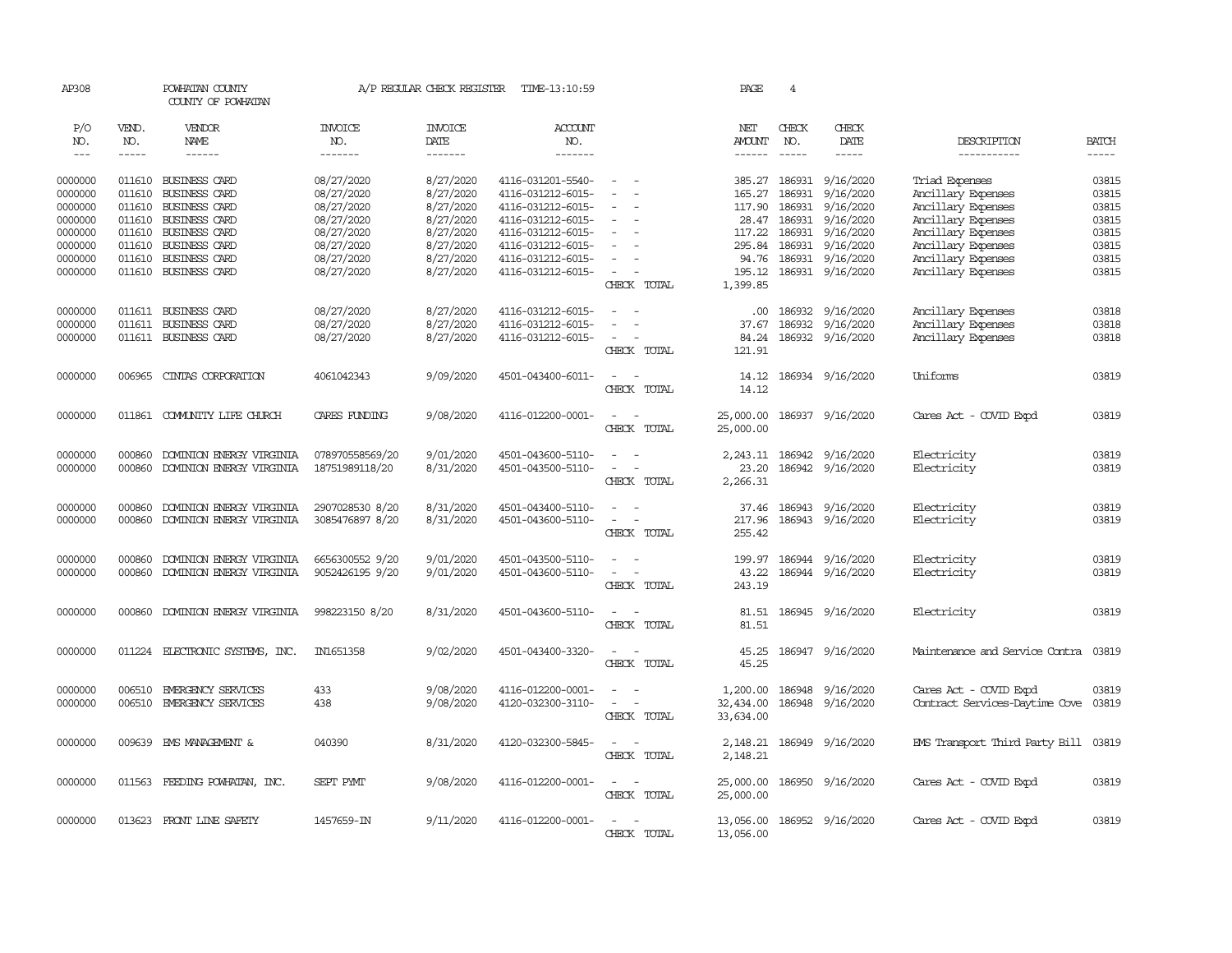| AP308                                    |                                      | POWHATAN COUNTY<br>COUNTY OF POWHATAN                                                    |                                      | A/P REGULAR CHECK REGISTER                       | TIME-13:10:59                                                                    |                                                                                                  | PAGE                                        | 5                             |                                                         |                                                                              |                                  |
|------------------------------------------|--------------------------------------|------------------------------------------------------------------------------------------|--------------------------------------|--------------------------------------------------|----------------------------------------------------------------------------------|--------------------------------------------------------------------------------------------------|---------------------------------------------|-------------------------------|---------------------------------------------------------|------------------------------------------------------------------------------|----------------------------------|
| P/O<br>NO.<br>$---$                      | VEND.<br>NO.<br>$- - - - -$          | VENDOR<br>NAME<br>------                                                                 | <b>INVOICE</b><br>NO.<br>-------     | <b>INVOICE</b><br>DATE<br>-------                | ACCOUNT<br>NO.<br>--------                                                       |                                                                                                  | NET<br><b>AMOUNT</b><br>$- - - - - -$       | CHECK<br>NO.<br>$\frac{1}{2}$ | CHECK<br>DATE<br>$- - - - -$                            | DESCRIPTION<br>-----------                                                   | <b>BATCH</b><br>$- - - - -$      |
| 0000000                                  |                                      | 012757 GOVERNMENTJOBS.COM, INC.                                                          | INV-15581                            | 7/23/2020                                        | 4116-012200-0001-                                                                | $\mathcal{L} = \mathcal{L} \times \mathcal{L}$<br>CHECK TOTAL                                    | 8,184.80                                    |                               | 8,184.80 186954 9/16/2020                               | Cares Act - COVID Expd                                                       | 03820                            |
| 0000000                                  | 009245                               | <b>INVOVATIVE BIO</b>                                                                    | 20902020                             | 9/06/2020                                        | 4501-043600-3320-                                                                | $\sim$ $ \sim$<br>CHECK TOTAL                                                                    | 2,850.00<br>2,850.00                        |                               | 186957 9/16/2020                                        | Maintenance and Svc Contracts                                                | 03819                            |
| 0000000                                  |                                      | 010924 MITCHELL PEST                                                                     | 135323                               | 8/24/2020                                        | 4501-043600-3320-                                                                | $\sim$ $ -$<br>CHECK TOTAL                                                                       | 95.00<br>95.00                              |                               | 186964 9/16/2020                                        | Maintenance and Svc Contracts                                                | 03820                            |
| 0000000                                  |                                      | 008073 PROJECT LIFESAVER                                                                 | S200017867                           | 9/02/2020                                        | 4116-031210-6015-                                                                | $\sim$<br>$\sim$<br>CHECK TOTAL                                                                  | 1,566.13                                    |                               | 1,566.13 186973 9/16/2020                               | Project Lifesaver expenses                                                   | 03820                            |
| 0000000                                  |                                      | 000620 R.C. GOODWYN & SONS, INC 0924955                                                  |                                      | 9/04/2020                                        | 4116-031201-5540-                                                                | $\sim$<br>$\sim$<br>CHECK TOTAL                                                                  | 13.35<br>13.35                              |                               | 186975 9/16/2020                                        | Triad Expenses                                                               | 03820                            |
| 0000000                                  | 006466                               | RADIO COMMUNICATION OF VA 502005446-1                                                    |                                      | 9/08/2020                                        | 4116-012200-0001-                                                                | $\sim$ $ \sim$<br>CHECK TOTAL                                                                    | 182.00<br>182.00                            |                               | 186976 9/16/2020                                        | Cares Act - COVID Expd                                                       | 03820                            |
| 0000000<br>0000000<br>0000000<br>0000000 | 007325<br>007325<br>007325<br>007325 | RICHMOND OXYGEN CO.<br>RICHMOND OXYGEN CO.<br>RICHMOND OXYGEN CO.<br>RICHMOND OXYGEN CO. | 343809<br>343810<br>344257<br>345357 | 8/12/2020<br>8/12/2020<br>8/26/2020<br>8/31/2020 | 4120-032301-6013-<br>4120-032301-6013-<br>4120-032301-6013-<br>4120-032301-6013- | $\equiv$<br>$\sim$<br>$\overline{\phantom{a}}$<br>$\sim$<br>$\sim$<br>$\sim$ $ -$<br>CHECK TOTAL | 81.00<br>72.00<br>63.00<br>277.50<br>493.50 | 186979<br>186979<br>186979    | 9/16/2020<br>9/16/2020<br>9/16/2020<br>186979 9/16/2020 | Medical Supplies<br>Medical Supplies<br>Medical Supplies<br>Medical Supplies | 03820<br>03820<br>03820<br>03820 |
| 0000000                                  | 011988                               | SUMIT MEDIA LLC                                                                          | 501401-8                             | 8/31/2020                                        | 4116-032200-0010-                                                                | $\sim$ $ \sim$<br>CHECK TOTAL                                                                    | 99.00<br>99.00                              |                               | 186985 9/16/2020                                        | SAFER Expenses                                                               | 03820                            |
| 0000000                                  | 013620                               | THE OLSON GROUP, LID                                                                     | 10084.001-02                         | 8/31/2020                                        | 4116-012200-0001-                                                                | $\overline{\phantom{a}}$<br>$\sim$<br>CHECK TOTAL                                                | 2,723.28<br>2,723.28                        |                               | 186987 9/16/2020                                        | Cares Act - COVID Expd                                                       | 03820                            |
| 0000000                                  |                                      | 013447 WACO, INC.                                                                        | 87113                                | 8/31/2020                                        | 4301-014100-0001-                                                                | $\sim$<br>$\sim$<br>CHECK TOTAL                                                                  | 3,200.00<br>3,200.00                        |                               | 186992 9/16/2020                                        | Skaggs Road Office Renovations                                               | 03820                            |
| 0000000                                  |                                      | 007755 WITMER PUBLIC SAFETY                                                              | E1990490                             | 9/04/2020                                        | 4116-032200-0010-                                                                | $\sim$ $ -$<br>CHECK TOTAL                                                                       | 840.00<br>840.00                            |                               | 186994 9/16/2020                                        | SAFER Expenses                                                               | 03820                            |
| 0000000<br>0000000                       | 009183                               | AIR, WATER & SOIL LABORA-<br>009183 AIR, WATER & SOIL LABORA-                            | V20006602<br>V20006603               | 9/15/2020<br>9/15/2020                           | 4501-043600-3142-<br>4501-043600-3142-                                           | $\sim$ $\sim$<br>$\sim$<br>$\sim$<br>$\sim$ $-$<br>CHECK TOTAL                                   | 111.80<br>133.60<br>245.40                  |                               | 187082 9/23/2020<br>187082 9/23/2020                    | Professional Services - Sewer<br>Professional Services - Sewer               | 03822<br>03822                   |
| 0000000<br>0000000                       |                                      | 007436 AQUA VIRGINIA, INC.<br>007436 AQUA VIRGINIA, INC.                                 | 0574661 9/20<br>1188328 9/20         | 9/08/2020<br>9/08/2020                           | 4501-043400-5130-<br>4501-043600-5130-                                           | $\equiv$<br>$\sim$<br>$\sim$<br>$\sim$ $-$<br>CHECK TOTAL                                        | 22.30<br>17.62<br>39.92                     | 187085                        | 187085 9/23/2020<br>9/23/2020                           | Water<br>Water - Sewer Facilities                                            | 03822<br>03822                   |
| 0000000                                  |                                      | 008397 ATCO INTERNATIONAL                                                                | 10562876                             | 9/10/2020                                        | 4116-012200-0001-                                                                | $\sim$ $ \sim$<br>CHECK TOTAL                                                                    | 304.89<br>304.89                            |                               | 187087 9/23/2020                                        | Cares Act - COVID Expd                                                       | 03822                            |
| 0000000                                  |                                      | 009454 BANKERS INSURANCE, LLC                                                            | 54189                                | 9/10/2020                                        | 4501-043400-2310-                                                                | $\sim$ 100 $\sim$<br>CHECK TOTAL                                                                 | 90.00<br>90.00                              |                               | 187088 9/23/2020                                        | Medical Insurance                                                            | 03822                            |
| 0000000                                  |                                      | 008713 BLUE RIDGE RESCUE                                                                 | 49493                                | 9/10/2020                                        | 4116-012200-0001-                                                                | $\sim$<br>$\sim$<br>CHECK TOTAL                                                                  | 22,329.12 187091 9/23/2020<br>22,329.12     |                               |                                                         | Cares Act - COVID Expd                                                       | 03822                            |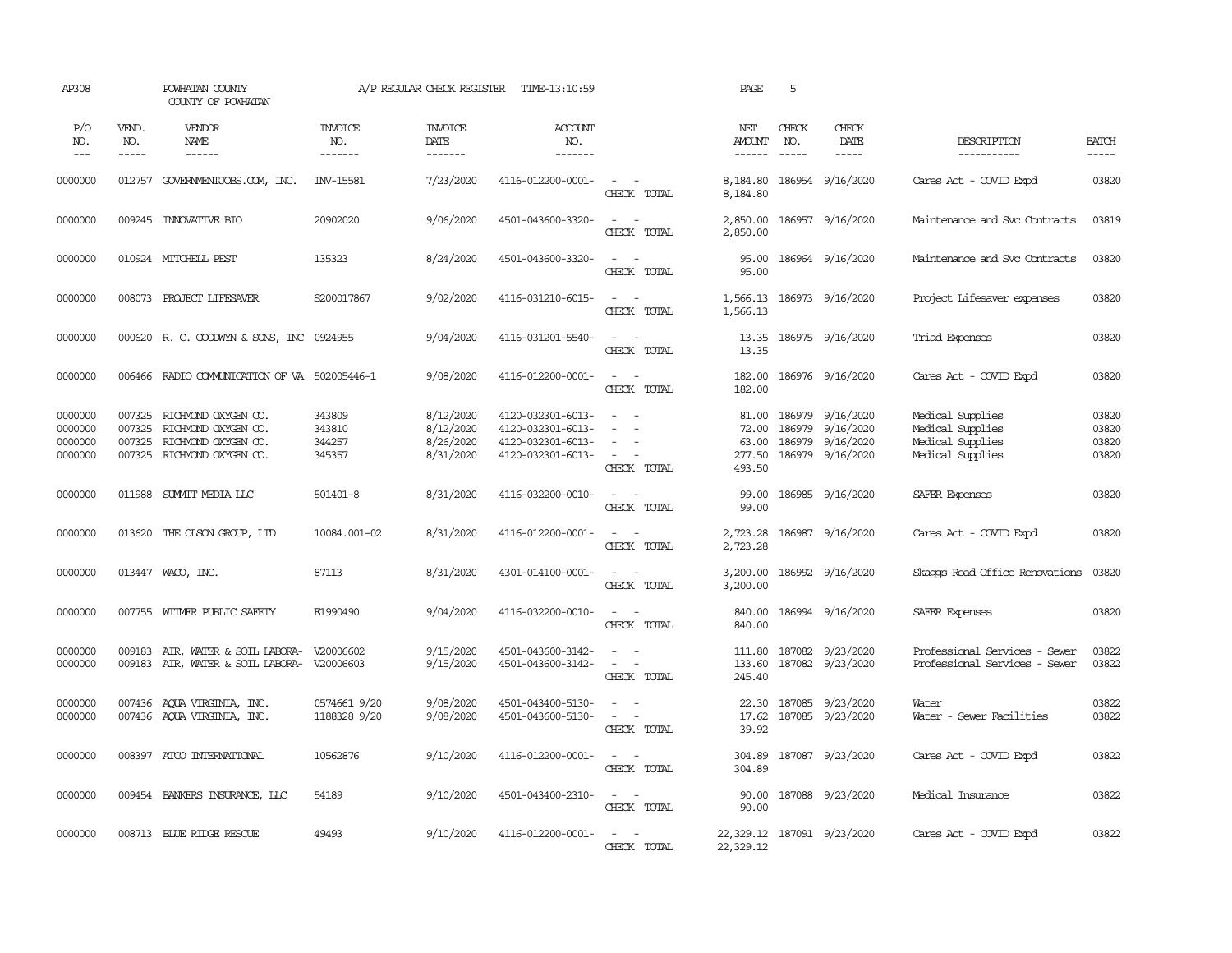| AP308              |              | POWHATAN COUNTY<br>COUNTY OF POWHATAN      |                        | A/P REGULAR CHECK REGISTER | TIME-13:10:59     |                                                 | PAGE               | 6            |                            |                               |                |
|--------------------|--------------|--------------------------------------------|------------------------|----------------------------|-------------------|-------------------------------------------------|--------------------|--------------|----------------------------|-------------------------------|----------------|
| P/O<br>NO.         | VEND.<br>NO. | VENDOR<br>NAME                             | <b>INVOICE</b><br>NO.  | <b>INVOICE</b><br>DATE     | ACCOUNT<br>NO.    |                                                 | NET<br>AMOUNT      | CHECK<br>NO. | CHECK<br>DATE              | DESCRIPTION                   | <b>BATCH</b>   |
| $---$              |              | $- - - - - -$                              | -------                | $- - - - - - -$            | $- - - - - - -$   |                                                 | ------ -----       |              | $- - - - -$                | -----------                   |                |
| 0000000            |              | 009984 BRAME SPECIALITY CO., INC.          | 7555311                | 8/11/2020                  | 4116-012200-0001- | -- -                                            |                    |              | 714.90 187093 9/23/2020    | Cares Act - COVID Expd        | 03822          |
| 0000000            | 009984       | BRAME SPECIALTY CO., INC.                  | 7558896                | 8/14/2020                  | 4116-012200-0001- |                                                 | 714.90             | 187093       | 9/23/2020                  | Cares Act - COVID Expd        | 03822          |
| 0000000            | 009984       | BRAME SPECIALITY CO., INC. 7561135         |                        | 8/20/2020                  | 4116-012200-0001- |                                                 |                    |              | 864.90 187093 9/23/2020    | Cares Act - COVID Expd        | 03822          |
| 0000000            | 009984       | BRAME SPECIALITY CO., INC.                 | 7563314                | 9/15/2020                  | 4116-012200-0001- | $\sim$                                          |                    |              | 318.50 187093 9/23/2020    | Cares Act - COVID Expd        | 03822          |
| 0000000            |              | 009984 BRAME SPECIALTY CO., INC. 7568188   |                        | 9/10/2020                  | 4116-012200-0001- | <b><i><u>Participate</u></i></b><br>CHECK TOTAL | 450.00<br>3,063.20 |              | 187093 9/23/2020           | Cares Act - COVID Expd        | 03822          |
| 0000000            | 006965       | CINIAS CORPORATION                         | 4061710906             | 9/16/2020                  | 4501-043400-6011- | $\sim$ $  -$                                    | 14.12              |              | 187094 9/23/2020           | Uniforms                      | 03822          |
|                    |              |                                            |                        |                            |                   | CHECK TOTAL                                     | 14.12              |              |                            |                               |                |
| 0000000            |              | 011751 COMPASS MD                          | 242                    | 9/04/2020                  | 4116-032200-0010- | $ -$                                            |                    |              | 959.00 187097 9/23/2020    | SAFER Expenses                | 03822          |
| 0000000            |              | 011751 COMPASS MD                          | 244                    | 9/04/2020                  | 4116-032200-0010- | $\sim$ $ \sim$                                  | 479.50             |              | 187097 9/23/2020           | SAFER Expenses                | 03822          |
|                    |              |                                            |                        |                            |                   | CHECK TOTAL                                     | 1,438.50           |              |                            |                               |                |
| 0000000            |              | 007147 DRAPER ADEN ASSOCIATES,             | 2020080274             | 8/31/2020                  | 4501-043500-3140- | $\sim$ $ \sim$                                  |                    |              | 700.00 187103 9/23/2020    | Professional Services - Water | 03822          |
| 0000000            |              | 007147 DRAPER ADEN ASSOCIATES,             | 2020080274             | 8/31/2020                  | 4501-043600-3142- | $\sim$ $ \sim$                                  | 700.00             |              | 187103 9/23/2020           | Professional Services - Sewer | 03822          |
|                    |              |                                            |                        |                            |                   | CHECK TOTAL                                     | 1,400.00           |              |                            |                               |                |
| 0000000            |              | 013671 EDWARDS STUART & SHERRY             | REFUND DEPOSIT         | 9/17/2020                  | 501-000200-0003-  | $\sim$ $  -$                                    | 65.00              |              | 187105 9/23/2020           | Customer Deposits Payable     | 03823          |
|                    |              |                                            |                        |                            |                   | CHECK TOTAL                                     | 65.00              |              |                            |                               |                |
| 0000000            |              | 009093 FARMVILLE WHOLESALE                 | 696306                 | 9/01/2020                  | 4301-062100-8304- | $\sim$ $ -$                                     | 124.10             |              | 187106 9/23/2020           | PMS Repurpose                 | 03822          |
|                    |              |                                            |                        |                            |                   | CHECK TOTAL                                     | 124.10             |              |                            |                               |                |
| 0000000            | 006606       | FLATROCK GLASS & DOOR INC 20626            |                        | 9/08/2020                  | 4116-012200-0001- | $\sim$ $ \sim$                                  |                    |              | 8,500.00 187108 9/23/2020  | Cares Act - COVID Expd        | 03822          |
| 0000000            | 006606       | FLATROCK GLASS & DOOR INC 20636            |                        | 9/08/2020                  | 4116-012200-0001- | $\sim$<br>$\sim$                                | 200.00             |              | 187108 9/23/2020           | Cares Act - COVID Expd        | 03822          |
|                    |              |                                            |                        |                            |                   | CHECK TOTAL                                     | 8,700.00           |              |                            |                               |                |
| 0000000            |              | 006013 GRAINGER                            | 9638967738             | 9/01/2020                  | 4301-062100-8304- | <b>Contract Contract Contract</b>               |                    |              | 38.91 187111 9/23/2020     | PMS Repurpose                 | 03822          |
|                    |              |                                            |                        |                            |                   | CHECK TOTAL                                     | 38.91              |              |                            |                               |                |
| 0000000            |              | 013645 KNOWINK LLC                         | 6272                   | 8/30/2020                  | 4301-013200-8302- | $\sim$ $ -$                                     |                    |              | 47,840.00 187116 9/23/2020 | Poll Books Replacement        | 03822          |
|                    |              |                                            |                        |                            |                   | CHECK TOTAL                                     | 47,840.00          |              |                            |                               |                |
| 0000000            |              | 013610 S&H UNIFORMS CORP                   | 1979040                | 9/09/2020                  | 4116-012200-0001- | $\sim$ $ \sim$                                  |                    |              | 760.00 187130 9/23/2020    | Cares Act - COVID Expd        | 03823          |
|                    |              |                                            |                        |                            |                   | CHECK TOTAL                                     | 760.00             |              |                            |                               |                |
| 0000000            | 006594       | SOUTHSIDE ELECTRIC COOP                    | 63504003 9/20          | 9/11/2020                  | 4501-043600-5110- | $\omega_{\rm{max}}$ , $\omega_{\rm{max}}$       |                    |              | 1,937.02 187135 9/23/2020  | Electricity                   | 03823          |
| 0000000            |              | 006594 SOUTHSIDE ELECTRIC COOP             | 63504013 9/20          | 9/11/2020                  | 4501-043500-5110- | $\sim$ $ \sim$                                  |                    |              | 287.76 187135 9/23/2020    | Electricity                   | 03823          |
|                    |              |                                            |                        |                            |                   | CHECK TOTAL                                     | 2,224.78           |              |                            |                               |                |
| 0000000            | 007182       | SUPPLY ROOM COMPANIES INC 4107450-0        |                        | 8/18/2020                  | 4116-012200-0001- | 100 Hz 100 Hz                                   |                    |              | 2,623.74 187137 9/23/2020  | Cares Act - COVID Expd        | 03823          |
| 0000000            | 007182       | SUPPLY ROOM COMPANIES INC 4107450-1        |                        | 8/19/2020                  | 4116-012200-0001- | $\sim$ $ \sim$                                  |                    |              | 341.82 187137 9/23/2020    | Cares Act - COVID Expd        | 03823          |
| 0000000            |              | 007182 SUPPLY ROOM COMPANIES INC 4108436-0 |                        | 8/19/2020                  | 4116-012200-0001- | $\sim$ $ \sim$ $ -$                             |                    |              | 1,073.25 187137 9/23/2020  | Cares Act - COVID Expd        | 03823          |
|                    |              |                                            |                        |                            |                   | CHECK TOTAL                                     | 4,038.81           |              |                            |                               |                |
| 0000000            |              | 013672 W. B. MASON CO. INC.                | 213150278              | 8/25/2020                  | 4116-012200-0001- | $\sim$                                          |                    |              | 684.45 187141 9/23/2020    | Cares Act - COVID Expd        | 03823          |
| 0000000            |              | 013672 W. B. MASON CO. INC.                | 213253790              | 8/27/2020                  | 4116-012200-0001- |                                                 |                    |              | 684.45 187141 9/23/2020    | Cares Act - COVID Expd        | 03823          |
| 0000000            |              | 013672 W. B. MASON CO. INC.                | 213322918              | 8/31/2020                  | 4116-012200-0001- |                                                 |                    |              | 2, 274.51 187141 9/23/2020 | Cares Act - COVID Expd        | 03823          |
| 0000000<br>0000000 |              | 013672 W. B. MASON CO. INC.                | 213420208<br>213588327 | 9/02/2020<br>9/09/2020     | 4116-012200-0001- | $\sim$<br>$\sim$ $-$                            |                    |              | 650.00 187141 9/23/2020    | Cares Act - COVID Expd        | 03823<br>03823 |
|                    |              | 013672 W. B. MASON CO. INC.                |                        |                            | 4116-012200-0001- |                                                 |                    |              | 249.75 187141 9/23/2020    | Cares Act - COVID Expd        |                |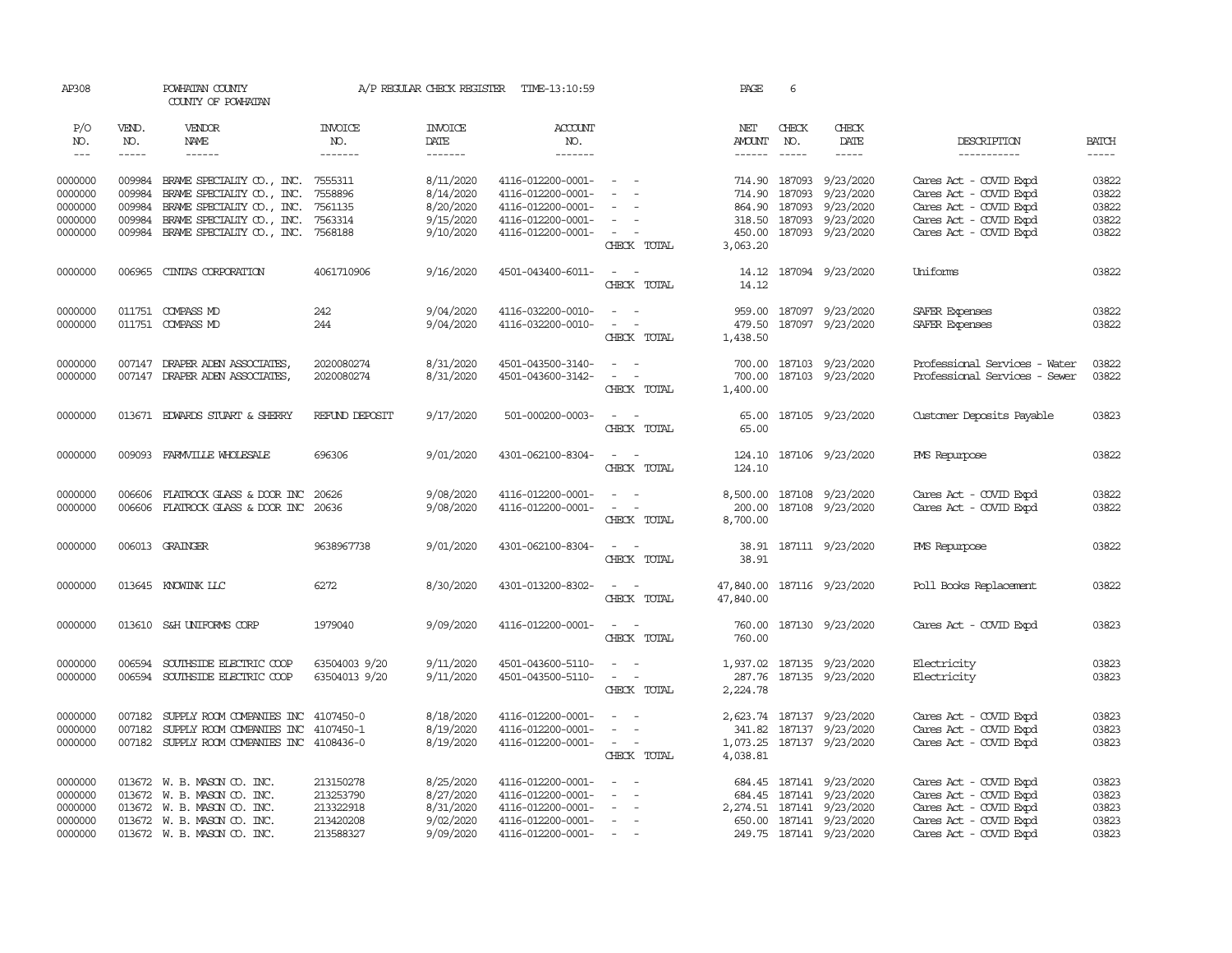| AP308                                               |                               | POWHATAN COUNTY<br>COUNTY OF POWHATAN                                                                                                                                                                         |                                              | A/P REGULAR CHECK REGISTER                                    | TIME-13:10:59                                                                                         |                                                                                                                                                     | PAGE                                  | $7\phantom{.0}$               |                                                                                                                            |                                                                                                                                                                   |                                           |
|-----------------------------------------------------|-------------------------------|---------------------------------------------------------------------------------------------------------------------------------------------------------------------------------------------------------------|----------------------------------------------|---------------------------------------------------------------|-------------------------------------------------------------------------------------------------------|-----------------------------------------------------------------------------------------------------------------------------------------------------|---------------------------------------|-------------------------------|----------------------------------------------------------------------------------------------------------------------------|-------------------------------------------------------------------------------------------------------------------------------------------------------------------|-------------------------------------------|
| P/O<br>NO.<br>$---$                                 | VEND.<br>NO.<br>$\frac{1}{2}$ | VENDOR<br>NAME<br>$- - - - - -$                                                                                                                                                                               | <b>INVOICE</b><br>NO.<br>-------             | <b>INVOICE</b><br>DATE<br>$- - - - - - -$                     | <b>ACCOUNT</b><br>NO.<br>$- - - - - - -$                                                              |                                                                                                                                                     | NET<br><b>AMOUNT</b><br>$- - - - - -$ | CHECK<br>NO.<br>$\frac{1}{2}$ | CHECK<br>DATE<br>$- - - - -$                                                                                               | DESCRIPTION<br>-----------                                                                                                                                        | <b>BATCH</b>                              |
| 0000000                                             |                               | 013672 W. B. MASON CO. INC.                                                                                                                                                                                   | 213788571                                    | 9/16/2020                                                     | 4116-012200-0001-                                                                                     | $\sim$ $ \sim$<br>CHECK TOTAL                                                                                                                       | 15,518.66                             |                               | 10,975.50 187141 9/23/2020                                                                                                 | Cares Act - COVID Expd                                                                                                                                            | 03823                                     |
| 0000000<br>0000000<br>0000000<br>0000000<br>0000000 | 009183<br>009183<br>009183    | 009183 AIR, WATER & SOIL LABORA- V20006722<br>AIR, WATER & SOIL LABORA- V20006723<br>AIR, WATER & SOIL LABORA- V20006724<br>AIR, WATER & SOIL LABORA- V20006808<br>009183 AIR, WATER & SOIL LABORA- V20006809 |                                              | 9/18/2020<br>9/18/2020<br>9/18/2020<br>9/22/2020<br>9/22/2020 | 4501-043500-3140-<br>4501-043600-3142-<br>4501-043600-3142-<br>4501-043600-3142-<br>4501-043600-3142- | $\sim$ $-$<br>$\sim$<br>$\sim$<br>$\sim$<br>$\sim$<br>$\overline{\phantom{0}}$<br>CHECK TOTAL                                                       | 40.00<br>365.40                       |                               | 40.00 187145 9/29/2020<br>187145 9/29/2020<br>40.00 187145 9/29/2020<br>111.80 187145 9/29/2020<br>133.60 187145 9/29/2020 | Professional Services - Water<br>Professional Services - Sewer<br>Professional Services - Sewer<br>Professional Services - Sewer<br>Professional Services - Sewer | 03825<br>03825<br>03825<br>03825<br>03825 |
| 0000000                                             |                               | 011931 ALTAIRIS TECHNOLOGY                                                                                                                                                                                    | 40-POW                                       | 9/16/2020                                                     | 4301-031200-6001-                                                                                     | $\sim$ $ \sim$<br>CHECK TOTAL                                                                                                                       | 188.00                                |                               | 188.00 187146 9/29/2020                                                                                                    | Public Safety Radio System                                                                                                                                        | 03825                                     |
| 0000000<br>0000000                                  | 009944<br>009944              | BELTON, SR., AVERY SHABAR 544015<br>BELTON, SR., AVERY SHABAR 544015                                                                                                                                          |                                              | 9/18/2020<br>9/18/2020                                        | 4501-043500-3320-<br>4501-043600-3320-                                                                | $\frac{1}{2} \left( \frac{1}{2} \right) \left( \frac{1}{2} \right) = \frac{1}{2} \left( \frac{1}{2} \right)$<br>$\sim$ $ -$<br>CHECK TOTAL          | 600.00                                |                               | 300.00 187150 9/29/2020<br>300.00 187150 9/29/2020                                                                         | Maintenance and Svc Contracts<br>Maintenance and Svc Contracts                                                                                                    | 03825<br>03825                            |
| 0000000<br>0000000<br>0000000<br>0000000            | 007296<br>007296<br>007296    | BOUND TREE MEDICAL, LLC<br>BOUND TREE MEDICAL, LLC<br>BOUND TREE MEDICAL, LLC<br>007296 BOUND TREE MEDICAL, LLC                                                                                               | 83767429<br>83772947<br>83772948<br>83776451 | 9/10/2020<br>9/15/2020<br>9/15/2020<br>9/17/2020              | 4120-032301-6013-<br>4120-032301-6013-<br>4120-032301-6013-<br>4120-032301-6013-                      | $\sim$ $ \sim$<br>$\sim$<br>$\sim$ $\sim$<br>CHECK TOTAL                                                                                            | 966.35                                |                               | 243.44 187154 9/29/2020<br>243.60 187154 9/29/2020<br>340.15 187154 9/29/2020<br>139.16 187154 9/29/2020                   | Medical Supplies<br>Medical Supplies<br>Medical Supplies<br>Medical Supplies                                                                                      | 03825<br>03825<br>03825<br>03825          |
| 0000000<br>0000000                                  | 009984<br>009984              | BRAME SPECIALITY CO., INC.<br>BRAME SPECIALITY CO., INC.                                                                                                                                                      | 7567846<br>7570043                           | 9/23/2020<br>9/23/2020                                        | 4116-012200-0001-<br>4116-012200-0001-                                                                | $\frac{1}{2} \left( \frac{1}{2} \right) \left( \frac{1}{2} \right) = \frac{1}{2} \left( \frac{1}{2} \right)$<br>$\sim$<br>$\sim$ $-$<br>CHECK TOTAL | 1,065.71                              |                               | 115.31 187155 9/29/2020<br>950.40 187155 9/29/2020                                                                         | Cares Act - COVID Expd<br>Cares Act - COVID Expd                                                                                                                  | 03825<br>03825                            |
| 0000000                                             |                               | 008723 CAS SEVERN                                                                                                                                                                                             | 3005713                                      | 9/11/2020                                                     | 4116-012200-0001-                                                                                     | $\sim$ $ \sim$<br>CHECK TOTAL                                                                                                                       | 1,857.85                              |                               | 1,857.85 187157 9/29/2020                                                                                                  | Cares Act - COVID Expd                                                                                                                                            | 03825                                     |
| 0000000                                             | 000540                        | CENTRAL VIRGINIA WASTE                                                                                                                                                                                        | 25855                                        | 9/16/2020                                                     | 4501-043400-3185-                                                                                     | $\sim$ $ \sim$<br>CHECK TOTAL                                                                                                                       | 65.93<br>65.93                        |                               | 187158 9/29/2020                                                                                                           | Trash Removal                                                                                                                                                     | 03825                                     |
| 0000000                                             | 006965                        | CINIAS CORPORATION                                                                                                                                                                                            | 4062376110                                   | 9/23/2020                                                     | 4501-043400-6011-                                                                                     | $\sim$<br>CHECK TOTAL                                                                                                                               | 14.12<br>14.12                        |                               | 187159 9/29/2020                                                                                                           | Uniforms                                                                                                                                                          | 03825                                     |
| 0000000                                             | 011560                        | CRANE, KAITLYN                                                                                                                                                                                                | RW23438                                      | 9/21/2020                                                     | 4116-031212-6015-                                                                                     | $\sim$<br>CHECK TOTAL                                                                                                                               | 219.79<br>219.79                      |                               | 187163 9/29/2020                                                                                                           | Ancillary Expenses                                                                                                                                                | 03825                                     |
| 0000000                                             | 012570                        | DOMINION OF BEDFORD, INC. 18526                                                                                                                                                                               |                                              | 8/25/2020                                                     | 4301-012500-8301-                                                                                     | $\sim$ $ -$<br>CHECK TOTAL                                                                                                                          | 28,728.00                             |                               | 28,728.00 187168 9/29/2020                                                                                                 | Sheriff's Vehicles                                                                                                                                                | 03825                                     |
| 0000000<br>0000000                                  | 009093<br>009093              | FARMVILLE WHOLESALE<br>FARMVILLE WHOLESALE                                                                                                                                                                    | 695954<br>696014                             | 8/25/2020<br>8/25/2020                                        | 4301-062100-8304-<br>4301-062100-8304-                                                                | $\frac{1}{2} \left( \frac{1}{2} \right) \left( \frac{1}{2} \right) = \frac{1}{2} \left( \frac{1}{2} \right)$<br>$\sim$ $ \sim$<br>CHECK TOTAL       | 53.65<br>5.88                         |                               | 47.77-187172 9/29/2020<br>187172 9/29/2020                                                                                 | PMS Repurpose<br>PMS Repurpose                                                                                                                                    | 03825<br>03825                            |
| 0000000                                             |                               | 013618 JOHNNY ON THE SPOT SERVIC 24287                                                                                                                                                                        |                                              | 9/19/2020                                                     | 4116-012200-0001-                                                                                     | $\sim$ $ -$<br>CHECK TOTAL                                                                                                                          | 12,800.00<br>12,800.00                |                               | 187178 9/29/2020                                                                                                           | Cares Act - COVID Expd                                                                                                                                            | 03825                                     |
| 0000000                                             |                               | 013678 MATTHEW WALSH LLC                                                                                                                                                                                      | 1117                                         | 9/22/2020                                                     | 4116-012200-0001-                                                                                     | $\sim$ $ \sim$<br>CHECK TOTAL                                                                                                                       | 1,230.00                              |                               | 1,230.00 187183 9/29/2020                                                                                                  | Cares Act - COVID Expd                                                                                                                                            | 03825                                     |